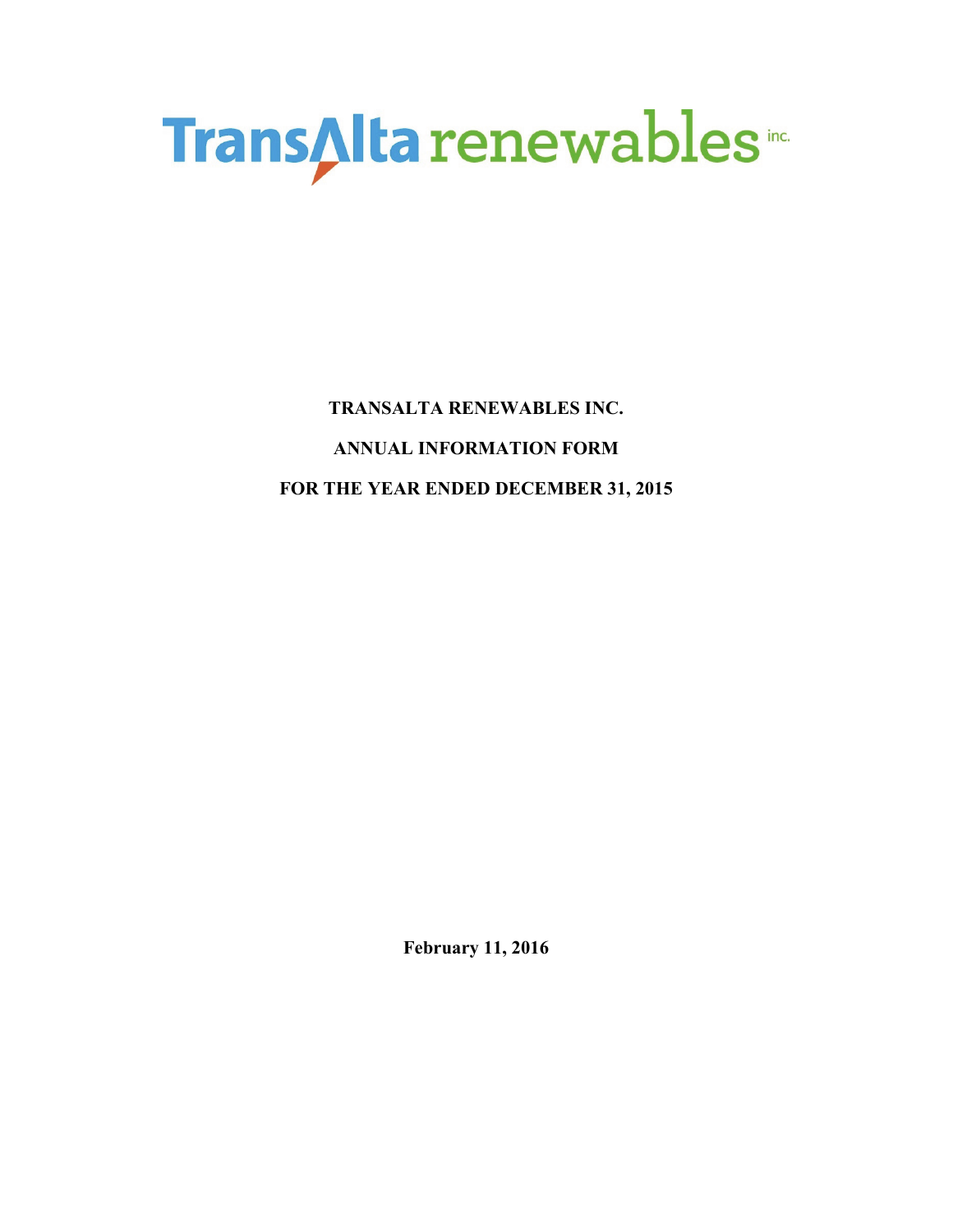# **TABLE OF CONTENTS**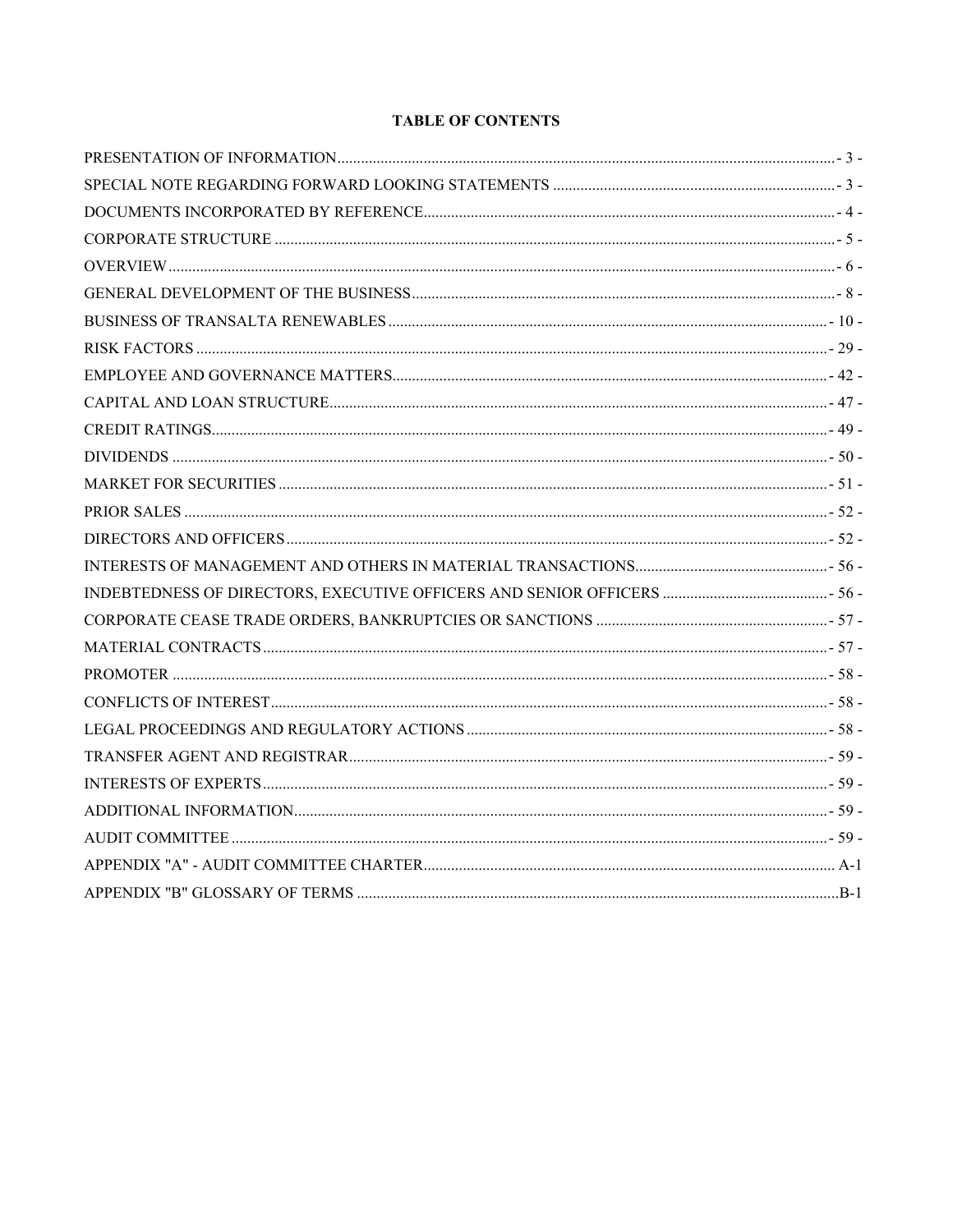## **PRESENTATION OF INFORMATION**

Unless otherwise noted, the information contained in this annual information form ("Annual Information Form" or "AIF") is given as at or for the year ended December 31, 2015. Unless the context otherwise requires, all references to the "Company" and to "TransAlta Renewables", "we", "our" and "us" herein refer to TransAlta Renewables Inc. and its subsidiaries on a consolidated basis and, when in reference to information prior to August 9, 2013, includes reference to TransAlta Corporation and its subsidiaries on a consolidated basis to the extent that such reference is in relation to the Initial Assets that were acquired by TransAlta Renewables on August 9, 2013. Capitalized terms not defined in the body of this AIF shall have the specific meanings set forth in Appendix "B" hereto. References to "TransAlta" herein refer to TransAlta Corporation and its subsidiaries, other than the Company. In this AIF, references to "\$" or "dollars" are to Canadian dollars and all amounts in this AIF are stated in Canadian dollars unless otherwise indicated. TransAlta Renewables prepares its financial statements in accordance with International Financial Reporting Standards as issued by the International Accounting Standards Board ("IFRS").

#### **SPECIAL NOTE REGARDING FORWARD LOOKING STATEMENTS**

Certain statements contained in this Annual Information Form and the documents incorporated herein by reference constitute forward-looking statements. These statements relate to future events or the Company's future performance. All statements other than statements of historical fact are forward-looking statements. The use of any of the words "anticipate", "plan", "contemplate", "continue", "estimate", "expect", "intend", "propose", "might", "may", "will", "shall", "project", "should", "could", "would", "believe", "predict", "forecast", "pursue", "potential" and "capable" and similar expressions are intended to identify forward-looking statements. These statements involve known and unknown risks, uncertainties and other factors that may cause actual results or events to differ materially from those anticipated in such forward-looking statements. No assurance can be given that these expectations will prove to be correct and such forward-looking statements included in this Annual Information Form should not be unduly relied upon. These statements speak only as of the date of this Annual Information Form. In addition, this Annual Information Form may contain forward-looking statements attributed to thirdparty industry sources.

In particular, this Annual Information Form contains forward-looking statements pertaining to the following: expectations and plans for future growth, including expansion into existing and new markets and other forms of power generation and acquisition activities; the need for additional capital and the expected sources of, and access to, such capital; the availability of sufficient liquidity for future growth and payment of dividends to shareholders; the Company's expectations regarding currency and interest rate fluctuations; the Company's expectations regarding future G&A Reimbursement Fees; possible changes in the regulatory regimes of the jurisdictions in which the Company operates or intends to operate, including the Alberta Climate Leadership Plan; the Company's expectations regarding the ability of TransAlta to operate the Company's renewable assets effectively; expectations for the growth in demand for electricity in Canada, Australia and the U.S.; the possibility of transferring assets held by TransAlta to the Company; the Company's expectations regarding the availability of industry consolidation opportunities in the future; expectations in relation to the effect of government regulation, incentives and taxation regimes on the Company's revenues, expenses and cash dividends; expectations in relation to the cost competitiveness of renewable power relative to other sources of power generation; expectations on the life span of assets in operation; expectations for the retirement of aging energy facilities and the development, construction or operation of new renewable energy facilities including TransAlta's involvement in sourcing opportunities for the Company; the potential for a new power purchase and sale agreement with British Columbia Hydro Power Authority ("BC Hydro") in respect to the Akolkolex hydro facility; expectations of the Company with respect to the *Specified Gas Emitters Regulation* in the Province of Alberta; expectations of management of the Company with respect to the average annual long-term generation from the Company's generation facilities; expectations regarding TransAlta's continued ownership of common shares in the capital of TransAlta Renewables ("Common Shares"); the conversion of the Class B shares in the capital of TransAlta Renewables ("Class B Shares"); the declaration of dividends by the Board of Directors of the Company (the "Board") and the amounts thereof; the anticipated financial performance and profitability associated with the Canadian Assets and Australian Assets (as defined below), on which the value of the Common Shares depends in part; expectations with respect to costs related to projects under construction, including the costs related to South Hedland; plans relating to the construction and commissioning of South Hedland, including the commissioning date thereof; expectations regarding the future benefits associated with the ownership of the Australian Tracking Preferred Shares and Canadian Tracking Preferred Shares; and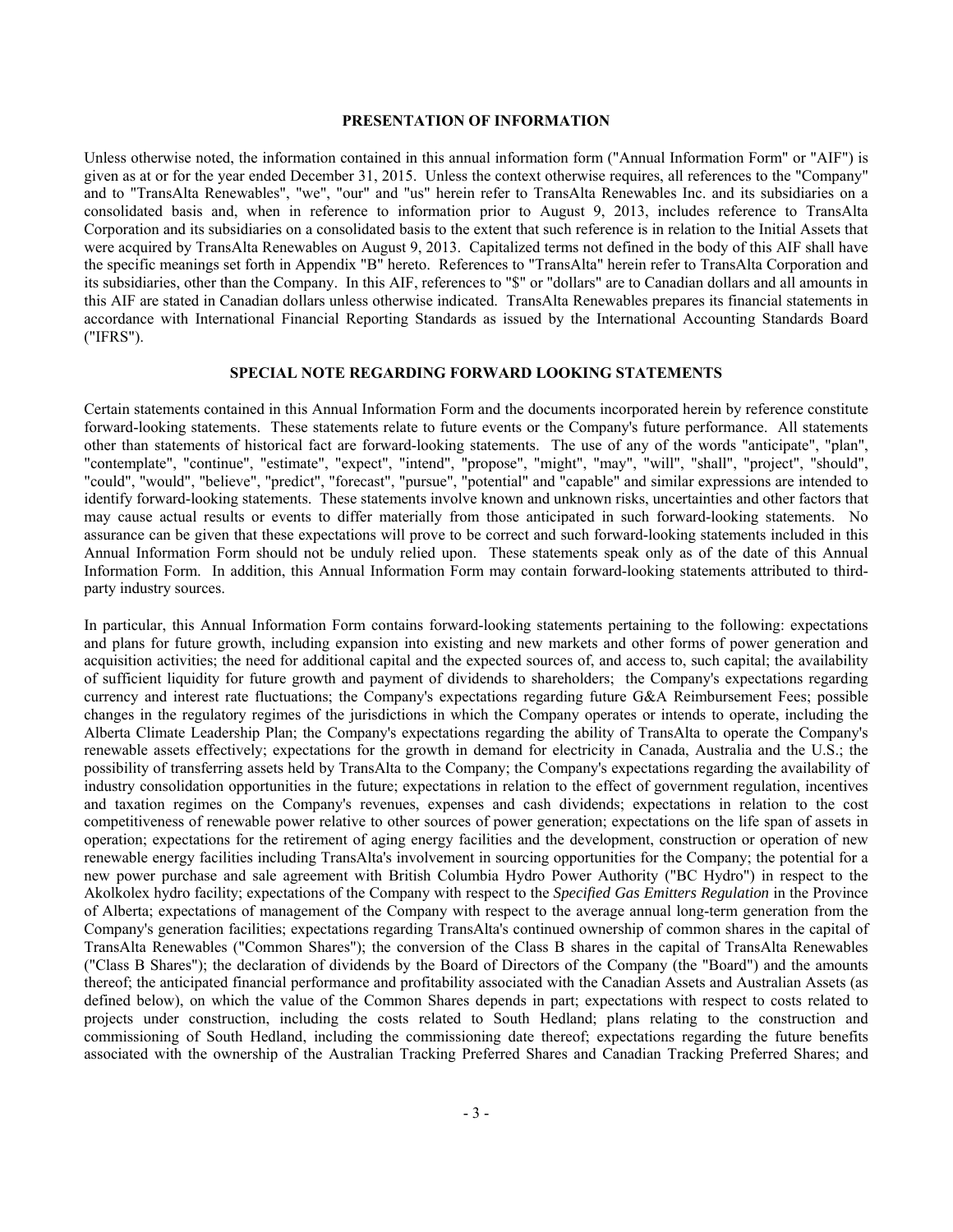expectations regarding the ability of TA Energy to pay dividends on the Australian Tracking Preferred Shares and Canadian Tracking Preferred Shares.

With respect to forward-looking statements contained in this Annual Information Form and the documents incorporated by reference herein, assumptions have been made regarding, among other things, the matters referred to below: that the cost and availability of materials used in the construction of renewable energy facilities in the jurisdictions in which the Company conducts and intends to conduct its business will remain consistent in all material respects with the current environment for the cost and availability of such materials; that the production from the Company's operating facilities will be consistent in all material respects with the Company's expectations; that there will be no material changes to existing legislation, including the regulatory framework governing electricity generation, transmission and distribution, taxation of renewable power producers, renewable power incentive programs or environmental matters that could adversely impact the renewable power sector as a whole or the applicable tariffs and incentives in any of the jurisdictions in which the Company conducts and will conduct its business; that there will be no material defaults by the counterparties to agreements with the Company and such agreements will not be terminated prior to their scheduled expiry; that TransAlta will have the ability to obtain qualified personnel and equipment in a timely and cost-efficient manner in order to provide services to the Company in accordance with the terms of the Management and Operational Services Agreement; that TransAlta will make available to the Company acquisition or growth opportunities from time to time to facilitate growth of the Company; that the Company will continue to have access to natural gas, wind and water resources in amounts consistent with the amounts expected by the Company and required to fulfill the obligations of the Company under its PPAs; that general economic and industry conditions in the jurisdictions in which the Company conducts and will conduct its business will remain stable in relation to current general and industry conditions; that the operating and maintenance costs of the Company will be consistent in all material respects with the Company's budgeted amounts; and the continued management and support of the Company by TransAlta.

Actual results could differ materially from those anticipated in these forward-looking statements. Factors that may adversely impact our forward-looking statements include risks relating to: fluctuations in market prices; the regulatory and political environments in the jurisdictions in which the Company operates, including changes to tax laws; environmental requirements and changes in, or liabilities under, these requirements; changes in general economic conditions including interest rates; operational risks involving the Company's facilities, including unplanned outages at such facilities; disruptions in the transmission and distribution of electricity; the effects of weather; disruptions in the source of water or wind required to operate our facilities; natural disasters; equipment failure and the Company's ability to carry out or have completed the repairs in a cost-effective manner or timely manner; commodity risk management; industry risk and competition; the need for additional financing; structural subordination of securities; counterparty credit risk; insurance coverage; the Company's provision for income taxes; outcomes of investigations and disputes; reliance on key personnel; labour relations matters; and development projects and acquisitions, including delays in the construction of South Hedland. The foregoing risk factors, among others, are described in further detail under the heading "Risk Factors" in this Annual Information Form and in the documents incorporated by reference in this Annual Information Form, including our Management's Discussion and Analysis for the year ended December 31, 2015 (the "Annual MD&A").

Readers are urged to consider these factors carefully in evaluating the forward looking statements and are cautioned not to place undue reliance on these forward looking statements. The forward looking statements included in this AIF are made only as of the date hereof and we do not undertake to publicly update these forward looking statements to reflect new information, future events or otherwise, except as required by applicable laws. In light of these risks, uncertainties and assumptions, the forward looking events might occur to a different extent or at a different time than we have described or might not occur at all. We cannot assure that projected results or events will be achieved.

# **DOCUMENTS INCORPORATED BY REFERENCE**

TransAlta Renewables' audited consolidated financial statements for the year ended December 31, 2015 and related Annual MD&A are hereby specifically incorporated by reference in this AIF. Copies of these documents are available on the System for Electronic Document Analysis and Retrieval ("SEDAR") under TransAlta Renewables' SEDAR profile at www.sedar.com.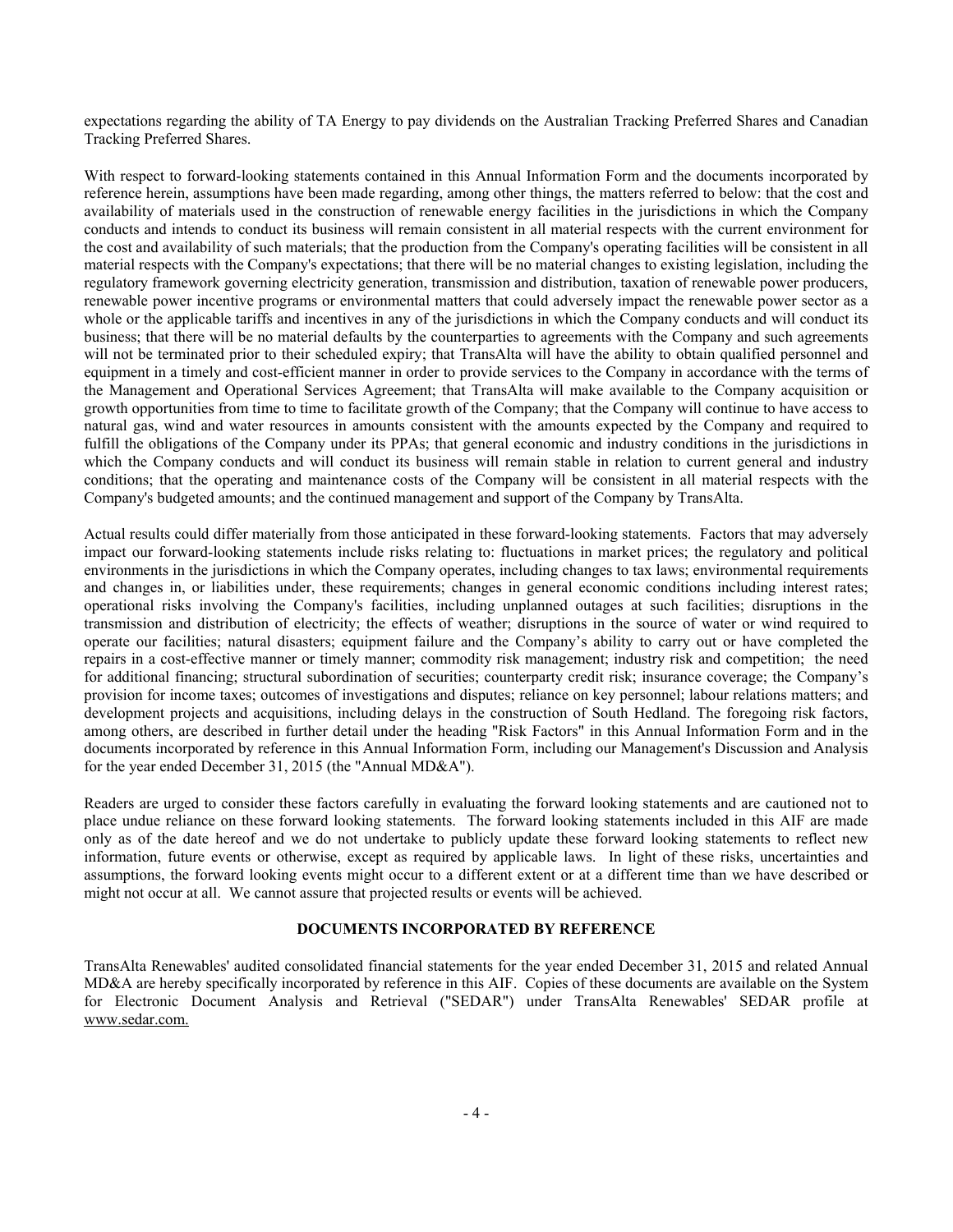## **CORPORATE STRUCTURE**

#### **Name and Incorporation**

TransAlta Renewables was incorporated under the *Canada Business Corporation Act* (the "CBCA") on May 28, 2013 as 8532290 Canada Ltd. On June 18, 2013, the Company amended its articles, changing its name to TransAlta Renewables Inc. The head and registered office of the Company is located at 110 – 12th Avenue S.W., Calgary, Alberta T2R 0G7.

As of the date of this Annual Information Form the principal subsidiaries and principal shareholders of TransAlta Renewables and their respective jurisdictions of formation are set out below. Note that percentages do not add due to omitted subsidiaries.



Notes:

- (1) TransAlta Power Ltd. ("TransAlta Power") is a wholly owned subsidiary of TransAlta Corporation. TransAlta Power issued preferred shares to Western Sustainable Power Inc., a wholly owned subsidiary of TransAlta Renewables Inc., to facilitate an acquisition by TransAlta Renewables Inc. of an economic interest in the Wyoming wind farm from TransAlta Corporation. For details of the investment, please refer to *"General Developments of the Business – Acquisition of Economic Interest in Wyoming Wind Farm and Dividend Increase"* and *"Business of TransAlta Renewables – Economic Interest in Wyoming Wind Farm".*
- (2) TA Energy Inc. issued tracking preferred shares on May 7, 2015 to TransAlta Renewables Inc. representing an economic interest based on the cash flows of TransAlta's Australian Assets. For details of the investment, please refer to *"General Development of the Business – Investment in TransAlta's Western Australia Portfolio and Dividend Increase"* and *"Business of TransAlta Renewables – Economic Interest in Australian Assets".* On January 6, 2016, TA Energy Inc. issued tracking preferred shares to TransAlta Renewables Inc. representing an economic interest based on the cash flows of the 611 MW Canadian Assets owned by TransAlta. For details of the investment, please refer to *"General Development of the Business – Investment in three Canadian projects owned by TransAlta"*  and *"Business of TransAlta Renewables – Economic Interest in Canadian Assets."*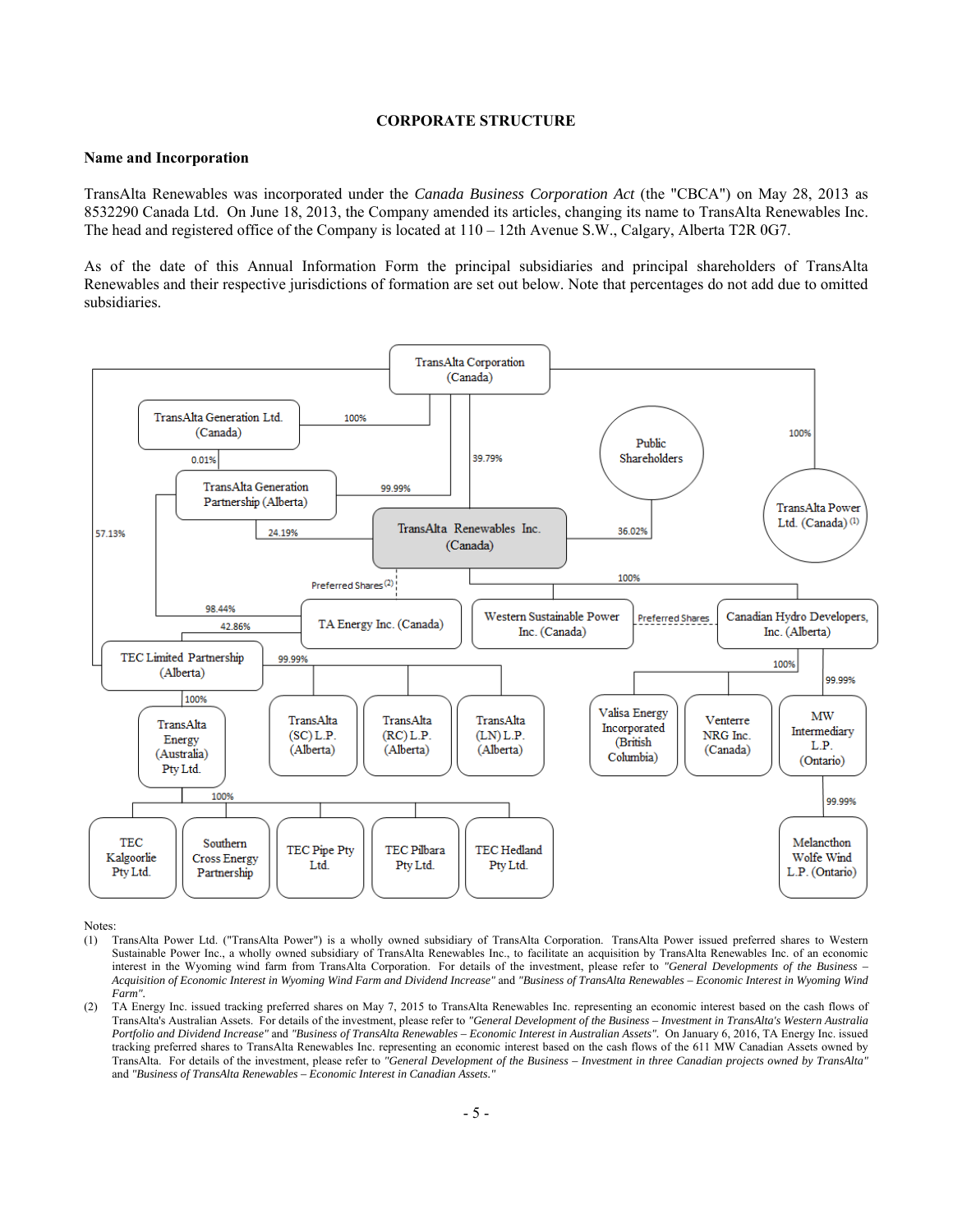#### **OVERVIEW**

TransAlta Renewables is the largest generator of wind power in Canada and is among the largest publicly traded renewable power generation companies in Canada. Our asset platform is diversified in terms of geography, generation and counterparties and consists of interests in 18 wind facilities, 13 hydroelectric facilities, eight natural gas generation facilities (including one currently under construction) and one natural gas pipeline, representing an ownership interest of 2,441 MW of net generating capacity, located in the provinces of British Columbia, Alberta, Ontario, Québec, New Brunswick, the State of Wyoming and the State of Western Australia. This includes our economic interest in the 144 MW Wyoming wind farm, the Australian Assets, comprised of 425 MW in operation and the 150 MW South Hedland facility currently under construction, and the 611 MW Canadian Assets. Our assets have been in operation from three to 25 years, with weighted average years of operation by capacity of 10.9 years, including the assets in which we hold an economic interest.

The Company was formed to own a portfolio of power generation facilities. Our objectives are to (i) create stable, consistent returns for investors through the ownership of, and investment in, highly contracted renewable and natural gas power generation and other infrastructure assets that provide stable cash flow primarily through long-term contracts with strong counterparties; (ii) pursue and capitalize on strategic growth opportunities in the renewable and natural gas power generation and other infrastructure sectors; (iii) maintain diversity in terms of geography, generation and counterparties; and (iv) pay out 80 to 85 per cent of cash available for distribution to the shareholders of the Company on an annual basis.

Generation output from our assets is sold pursuant to long-term PPAs with strong counterparties, including public power authorities, load-serving utilities, industrial customers and TransAlta. Pursuant to the PPAs with TransAlta, TransAlta is obligated to purchase, for a fixed price, all of the power produced from such facilities. In addition to contracting for power, long-term and short-term contracts have been entered into to sell the environmental attributes from certain of our wind and hydroelectric facilities. See "*Business of TransAlta Renewables - Power Sales, Grants and Incentives*".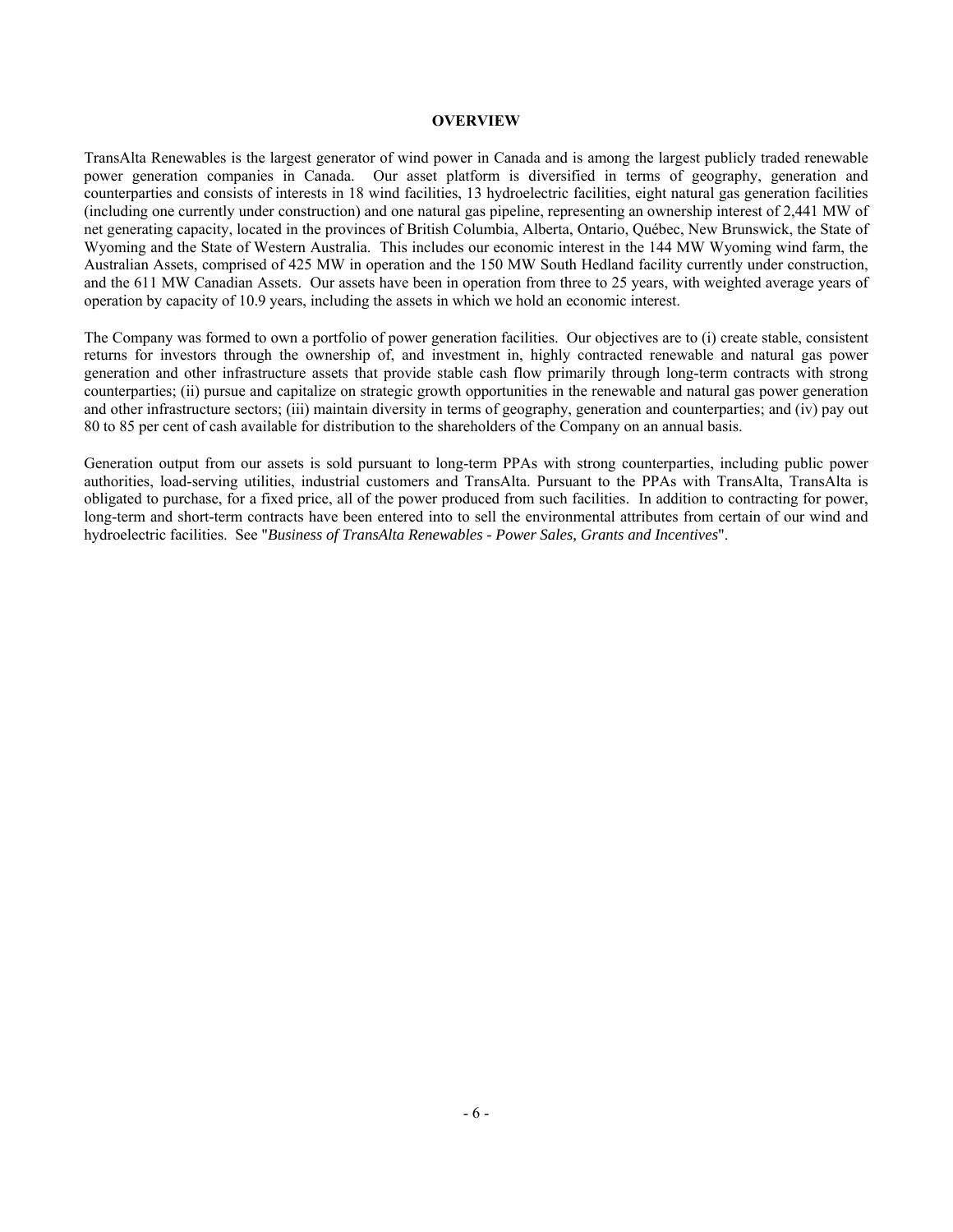# **TransAlta Renewables Map of Operations**

The following map depicts the location of our facilities as of February 11, 2016, and includes the assets in which we own an economic interest.

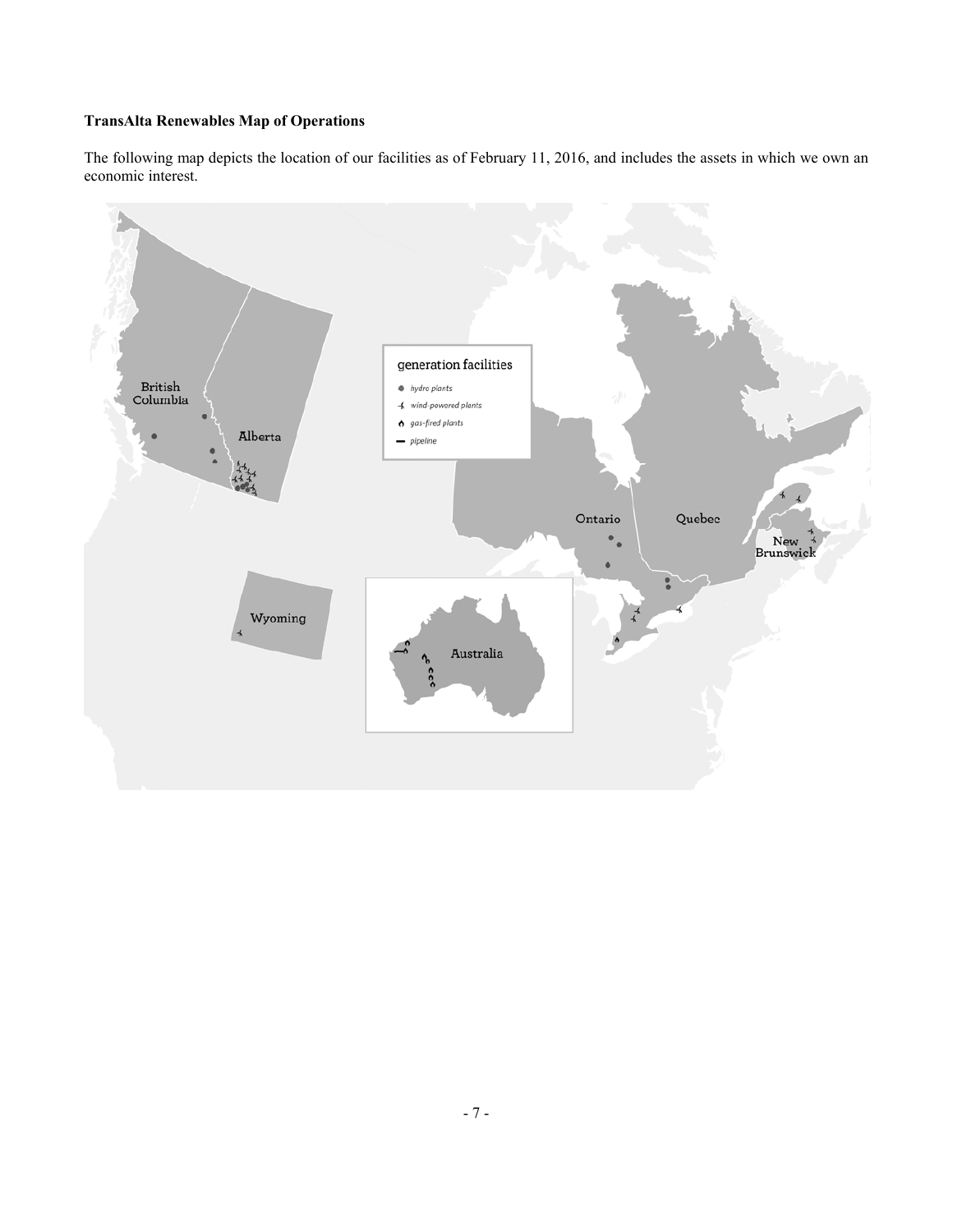#### **GENERAL DEVELOPMENT OF THE BUSINESS**

TransAlta Renewables was formed on May 28, 2013. On August 9, 2013, in connection with closing the \$200 million initial public offering of our Common Shares, we indirectly acquired an aggregate of 28 wind and hydroelectric assets from TransAlta for aggregate consideration of approximately \$1.7 billion. See "*Acquisition of the Initial Assets from TransAlta*"*.* The significant events and conditions affecting our business are as follows:

#### **2016**

# **Investment in three Canadian projects owned by TransAlta and Dividend Increase**

On January 6, 2016, the Company announced the closing of its investment in an economic interest based on the cash flows of the Canadian Assets owned by TransAlta for a combined value of \$540 million. The Canadian Assets, comprised of TransAlta's Sarnia cogeneration plant, Le Nordais wind farm and Ragged Chute hydro facility, consists of approximately 611 MW of contracted power generation assets located in Ontario and Quebec. In consideration, TransAlta received net cash proceeds of \$172.5 million as well as \$152.5 million in Common Shares of the Company and a convertible debenture in the amount of \$215 million. The Company, in order to finance the cash portion of the investment, issued an aggregate of 17,692,750 subscription receipts at a price of \$9.75 per subscription receipt. Upon closing, holders of the 17,692,750 subscription receipts received one Common Share for every subscription receipt held. Following completion of the investment, TransAlta owns directly and indirectly approximately 64 per cent of our outstanding voting shares.

In conjunction with closing the investment in the Canadian Assets, the Board declared a dividend increase of 5 per cent (an annualized dividend increase of \$0.04 per Common Share) effective February 29, 2016 to holders of record at the close of business on February 1, 2016, resulting in cash dividends of \$0.07333 per Common Share payable on February 29, 2016 and an annualized dividend of \$0.88 per Common Share.

## **2015**

#### **AIMCo's Investment in the Company**

On November 23, 2015, TransAlta entered into an agreement with Alberta Investment Management Corporation ("AIMCo") for the sale of \$200 million of Common Shares at a price per Common Share equal to \$9.75 (the "AIMCo Investment"). The AIMCo Investment closed on November 26, 2015. As part of the AIMCo Investment, we granted to AIMCo a pre-emptive right to purchase such number of Common Shares in respect of any future offerings of Common Shares, or securities convertible into Common Shares, in order to allow AIMCo to maintain its proportionate shareholdings in the Company, provided that AIMCo's ownership remains above a specific threshold.

#### **Ontario Wind Assets Project Financing**

On October 1, 2015, the Company completed a \$442 million bond offering for its indirect wholly-owned subsidiary, secured by a first ranking charge over all assets of the indirect wholly-owned subsidiary. The bonds bear interest at an annual fixed interest rate of 3.834 per cent, payable semi-annually, and mature on December 31, 2028. Proceeds were used to make advances to Canadian Hydro Developers, Inc. on a subordinated basis pursuant to an intercompany loan agreement and for other general corporate purposes.

#### **Senior Leadership Team Appointments**

During the third quarter, Donald Tremblay was appointed to the role of Chief Financial Officer. Mr. Tremblay is also the Chief Financial Officer at TransAlta and is responsible for all financial policy, planning and reporting, tax, treasury, risk management, internal audit and investor relations. Also during the third quarter, John Kousinioris was appointed to the role of Corporate Secretary. Mr. Kousinioris is also the Chief Legal and Compliance Officer and Corporate Secretary at TransAlta and is responsible for directing the Company's legal affairs, regulatory compliance and corporate secretarial matters.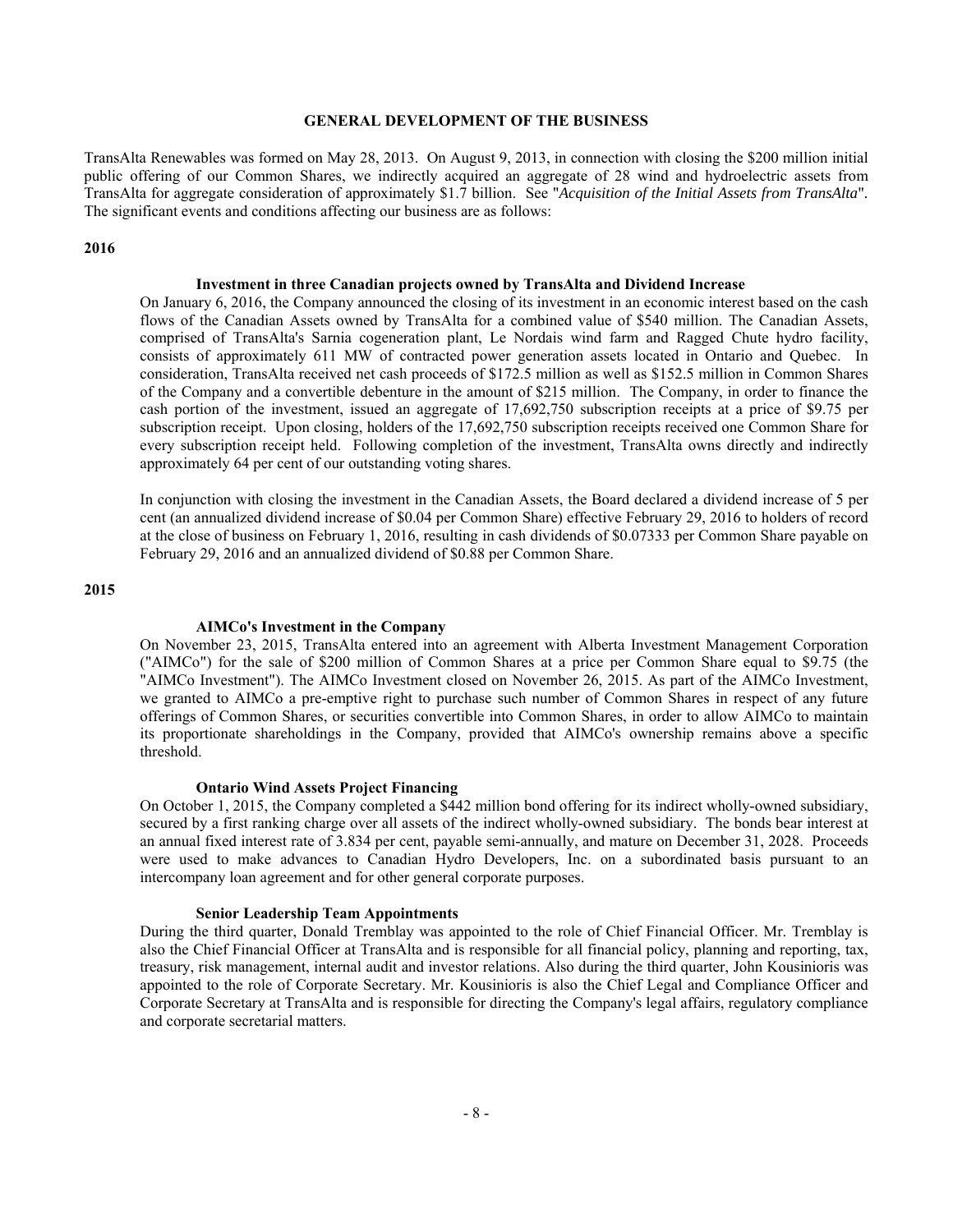#### **Investment in TransAlta's Western Australia Portfolio and Dividend Increase**

On May 7, 2015, the Company announced the closing of its investment in an economic interest based on the cash flows of the Australian Assets, consisting of 575 MW of power generation from six operating assets and the South Hedland project currently under construction, for a combined value of approximately \$1.78 billion. The Company, in order to finance the cash portion of the investment, issued an aggregate of 17,858,423 subscription receipts at a price of \$12.65 per subscription receipt and, upon closing of the investment, each holder of the subscription receipts received one Common Share. TransAlta received net cash proceeds of \$216.9 million as well as approximately \$1,067 million as consideration through a combination of Common Shares and Class B Shares. The Class B Shares provide voting rights equivalent to the Common Shares, are non-dividend paying and will convert into Common Shares once the South Hedland project is fully completed and commissioned.

In conjunction with closing the investment in the Australian Assets, the Board declared a dividend increase of 9 per cent (an annualized dividend increase of \$0.07008 per Common Share), resulting in monthly cash dividends of \$0.07 per Common Share and an annualized dividend amount of \$0.84 per Common Share.

#### **Pingston Project Debt Refinancing**

On February 11, 2015, the Company and its partner issued bonds secured by their jointly owned Pingston facility. Our share of gross proceeds was \$45 million. The bonds bear interest at the annual fixed interest rate of 2.95 per cent, payable semi-annually with no principal repayments until maturity in May 2023. Proceeds were used to repay a \$35 million secured debenture bearing interest at 5.28 per cent. Excess proceeds, net of transaction costs, were used for general corporate purposes.

## **2014**

#### **Common Share Secondary Offering by TransAlta**

On April 29, 2014, the Company and TransAlta completed a secondary offering of an aggregate of 11,950,000 Common Shares held by TransAlta at a price of \$11.40 per Common Share, resulting in gross proceeds to TransAlta of \$136.2 million. The Company did not receive any of the proceeds from the sale of these Common Shares as they were owned and held, directly and indirectly, by TransAlta.

## **2013**

#### **Acquisition of Economic Interest in Wyoming Wind Farm and Dividend Increase**

On December 20, 2013, the Company completed the acquisition of an economic interest in a 144 MW wind farm in the State of Wyoming. The wind farm was purchased by a subsidiary of TransAlta. The Company acquired the economic interest in the Wyoming wind farm through a U.S.\$102.7 million (\$109.7 million) investment in the Wyoming Wind Preferred Shares. The Wyoming Wind Preferred Shares effectively transfer all of the free cash flow from the Wyoming wind farm to the Company, through dividends based on the pre-tax net earnings generated by the wind farm, and the return of capital provisions. The Company funded the acquisition of the economic interest through a U.S.\$102.0 million (\$108.9 million) loan from TransAlta. The wind farm is fully operational and contracted under a long-term PPA until 2028 with an investment grade counterparty.

In conjunction with the closing of the investment in the Wyoming wind farm, the Board declared a dividend increase of 2.7 per cent, resulting in an annualized dividend amount of \$0.77 per Common Share.

## **Acquisition of the Initial Assets from TransAlta**

On August 9, 2013, the Company indirectly acquired 28 wind and hydroelectric generating assets from TransAlta (the "Initial Assets") by purchasing all of the issued and outstanding shares in Western Sustainable Power Inc. ("Western Sustainable Power") and Canadian Hydro Developers, Inc. ("CHD") pursuant to a purchase and sale agreement dated August 9, 2013 between the Company and TransAlta (the "Purchase and Sale Agreement"). The aggregate purchase price for the Initial Assets was approximately \$1.7 billion, which was satisfied through the issuance of Common Shares, the entering into various short term and long term loan agreements and the assumption of certain outstanding indebtedness. The Company filed a Business Acquisition Report in respect of the acquisition of the Initial Assets, a copy of which may be found on www.sedar.com.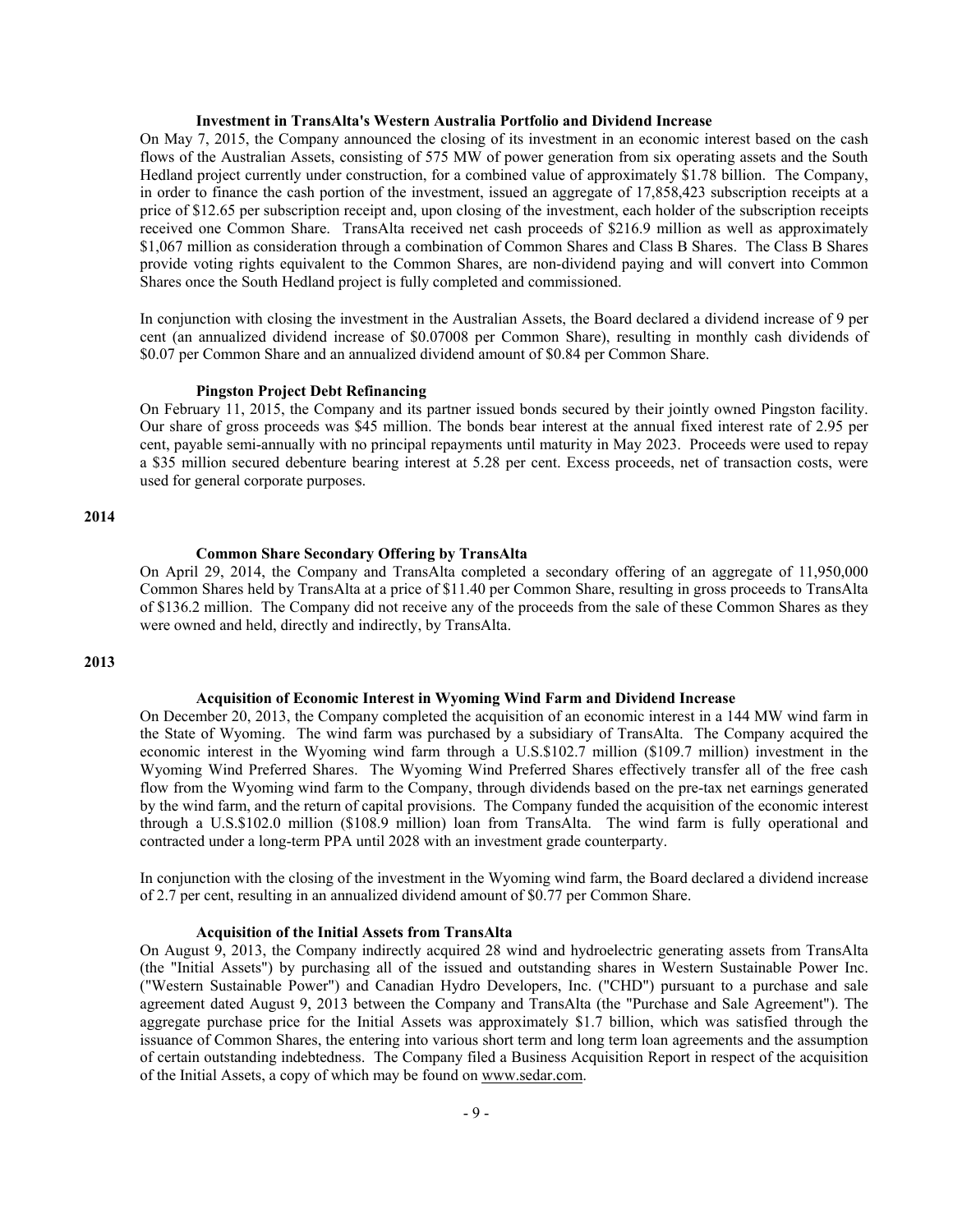#### **Initial Public Offering of Common Shares**

On August 9, 2013, the Company completed an initial public offering of 20.0 million Common Shares at \$10.00 per share (the "Initial Public Offering") for gross proceeds of \$200.0 million. On August 29, 2013, the underwriters partially exercised their over-allotment option to purchase an additional 2.1 million Common Shares at the offering price of \$10.00 per Common Share for gross proceeds of \$21.0 million. The Company used the net proceeds received from the Initial Public Offering to repay indebtedness incurred in connection with our acquisition of the Initial Assets.

After closing of the Initial Public Offering, including the over-allotment, TransAlta, directly and indirectly, held 92.6 million Common Shares, representing approximately 80.7 per cent of our issued and outstanding Common Shares.

# **BUSINESS OF TRANSALTA RENEWABLES**

## **Asset Platform**

Our generation facilities consist of 16 wind facilities and 12 hydroelectric facilities located in the provinces of British Columbia, Alberta, Ontario, Québec, and New Brunswick. We also hold an economic interest in a wind facility in the State of Wyoming, an economic interest in a portfolio of assets in Australia and an economic interest in three Canadian assets located in Ontario and Québec. The following information summarizes our wind, hydroelectric, natural gas and infrastructure facilities.

# *Wind Facilities*

We own approximately 1,007 MW of net wind generation capacity in 16 wind farms, with 10 wind farms in Alberta, three in Ontario, one in Québec, and two in New Brunswick. All of the wind projects are managed by TransAlta pursuant to the Management and Operational Services Agreement and are situated on lands owned by unrelated parties and subject to longterm leases (see "*Employee and Governance Matters - Management and Operational Services Agreement*"). All of the facilities have also entered into long-term service agreements with TransAlta or independent third parties, which expire at different times. Upon expiry, we expect that these existing agreements will be renewed or alternate agreements will be struck with either TransAlta or other independent third parties, provided that reasonable commercial terms can be obtained.

As well as contracting for power, we enter into long-term and short-term contracts to sell the environmental attributes from our merchant wind facilities. These activities help to ensure earnings consistency from these assets. For 2015, we sold approximately 91 per cent of the environmental attributes from our wind facilities. The remaining 9 per cent of available attributes that were generated in late 2015 are anticipated to be sold in 2016. For 2016, we have sold approximately 72 per cent of the environmental attributes from our wind facilities to date. Generally, for facilities under long-term contract, the benefit of the environmental attributes generated flow through to the contract holder. See "*Business of TransAlta Renewables - Power Sales, Grants and Incentives*".

All of the electricity generated and sold by our Canadian wind division (with the exception of Macleod Flats and New Richmond) are from facilities that are EcoLogo ("EcoLogo") certified. We are an EcoLogo certified distributor of Alternative Source Electricity through Environment Canada's Environmental Choice program. EcoLogo certification is granted to products with environmental performance that meet or exceed all government, industrial safety and performance standards.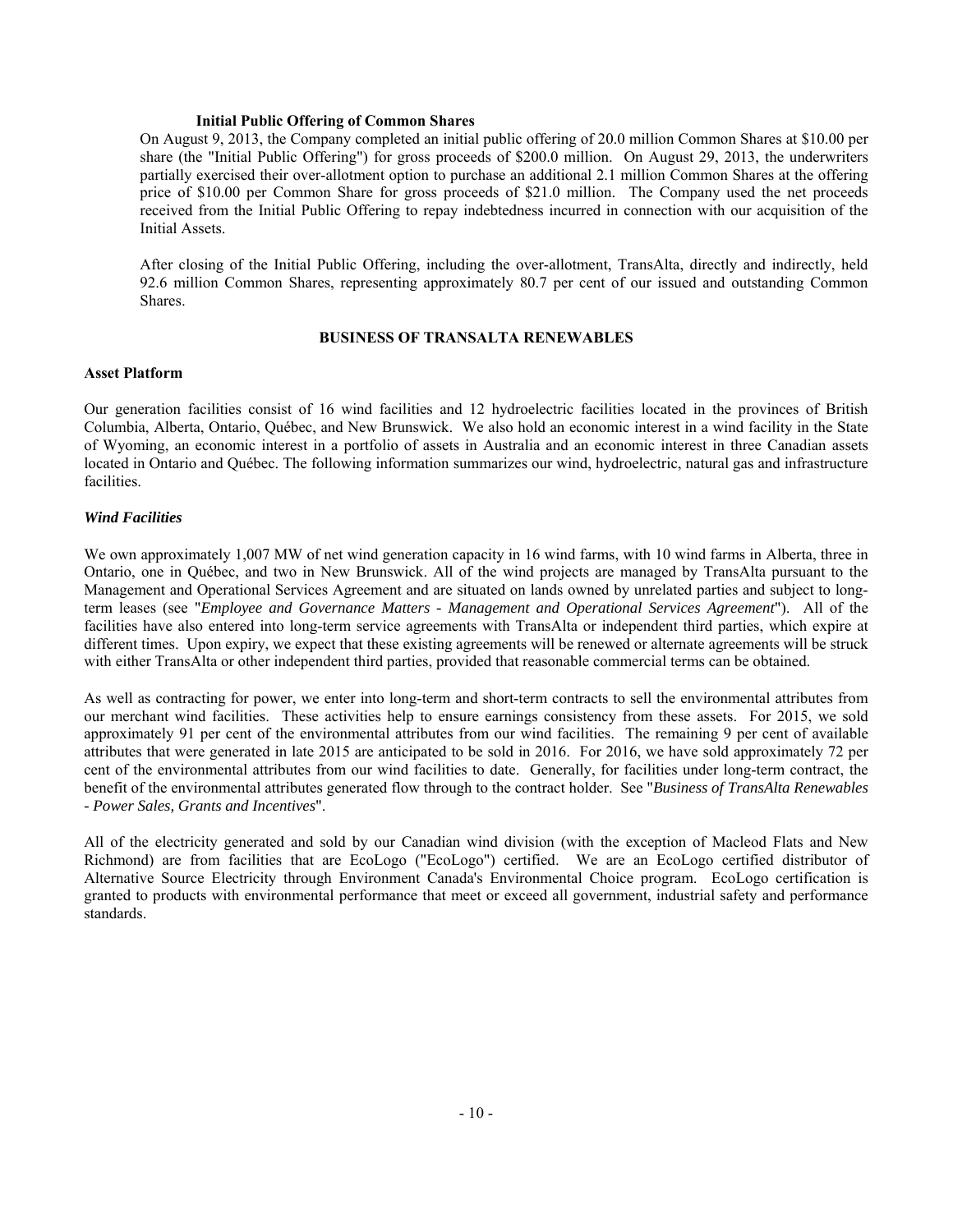The following table summarizes our wind generation facilities:

|                              |                 |           | <b>Net Capacity</b>   |                       |              |                    |
|------------------------------|-----------------|-----------|-----------------------|-----------------------|--------------|--------------------|
|                              | <b>Province</b> | Ownership | Ownership             | Commercial            |              | Contract           |
| Facility Name <sup>(1)</sup> | <b>State</b>    | $(\%)$    | Interest $(MW)^{(2)}$ | <b>Operation Date</b> | Counterparty | <b>Expiry Date</b> |
|                              | AB              | 100       | 69                    | 2010                  | TransAlta    | 2033               |
|                              | AB              | 100       | 66                    | 2009                  | TransAlta    | 2033               |
|                              | AB              | 100       | 44                    | 1997, 2001            | TransAlta    | 2027               |
|                              | AB              | 100       | 20                    | 2001                  | TransAlta    | 2031               |
|                              | AB              | 100       |                       | 2005                  | TransAlta    | 2033               |
|                              | AB              | 50        | 38                    | 2004                  | <b>ENMAX</b> | 2024               |
|                              | AB              | 100       |                       | 2001                  | TransAlta    | 2031               |
|                              | AB              | 50        | 35                    | 2006                  | TransAlta    | 2033               |
|                              | AB              | 100       | 70                    | 2004                  | TransAlta    | 2033               |
|                              | AB              | 100       | 66                    | 2010                  | TransAlta    | 2033               |
|                              | ON              | 100       | 68                    | 2006                  | <b>OPA</b>   | 2026               |
|                              | ON              | 100       | 132                   | 2008                  | <b>OPA</b>   | 2028               |
|                              | ON              | 100       | 198                   | 2009                  | <b>OPA</b>   | 2029               |
|                              | OC              | 100       | 68                    | 2013                  | Hydro-Québec | 2033               |
|                              | NB              | 83        | 80                    | 2008                  | NB Power     | 2033               |
|                              | NB              | 83        | 45                    | 2010                  | NB Power     | 2035               |
| Total Wind Net Capacity      |                 |           | 1,007                 |                       |              |                    |

Notes:

(1) Does not include Wyoming wind farm and Le Nordais wind farm, in which we hold an economic interest. See "*Business of TransAlta Renewables* - *Economic Interest in Wyoming Wind Farm*" and "*Business of TransAlta Renewables* - *Economic Interest in Canadian Assets*".

(2) MW are net amounts and are rounded to the nearest whole number; column does not add due to rounding.

## *Ardenville*

The 69 MW Ardenville wind facility is a wholly owned facility that is comprised of 23, 3.0 MW Vestas V90 wind turbines on 80 metre towers, and is located approximately eight kilometres south of Fort Macleod, Alberta, adjacent to the Company's Macleod Flats wind facility. This facility began commercial operations in November 2010. Generation from this facility is subject to the terms of a PPA with TransAlta ("TransAlta PPA") that terminates in 2033. The Ardenville wind farm creates offset credits until November 2023, and is entitled to receive EcoENERGY payments until 2020.

## *Blue Trail*

The 66 MW Blue Trail wind facility is a wholly owned facility that is comprised of 22, 3.0 MW Vestas V90 wind turbines on 80 metre towers, and is located in southern Alberta, near Fort Macleod. This facility began commercial operations in November 2009. Generation from this facility is subject to the terms of a TransAlta PPA that terminates in 2033. The Blue Trail wind farm creates offset credits until September 2022, and is entitled to receive EcoENERGY payments until 2019.

## *Castle River*

The 44 MW Castle River wind facility is a wholly owned facility that is comprised of 66 Vestas wind turbines (three Vestas V44 600 kW wind turbines and 63 Vestas V47 660 kW wind turbines) on 50 metre towers, and is located southwest of Pincher Creek, Alberta. This facility also includes an additional six turbines, totalling 4 MW, that are located individually in the Cardston County and Hillspring areas of south western Alberta. This facility began commercial operations in stages from November 1997 through to July 2001. Generation from this facility is subject to the terms of a TransAlta PPA that terminates in 2027.

## *Cowley North*

The 20 MW Cowley North wind facility is a wholly owned facility that is comprised of 15, 1.3 MW Nordex N60 wind turbines on 65 metre towers, and is located near the towns of Cowley and Pincher Creek, in southern Alberta. This facility began commercial operations in the fall of 2001. Generation from this facility is subject to the terms of a TransAlta PPA that terminates in 2031.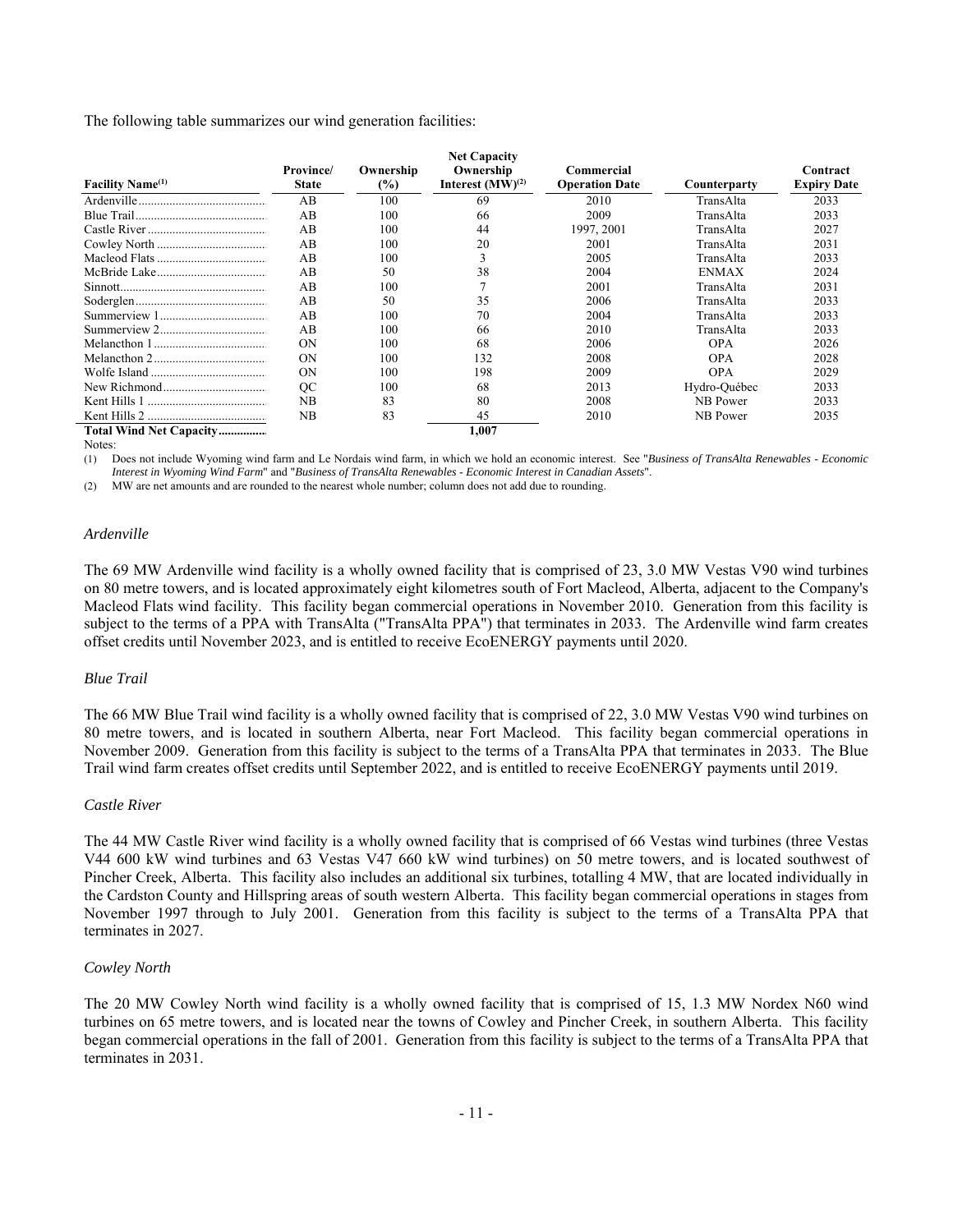# *Macleod Flats*

The three MW Macleod Flats wind facility is wholly owned, consisting of a single 3.0 MW Vestas V90 wind turbine on a 67 metre tower, and is located south of Fort Macleod, Alberta. This facility began commercial operations in January 2005. Generation from this facility is subject to the terms of a TransAlta PPA that terminates in 2033. The Macleod Flats wind facility creates offset credits until October 2017.

# *McBride Lake*

The 75 MW McBride Lake wind facility, which is equally owned with ENMAX Generation Portfolio Inc., is comprised of 114 Vestas V47 (660 kW) wind turbines on 50 metre towers, and is located south of Fort Macleod, Alberta. This facility began commercial operations in April 2004. Generation from this facility is sold under a 20-year PPA with ENMAX Energy Corp. that terminates in 2024.

## *Sinnott*

The seven MW Sinnott wind facility is a wholly owned facility that is comprised of five, 1.3 MW Nordex N60 wind turbines on 65 metre towers, and is located directly east of the Cowley North wind facility and north of Pincher Creek, Alberta. This facility began commercial operations in the fall of 2001. Generation from this facility is subject to the terms of a TransAlta PPA that terminates in 2031.

# *Soderglen*

The 71 MW Soderglen wind facility, which is equally owned with Nexen Energy ULC, is comprised of 47, 1.5 MW GE SLE wind turbines on 65 metre towers, and is located southwest of Fort Macleod. This facility began commercial operations in September 2006. Generation from this facility is subject to the terms of a TransAlta PPA that terminates in 2033 (which excludes that portion of generation that is owned by Nexen Energy ULC). Soderglen is entitled to receive WPPI payments until August 2016.

## *Summerview*

## *Summerview 1*

The 70 MW Summerview 1 wind facility is a wholly owned facility that is comprised of 39, 1.8 MW Vestas V80 wind turbines on 67 metre towers, and is located approximately 15 kilometres northeast of Pincher Creek, Alberta. This facility began commercial operations in September 2004. Generation from this facility is subject to the terms of a TransAlta PPA that terminates in 2033. Summerview 1 creates offset credits until December 2016.

## *Summerview 2*

The 66 MW Summerview 2 wind facility is a wholly owned facility that is comprised of 22, 3.0 MW Vestas V90 wind turbines on 80 metre towers, and is also located northeast of Pincher Creek, Alberta. This facility began commercial operations in February 2010. Generation from this facility is subject to the terms of a TransAlta PPA that terminates in 2033. The Summerview 2 wind farm expansion creates offset credits until November 2022 and is entitled to receive EcoENERGY payments until 2020.

## *Melancthon*

# *Melancthon 1*

The 68 MW Melancthon 1 wind facility is a wholly owned facility that is comprised of 45, 1.5 MW GE wind turbines on 80 metre towers, and is located in Melancthon Township near Shelburne, Ontario. This facility began commercial operations in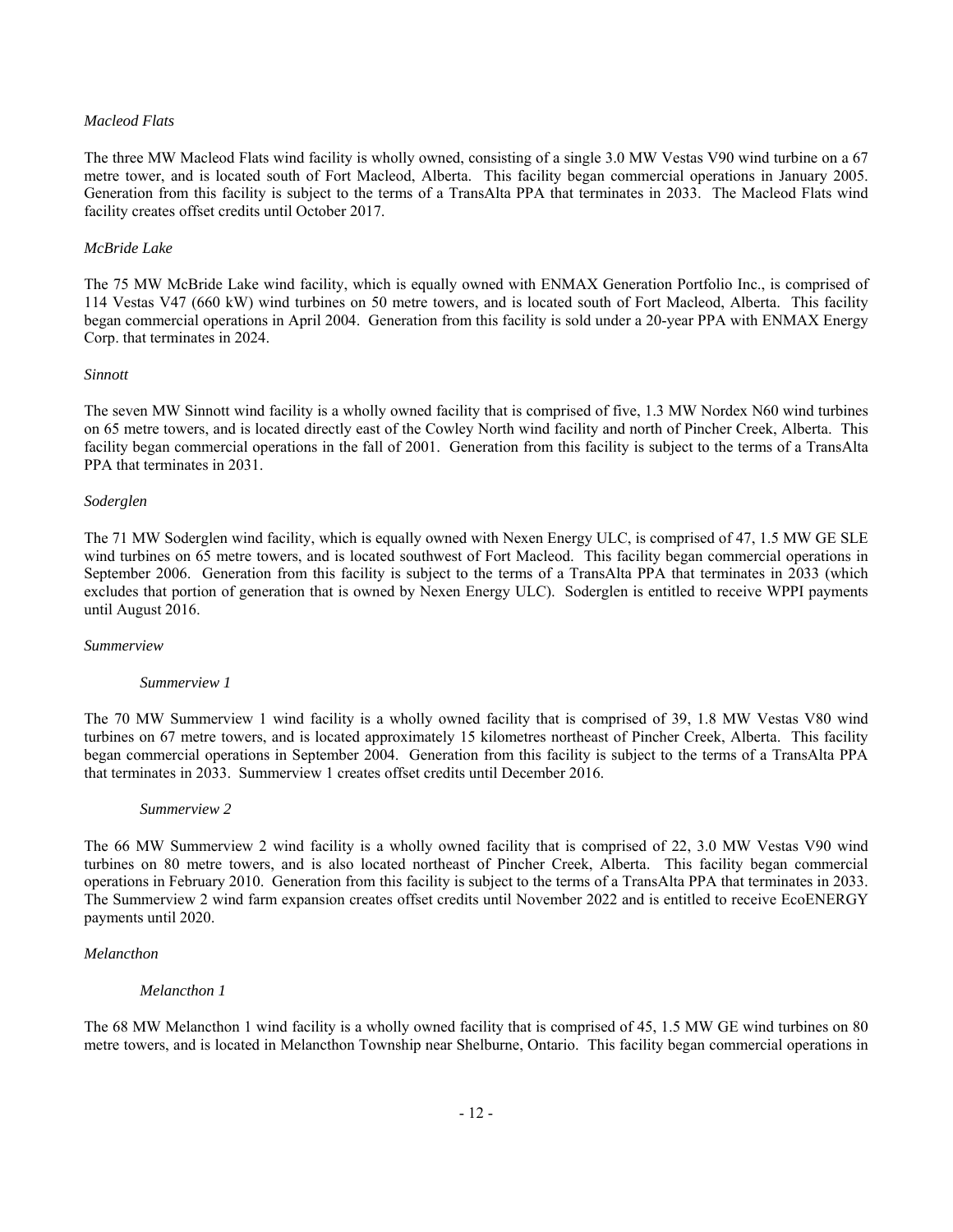March 2006. Generation from this facility is sold to the OPA pursuant to a PPA that terminates in 2026. Melancthon 1 is entitled to receive WPPI payments until March 2016.

## *Melancthon 2*

The 132 MW Melancthon 2 wind facility is a wholly owned facility that is comprised of 88, 1.5 MW GE wind turbines on 80 metre towers, and is located adjacent to Melancthon 1, in Melancthon and Amaranth Townships, Ontario. This facility began commercial operations in November 2008. Generation from this facility is sold to the OPA pursuant to a PPA that terminates in 2028. Melancthon 2 is entitled to receive EcoENERGY payments until 2018.

# *Wolfe Island*

The 198 MW Wolfe Island wind facility is a wholly owned facility that is comprised of 86, 2.3 MW Siemens SWT 93 wind turbines on 80 metre towers, and is located on Wolfe Island, near Kingston, Ontario. This facility began commercial operations in June 2009. Generation from this facility is sold to the OPA pursuant to a PPA that terminates in 2029. Wolfe Island is entitled to receive EcoENERGY payments until 2019.

# *New Richmond*

The 68 MW New Richmond wind facility is a wholly owned facility that is comprised of 27, 2.0 MW and six, 2.3 MW Enercon E82 wind turbines on 100 metre towers, and is located in New Richmond, Québec. This facility began commercial operations in March 2013. Generation from this facility is sold under a 20-year electricity supply agreement with Hydro-Québec Distribution that terminates in 2033.

# *Kent Hills*

# *Kent Hills 1*

The 96 MW Kent Hills 1 wind facility, in which the Company has an 83 per cent interest, is comprised of 32, 3.0 MW Vestas V90 wind turbines on 80 metre towers, and is located near Moncton, New Brunswick. This facility began commercial operations in December 2008. Natural Forces Technologies Inc., an Atlantic Canada based wind developer, co-developed this project with TransAlta and exercised its option to purchase 17 per cent of the Kent Hills 1 project in May 2009. Generation from this facility is sold under a 25-year PPA with New Brunswick Power that terminates in 2033. Kent Hills 1 is entitled to receive EcoENERGY payments until 2018.

## *Kent Hills 2*

The 54 MW Kent Hills 2 wind facility expansion, in which the Company has an 83 per cent interest, is comprised of 18, 3.0 MW Vestas V90 wind turbines on 80 metre towers. Natural Forces Technologies Inc. owns the remaining 17 per cent interest. The facility began commercial operations in November 2010. Generation from this facility is sold under a 25-year PPA with New Brunswick Power that terminates in 2035. Kent Hills 2 is entitled to receive EcoENERGY payments until 2020.

## *Hydroelectric Facilities*

We own approximately 105 MW of net hydroelectric generation capacity across nine different river systems in the provinces of British Columbia, Alberta and Ontario. All of the hydroelectric facilities are run-of-river, and the electricity generated and sold by these assets are from facilities that are EcoLogo certified. All of the hydroelectric facilities are operated by TransAlta under the terms of the Management and Operational Services Agreement, and are situated on lands subject to long-term leases.

As well as contracting for power, we enter into long-term and short-term contracts to sell the environmental attributes from our hydro facilities. These activities help to ensure earnings consistency from these assets. We have sold 100 per cent of the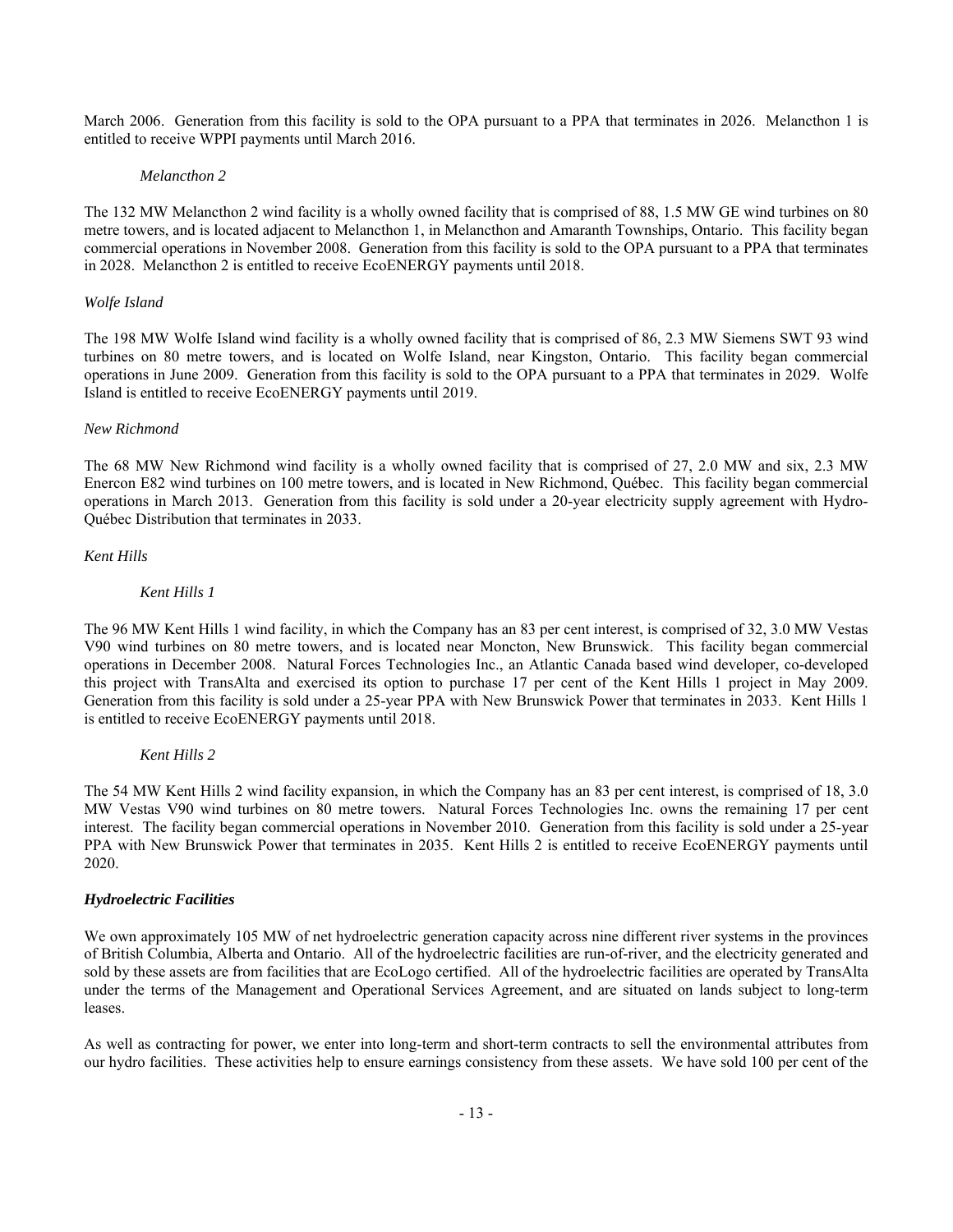available environmental attributes from our hydro facilities for both 2015 and 2016. Generally, for facilities under long-term contract, the benefit of the environmental attributes generated flow through to the contract holder.

The following table summarizes our hydroelectric facilities:

|                                         |          |                            | <b>Net Capacity</b>                |                                     |                 |                                |
|-----------------------------------------|----------|----------------------------|------------------------------------|-------------------------------------|-----------------|--------------------------------|
| Facility Name <sup>(1)</sup>            | Province | Ownership<br>$\frac{6}{2}$ | Ownership<br>Interest $(MW)^{(2)}$ | Commercial<br><b>Operation Date</b> | Counterparty    | Contract<br><b>Expiry Date</b> |
|                                         | ВC       | 100                        |                                    | 1995                                | <b>BC</b> Hydro | 2015                           |
|                                         | ВC       | 100                        | 19                                 | 2011                                | <b>BC</b> Hydro | 2031                           |
|                                         | BC       | 50                         | 23                                 | 2003, 2004                          | <b>BC</b> Hydro | 2023                           |
|                                         | ВC       | 100                        | 25                                 | 2005                                | <b>BC</b> Hydro | 2025                           |
|                                         | AB       | 100                        |                                    | 1991                                | TransAlta       | 2033                           |
|                                         | AB       | 100                        |                                    | 1992                                | TransAlta       | 2033                           |
|                                         | AB       | 100                        |                                    | 2000                                | TransAlta       | 2033                           |
|                                         | AВ       | 100                        |                                    | 1992                                | TransAlta       | 2033                           |
|                                         | ON       | 100                        |                                    | 1994                                | <b>OPA</b>      | 2030                           |
|                                         | OΝ       | 100                        |                                    | 1998                                | OPA             | 2030                           |
|                                         | OΝ       | 100                        |                                    | 2003                                | OPA             | 2027                           |
|                                         | ON       | 100                        |                                    | 1997                                | <b>OPA</b>      | 2030                           |
| <b>Total Hydroelectric Net Capacity</b> |          |                            | 105                                |                                     |                 |                                |

Notes:

(1) Does not include the Ragged Chute hydroelectric facility, in which we hold an economic interest. See "*Business of TransAlta Renewables* - *Economic Interest in Canadian Assets*".

(2) MW are net amounts and are rounded to the nearest whole number.

#### *Akolkolex*

Akolkolex is a run-of-river hydroelectric facility with installed capacity of 10 MW, located on the Akolkolex River, south of Revelstoke, British Columbia. This wholly owned facility utilizes two horizontal Chongqing Francis turbines on a common shaft with a single Chongqing generator. This facility began commercial operations in April 1995. Generation from this facility is sold to BC Hydro. The PPA with BC Hydro expired in April 2015, although the Company and BC Hydro have agreed to reference this expired PPA for continued sales until such time that a new agreement is entered into by the parties.

#### *Bone Creek*

Bone Creek is a run-of-river hydroelectric facility with installed capacity of 19 MW, located on Bone Creek, 90 kilometres south of the town of Valemount, British Columbia. The wholly owned facility utilizes two 9.5 MW horizontal turbine generator units, with twin Francis double draft tube Litostroj turbines and direct drive INDAR horizontal generators. This facility began commercial operations in June 2011. Generation from the facility is sold to BC Hydro under a PPA that terminates in 2031. Bone Creek is entitled to receive EcoENERGY incentive payments until 2020.

## *Pingston*

Pingston is a run-of-river hydroelectric facility with installed capacity of 45 MW, located on Pingston Creek, southwest of Revelstoke, British Columbia and down river of the Company's Akolkolex facility. Pingston, which is equally owned with Brookfield Renewable Power Inc., utilizes three 15 MW horizontal Pelton turbines and Leroy Somer generators. This facility began commercial operations in May 2003. Generation from the facility is sold to BC Hydro under a PPA that terminates in 2023.

# *Upper Mamquam*

Upper Mamquam is a run of-river hydroelectric facility with installed capacity of 25 MW, located on the Mamquam River, east of Squamish, British Columbia, and north of Vancouver. The wholly owned facility utilizes two horizontal axis double Litostroj Francis turbines and Leroy Somer generators. This facility began commercial operations in July 2005. Generation from the facility is sold to BC Hydro under a PPA that terminates in 2025.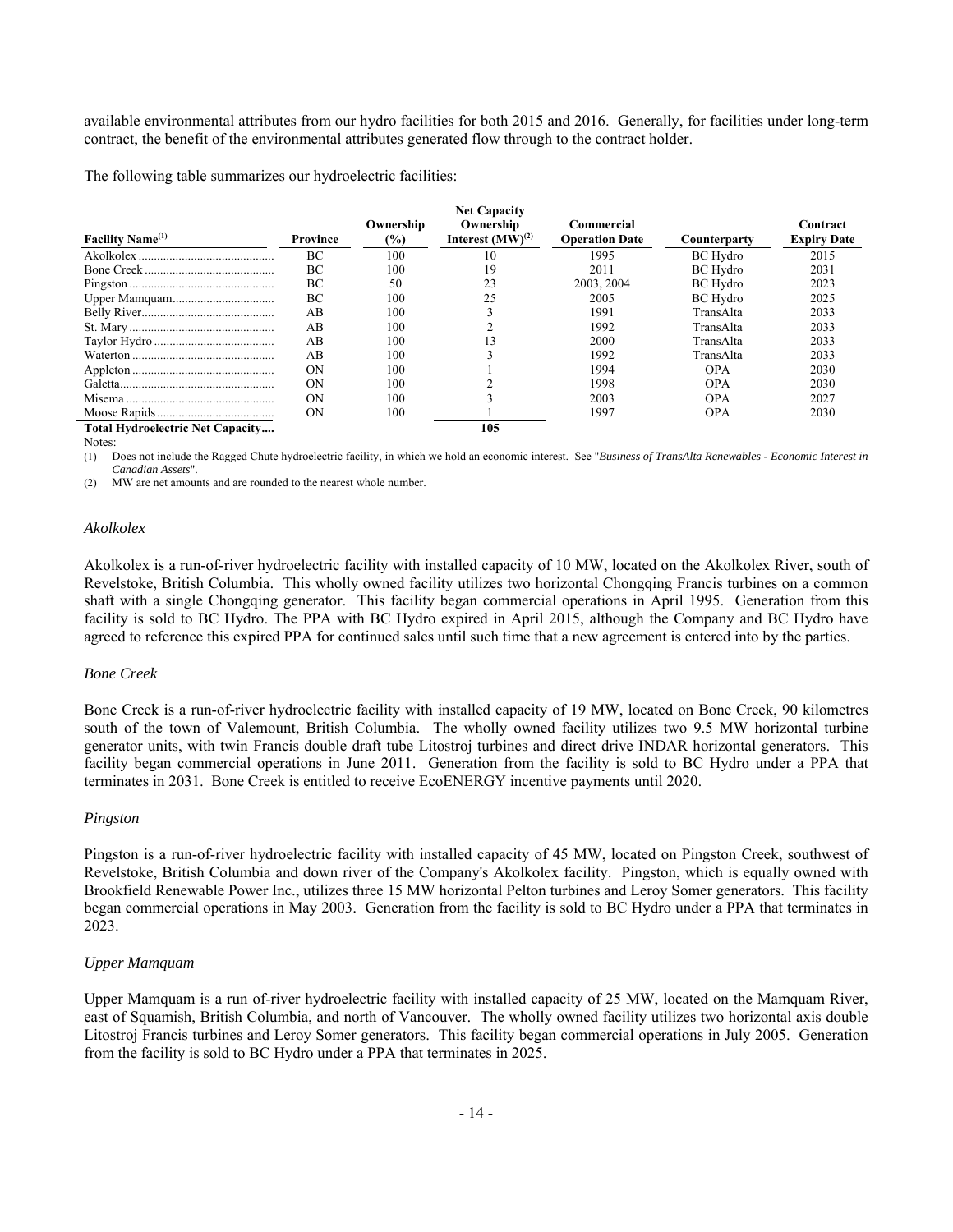#### *Belly River*

Belly River is a run-of-river hydroelectric facility with installed capacity of three MW, located on the Waterton St. Mary Headworks Irrigation Canal System, east of the Waterton Reservoir, approximately 75 kilometres southwest of Lethbridge, Alberta. This wholly owned facility utilizes a double Alstom Francis turbine and an Alstom generator. This facility began commercial operations in March 1991. Generation from this facility is subject to the terms of a TransAlta PPA that terminates in 2033.

#### *St. Mary*

St. Mary is a run-of-river hydroelectric facility with installed capacity of two MW, located at the base of the St. Mary Dam on the Waterton Reservoir, near Magrath, in Southern Alberta. This wholly owned facility utilizes a horizontal double Alstom Francis turbine and a Kato generator. This facility began commercial operations in December 1992. Generation from this facility is subject to the terms of a TransAlta PPA that terminates in 2033.

## *Taylor Hydro*

The Taylor facility is a run-of-river hydroelectric facility with installed capacity of 13 MW, and is located adjacent to the Taylor Coulee Chute on the Waterton St. Mary Headworks Irrigation Canal System, which is owned by the Government of Alberta. The wholly owned facility utilizes a horizontal Andritz Kaplan turbine and a GE generator. This facility began commercial operations in May 2000. Generation from this facility is subject to the terms of a TransAlta PPA that terminates in 2033.

#### *Waterton*

Waterton is a run-of-river hydroelectric facility with installed capacity of three MW, located at the base of the Waterton Dam on the Waterton Reservoir, near Hillspring, southwest of Lethbridge, Alberta. This wholly owned facility utilizes a horizontal double Alstom Francis turbine and a Kato generator. This facility began commercial operations in November 1992. Generation from this facility is subject to the terms of a TransAlta PPA that terminates in 2033.

#### *Appleton*

Appleton is a run-of-river hydroelectric facility with installed capacity of one MW, located on the Mississippi River, near Almonte, Ontario. This wholly owned facility utilizes two, Canadian Hydro Components, fixed blade propeller turbines and one adjustable speed Andritz Kaplan turbine, with three Siemens generators. This facility began commercial operations in March 1994. Generation from this facility is sold to the OPA pursuant to a PPA that terminates in 2030.

#### *Galetta*

Galetta is a run-of-river hydroelectric facility with installed capacity of two MW, located on the Mississippi River, near Galetta, Ontario. This wholly owned facility utilizes two fixed blade propeller turbines and two horizontal quad-Francis camel-back Canadian Hydro Components turbines, with four Siemens generators. This facility was originally built in 1907 and retrofitted in 1998. Generation from this facility is sold to the OPA pursuant to a PPA that terminates in 2030.

#### *Misema*

Misema is a run-of-river hydroelectric facility with installed capacity of three MW, located on the Misema River, close to Englehart, in northern Ontario. This wholly owned facility utilizes one horizontal axis double Litostroj Francis turbine with a Leroy Somer generator. This facility began commercial operations in April 2003. Generation from this facility is sold to the OPA pursuant to a PPA that terminates in 2027.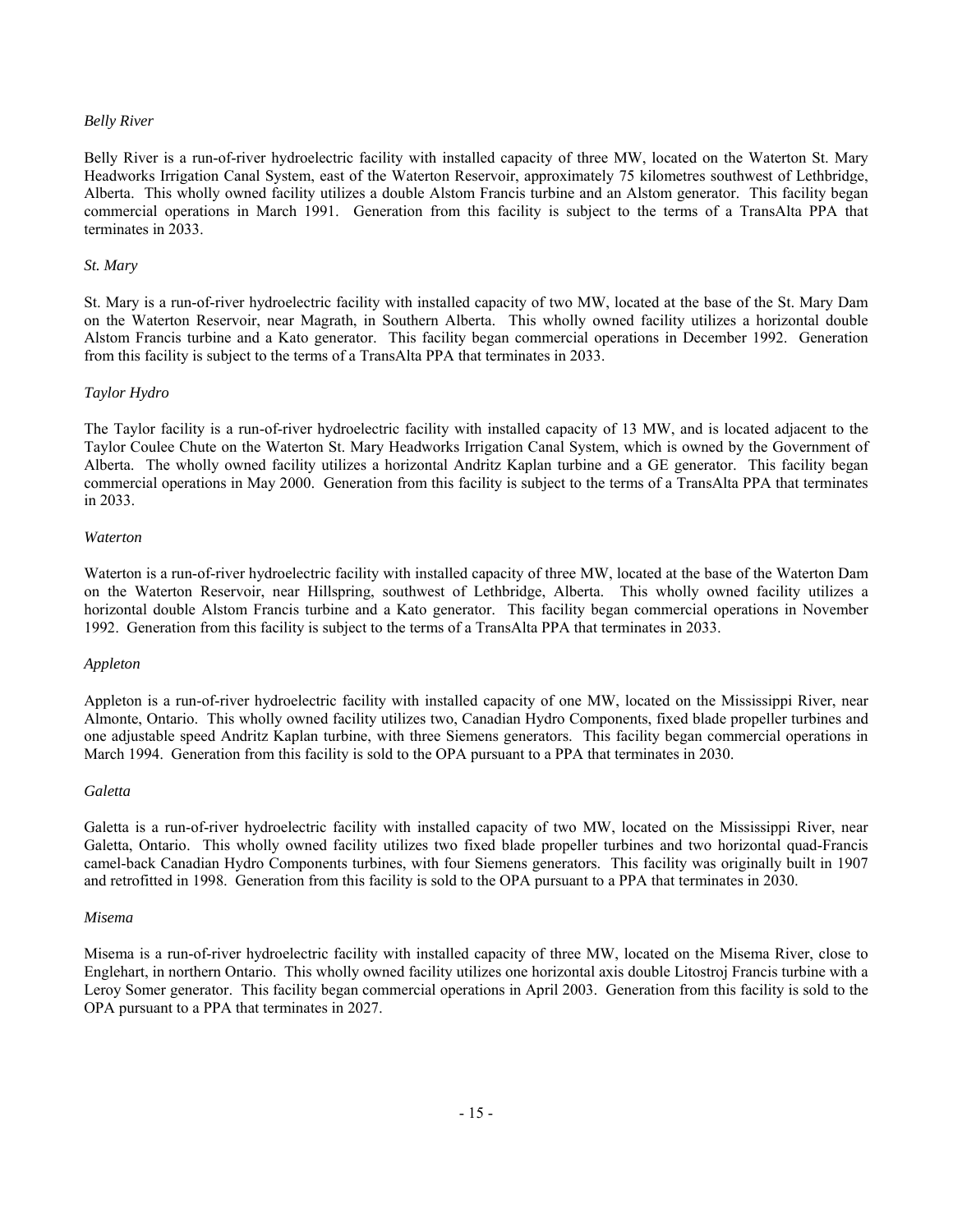# *Moose Rapids*

Moose Rapids is a run-of-river hydroelectric facility with installed capacity of one MW, located on the Wanapitei River, near Sudbury, in northern Ontario. This wholly owned facility utilizes two, Canadian Hydro Components, slant axis fixed blade propeller mini-turbines and one slant axis adjustable speed Andritz Kaplan mini turbine with three Siemens generators. This facility began commercial operations in November 1997. Generation from this facility is sold to the OPA pursuant to a PPA that terminates in 2030.

# **Economic Interest in Wyoming Wind Farm**

We hold an economic interest in a 144 MW wind farm located in the State of Wyoming. The Wyoming wind farm is managed by TransAlta under the terms of the Management and Operational Services Agreement and is operated by NextEra Energy. We acquired the economic interest in the Wyoming wind farm in consideration for a payment equal to U.S.\$102 million. See *"General Development of the Business – Acquisition of Economic Interest in Wyoming Wind Farm."*

The following table summarizes our economic interest in the Wyoming wind farm generation facility:

|                                  |           |               | <b>Net Capacity</b>   |                       |                      |                    |
|----------------------------------|-----------|---------------|-----------------------|-----------------------|----------------------|--------------------|
|                                  | Province/ | Ownership     | Ownership             | <b>Commercial</b>     |                      | Contract           |
| <b>Facility Name</b>             | State     | $\frac{1}{2}$ | Interest $(MW)^{(1)}$ | <b>Operation Date</b> | C <b>ounterpartv</b> | <b>Expiry Date</b> |
| Wyoming wind farm $^{(2)}$ .<br> | WY        | 100           | 144                   | 2003                  | Investment Grade     | 2028               |
|                                  |           |               |                       |                       | Counterparty         |                    |

Notes:

(1) MW are net amounts.

(2) The Company holds an economic interest in this facility, and does not hold this facility directly or indirectly. See *"General Development of the Business – Acquisition of Economic Interest in Wyoming Wind Farm."*

The 144 MW Wyoming wind farm is comprised of 80, 1.8 MW Vestas V80 wind turbines on 67 meter towers, and is located near Evanston, Wyoming. It began commercial operations in December 2003. The Company owns the economic interest in this facility through its ownership of the Wyoming Wind Preferred Shares. Generation from this facility is sold under a PPA with an investment grade counterparty which terminates in 2028. See *"General Development of the Business – Acquisition of Economic Interest in Wyoming Wind Farm."*

## **Economic Interest in Australian Assets**

We acquired an economic interest in a portfolio of Australian Assets from TransAlta on May 7, 2015. The portfolio consists of 575 MW of power generation from six operating assets, including the South Hedland project currently under construction, as well as the recently commissioned 270 km gas pipeline. The assets are located in Western Australia and are operated by TransAlta under the terms of the Management and Operational Services Agreement. We acquired the economic interest in all of the Australian assets from a subsidiary of TransAlta in consideration for a payment equal to \$1.78 billion which includes funding the remaining project costs for the South Hedland project. We acquired our economic interest in the Australian Assets through our subscription of class A preferred shares (the "Australian Tracking Preferred Shares") in the capital of TA Energy Inc. ("TA Energy"), a wholly-owned subsidiary of TransAlta. See *" – Investment Agreement – Australian Assets"* and *"General Development of the Business – Investment in TransAlta's Western Australia Portfolio and Dividend Increase."*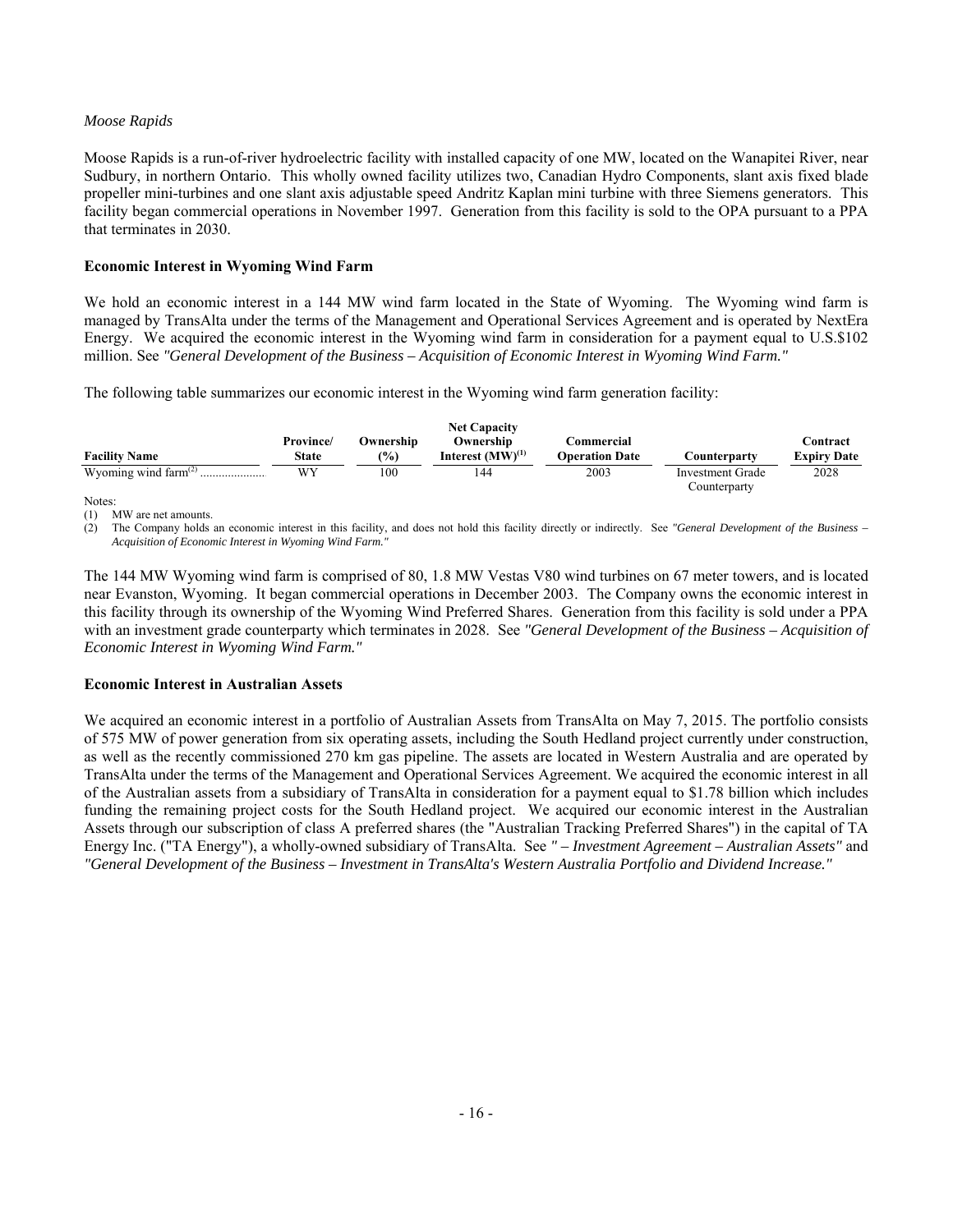The following table summarizes our economic interest in the Australia generation facilities:

| <b>Facility Name</b>                          | Province/<br><b>State</b> | Ownership<br>(%) | <b>Net Capacity</b><br>Ownership<br>Interest $(MW)^{(1)}$ | Commercial<br><b>Operation</b><br>Date | Counterpartv                     | Contract<br><b>Expiry</b><br>Date |
|-----------------------------------------------|---------------------------|------------------|-----------------------------------------------------------|----------------------------------------|----------------------------------|-----------------------------------|
| Parkeston <sup><math>(2)</math></sup> $(3)$ . | WΑ                        | 50               | 55                                                        | 1996                                   | Newmont Power Pty Ltd            | 2026                              |
| Solomon <sup><math>(2)</math></sup>           | WA                        | 100              | 125                                                       | 2014                                   | Fortescue Metals Group Ltd       | 2028                              |
|                                               | WA                        | 100              | 245                                                       | 1996                                   | BHP Billiton Nickel West Pty Ltd | 2023                              |
|                                               | WA                        | 100              | 150                                                       | 2017                                   | LTCs                             | 2042                              |
| Total Australia Net Capacity                  |                           |                  | 575                                                       |                                        |                                  |                                   |

Notes:

(1) MW are net amounts.

(2) The Company holds an economic interest in this facility, and does not hold this facility directly or indirectly. See "*General Development of the Business – Investment in TransAlta's Western Australia Portfolio and Dividend Increase."*

(3) Plant contracted to October 2026 with early termination options beginning in 2021.

(4) Comprised of four facilities.

(5) Plant is under construction and expected to be fully commissioned in mid-2017.

## *Parkeston*

The Parkeston plant is a 110 MW dual-fuel natural gas and diesel fired power station, which TransAlta owns in partnership through a 50/50 joint venture with NP Kalgoorlie Pty Ltd., a subsidiary of Newmont Australia Limited. The Parkeston facility primarily supplies energy to Kalgoorlie Consolidated Gold Mines and the initial supply contract ends in 2016. The plant has been re-contracted effective November 1, 2016, and the agreement extends the previous contract to October 2026, with options for early termination available to either party beginning in 2021. Any merchant capacity and energy is sold into Western Australia's wholesale electricity market. We own the economic interest in this facility through our ownership of the Australian Tracking Preferred Shares. See *" – Investment Agreement – Australian Assets"*.

#### *Solomon*

TransAlta acquired the 125 MW natural gas and diesel fired Solomon power station in September 2012 from Fortescue Metals Group Ltd. The Solomon facility is fully contracted with Fortescue Metals Group Ltd. under a long-term contract that is intended to support their iron ore mining operations. We own the economic interest in this facility through our ownership of the Australian Tracking Preferred Shares. See *" – Investment Agreement – Australian Assets".*

## *Southern Cross*

Southern Cross Energy is composed of four natural-gas and diesel-fired generation facilities with a combined capacity of 245 MW. Southern Cross Energy sells its output pursuant to a contract with BHP Billiton Nickel West which was renewed in October of 2013 for ten years. We own the economic interest in this facility through our ownership of the Australian Tracking Preferred Shares. See *" – Investment Agreement – Australian Assets".*

## *South Hedland*

In 2014, TransAlta was selected as the successful bidder to design, build, own and operate a 150 MW combined cycle power station near South Hedland, Western Australia. Construction began in early 2015 and the plant is expected to be fully commissioned in 2017. The plant is being constructed under an engineering, procurement and construction agreement with IHI Engineering Australia, a wholly owned subsidiary of IHI Corporation. The plant is fully contracted with two customers for a 25-year term. The majority of the plant's capacity is contracted to Horizon Power, the state owned electricity supplier in the region. The second customer is the port operations of Fortescue Metals Group. We own the economic interest in this facility through our ownership of the Australian Tracking Preferred Shares. See *" – Investment Agreement – Australian Assets".*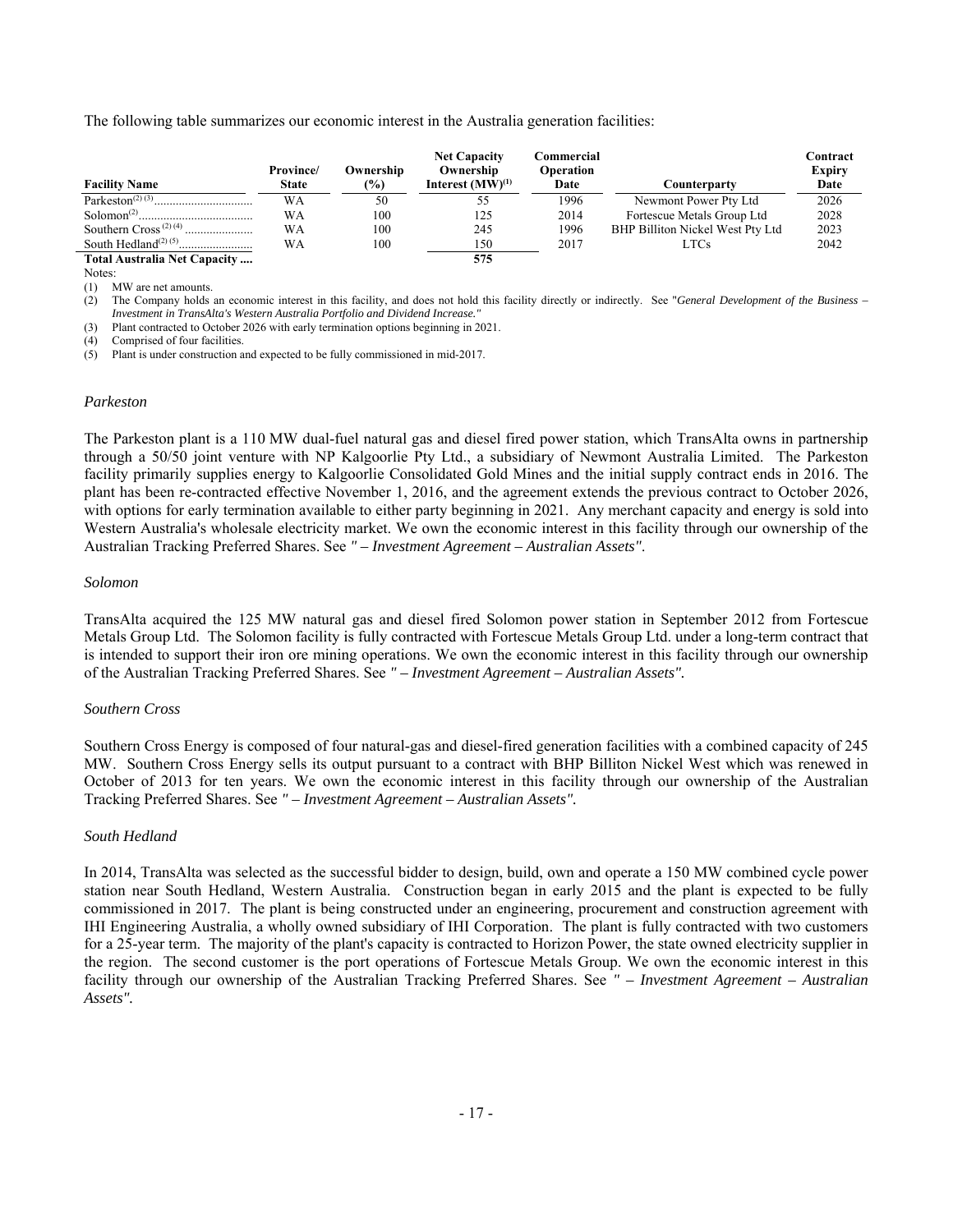## *Fortescue River Gas Pipeline*

In 2014, TransAlta established the Fortescue River Gas Pipeline joint venture with DBP Development Group. The joint venture (of which TransAlta is a 43% partner) was successfully awarded the contract to design, build, own and operate the 270 km Fortescue River Gas Pipeline to deliver natural gas to TransAlta's Solomon Power Station. The pipeline was completed in the first quarter of 2015 and operates under a take-or-pay gas transport agreement with a Fortescue Metals Group subsidiary for an initial term of 20 years. The 16-inch diameter pipeline has an initial free-flow capacity of 64 terajoules (TJ) per day. We own the economic interest in this facility through our ownership of the Australian Tracking Preferred Shares. See *" – Investment Agreement – Australian Assets".* 

# *Investment Agreement – Australian Assets*

On March 23, 2015, we entered into an investment agreement with TransAlta (the "Australia Investment Agreement") pursuant to which, among other things, we acquired at closing on May 7, 2015, mandatorily redeemable preferred shares and Australian Tracking Preferred Shares providing us with an economic interest based on the cash flows broadly equal to the underlying net distributable profits of TransAlta Energy (Australia) Pty Ltd ("TEA"). TEA is a wholly-owned subsidiary of TransAlta that, directly and indirectly, owns the Australian Assets. The Australian Tracking Preferred Shares were issued to the Company by TA Energy, a wholly-owned subsidiary of TransAlta. TransAlta received net cash proceeds of \$216.9 million as well as approximately \$1,067 million as consideration through a combination of Common Shares and Class B Shares. The Class B Shares provide voting rights equivalent to the Common Shares, are non-dividend paying and will convert into Common Shares once the South Hedland project is fully completed and commissioned.

Pursuant to the terms of the Australia Investment Agreement, the Company, as a holder of Australian Tracking Preferred Shares is entitled to receive, in priority to the common shares in the capital of TA Energy and equally with the Canadian Tracking Preferred Shares, quarterly preferential cash dividends ("Australia Dividend Payments"). The Australian Tracking Preferred Shares have no residual right to participate in the earnings of TA Energy.

In the event of the liquidation, dissolution or winding-up of TA Energy or any other distribution of the assets of TA Energy among its shareholders for the purpose of winding up its affairs, we shall be entitled, subject to applicable law, to receive from TA Energy as the sole holder of Australian Tracking Preferred Shares, before any distribution of TA Energy to the holders of the common shares or any other shares ranking junior to the Australian Tracking Preferred Shares, an amount equal to the fair market value of the Australian Assets.

As a holder of Australian Tracking Preferred Shares, we shall not be entitled to receive notice of or to attend any meeting of the shareholders of TA Energy and shall not be entitled to vote at any such meeting unless and until TA Energy fails to pay, in the aggregate, four Australia Dividend Payments on the dates when the same should be paid, whether or not consecutive, and whether or not such dividends have been declared and whether or not there are any moneys of TA Energy properly applicable to the payment of dividends. Thereafter, but only for so long as any Australia Dividend Payments remain in arrears, we shall, as the sole holders of Australian Tracking Preferred Shares, be entitled to elect 30% of the members of the board of directors of TA Energy (subject to rounding up to the nearest whole number).

The Australia Investment Agreement provides that, among other things, for so long as the Company owns Australian Tracking Preferred Shares: (a) TEA shall not (i) amend its constating documents in a manner materially adverse to the consideration to be received by TransAlta Renewables, (ii) split, combine or reclassify any of its shares, or (iii) enter into or modify any contract, agreement, commitment or arrangement with respect to any of the foregoing; (b) TEA shall operate, maintain and preserve the Australian Assets and conduct its business in the ordinary and usual course; and (c) TEA shall not (i) enter into, cancel or amend any agreement or commitment that is material to the Australian Assets, and (ii) sell, encumber, dispose, surrender or abandon any of the Australian Assets, other than as permitted. The Australian Investment Agreement also provides us with a right of first offer on select potential growth initiatives in Australia and certain protections in relation to exchange rates, the cost to complete the construction of the South Hedland project, and the timing of the commencement of its commercial operations.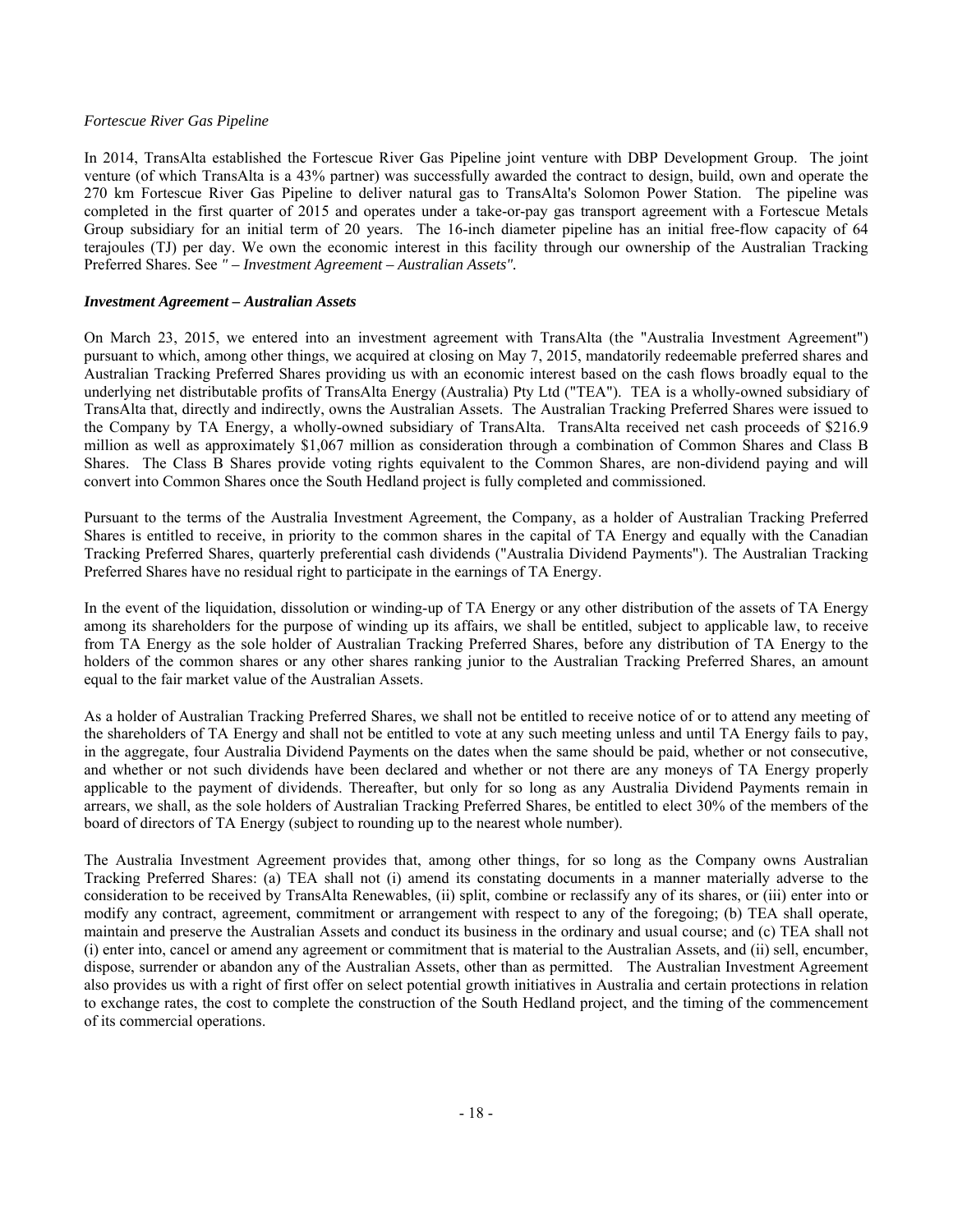#### *Contribution Agreement*

On May 7, 2015, we entered into a contribution agreement with TransAlta (the "Contribution Agreement"). The Contribution Agreement will be the primary agreement to ensure that TEA receives the cash necessary to fund the on-going construction and commissioning of South Hedland. We agreed with TransAlta that target construction costs for South Hedland, from January 1, 2015 through to commissioning, would be \$491 million. In order to fund the construction of South Hedland, TransAlta Renewables will subscribe for, from time to time, securities in TEA, with the proceeds received in connection with such subscriptions being used by TEA to fund the construction and commissioning associated with South Hedland.

#### **Economic Interest in Canadian Assets**

We hold an economic interest in a 611 MW portfolio of three Canadian projects that was acquired January 6, 2016 from TransAlta. The portfolio consists of the Sarnia cogeneration plant, Le Nordais wind farm and Ragged Chute hydroelectric facility. The Canadian Assets are located in Ontario and Québec and are operated by TransAlta under the terms of the Management and Operational Services Agreement. We acquired the economic interest in the three Canadian Assets from a subsidiary of TransAlta in consideration for a payment equal to \$540 million. We acquired our economic interest in the Canadian Assets through our subscription of class B preferred shares (the "Canadian Tracking Preferred Shares") in the capital of TA Energy, a wholly-owned subsidiary of TransAlta. See *"General Development of the Business – Investment in three Canadian projects owned by TransAlta."*

The following table summarizes our economic interest in the Canadian Assets:

|                                           |              |           | <b>Net Capacity</b>   |                       |              |                    |
|-------------------------------------------|--------------|-----------|-----------------------|-----------------------|--------------|--------------------|
|                                           | Province/    | Ownership | Ownership             | Commercial            |              | Contract           |
| <b>Facility Name</b>                      | <b>State</b> | (%)       | Interest $(MW)^{(1)}$ | <b>Operation Date</b> | Counterparty | <b>Expiry Date</b> |
| Le Nordais <sup><math>(2)(3)</math></sup> | ОC           | 100       | 98                    | 1999                  | Hydro-Ouébec | 2033               |
|                                           | ОN           | 100       |                       | 1991                  | <b>OPA</b>   | 2029               |
| Sarnia <sup>(2)</sup>                     | ΟN           | 100       | 506                   | 2003                  | LTCs         | 2022-2025          |
| Total Canada Net Capacity                 |              |           | 611                   |                       |              |                    |

Notes:

(1) MW are net amounts and are rounded to the nearest whole number.

(2) The Company holds an economic interest in this facility, and does not hold this facility directly or indirectly. See *"General Development of the Business – Investment in three Canadian projects owned by TransAlta."*

(3) Comprised of two facilities.

## *Le Nordais*

The 98 MW Le Nordais wind facility is located at two sites: Cap-Chat with 55.5 MW of installed capacity comprised of 74, 750 kW NEG-Micon wind turbines on 55 metre towers; and Matane with 42 MW of installed capacity comprised of 56, 750 kW NEG-Micon wind turbines on 55 metre towers. Le Nordais is located on the Gaspé Peninsula of Québec. The facility commenced commercial operations in 1999. Generation from this facility is sold to Hydro-Québec. We hold an economic interest in this facility through our ownership of the Canadian Tracking Preferred Shares. See *"– Investment Agreement – Canadian Assets."*

## *Ragged Chute*

Ragged Chute is a run of river hydroelectric facility with installed capacity of 7 MW located on the Montréal River, south of New Liskeard, in northern Ontario. TransAlta leases this facility from Ontario Power Generation Inc. and it has been operating since 1991. The facility is comprised of a single 6.6 MW horizontal Kaplan unit and a GE generator. All generation output is sold to the OPA under the Hydroelectric Contract Initiative with an expiry of June 2029. We hold an economic interest in this facility through our ownership of the Canadian Tracking Preferred Shares. See *"– Investment Agreement – Canadian Assets."*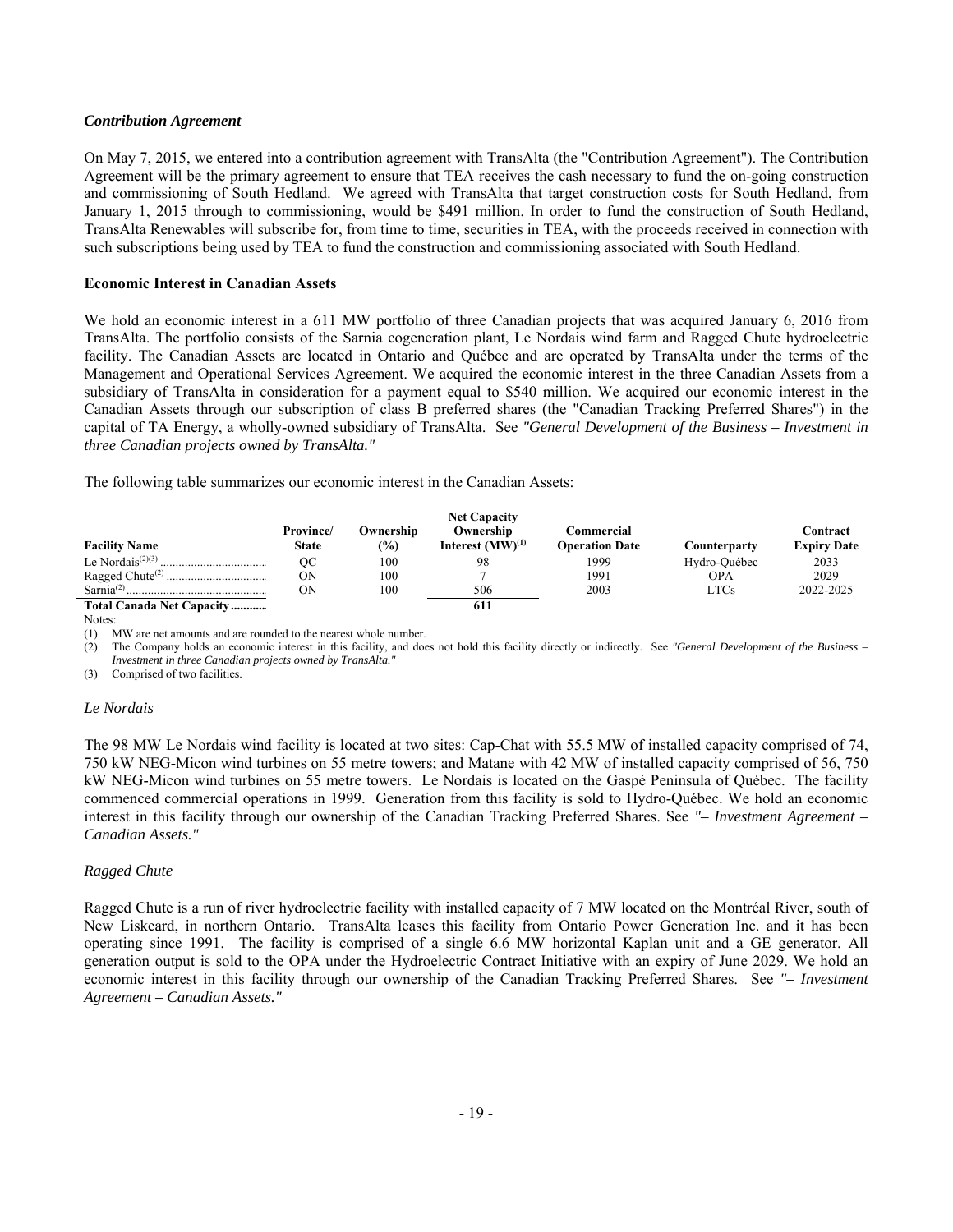#### *Sarnia*

The Sarnia plant is a 506 MW Combined-Cycle cogeneration facility located in Sarnia, Ontario. The plant provides steam to nearby industrial facilities owned by LANXESS AG (formerly Bayer Inc.), Nova Chemicals (Canada) Ltd. ("NOVA") (which in turn supplies Styrolution, a Styrene production facility formerly owned by NOVA) and Suncor Energy Products Inc. under contracts terminating in 2022. The facility also provides electricity to the OPA under a contract that terminates December 31, 2025. The Sarnia plant utilizes three Alstom 11N2 gas turbines, each capable of generating between 102 and 118 megawatts, two condensing steam turbines that can produce 120 megawatts, and back-pressure steam turbines capable of generating 56 megawatts. The plant also incorporates a fired boiler, river water pump houses, and water treatment plants. We hold an economic interest in this facility through our ownership of the Canadian Tracking Preferred Shares. See "-*Investment Agreement – Canadian Assets."* 

## *Investment Agreement – Canadian Assets*

On November 23, 2015, we entered into an investment agreement with TransAlta (the "Canadian Investment Agreement") pursuant to which, among other things, we acquired at closing on January 6, 2016, Canadian Tracking Preferred Shares providing TransAlta Renewables with an economic interest based on the cash flows from the Canadian Assets broadly equal to the underlying net distributable profits of the entities that own the Canadian Assets. In consideration for the Canadian Tracking Preferred Shares, we paid TransAlta net cash proceeds of \$172.5 million and issued to TransAlta \$152.5 million in Common Shares and a convertible debenture in the amount of \$215 million.

Pursuant to the terms of the Canadian Investment Agreement, the Company, as a holder of Canadian Tracking Preferred Shares is entitled to receive, in priority to the common shares of TA Energy and equally with the Australian Tracking Preferred Shares, quarterly preferential cash dividends ("Canadian Dividend Payments"). The Canadian Tracking Preferred Shares have no residual right to participate in the earnings of TA Energy.

In the event of the liquidation, dissolution or winding-up of TA Energy or any other distribution of the assets of TA Energy among its shareholders for the purpose of winding up its affairs, we shall be entitled, subject to applicable law, to receive from TA Energy as the sole holder of Canadian Tracking Preferred Shares, before any distribution of TA Energy to the holders of the common shares or any other shares ranking junior to the Canadian Tracking Preferred Shares, an amount equal to the fair market value of the Canadian Assets.

As a holder of Canadian Tracking Preferred Shares, we shall not be entitled to receive notice of or to attend any meeting of the shareholders of TA Energy and shall not be entitled to vote at any such meeting unless and until TA Energy fails to pay, in the aggregate, four Canadian Dividend Payments on the dates when the same should be paid, whether or not consecutive, and whether or not such dividends have been declared and whether or not there are any moneys of TA Energy properly applicable to the payment of dividends. Thereafter, but only for so long as any Canadian Dividend Payments remain in arrears, we shall, as the sole holder of Canadian Tracking Preferred Shares, be entitled to elect 30% of the members of the board of directors of TA Energy (subject to rounding up to the nearest whole number).

The Canadian Investment Agreement provides that, among other things, for so long as TransAlta Renewables owns Canadian Tracking Preferred Shares, TA Energy and the entities that own the Canadian Assets (a) shall operate, maintain and preserve the Canadian Assets and conduct their business in the ordinary and usual course; and (b) shall not (i) amend their constating documents in a manner materially adverse to the consideration to be received by TransAlta Renewables, (ii) split, combine or reclassify any of its shares or partnership units, (iii) liquidate, dissolve or wind-up or distribute its assets among its shareholders for the purpose of winding-up its affairs; (iv) enter into or modify any contract, agreement, commitment or arrangement with respect to any of the foregoing; (v) enter into, cancel or amend any agreement or commitment that is material to the Canadian Assets; and (vi) directly or indirectly, sell, encumber, dispose, surrender or abandon any of the Canadian Assets, other than as permitted. The Canadian Investment Agreement also provides us with a right of first offer on select potential growth initiatives related to the Canadian Assets.

TransAlta Renewables and TransAlta Corporation have agreed on an "upside" sharing arrangement in relation to the recontracting of Sarnia following the expiry of the PPA with the IESO in 2025, which could reduce the amount of the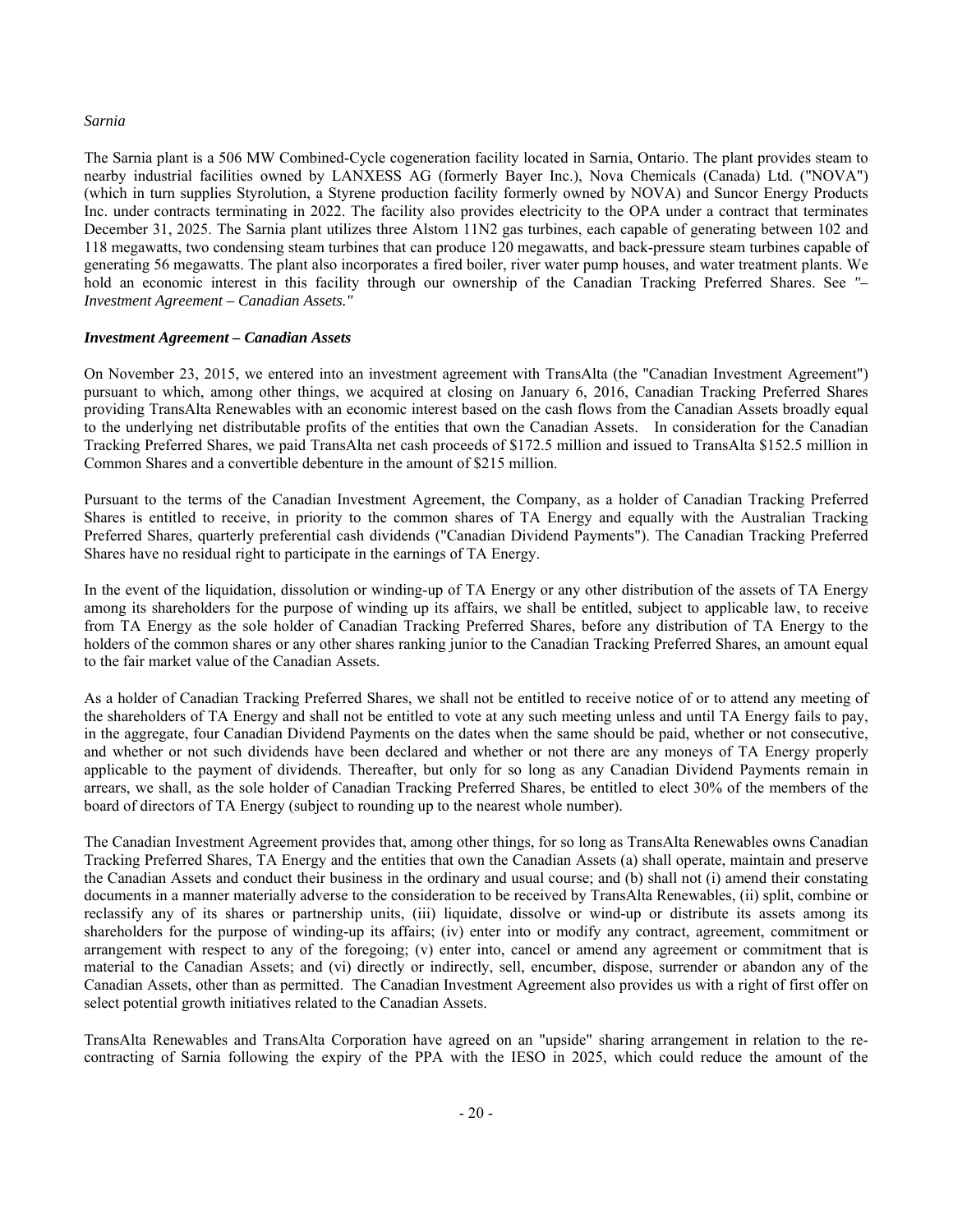dividends on the Canadian Tracking Preferred Shares in any fiscal year after 2025 in the event certain specified gross margin thresholds are exceeded.

# **TransAlta Power Purchase and Sale Agreements**

On August 9, 2013, certain of our subsidiaries (each a "Merchant Subsidiary") entered into a TransAlta PPA providing for the purchase by TransAlta, for a fixed price, of all of the power produced by the facilities whose power had previously been sold on a merchant basis (a "Merchant Facility").

The price payable by TransAlta for output under each TransAlta PPA was initially set at \$30.00/MWh for wind facilities and \$45.00/MWh for hydroelectric facilities, which amounts are adjusted annually for changes in the consumer price index ("CPI").

Under the terms of each TransAlta PPA, the applicable Merchant Subsidiary agrees to use its reasonable commercial efforts to maximize the amount of energy generated at its Merchant Facilities over the term of the applicable TransAlta PPA; however, the Merchant Subsidiary is under no obligation to deliver any specified amount of energy and, in no event, shall any penalties or curtailment payments be payable under the applicable TransAlta PPA. The Merchant Subsidiaries assume all operating and generating risk and TransAlta will only be required to purchase power that is actually produced.

Each Merchant Subsidiary retains all the environmental attributes (including any renewable energy credits ("RECs")) derived from or arising in connection with its Merchant Facilities; however, TransAlta is obligated to use reasonable commercial efforts to sell such environmental attributes for and on behalf of such Merchant Subsidiary in a timely manner as and when they come into existence, with the full proceeds in connection with any such sales being for the benefit of the applicable Merchant Subsidiary.

TransAlta has dispatch rights for wind and hydroelectric output produced by the Merchant Subsidiaries under the applicable TransAlta PPAs. Dispatchable Wind Rules came into effect in Alberta on April 1, 2015 as established by the Alberta Electric System Operator ("AESO"). As part of the Dispatchable Wind Rule changes, pool participants for wind aggregated generating facilities are able to voluntarily offer into the energy market merit order at prices greater than \$0.00/MWh. TransAlta has dispatch rights for wind output produced by the Merchant Subsidiaries under the applicable TransAlta PPAs. Only selected facilities are qualified to be dispatchable. TransAlta is obligated to pay for available output not dispatched by TransAlta in the event that power generation from qualified wind facilities is dispatched.

Each TransAlta PPA has a term of 20 years or end of asset life, where end of asset life is less than 20 years. Each TransAlta PPA may be terminated by: (a) the mutual agreement of the parties; (b) the Merchant Subsidiary upon the occurrence of a material default by TransAlta; and (c) TransAlta (i) upon the occurrence of a material default by the Merchant Subsidiary; (ii) upon a "Change of Control" of the Company, being the acquisition by any person or group of persons acting jointly and in concert (other than TransAlta and its affiliates) of more than 50 per cent of the issued and outstanding Common Shares; or (iii) upon a "Change of Control" of the Merchant Subsidiary, being the acquisition by any person or group of persons acting jointly and in concert (other than the Company and its affiliates) of more than 50 per cent of the issued and outstanding voting securities of the Merchant Subsidiary.

# **Power Sales, Grants and Incentives**

There are a number of means of generating revenue and utilizing incentives across the power generation industry. In the renewable generation sector, government support to promote investment into renewable power generation sources has been evidenced through long-term PPAs or alternative contracts such as those pursuant to the feed-in-tariff programs, a government policy mechanism used to support the adoption of renewable power. For facilities not subject to a PPA, the facility's owner may elect to use derivative contracts, such as power hedge contracts, to secure a fixed price for its power production or alternatively sell its production at prevailing market prices.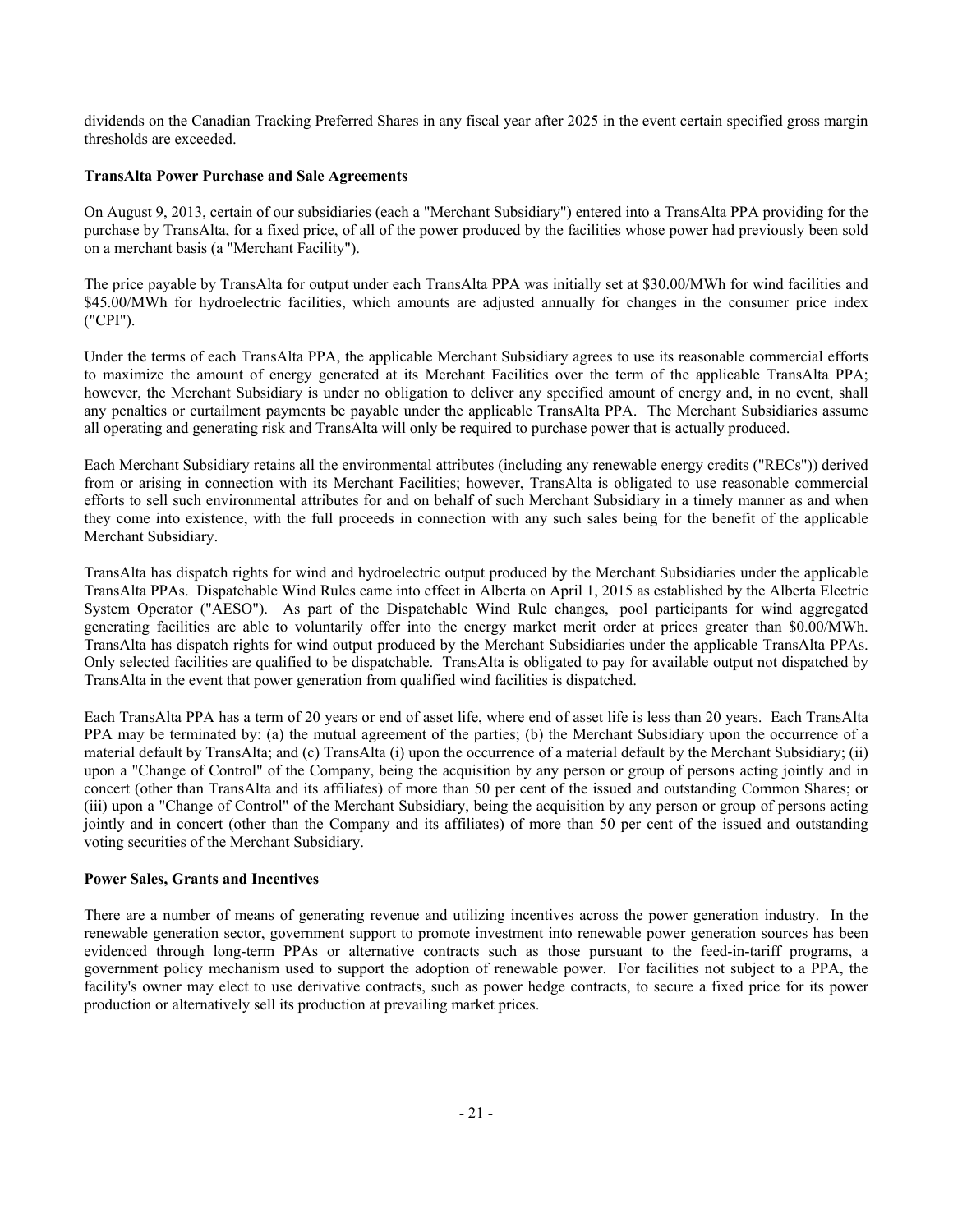In addition to government supported PPAs, additional incentives supported by governments have been used to stimulate investment in renewable power. These incentives have typically included incentive payments based on generation from renewable power facilities, capital cost grants, tax credits and environmental attributes to meet certain emission standards.

Governments may provide tax incentives or cash grants to promote and facilitate investment in renewable power. In Canada, several federal and provincial programs have been commissioned to promote the development of renewable power, such as the wind power production incentive of the Canadian federal government ("WPPI") and EcoENERGY, an incentive program sponsored by the Canadian federal government to encourage the development of clean power generation projects ("EcoENERGY") (each as described below), as well as tax credits such as accelerated depreciation incentives which enable renewable power producers to deduct the capital cost of these assets at a rate faster than accounting depreciation, which benefits a project's economics.

# *WPPI and EcoENERGY*

The WPPI program is a Canadian federal government program that provides incentive payments to producers of wind energy for eligible wind projects for the first 10 years of the project's operating life. The Canadian government initially targeted \$920 million in incentives over 15 years to develop 4.0 GW of wind power generation, equivalent to the amount of power needed by approximately one million average Canadian homes. Under the program, wind power projects were eligible to receive an incentive payment of between \$0.008/kWh and \$0.012/kWh for the first 10 years of operation, depending upon the commissioning date. The WPPI program was replaced by the EcoENERGY program in 2007, but this change did not affect the existing entitlements of projects receiving payment under the original WPPI program.

On January 19, 2007, the Canadian federal government announced the \$1.48 billion EcoENERGY program to encourage the development of clean power generation projects including wind, small hydro, biomass, solar, geothermal, tidal, and wave technologies that generate very low emissions in Canada. An incentive of \$0.01/kWh for up to 10 years was offered to eligible projects with the program intending to support 4.0 GW of new renewable energy capacity. No new contribution agreements were signed after March 31, 2011, but EcoENERGY payments will carry on for existing eligible projects until March 31, 2021. At March 31, 2011, 104 projects qualified for approximately \$1.4 billion in funding from the EcoENERGY program, representing the investment of nearly 4.5 GW of renewable capacity.

The following facilities are currently receiving payments under the WPPI program or the EcoENERGY program. See *"Business of TransAlta Renewables - Asset Platform"*.

| <b>Assets of the Company Receiving WPPI Payments</b> |             | <b>Assets of the Company Receiving EcoENERGY Payments</b>          |                                                   |
|------------------------------------------------------|-------------|--------------------------------------------------------------------|---------------------------------------------------|
| Melancthon 1                                         | • Soderglen | Wolfe Island<br>• Kent Hills 1 and 2<br>Summerview 2<br>Bone Creek | • Melancthon 2<br>Ardenville<br><b>Blue Trail</b> |

## *Accelerated depreciation*

The Canadian federal government provides for accelerated depreciation for tax purposes for the full range of renewable power generation projects, as well as certain high-efficiency cogeneration equipment. Class 43.1 depreciation was introduced in 1994 and provides a 30 per cent declining balance accelerated capital cost allowance rate for renewable assets. Class 43.2 was introduced in 2005 and allows for depreciation of up to 50 per cent for renewable investments made before 2020. Additionally, in Canada, certain expenses incurred by Independent Power Producers ("IPPs") during the preproduction development phase may qualify for the Canadian Renewable and Conservation Expense, which provides a 100 per cent tax deduction for a portion of the overall costs to develop the project.

## *Offset credits*

In 2007, the *Specified Gas Emitters Regulation*, a greenhouse gas regulatory scheme, was launched by the Government of Alberta (the "SGER"). The SGER regulates industrial facilities that emit greenhouse gases above a specified threshold. The regulated facilities are required to meet annual greenhouse gas limits by reducing their emission intensity, purchasing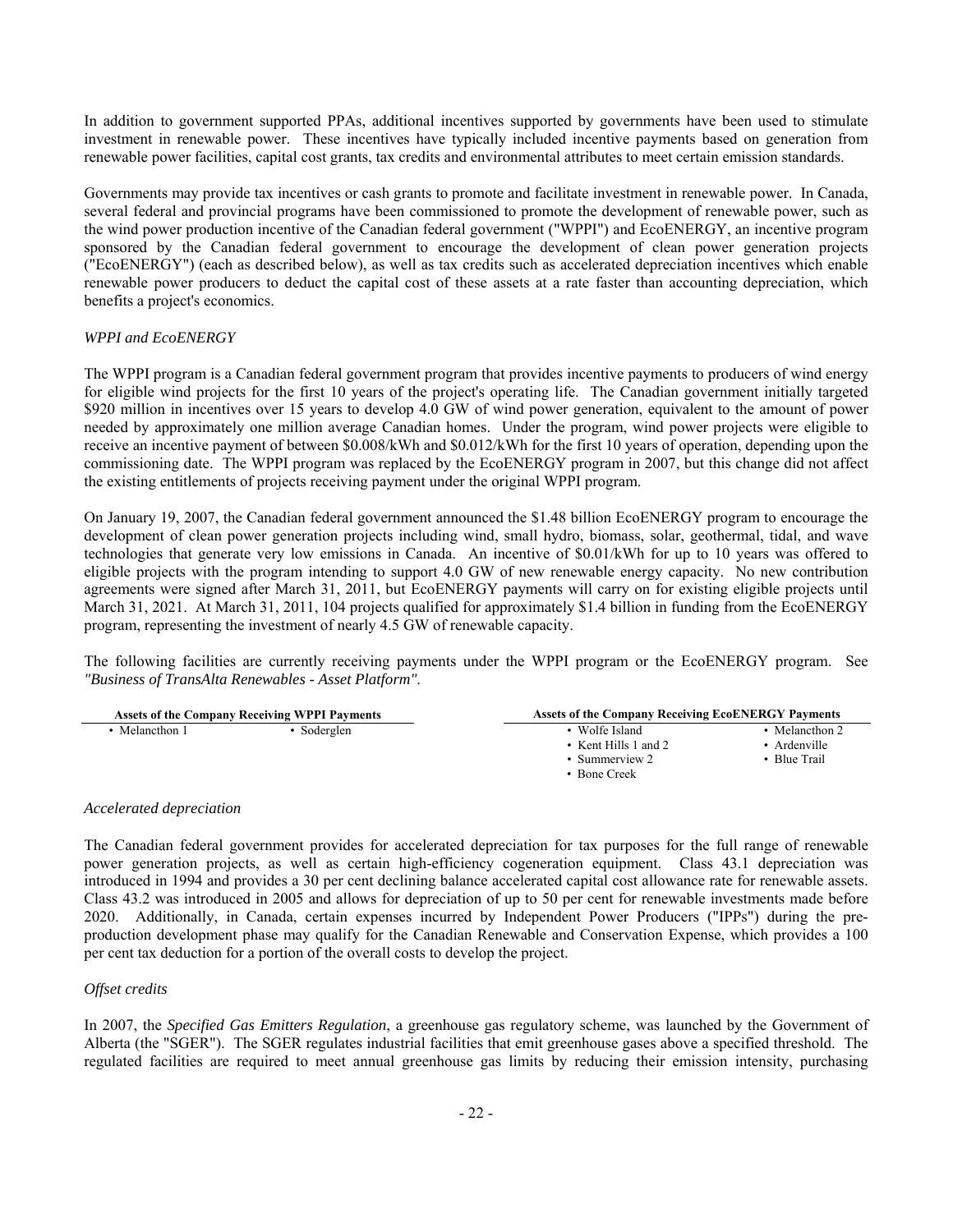emission offsets or paying \$20 per tonne of excess emission in 2016 and \$30 per tonne in 2017 into the Climate Change and Emissions Management Fund. The SGER allows for some renewable generating facilities in Alberta to create emission offsets for a period of up to 13 years. Since the inception of the SGER, on average in excess of three million tonnes of emissions offsets have been used by compliance entities annually. A number of our facilities are based in Alberta and generate offset credits. See "*Business of TransAlta Renewables – Ongoing and Recently Passed Environmental Legislation*".

| <b>Assets of the Company Generating Offset Credits</b> |                      |
|--------------------------------------------------------|----------------------|
| • Summerview 1 and 2                                   | $\bullet$ Blue Trail |
| • Ardenville                                           | • Macleod Flats      |

## *Renewable energy credit sales*

RECs may be used for a buyer's voluntary or mandatory compliance needs, and are typically subject to independent verification against predetermined criteria that varies by the applicable REC program. Value is generally determined by vintage (year of creation), eligibility in compliance regimes, technology/method used to create the credit, and other region/buyer specific parameters. Generally, the stricter the criteria for creating a REC, the higher the obtainable price for the REC. RECs may be bundled for sale with power in a PPA or other bilateral contract, or they may be exchanged in isolation.

## **Competitive Environment**

We are among the largest publicly traded renewable power generation companies in Canada. We own 16 wind facilities and 12 hydroelectric facilities located in the provinces of British Columbia, Alberta, Ontario, Québec, and New Brunswick. We also hold the economic interest in a wind farm in the State of Wyoming, a portfolio of Australian assets, and three Canadian assets.

Over the long term, significant investment requirements for new generation are expected to be required and such requirements will vary by Province and State. Capacity growth is primarily driven by two key factors: first, capacity requirements to meet increased demand and sufficient reserve margins; and second, the need to replace retired power facilities, ensuring that economic, environmental, and reliability targets are met. Many of the expected retirements will come from the coal fleet in Canada as federal policy has mandated a greening of the power sector through fixed retirement dates for coal plants. Alberta has also announced an intention to transition away from conventional coal generation by 2030. According to the National Energy Board in Canada ("NEB") and the United States Energy Information Administration, renewable power generation is expected to be one of the fastest growing sources of power generation in both Canada and the U.S., increasing at a compound annual growth rate of 1.1 per cent in Canada between 2012 to 2035 and 1.9 per cent in the U.S. between 2013 to 2040.

## *Canadian Power Industry*

The Conference Board of Canada has estimated that nearly \$300 billion of electricity infrastructure spending will be required to meet Canada's electricity needs by 2030, with power generation representing approximately 67 per cent of the required investment, or nearly \$200 billion. The NEB projects future capacity increases in all Canadian provinces in its 2013 Energy Future report. The largest increases are expected in Ontario, Québec, British Columbia and Alberta. The NEB expects Canada will shift its power generation portfolio mix towards cleaner power generation sources.

The Canadian power generation market is largely comprised of geographically distinct markets, with wide variance in terms of electricity supply mix among the provinces and territories. Each province has developed a power sector driven by its unique economic, natural resource, regulatory and geographic make-up.

The abundance of hydroelectric resources in British Columbia, Manitoba, Québec and Newfoundland and Labrador has contributed to a generation fleet driven primarily by hydroelectric power in those provinces. Alberta, Nova Scotia and Saskatchewan have historically relied more heavily on coal power, but this is expected to change dramatically by 2030 due to federal and provincial regulation. Ontario and New Brunswick have relatively diversified generation fleets, relying on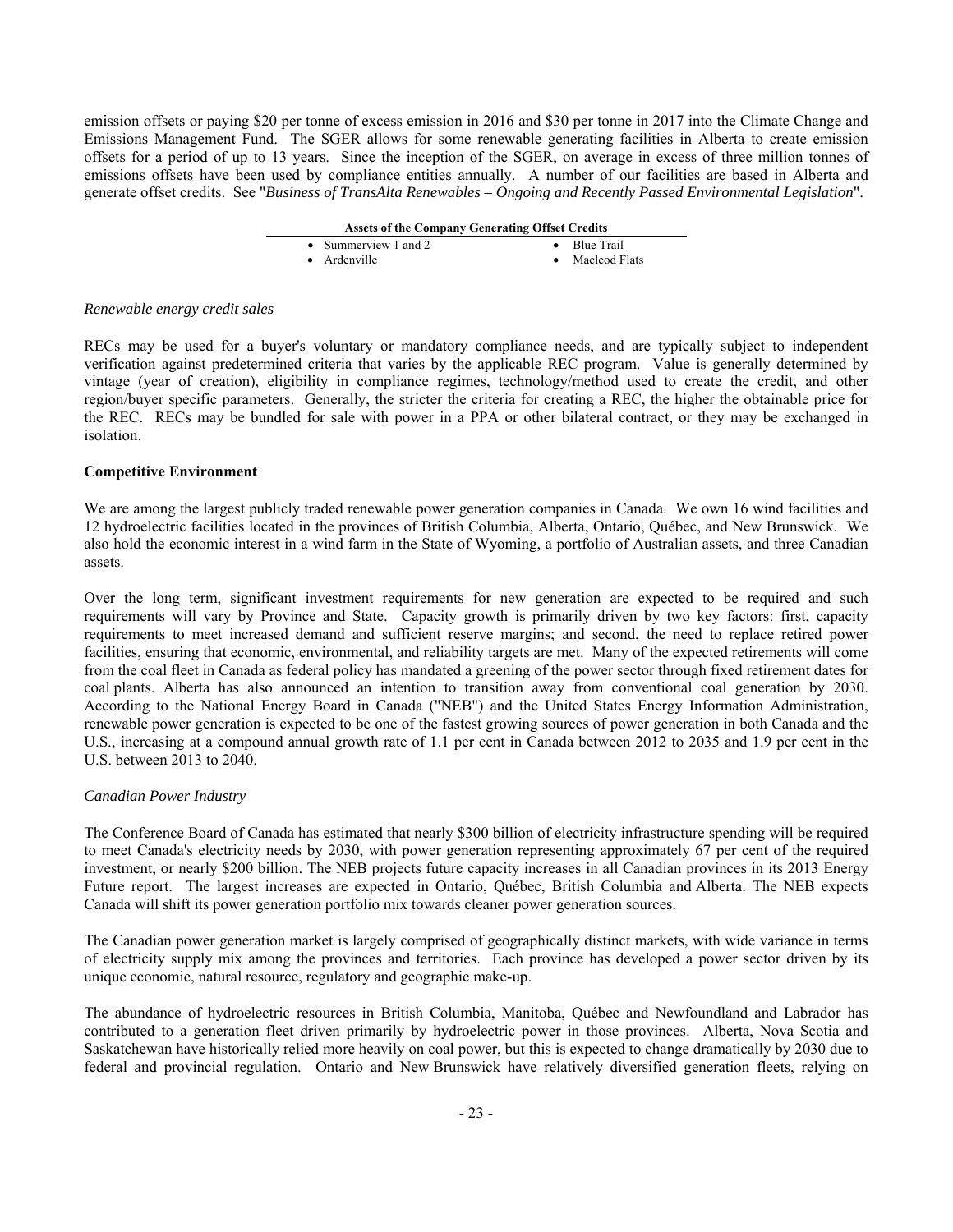nuclear, thermal, wind and hydroelectric power. Although the sources are diversified, all markets have experienced significant growth in renewable energy capacity including wind, solar, and bio-energy, and the Company believes that this growth in renewable power capacity will continue.

# *Wind Generation in Canada*

According to the Canadian Wind Energy Association ("CanWEA"), Canada is now the seventh largest producer of wind energy in the world, with installed capacity of 11.2 GW as of December 2015. This includes nearly 1.5 GW of new wind capacity installed in 2015. Wind power now supplies about 5% of total demand in Canada.

Growth in wind generation in Canada is expected to continue, with CanWEA forecasting installed wind capacity to reach 12 GW by the end of 2016. The NEB predicts similarly robust growth for the future, forecasting wind generation capacity to climb to 16 GW by 2035. This growth in wind generation capacity through 2035 is expected to increase wind generation capacity as a per cent of total power generation capacity from four per cent in 2012 to over nine per cent by 2035.

# *Hydro Generation in Canada*

Canada is a world leader in hydroelectric power generation and the NEB forecasts that hydro will continue as a principal source of power generation through 2035. Each of Manitoba, Québec and Newfoundland and Labrador produce over 90 per cent of their respective electricity needs from hydroelectric power generation. Given provincial planned projects, Canadian hydro-based capacity is expected to expand significantly, from 77 GW in 2012 to 85 GW by 2035, and continue to represent the majority of power generation capacity in Canada.

# *U.S. Power Industry*

The Energy Information Association (the "EIA") is projecting overall electricity generation to increase by approximately 0.7 per cent annually between 2013 and 2040, with renewable energy and natural gas representing the fastest growing segments of power generation, with production expected to increase at a compounded annual growth rate of 1.9 per cent and 1.1 per cent, respectively, during this period. According to the EIA, renewable energy generation in the U.S. currently accounts for 13 per cent of total power generation and is expected to represent approximately 18 per cent of total electricity generation by 2040. The contribution of renewables to total generation in the electric power sector varies widely at the state level due to geographical limitations, availability of resources, and government policy considerations.

We believe that renewable energy production in the U.S. will continue to grow; such growth being driven by the continuing increase in demand for electricity, the retirement of coal and nuclear power generation facilities, implementation of renewable portfolio standards in 29 states as well as other government incentive programs, improvement in the cost and competitiveness of renewable energy generation technologies and the potential continuation of government incentive programs.

## *Australia Power Industry*

The Department of Treasury for Western Australia expects that the gross state product will continue to grow at relatively low rates by historical standards. The Department of Treasury for Western Australia has forecasted Western Australia's annual growth in gross state product to range from 1.5 per cent to 3.0 per cent for the period from 2016 to 2019. Electricity demand growth is expected to be slow in response to much lower industrial investment in the region. The Australian Energy Market Operator ("AEMO") forecasts the 5 and 10 year load growth rates at about 1.2 per cent, sharply lower than historical rates in the 5 per cent range.

# **Competitive Strengths**

We believe that we are well positioned to achieve our business strategy due to our competitive strengths, which include the following: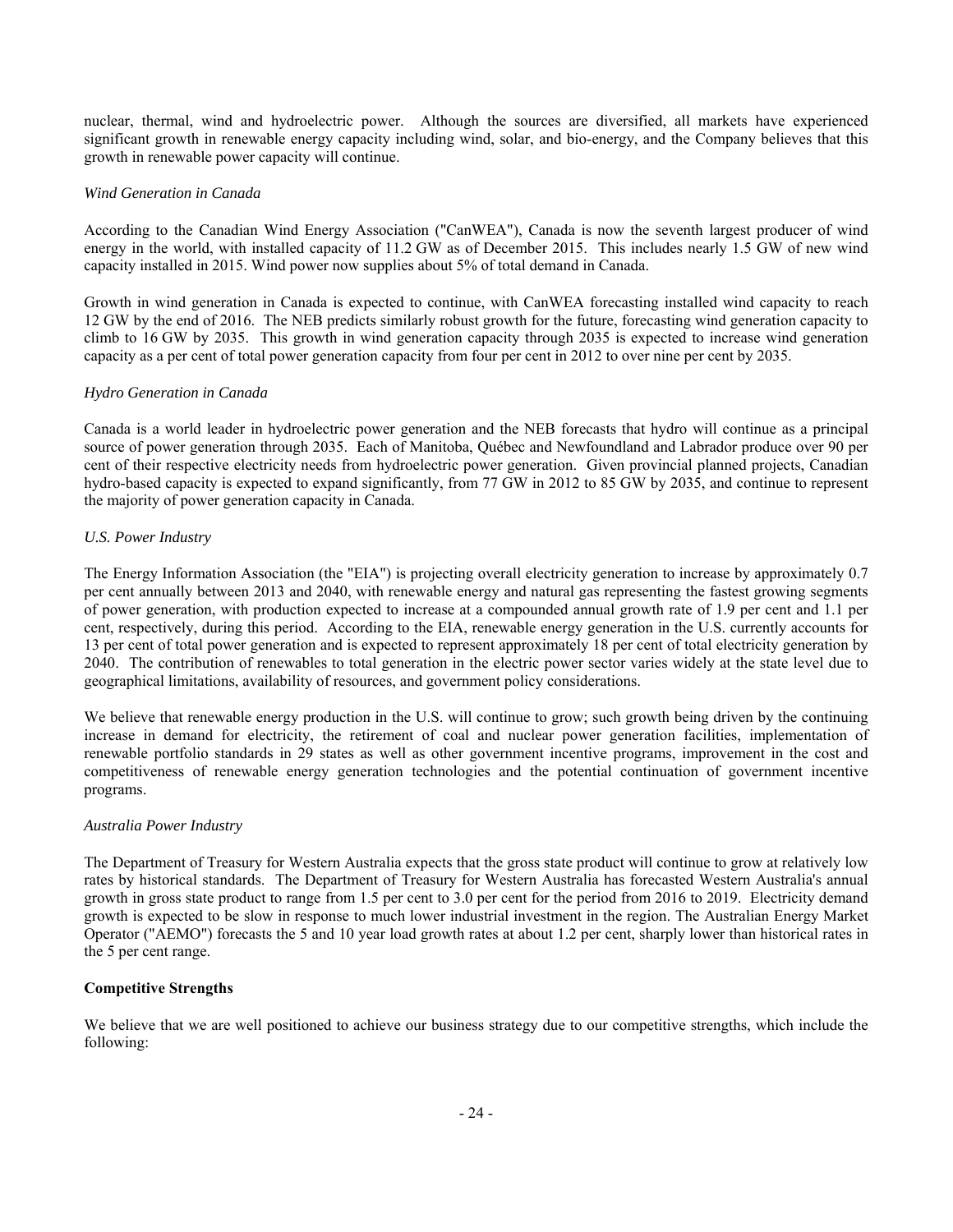*Wind Generation* – We are the largest owner and operator of wind generation in Canada. Our management team has developed key relationships with customers, and suppliers that provide a competitive advantage in the development, operations and marketing of wind generation.

*Significant scale and diversified portfolio* - Our asset platform is diversified in terms of geography, generation and counterparties. We own 16 wind facilities and 12 hydroelectric facilities with an ownership interest of 1,111 MW of net generating capacity, located in the provinces of British Columbia, Alberta, Ontario, Québec, and New Brunswick and hold an economic interest in 1,180 MW of net generating capacity located in Wyoming, U.S., Western Australia, and Eastern Canada comprised of gas, wind, and hydroelectric facilities, as well as an economic interest in a natural gas pipeline in Western Australia. This scale and diversification provides cash flow stability and reduces risk associated with operating facilities in a single jurisdiction and fuel type.

*Established operating history* - Our assets have an established operating and performance history. The assets have been in operation from three to 25 years, with the weighted average years of operation by capacity being 10.9 years, which includes facilities we own an economic interest in. Furthermore, the average availability of the wind assets for the year ended December 31, 2014 was 95.9 per cent and for the year ended December 31, 2015 was 96.2 per cent. With this history of generation production, we are better able to predict future production.

*Strategic sponsorship with industry leader and experienced operator* – TransAlta, our manager and operator, and its predecessors, have been engaged in the production and sale of electric energy since 1909, with its first operations being in hydroelectric generation. TransAlta is among Canada's largest non-regulated electricity generation and energy marketing companies with approximately 10,200 MW of gross generating capacity. TransAlta has been operating hydroelectric facilities for more than 100 years and was the first company to own and operate more than 1,000 net MW of wind generation capacity in Canada. TransAlta has significantly grown its renewables business from approximately 800 net MW in 2000 to over 2,300 net MW as at December 31, 2015 (including the assets in TransAlta Renewables for this purpose).

*Growth in target markets and technologies* - We anticipate a significant need for investment in power generation infrastructure in Canada and the U.S., principally driven by the replacement of aging facilities and an anticipated increase in industrial activity and population growth. In addition, we anticipate that clean power generation sources, including both renewables and natural gas facilities, will experience the largest percentage growth, as jurisdictions continue to establish environmental based production targets and other infrastructure assets. We believe that we are well-positioned to pursue consolidation opportunities, given our scale and financial flexibility, as well as our relationship with TransAlta.

*Additional markets and technologies* - While we presently intend to focus primarily on Canada, the U.S. and Australia, we may consider expanding our operations into new markets. We will also assess growth opportunities in other forms of clean power generation, including solar, geothermal and biomass powered facilities, as well as other power related infrastructure assets, such as transmission. Our manager and operator, TransAlta, has experience in many of these clean power generating technologies.

*Stable cash flow base* – Through the use of PPAs, approximately 100 per cent of our capacity is currently contracted. The Company's PPAs have a weighted average remaining term of approximately 15 years<sup>1</sup>. The net revenue received under these contractual arrangements helps to minimize short-term revenue fluctuations due to the variable price of electricity.

*Management team* – Our management team has substantial industry, international, government, investment and market experience.

 $\overline{a}$ 

<sup>&</sup>lt;sup>1</sup> Weighted based on 2015 facility earnings before interest, tax, depreciation and amortization ("EBITDA") less sustaining capital for all facilities owned and those in which we hold an economic interest as at the date of this AIF. The weighted average has been further adjusted to include forecasted EBITDA and sustaining capital expenditures of the South Hedland project, based on long-term forecasts.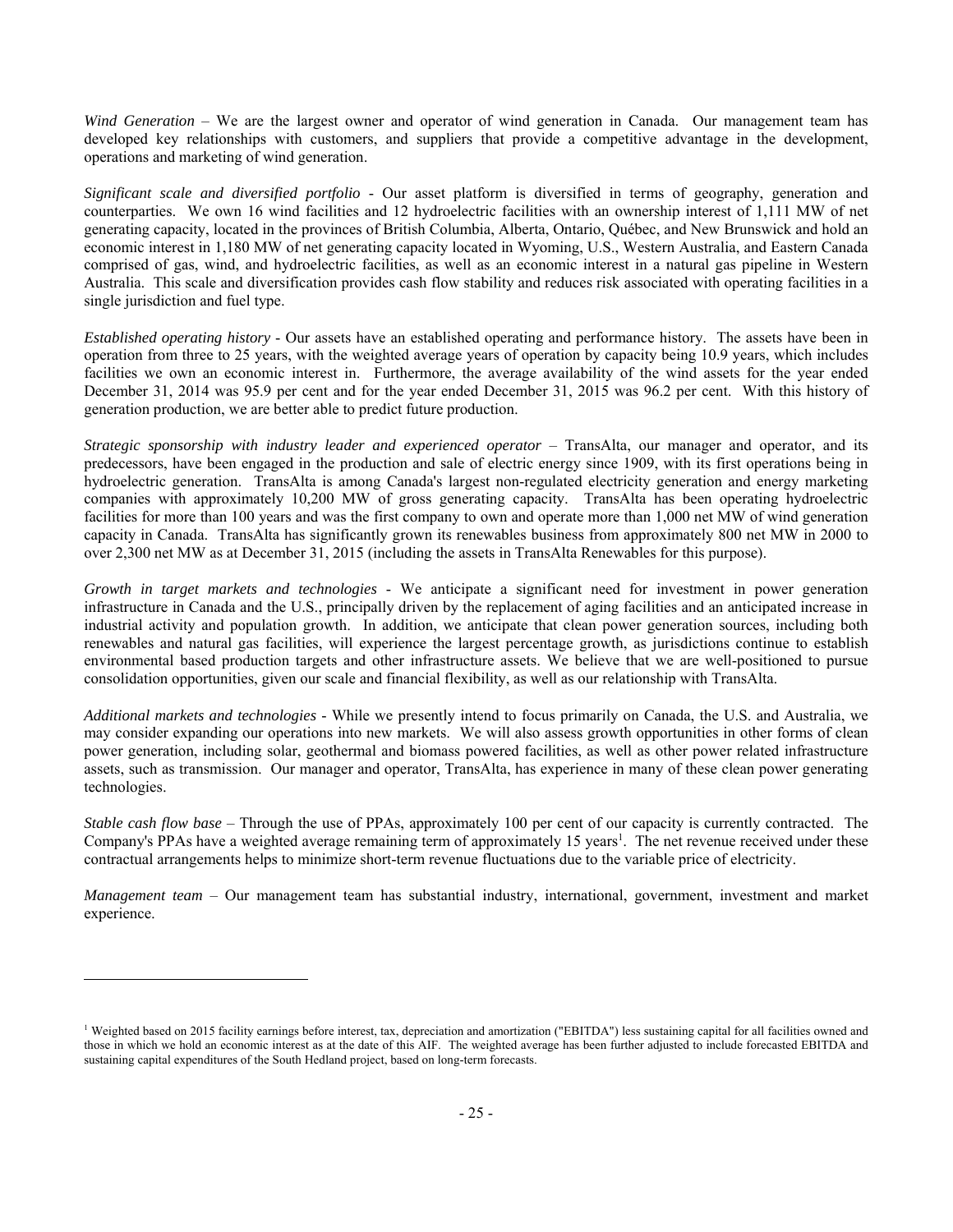*Environment* – We are a recognized leader in sustainable development and we have taken early preventative action on a number of environmental fronts in advance of regulation.

# **Seasonality and Cyclicality**

The business of the Company is cyclical due to: (i) the nature of electricity, which cannot be stored; and (ii) the nature of wind and run-of-river hydroelectric resources, which fluctuate based on both seasonal patterns and annual weather variation.

Typically, run-of-river hydroelectric facilities generate most of their electricity and revenues during the spring and summer months when the melting snow starts feeding the watersheds and the rivers. Inversely, wind speeds are historically greater during the cold winter months when the air density is at its peak. The Company's strategy of technological and geographical diversification reduces the Company's exposure to the variations of any one natural resource in any one region. Since the Company's operations are presently based mainly on power generation from wind, its financial results in any one quarter may not, however, be representative of all quarters. See "*Risk Factors*".

# **Environmental Risk Management**

We are subject to environmental regulation governing the construction and operation of our asset base, which requires us to obtain operating licenses and permits. To ensure compliance, we work closely with local and regional authorities to address all environmental matters and to comply with licensing and permitting requirements.

# *Ongoing and Recently Passed Environmental Legislation*

Changes in current environmental legislation have, and will continue to have, an impact upon our operations and our business. The regulatory framework applicable to electricity generation varies between regions. Over the past few decades, a number of regions have restructured their power markets, allowing power to be generated by IPPs. Generally, there has been broad support from governments to facilitate growth in renewable power generation through the development of incentives and long-term revenue arrangements designed to encourage the adoption of renewable power.

The SGER, which regulates greenhouse gas ("GHG") emissions in Alberta, has been in effect since 2007 and several of the Company's facilities are eligible to generate saleable emissions offsets. Since the Company does not have compliance obligations under the SGER, the emissions offsets are calculated annually and then marketed.

On June 29, 2015, the Alberta Government announced the following increase to SGER:

- on January 1, 2016, an increase in the GHG reduction obligation for large emitters from 12 per cent to 15 per cent of emissions, with the compliance price of the technology fund rising from \$15 per tonne to \$20 per tonne; and
- on January 1, 2017, a further increase to a 20 per cent reduction requirement and a \$30 per tonne compliance price.

On November 22, 2015, the Government of Alberta announced the Alberta Climate Leadership Plan. In respect of the power generation sector, the plan targets the retirement of coal generation in the province by 2030, with two-thirds of the retiring coal-fired generation to be replaced with renewable generation. The Alberta Climate Leadership Plan establishes a goal that renewables account for 30% of Alberta's electricity system by 2030.Under the Alberta Climate Leadership Plan, the present emissions intensity carbon pricing program under the SGER will be replaced with one that is based on a product-based, emissions performance standard. It is anticipated that this new approach will include a carbon price that will be applied across all sectors, starting at \$20 per tonne on January 1, 2017, and moving to \$30 per tonne on January 1, 2018, which price will increase in real terms in each year thereafter. The Government of Alberta has further stated intentions of providing compensation to coal-fired generators as part of its commitment to treat them fairly and not unnecessarily strand capital.

On April 15, 2015, the Ontario Government announced that Ontario will be implementing a GHG cap-and-trade system in an effort to reduce emissions and fight climate change. The cap-and-trade system will impose a hard ceiling on the GHG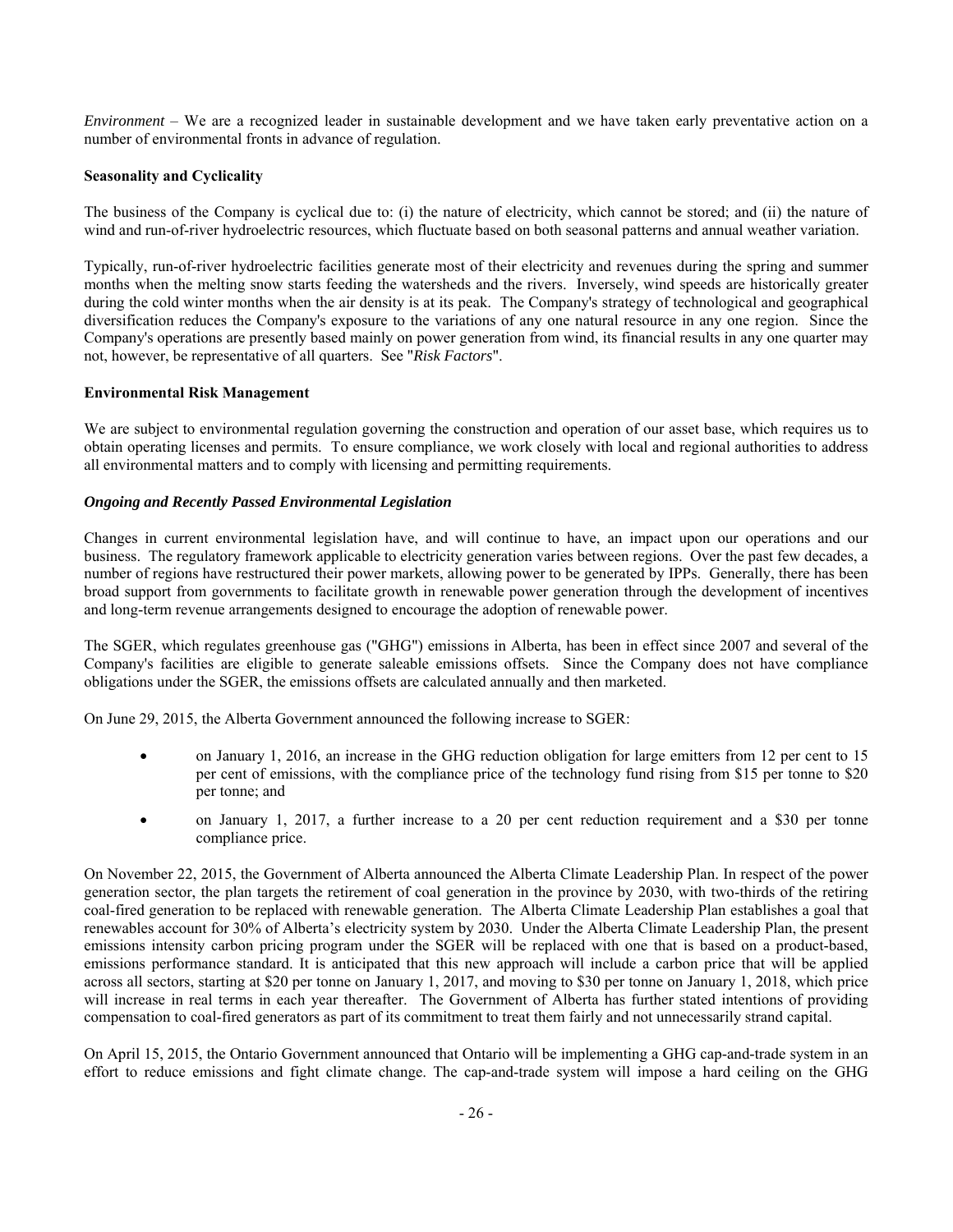emissions allowed in each sector of the economy. The details of the cap-and-trade system (such as specifics on a potential cap, covered sectors, or anticipated launch date) currently remain absent but will be developed through stakeholder consultations. At this current stage of policy development, we are anticipating no impact on the operations of the business as the GHG attributes are bundled with the power sold to the counterparty in the province.

On December 13, 2014, the Australian government enacted legislation to implement the Emissions Reduction Fund (the "ERF"). The \$2.55 billion ERF is the centrepiece of the Australian government's policy and provides a policy framework to cut emissions by five per cent below 2000 levels by 2020. The first auction was held in April 2015 and contracts for 47 million tonnes of emissions reductions were awarded at an average price of \$13.95 per tonne. The ERF's safeguard mechanism, commencing from July 1, 2016, will ensure emissions reductions purchased by the Australian government through the ERF are not displaced by significant increases in emissions elsewhere in the economy. The ERF and its safeguard mechanism provide incentives to reduce emissions across the Australian economy. The Government has also committed to develop a National Energy Productivity Plan with a target to improve Australia's energy productivity by 40 per cent between 2015 and 2030. The ERF is not expected to have a material impact on the Australian Assets as a result of the Australian Assets being primarily composed of gas-fired generation.

In addition, on June 23, 2015, the Australian government also reformed the Renewable Energy Scheme, which is expected to double the amount of large-scale renewable energy being delivered compared to current levels and would result in approximately 23.5 per cent of Australia's electricity generation in 2020 being generated from renewable sources. See "*Business of TransAlta – Regulatory Framework – Australia*".

# **Regulatory Framework**

# *Alberta*

Since January 1, 1996, new generating capacity initiatives in Alberta have been undertaken by IPPs and have been subject to market forces, rather than rate regulation. Power from commercial generation is cleared through a wholesale electricity market. Power is dispatched in accordance with an economic merit order administered by the AESO, based upon offers by generators to sell power. The Market Surveillance Administrator for the Province of Alberta is an independent entity responsible for monitoring and investigating the market behaviour of market participants, including the AESO and the Balancing Pool, and enforcing compliance with all applicable legislation, regulations, and AESO and AUC rules. The AUC oversees electricity industry matters, including new power plant and transmission facilities, the distribution and sale of electricity and retail natural gas. The AUC is also responsible for approving the AESO's rules and for determining penalties and sanctions on any participant found to have contravened market rules.

## *Ontario*

Ontario's electricity market is a hybrid market that includes a wholesale spot electricity market, as well as regulated prices for certain electricity consumers and long-term contracts for the purchase of power issued by the OPA. The Ontario Ministry of Energy takes a lead role in defining the electricity mix to be procured by the OPA, which has the mandate to develop a detailed integrated power supply plan, to procure the electricity generation in that plan and to manage contracts for privately owned generation. The Independent Electric System Operator in Ontario ("IESO") is responsible for managing the Ontario wholesale market and for ensuring the reliability of the electric system in Ontario. As of January 2015, the OPA and the IESO merged into a single entity. Their mandates, which is to increase the amount of clean and renewable energy in Ontario's electric system, remains unchanged. The electricity sector is regulated by the Ontario Energy Board.

Ontario's Long-Term Energy Plan, released in December 2013, calls for a target of 10,700 MW of renewable energy capacity from wind, solar and bio-energy by 2021. The current level of renewable energy capacity from wind, solar and bio-energy in the province is approximately 6,000 MWs. Included in this total is over 1,700 MW of distribution connected solar generation and 4,361 MW of total wind capacity. Current hydro capacity is over 8,500 MW. By 2025, it is estimated that 20,000 MW of renewable energy (including hydro) will be online.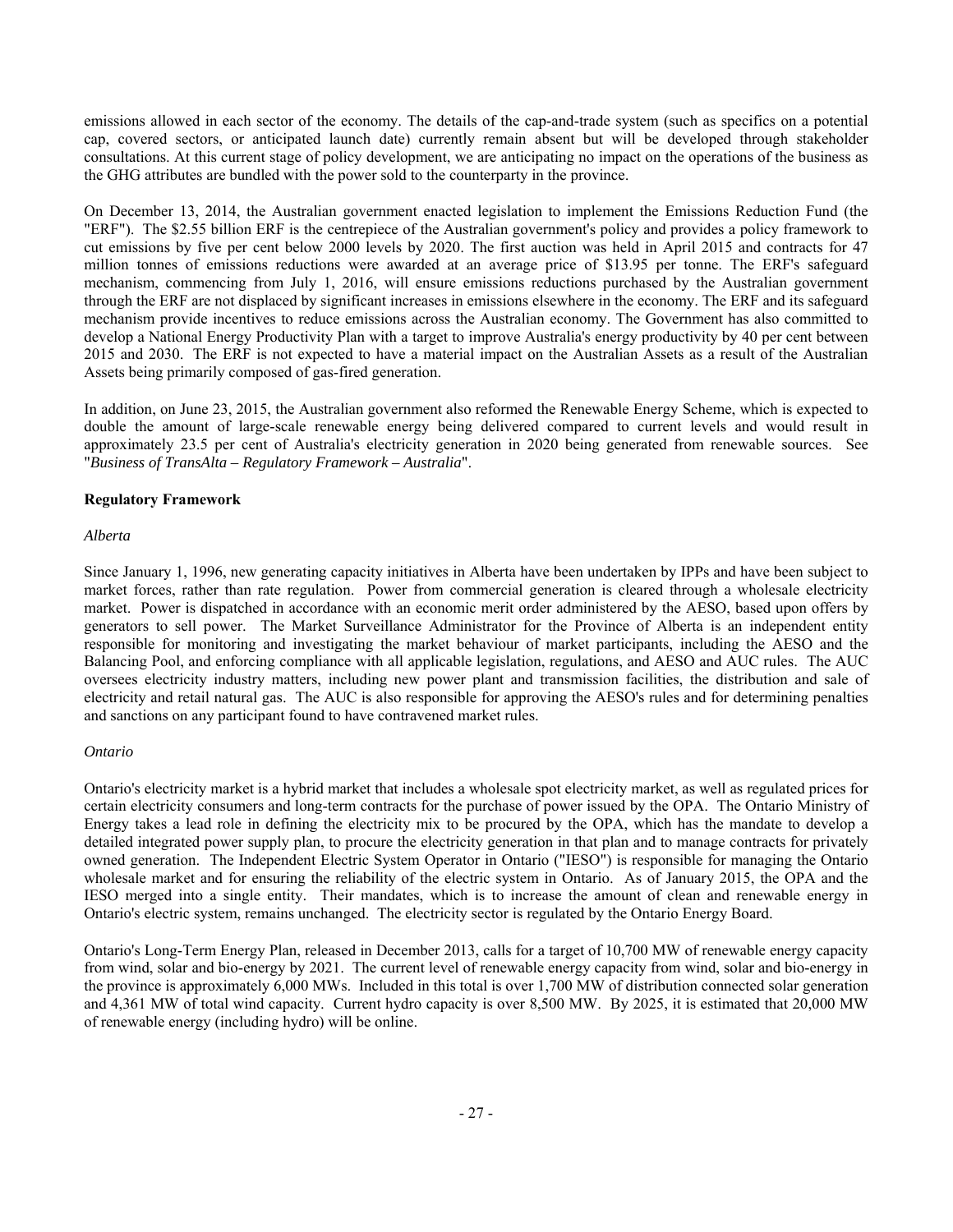## *British Columbia*

British Columbia's electricity is provided primarily by BC Hydro, a Crown Corporation that is regulated by the British Columbia Utilities Commission. Electricity is traded with other markets through BC Hydro's trading arm and wholly owned subsidiary, Powerex Company. While British Columbia is not a deregulated market like Alberta, the British Columbia Government has taken steps since 2003 to diversify the market and to promote new generation by IPPs. In particular, BC Hydro was directed by the British Columbia Government to acquire electricity supply on a competitive basis from IPPs, thus resulting in the various open calls for power supply held over the last 10 years. IPPs can bid into requests for proposals from BC Hydro, which, if successful, result in long-term PPAs with BC Hydro. British Columbia currently has 489 MW of wind capacity. The government of British Columbia is also moving forward with BC Hydro's large scale Site C hydro project, which began construction in summer 2015 and is expected to come online in 2024.

## *Québec*

*The Régie de l'énergie* is Québec's regulatory authority with primary jurisdiction over the economic regulation of the electricity sector. Québec is served principally by Hydro Québec, a government owned entity with major cost-competitive hydroelectric resources, which has an almost exclusive right to distribute electricity throughout the Province of Québec. Most of Hydro Québec's generation stations are located at substantial distances from consumer centers. As a result, Québec's transmission system is one of the most extensive and comprehensive in North America, comprising more than 33,000 kilometres of lines. In May 2006, the Québec government released an energy strategy that requires private developers to partner with local communities in order to develop energy projects. In all cases, an agreement with Hydro Québec on the price of the electricity produced is required before a project can obtain governmental approval. To meet Québec's increasing demand, Hydro Québec Distribution initiated a system of competitive bidding. Supply contracts are awarded on the basis of the lowest tendered price and factors such as applicable transmission costs. As of December 2015, Québec had an installed capacity of 3,262 MW of wind power.

## *New Brunswick*

In 2004, New Brunswick enacted the *Electricity Act* (New Brunswick), pursuant to which the province's electricity market changed to enable the creation of a competitive environment for eligible wholesale, industrial, and municipal utility customers. The *Electricity Act* (New Brunswick) provides that, as generating assets are retired or as additional supply is required, standard service suppliers (i.e., the distribution companies) will procure new supply through the competitive market. This means that any new resources required by New Brunswick Power Distribution Company will be acquired through procurement processes open to both IPPs as well as the New Brunswick Power Generation Company. Under the province's 2011 Energy Blueprint Energy Action Plan, the province has indicated its decision to increase New Brunswick's Renewable Portfolio Standard to a minimum of 40 per cent of New Brunswick Power Generation Company in-province sales by 2020.

On October 1, 2013, a new *Electricity Act* was enacted, which is designed to allow the New Brunswick Power Holding Corporation to operate more efficiently, increase transparency, and continue to provide stable electricity rates. The new *Electricity Act* resulted in the formation of the New Brunswick Power Corporation, a new, vertically integrated Crown utility arising from the amalgamation of New Brunswick Power Distribution and Customer Service Corporation, the New Brunswick System Operator and the New Brunswick Electric Finance Company.

In order to meet its 40 per cent renewable mandate by 2020, New Brunswick Power Corporation has included a 75 MW small scale renewable program in its 2014 integrated resource plan which remains in effect until 2017. The remainder of the mandate is expected to be reached through a combination of existing resources, energy efficiency initiatives and imports. New Brunswick has 294 MW of wind as of Dec 31, 2015.

## *Wyoming*

The Wyoming Public Service Commission (the "Commission") has the power to regulate and supervise every "public utility," which includes the four investor-owned electric utilities in Wyoming, as well as certain natural gas, electric, telecommunications, water, and pipeline services. For regulated electric utilities, the Commission approves regulated rates,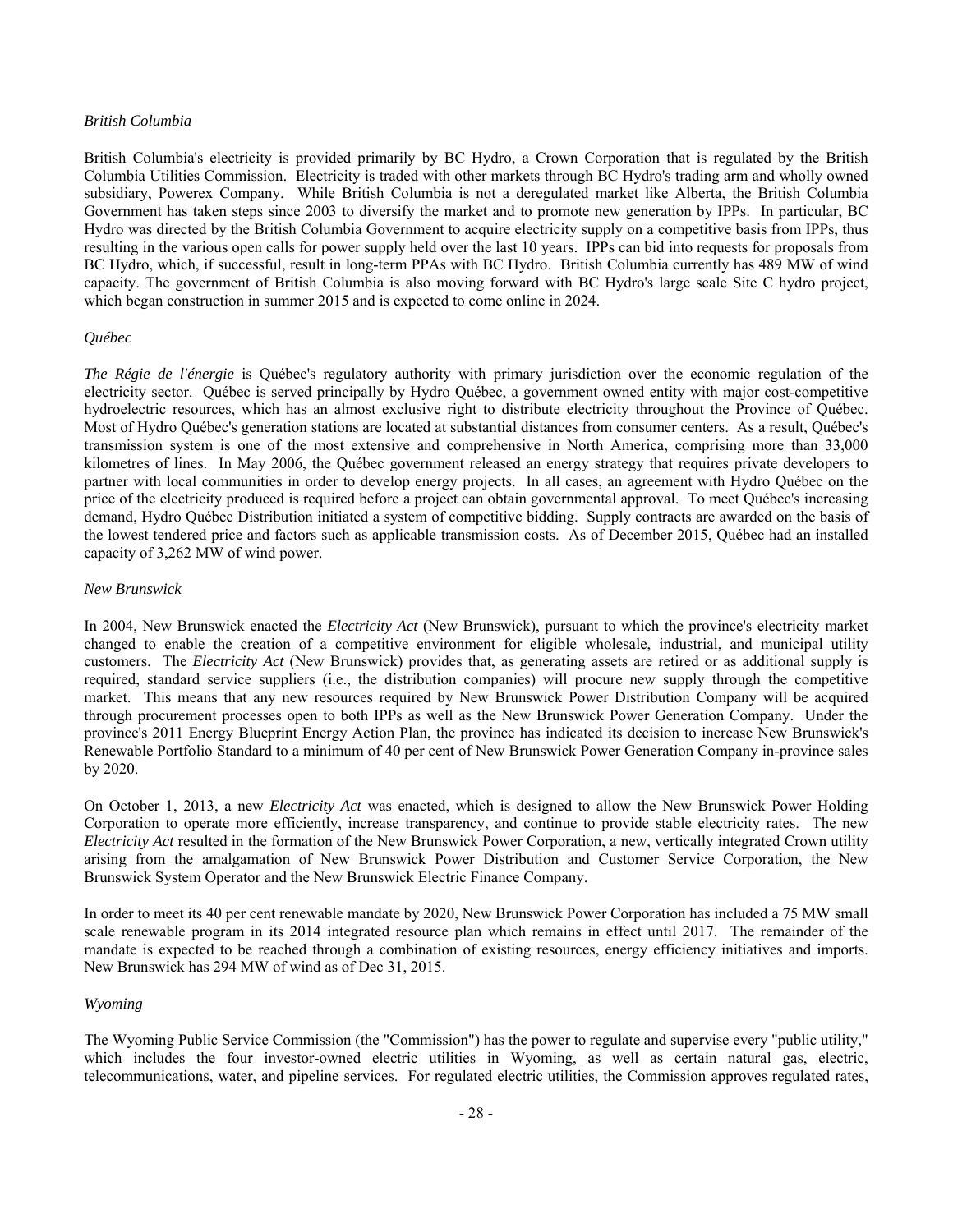reviews integrated resource plans, approves mergers and acquisitions and grants certificates of public convenience and necessity for large facilities (e.g. power plants and transmission lines). The Commission does not have regulatory authority over the Wyoming Wind Farm or the power generated therefrom because such generation is sold at wholesale. The Federal Power Act gives the Federal Energy Regulatory Commission ("FERC") ratemaking jurisdiction over public utilities engaged in wholesale sales of electricity and the transmission of electricity in interstate commerce. The Federal Power Act also provides FERC with the authority to certify and oversee an electric reliability organization which promulgates and enforces mandatory reliability standards applicable to all users, owners, and operators of the bulk-power system. FERC has certified the North American Electric Reliability Corporation ("NERC") as the electric reliability organization. NERC has promulgated mandatory reliability standards, and, in conjunction with the regional reliability organizations that operate under FERC's and NERC's authority and oversight, enforces those mandatory reliability standards.

#### *Australia*

Australia has two separate electricity markets, the National Electricity Market and the Western Australia Electricity Market ("WAEM"), as well as two smaller vertically integrated utilities. The WAEM, where the Australian Assets are located, is comprised of the South West Interconnected System ("SWIS") and the North West Interconnected System ("NWIS"), as well as non-interconnected distribution systems. The AEMO is responsible for operating the WAEM in accordance with the Wholesale Electricity Market Rules and the related WAEM Market Procedures. Currently, the Independent Market Operator ("IMO") performs the administration of the WAEM Rules and monitors and enforces compliance with the WAEM Rules. On September 30, 2015, the Minister of Energy for Australia announced that these operational and market functions will be transferred from the IMO to AEMO. The Economic Regulation Authority performs regulatory and market surveillance roles in Western Australia.

In Australia, the Senate recently passed amendments to the country's Renewable Energy Scheme. The scheme was initially introduced in 2001 with three objectives: to establish a mandatory renewable energy target to be achieved in 2020; to provide incentives for large-scale renewable energy generators in the form of one large-scale generation certificate earned for each MWh of generation; and, to require retailers and wholesale industrial customers to purchase a specified volume of their electricity from large-scale renewable sourced electricity or incur a penalty of AUD\$65/MWh on any shortfall. The amendments reduced the annual targets for large-scale renewable sourced electricity down from 41,000 GWh in 2020 to 33,000 GWh in 2020, held constant at this level until 2030. It is estimated that this will require an additional 5,000 to 6,000 MW of new capacity to be installed to add to the slightly more than 4,000 MW already operating. Since the Australian Assets are fully contracted it is not expected that these amendments will have a significant impact.

## **RISK FACTORS**

Readers should consider carefully the risk factors set forth below as well as the other information contained and incorporated by reference in this AIF. For a further discussion of risk factors affecting TransAlta Renewables, please refer to "Risk Factors" in the Annual MD&A, which is incorporated by reference herein.

A reference herein to a material adverse effect on the Company means such an effect on the Company on its business, financial condition, results of operations, or its cash flows, as the context requires.

# *The operation and maintenance of the Company's facilities involves risks that may materially and adversely affect the Company's business.*

The revenue generated by the Company's power generation facilities is dependent on the amount of electricity generated by them. The ability of the Company's power generation facilities to generate the amount of power expected is a primary determinant in the amount of revenues that will be received by the Company. A number of different factors, including: equipment failure due to wear and tear, latent defect, design error, operator error, slow response to outages due to underperforming monitoring systems, changes in wind or water flows, and vandalism or theft could adversely affect the amount of power produced, and thus the revenues and cash available for distribution. Unplanned outages or prolonged downtime for maintenance and repair typically increase operation and maintenance expenses and reduce revenues as a result of selling less electricity. Although the Company's generation facilities have generally operated in accordance with expectations, there can be no assurance that they will continue to do so. To the extent that a facility's equipment requires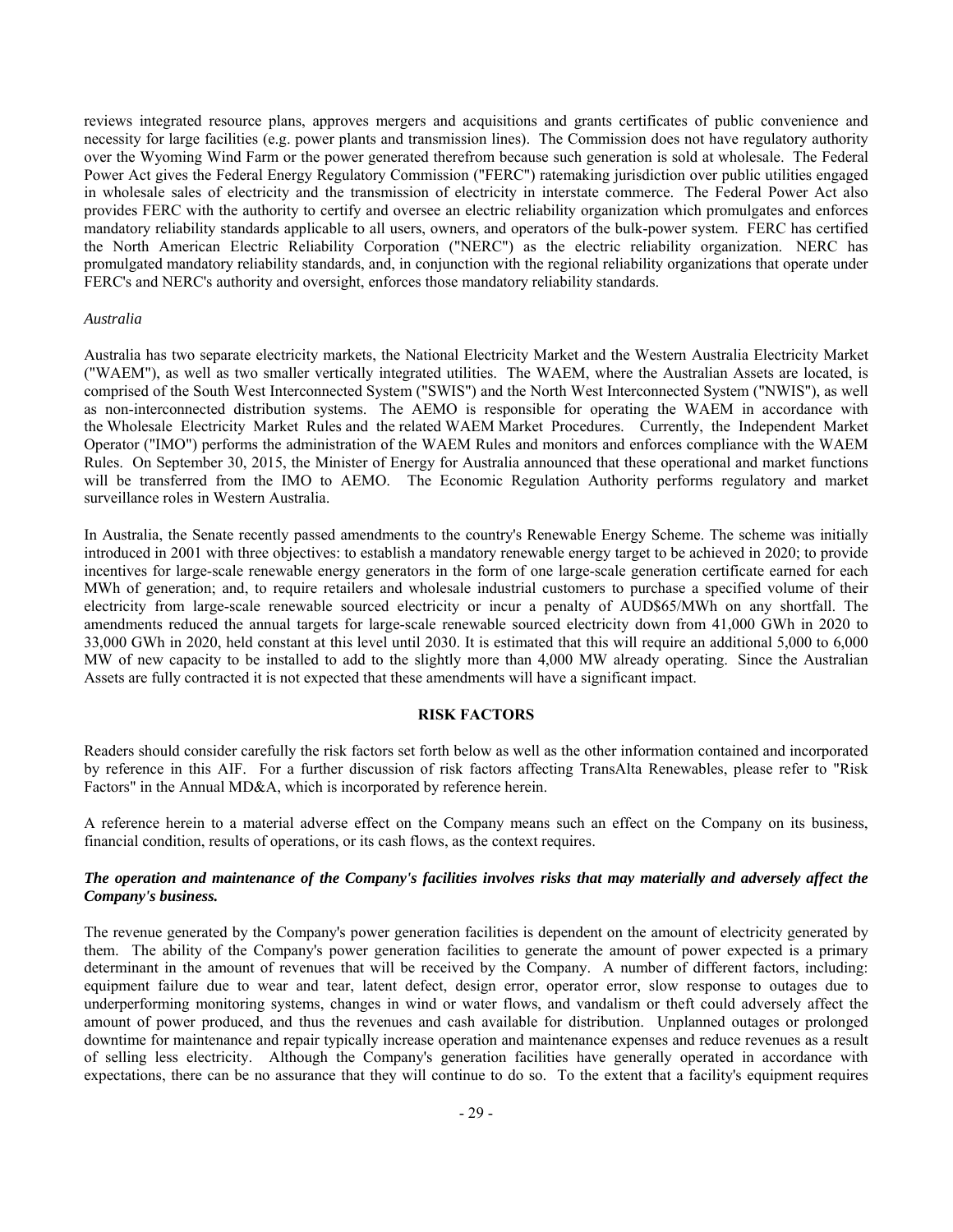longer than forecasted down times for maintenance and repair, or suffers disruptions of power generation for other reasons, the Company's business, operating results, financial condition or prospects could be adversely affected.

There can be no assurance that the Company's maintenance program will be able to detect potential failures in its facilities prior to occurrence or eliminate all adverse consequences in the event of failure. In addition, weather related interference, work stoppages and other unforeseen problems may disrupt the operation and maintenance of the Company's facilities and may materially and adversely affect the Company.

While the Company may maintain an inventory of, or otherwise make arrangements to obtain, spare parts to replace critical equipment and maintain insurance for property damage to protect against certain operating risks, these protections may not be adequate to cover lost revenues or increased expenses and penalties which could result if the Company is unable to operate its generation facilities at a level necessary to comply with sales contracts.

# *The Company may fail to meet financial expectations.*

The Company's quarterly revenue and results of operations are difficult to predict and fluctuate from quarter to quarter. The Company's quarterly results of operations are influenced by a number of factors, including the risks described in this AIF, many of which are outside of the Company's control, which may cause such results to fall below market expectations.

Although the Company bases its planned operating expenses in part on the Company's expectations of future revenue, a significant portion of the Company's expenses are relatively fixed in the short-term. If revenue for a particular quarter is lower than expected, the Company likely will be unable to proportionately reduce its operating expenses for that quarter, which will adversely affect the Company's results of operations for that quarter.

# *The Company is party to significant third party contracts and the failure of such third parties to fulfill their contractual obligations could have a material adverse effect on the Company.*

The Company sells the majority of its power and, in some cases, renewable energy credits, to third parties under long-term PPAs. If, for any reason, any of the purchasers of power under such PPAs are unable or unwilling to fulfill their contractual obligations under the relevant PPA, or if they refuse to accept delivery of power pursuant to the relevant PPA, the Company's assets, liabilities, business, financial condition, results of operations and cash flow could be materially and adversely affected as the Company may not be able to replace the agreement with another agreement on equivalent terms and conditions. External events, such as a severe economic downturn, could impair the ability of some counterparties to the PPAs or some end use customers to pay for electricity received.

In addition, the Company has and will continue to enter into contracts with third parties for materials, generation equipment, which often require deposits to be made prior to equipment being delivered and other goods and services. Should one or more of these third parties be unable to meet their obligations under the contracts, such an occurrence could result in possible loss of revenue, delay in return to service and increase in operating costs.

# *The Company could suffer lost revenues or increased expenses and penalties if the Company is unable to operate its generation facilities at a level necessary to comply with its PPAs.*

The ability of the Company's facilities to generate the maximum amount of power which can be sold under PPAs is an important determinant of the revenues of the Company. Under certain PPAs, if the facility delivers less than the required quantity of electricity in a given contract year, penalty payments may be payable to the relevant purchaser by the Company. The payment of any such penalties by the Company could adversely affect the revenues and profitability of the Company.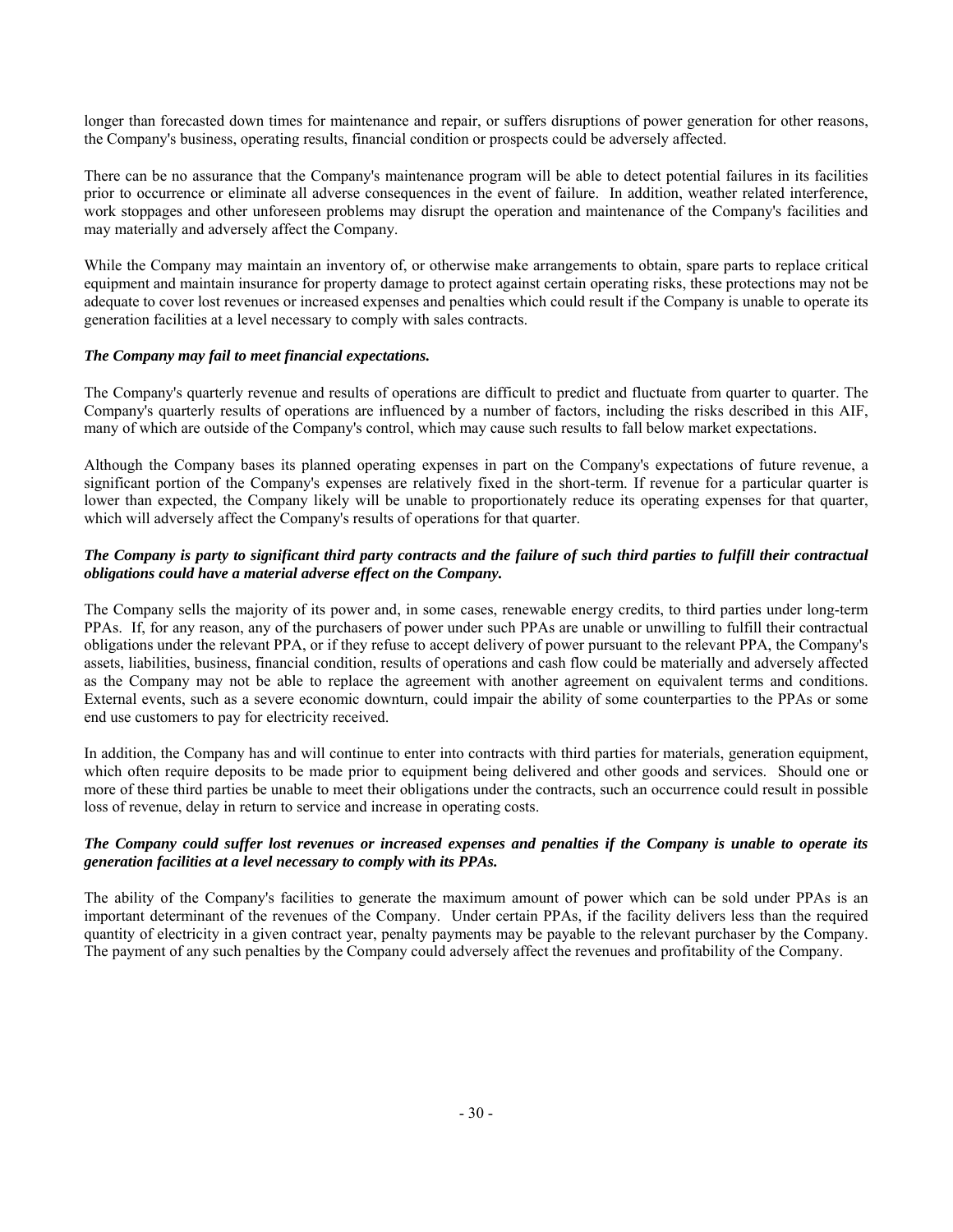# *The Company is subject to extensive government regulation, incentive mechanisms and supervision in a number of jurisdictions, which may impact the Company's financial performance, limit our flexibility and, in the event of noncompliance, could result in adverse actions by regulatory authorities against us.*

The market for electricity generation is heavily influenced by Canadian, Australian and U.S. government regulations and policies. These regulations and policies often relate to the encouragement of renewable energy development, electricity pricing and interconnection.

The Company's inability to predict, influence or respond appropriately to changes in law or regulatory frameworks, including any inability to obtain expected or contracted increases in electricity tariff rates or tariff adjustments for increased expenses, could adversely impact the Company's results of operations. Furthermore, changes in laws, regulations or changes in the application or interpretation of regulatory provisions in jurisdictions where the Company operates (particularly where long term tariffs or PPAs are subject to regulatory review or approval), could adversely affect the Company's business. These include, but are not limited to: (a) changes in applicable PPA rates, including changes in the timing of PPA rate increases or decreases; (b) adverse changes in laws, regulations or policies or their interpretation; and (c) other changes related to licensing or permitting which affect the Company's ability to conduct its business in an orderly fashion.

Any of the foregoing events may result in lower revenues, higher costs and/or lower margins for the affected projects, which would adversely affect the Company's results of operations.

The Company holds permits and licenses from various regulatory authorities for the construction and operation of its facilities. These licenses and permits are critical to the operation of the Company's business. The majority of these permits and licenses are long-term in nature, reflecting the anticipated useful life of the facilities. In some cases these permits may need to be renewed prior to the end of the anticipated useful life of such facilities and there is no guarantee that such renewals will be granted. These permits and licenses require the Company's compliance with the terms thereof. In addition, delays may occur in obtaining necessary government approvals required for future power projects.

# *The Company's business is subject to stringent environmental laws and regulations.*

The Company's activities are subject to stringent environmental laws and regulations promulgated and administered by federal, provincial, state and municipal governments where the Company operates. These laws and regulations generally concern use of water, wildlife, wetlands preservation, remediation of contamination, waste disposal requirements, preservation of archaeological artifacts, endangered species preservation and noise limitations, among others. Failure to comply with applicable environmental laws and regulations or to obtain or comply with any necessary environmental permits pursuant to such laws and regulations could result in fines or other sanctions being levied against the Company. Environmental laws and regulations affecting power generation and distribution are complex and have tended to become more stringent over time. These laws and regulations have imposed, and proposed laws and regulations could impose in the future, additional costs on the operation of the Company's facilities.

# *Negative public or community response to wind, gas, hydroelectric facilities and energy infrastructure assets could adversely affect the Company's projects.*

Negative public or community response to wind, gas, hydroelectric power facilities and/or energy infrastructure assets could adversely affect the Company's ability to operate the Company's facilities. This type of negative response could lead to legal, public relations and other challenges that impede the Company's ability to meet the Company's development and construction targets, achieve commercial operations for a facility on schedule or generate revenues. While public opposition is usually of greatest concern during the development stage of renewable assets, which is when the public has the ability to provide comments and appeal regulatory permits, continued opposition could have an impact on operations. An increase in opposition to the Company's requests for permits or successful challenges or appeals to permits issued to it could materially adversely affect the Company's plans. Legal requirements, changes in scientific knowledge and public complaints regarding issues such as noise generated by wind turbines could impact the operation of certain of the Company's renewable assets in the future.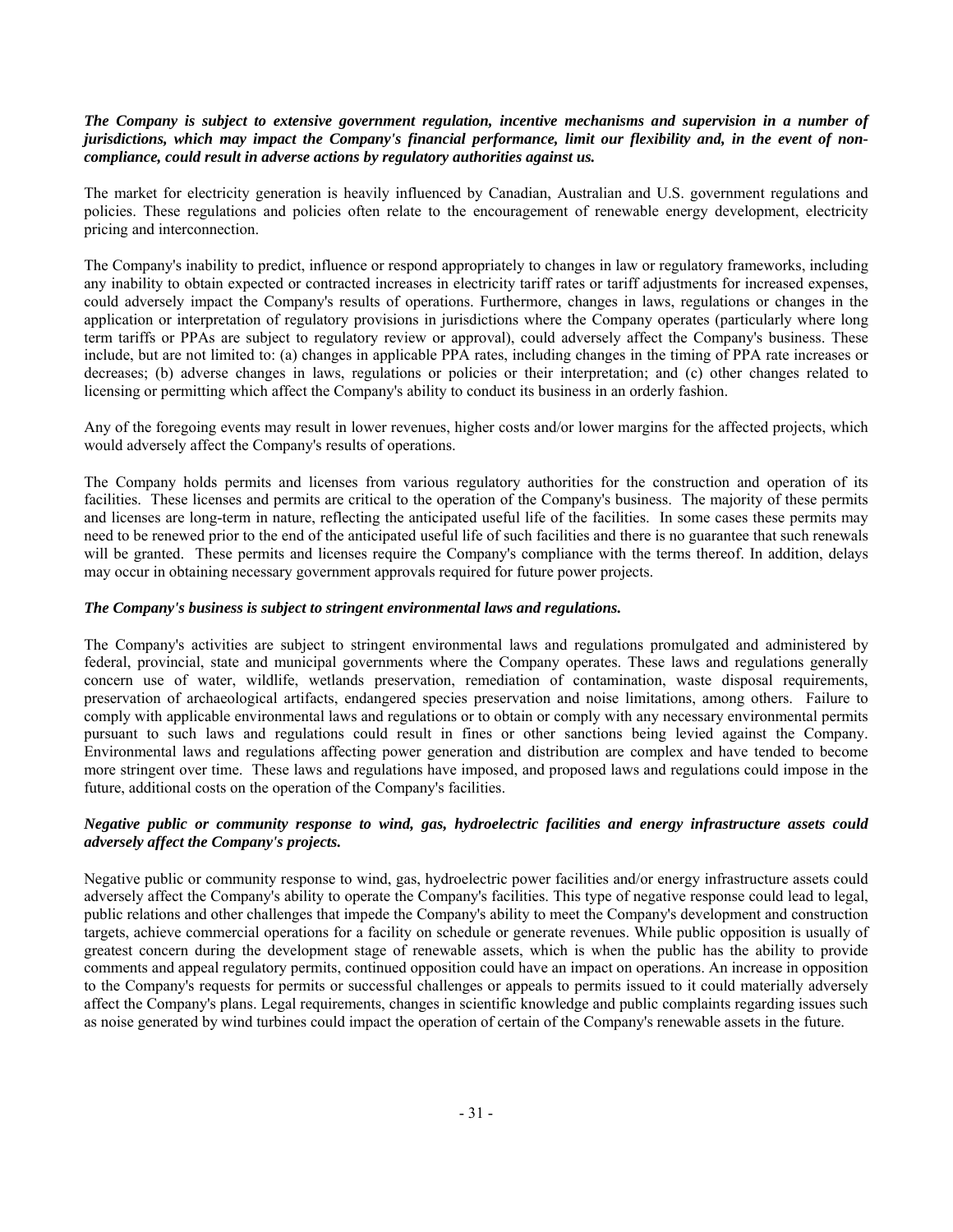# *Changes in general economic conditions may have a material adverse effect on the Company.*

Adverse changes in general economic and market conditions could negatively impact demand for electricity, revenue, operating costs, timing and extent of capital expenditures, the net recoverable value of plant, property and equipment, results of financing efforts, credit risk and counterparty risk, which could cause the Company to suffer a material adverse effect.

# *The Company depends on certain partners that may have interests or objectives which conflict with the objectives of the Company and such differences could have a negative impact on the Company.*

The Company has entered into various types of arrangements with communities or joint venture partners for the operation of its facilities. Certain of these partners may have or develop interests or objectives which are different from or even in conflict with the objectives of the Company. Any such differences could have a negative impact on the success of the Company's facilities. The Company is sometimes required, through the permitting and approval process, to notify and consult with various stakeholder groups, including landowners, First Nations and municipalities. Any unforeseen delays in this process may negatively impact the ability of the Company to complete any given facility on time or at all.

# *The Company may be unsuccessful in the defence of legal actions.*

In the normal course of business, the Company may become party to legal action. There can be no assurance that the Company will be successful in the defence of these claims and legal actions or that any claim or legal action that is decided adverse to the Company will not materially and adversely affect the Company.

# *The Company may be exposed to regulatory risks associated with the price and assessment of environmental attributes.*

Current market conditions may limit our ability to hedge sufficient volumes of our anticipated environmental attributes, leaving us exposed to the risk of falling prices for environmental attributes. Future prices for these attributes are also subject to the risk that regulatory changes will adversely affect prices. In particular, the Government of Alberta has recently announced the Alberta Climate Leadership Plan, which could have an impact on the value of our environmental attributes.

# *The reduction, elimination or expiration of government subsidies and economic incentives could adversely affect the Company's prospects for growth.*

The Company seeks to take full advantage of government policies that promote renewable power generation and enhance the economic feasibility of renewable power projects. Renewable power generation sources currently benefit from various incentives in the form of FITs, rebates, tax credits, renewable portfolio standards (a U.S. government policy mechanism used to support the adoption of renewable power by setting a targeted percentage of a jurisdiction's total electricity procurement from renewable power) and other incentives throughout the markets in which the Company participates or intends to participate. The removal or phasing-out of any such incentives could adversely affect the Company's revenues as well as its prospects for growth as these incentives enhance the economic feasibility of developing and building renewable power projects.

## *Disruption of fuel supply to certain of our gas plants could have an adverse impact on our financial condition.*

Certain of our natural gas facilities depend on third parties to supply fuel. As a result, we face the risks of supply interruptions and fuel price volatility, as fuel deliveries may not exactly match those required for energy sales, due in part to our need to pre-purchase fuel inventories for reliability and dispatch requirements. Disruption of transportation services of fuel, whether because of weather-related problems, strikes, lock-outs, break-downs of locks and dams or other events could impair our ability to generate electricity and could adversely affect our results of operations.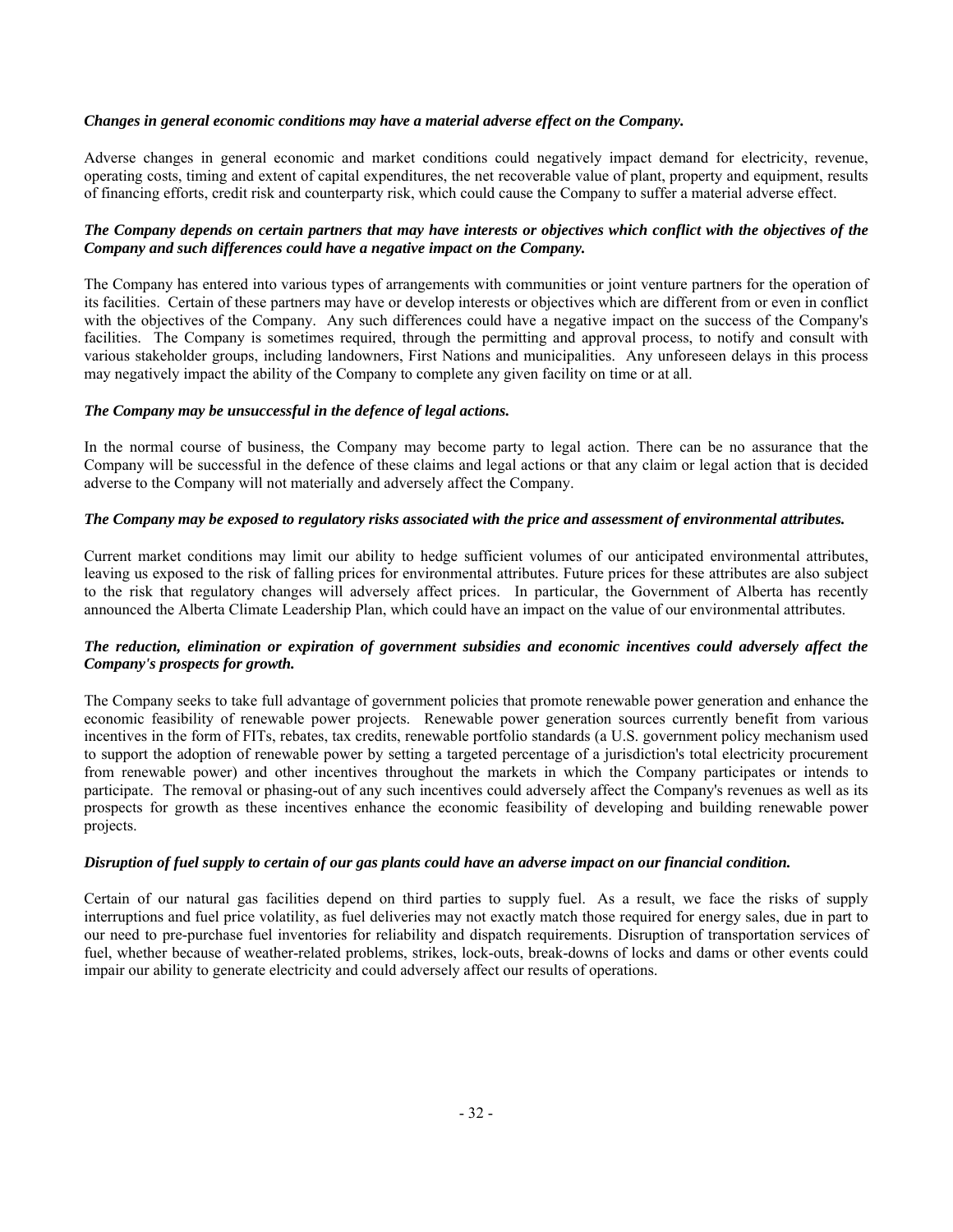# *Unexpected changes in the cost of maintenance or in the cost and durability of components for the Company's facilities may adversely affect its results of operations.*

Unexpected increases in the Company's cost structure that are beyond the control of the Company could materially adversely impact its financial performance. Examples of such costs include, but are not limited to: unexpected increases in the cost of procuring materials and services required for maintenance activities, and unexpected replacement or repair costs associated with equipment underperformance or lower-than-anticipated durability.

# *The power generation industry has certain inherent risks related to worker health and safety and the environment that could cause the Company to suffer unanticipated expenditures or to incur fines, penalties or other consequences material to its business and operations.*

The ownership and operation of the Company's power generation assets carry an inherent risk of liability related to worker health and safety and the environment, including the risk of government imposed orders to remedy unsafe conditions and/or to remediate or otherwise address environmental contamination, potential penalties for contravention of health, safety and environmental laws, licenses, permits and other approvals, and potential civil liability. Compliance with health, safety and environmental laws (and any future changes) and the requirements of licenses, permits and other approvals are expected to remain material to the Company's business. The occurrence of any of these events or any changes, additions to or more rigorous enforcement of, health, safety and environmental laws, licenses, permits or other approvals could have a significant impact on operations and/or result in additional material expenditures. As a consequence, no assurances can be given that additional environmental and workers' health and safety issues relating to presently known or unknown matters will not require unanticipated expenditures, or result in fines, penalties or other consequences (including changes to operations) material to its business and operations.

# *The Company's facilities and operations are exposed to effects of natural disasters and other catastrophic events outside of the Company's control and such events could result in a material adverse effect.*

The Company's facilities and operations are exposed to potential interruption and damage, partial or full loss, resulting from environmental disasters (e.g. floods, high winds, fires, ice storms, and earthquakes), other seismic activity, equipment failures and the like. There can be no assurance that in the event of an earthquake, hurricane, tornado, tsunami, typhoon, terrorist attack, act of war or other natural, manmade or technical catastrophe, all or some parts of the Company's generation facilities and infrastructure systems will not be disrupted. The occurrence of a significant event which disrupts the ability of the Company's power generation assets to produce or sell power for an extended period, including events which preclude existing customers under PPAs from purchasing electricity, could have a material negative impact on the business of the Company. The Company's generation assets could be exposed to effects of severe weather conditions, natural and man-made disasters and potentially other catastrophic events. The occurrence of such an event may not release the Company from performing its obligations pursuant to PPAs or other agreements with third parties. In addition, many of the Company's generation facilities are located in remote areas which make access for repair of damage difficult.

# *Changes in statutory or contractual restrictions may have an adverse effect on our ability to service debt obligations.*

We conduct a significant amount of business through subsidiaries and partnerships. Our ability to meet and service debt obligations is dependent upon the results of operations of our subsidiaries and the payment of funds by our subsidiaries in the form of distributions, loans, dividends, or otherwise. In addition, our subsidiaries may be subject to statutory or contractual restrictions that limit their ability to distribute cash to us.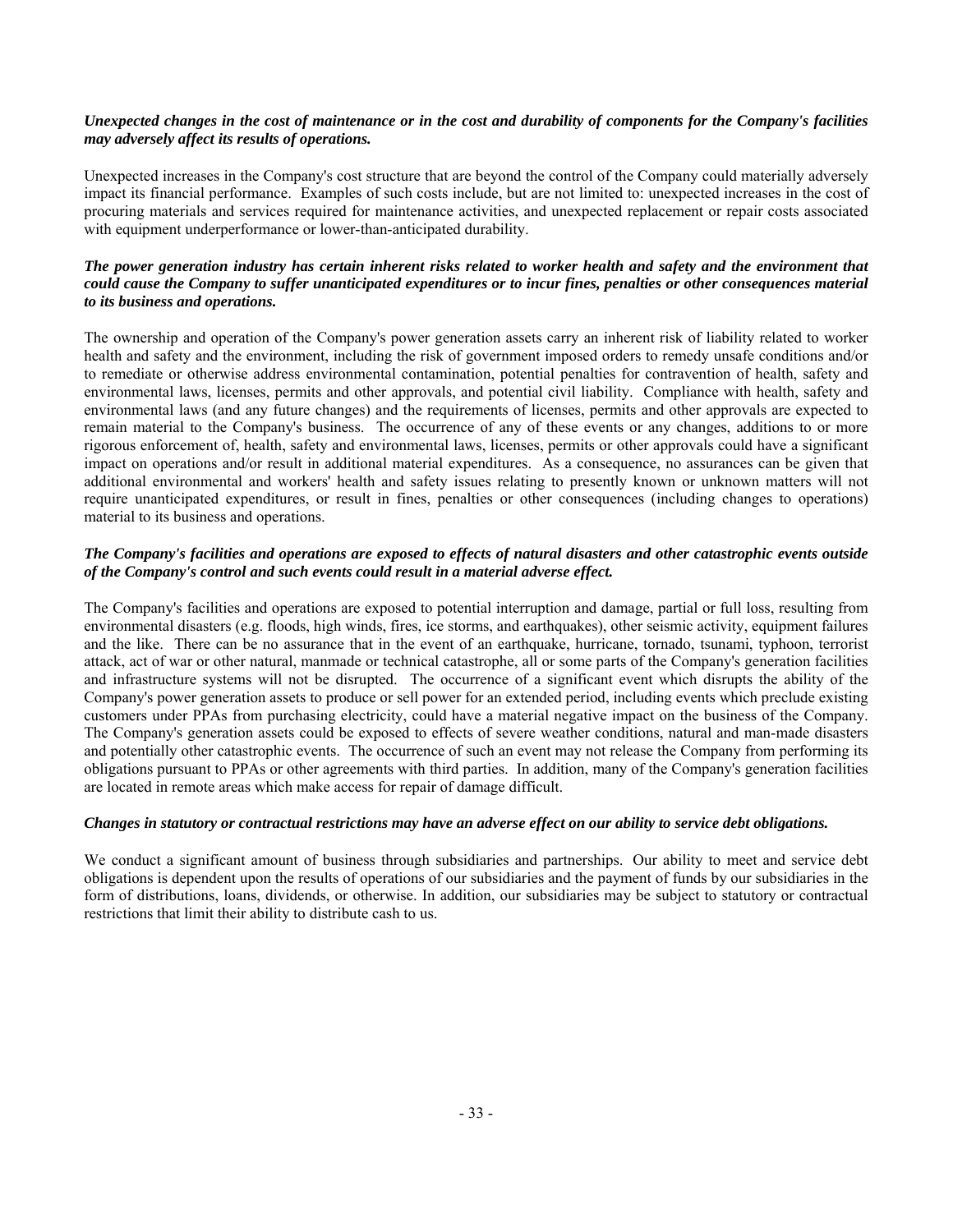## *The Company's revenues may be reduced upon expiration or termination of PPAs.*

The Company sells power under PPAs, which expire at various times. Currently, the Company's PPAs have a weighted average remaining term of approximately 15 years<sup> $(1)$ </sup> and the earliest scheduled termination is a contract that expired in April 2015 but is still in effect, with terms unchanged, until the buyer finalizes its renewal process. In addition, these PPAs may be subject to termination in certain circumstances, including default by the facility or plant owner or operator. When a PPA expires or is terminated, it is possible that the price received by the relevant facility or plant for power under subsequent selling arrangements may be reduced significantly. It is also possible that PPAs negotiated after the initial PPAs have run their course may not be available at prices that permit the continued operation of the affected facility or plant on a profitable basis. If this occurs, the affected facility or plant may be forced to permanently cease operations.

# *The Company's communications and monitoring technology and operating systems may experience interruptions or breaches in security which could subject the Company to increased operating costs and other liabilities.*

The Company relies on technology, mainly on computer, telephone, satellite, cellular and related networks and infrastructure, to conduct its business and monitor the production of its generation facilities. These systems and infrastructure could be vulnerable to unforeseen problems, including, but not limited to vandalism and theft. The Company's operations are dependent upon its ability to protect its information and operating technology against damage from fire, power loss, telecommunications failure or a similar catastrophic event. While we have dedicated resources for maintaining appropriate levels of cyber-security and we utilize third party technology to help protect the Company against security breaches and cyber incidents, our measures may not be effective and our information technology and infrastructure may be vulnerable to attacks by hackers or breached due to employee error, malfeasance or other disruptions. Any such security breaches and cyber incidents or other disruptions could jeopardize the security of information stored in and transmitted through the Company's systems and network infrastructure, and could result in significant set-backs, potential liabilities, and deter future customers. Additionally, the Company must be able to protect its generation facility infrastructure against physical damage and service disruption from any of a variety of causes. While the Company has systems, policies, hardware, practices, and procedures designed to prevent or limit the effect of failure or interruptions of its generation facilities and their infrastructure, there can be no assurance that these measures will be sufficient and that any such failures or interruptions will not occur or, if they do occur, that they will be adequately addressed in a timely manner.

## *The Company is not able to insure against all potential risks and may become subject to higher insurance premiums.*

The Company's business is exposed to the risks inherent in the construction and operation of electricity generation facilities, such as breakdowns, manufacturing defects, natural disasters, theft, terrorist attacks and sabotage. The Company is also exposed to environmental risks. The Company maintains insurance policies, covering usual and customary risks associated with its business, with credit worthy insurance carriers. The Company's insurance policies, however, do not cover losses as a result of force majeure, natural disasters, terrorist attacks or sabotage, among other things. In addition, the Company generally does not maintain insurance for certain environmental risks, such as environmental contamination. The Company's insurance policies are subject to annual review by the respective insurers and may not be renewed at all or on similar or favourable terms. A significant uninsured loss or a loss significantly exceeding the limits of the Company's insurance policies or the failure to renew such insurance policies on similar or favourable terms could have a material adverse effect on the Company's business, financial condition and results of operations.

-

<sup>(1)</sup> Weighted based on 2015 facility EBITDA less sustaining capital for all facilities owned and those in which we hold an economic interest as at the date of this AIF. The weighted average has been further adjusted to include forecasted EBITDA and sustaining capital expenditures of the South Hedland project, based on long-term forecasts.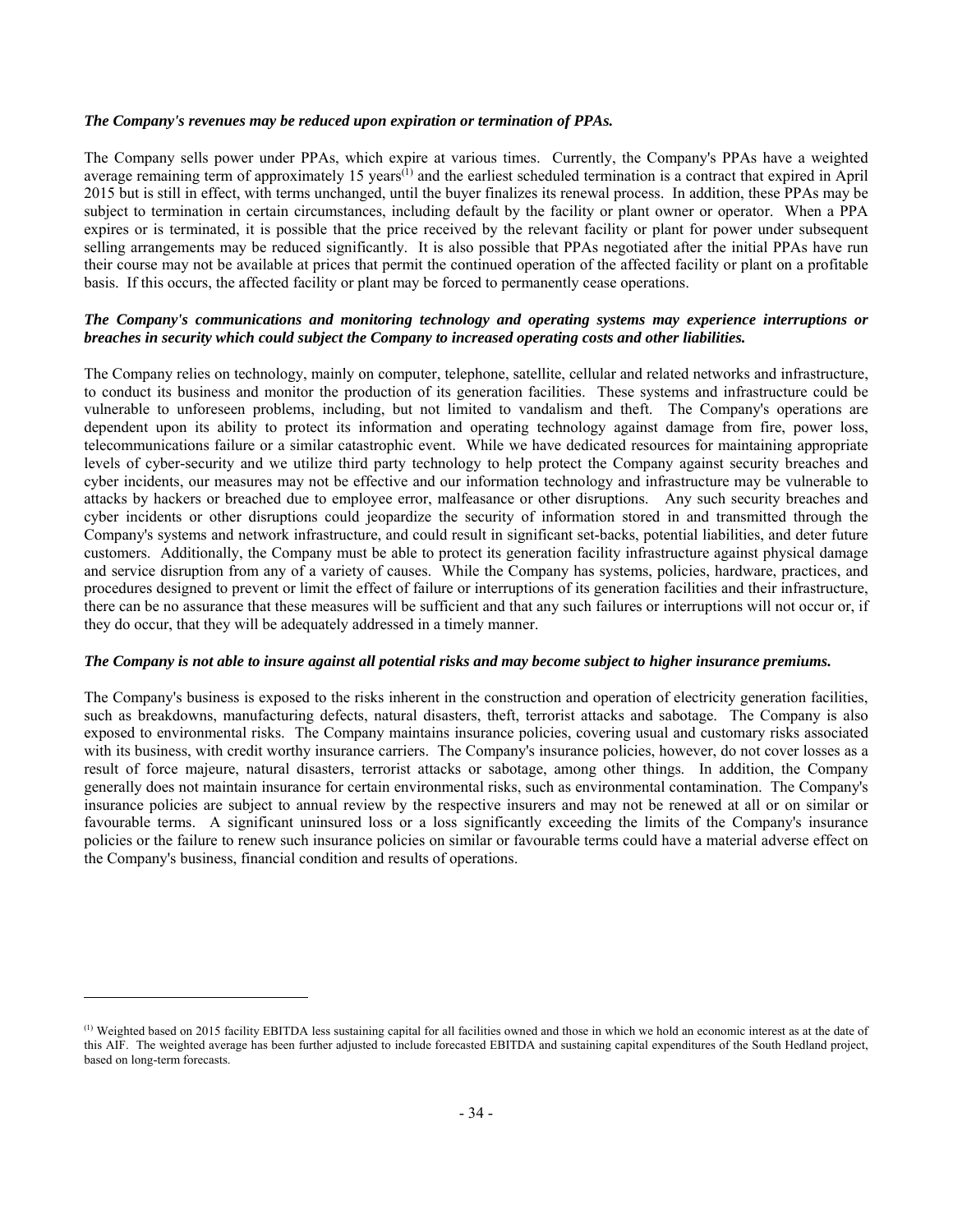# *The Company's facilities rely on national and regional transmission systems and related facilities that are owned and operated by third parties and have both regulatory and physical constraints that could impede access to electricity markets.*

The Company's power generation facilities depend on electric transmission systems and related facilities owned and operated by third parties to deliver the electricity the Company generates to delivery points where ownership changes and the Company is paid. These grids operate with both regulatory and physical constraints which in certain circumstances may impede access to electricity markets. There may be instances in system emergencies in which the Company's power generation facilities are physically disconnected from the power grid, or their production curtailed, for short periods of time. Most of the Company's electricity sales contracts do not provide for payments to be made if electricity is not delivered.

The Company's power generation facilities may also be subject to changes in regulations governing the cost and characteristics of use of the transmission and distribution systems to which its power generation facilities are connected. The Company's power generation facilities in the future may not be able to secure access to interconnection or transmission capacity at reasonable prices, in a timely fashion or at all, which could then cause delays and additional costs in attempting to negotiate or renegotiate PPAs or to construct new projects. In addition, the Company may not benefit from preferential arrangements in the future. Any such increased costs and delays could delay the commercial operation dates of the Company's new projects and negatively impact the Company's revenues and financial condition.

# *Dam and dyke failures may result in lost generating capacity, increased maintenance and repair costs and other liabilities.*

A natural or man-made disaster, and certain other events, could potentially cause dam failures that could impact the Company's hydroelectric facilities, and result in a loss of generating capacity, damage to the environment or damage and harm to third parties or the public. Such failures could require the Company to incur significant expenditures of capital and other resources, or expose the Company to significant liabilities for damages. There can be no assurance that the Company's dam safety program will be able to detect potential dam failures prior to occurrence or eliminate all adverse consequences in the event of failure. Other safety regulations could change from time to time, potentially impacting the Company's costs and operations. The consequences of dam failures could have a material adverse effect on the Company. The Company attempts to manage this risk by following preventative maintenance procedures and obtaining insurance coverage; however, in the event of a sufficiently large dam failure, insurance coverage, if available, may not be adequate and the Company may suffer a material adverse effect.

# *A significant increase in water rental costs could result in a material adverse effect.*

The Company is required to make rental payments for water rights. Significant increases in water rental costs in the future or changes in the way that governmental authorities in the jurisdictions in which the Company's hydroelectric assets are located regulate water supply could have a material adverse effect on the Company's business, operating results, financial condition or prospects.

# *The Company may be adversely affected if its supply of water is materially reduced.*

Hydroelectric power generation facilities require continuous water flow for their operation. Shifts in weather or climate patterns, seasonal precipitation, the timing and rate of melting, run off, and other factors beyond the control of the Company, may reduce the water flow to the Company's facilities. Any material reduction in the water flow to the Company's facilities would limit the Company's ability to produce and market electricity from these facilities and could have a material adverse effect on the Company. There is an increasing level of regulation respecting the use, treatment and discharge of water, and respecting the licensing of water rights in jurisdictions where the Company operates. Any such change in regulations could have a material adverse effect on the Company.

# *Variations in weather can affect demand for electricity and the Company's ability to generate electricity.*

Wind is naturally variable; therefore, the level of electricity production from the Company's wind facilities will also be variable. In addition, the strength and consistency of the wind resource at the Company's wind facilities may vary from what the Company anticipates due to a number of factors including: the extent to which site-specific historic wind data and wind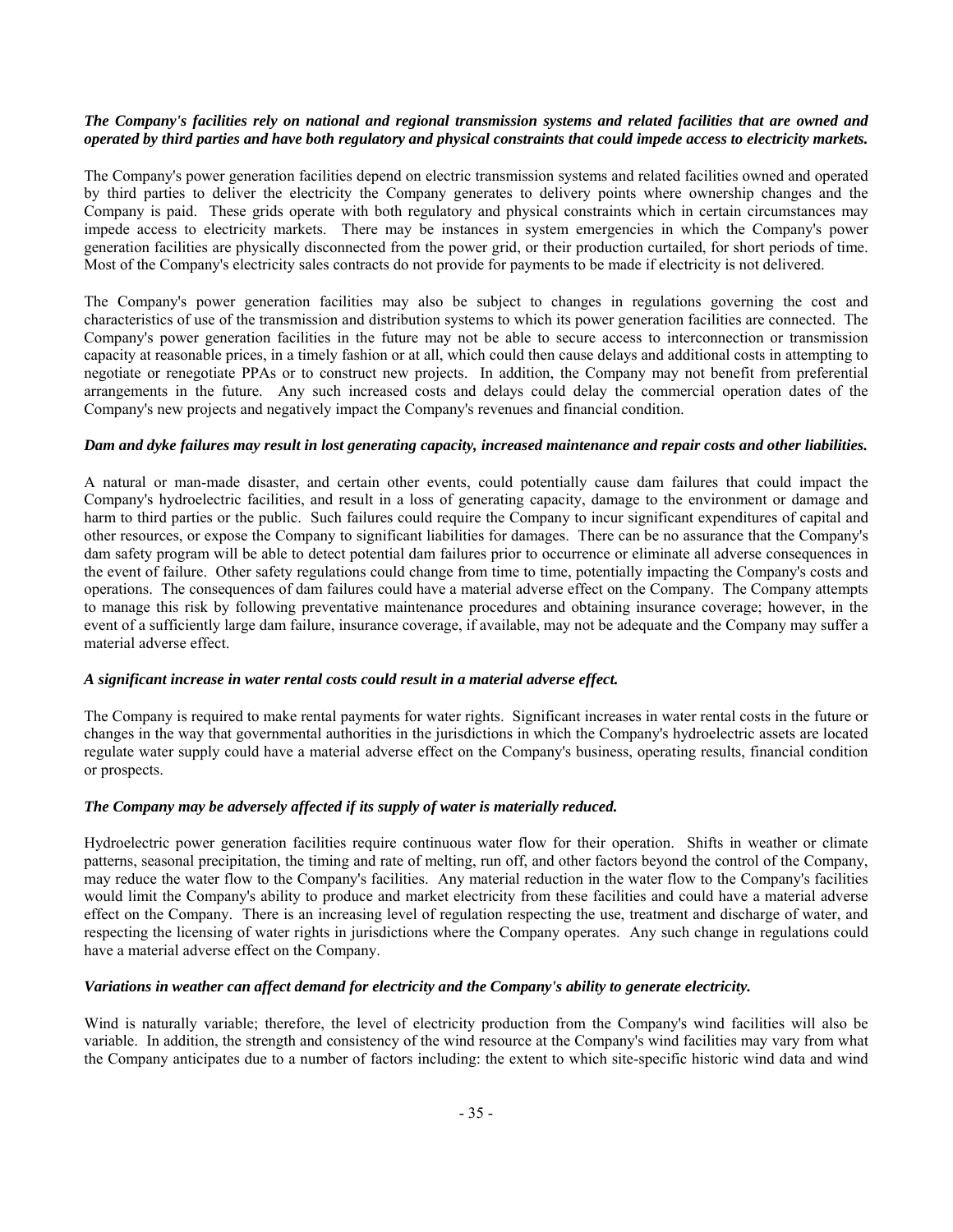forecasts accurately reflect actual long-term wind speeds, strength and consistency; the potential impact of climatic factors; the accuracy of assumptions relating to, among other things, weather, icing and soiling of wind turbines, site access, wake and line losses and wind shear; the potential impact of topographical variations; and the potential for electricity losses to occur before delivery. A reduced amount of wind at the location of one or more of the Company's wind facilities over an extended period may reduce the production from such facilities, as well as any environmental attributes that accrue to the Company and reduce the Company's revenues and profitability.

Due to the nature of the Company's business, its earnings are sensitive to weather variations from period to period. Variations in winter weather affect the demand for electrical heating requirements. Variations in summer weather affect the demand for electrical cooling requirements. These variations in demand translate into spot market price volatility. Variations in precipitation also affect water supplies, which in turn affect the Company's hydroelectric assets.

Ice can accumulate on wind turbine blades in the winter months. The accumulation of ice on wind turbine blades depends on a number of factors, including temperature, ambient humidity and wind. The accumulation of ice on wind turbine blades can have a significant impact on energy yields, could result in the wind turbine experiencing more down time potentially reducing the life expectancy of the wind turbine and revenue. Extreme cold temperatures can also impact the ability for wind turbines to operate effectively and this could result in wind turbines experiencing more downtime and reduced production.

# **Growth of the Company's Business**

# *The Company's growth strategy is focused on the acquisition of highly contracted, high quality renewable and natural gas power generation facilities and other infrastructure assets. The Company may face significant competition for the acquisition of high quality renewable and natural gas power projects and may not successfully complete and integrate acquisitions.*

The Company's growth strategy is to acquire highly contracted, high quality renewable and natural gas power generation facilities and other infrastructure assets that generate stable cash flows, with the objective of achieving returns on invested capital. However, there is no certainty that the Company will be successful in pursuing this strategy. There can be no assurance that the Company will be able to identify attractive acquisition candidates in the future (whether through its relationship with TransAlta or otherwise), that the Company will be able to make acquisitions that increase the amount of cash available for distribution, or that acquisitions will be successfully integrated into the Company's existing operations. The Company believes that it is likely to face significant competition for acquisition opportunities and, to the extent that any opportunities are identified, the Company may be unable to effect acquisitions due to a lack of necessary capital resources.

The Company competes with other renewable power companies as well as traditional energy companies, which may have greater financial and other resources for new business. The Company competes with other renewable power companies primarily for acquisition opportunities, and with other power companies for access to transmission or distribution networks. The Company also competes with other power companies for the limited pool of personnel with requisite industry knowledge and experience. Any failures to successfully prevail in such competition will negatively affect the Company's long term growth prospects.

Any acquisition could involve potential risks, including an increase in indebtedness, the inability to successfully integrate operations, the inability to retain PPAs and FIT rates, the potential disruption of the Company's ongoing business, the diversion of management's attention from other business concerns and the possibility that the Company will pay more than the acquired company or interest is worth. There may also be liabilities that the Company failed to discover, or was unable to discover, in its due diligence prior to the consummation of the acquisition, and the Company may not be indemnified for some or all of these liabilities. In addition, the Company's funding requirements associated with acquisitions and integration costs may reduce the funds available to the Company to pay dividends.

# *The Company is dependent on access to parts and equipment from certain key suppliers and the Company may be adversely affected if these relationships are not maintained.*

The Company's ability to compete and expand will be dependent on having access, at a reasonable cost, to equipment, parts and components which are technologically and economically competitive with those utilized by the Company's competitors.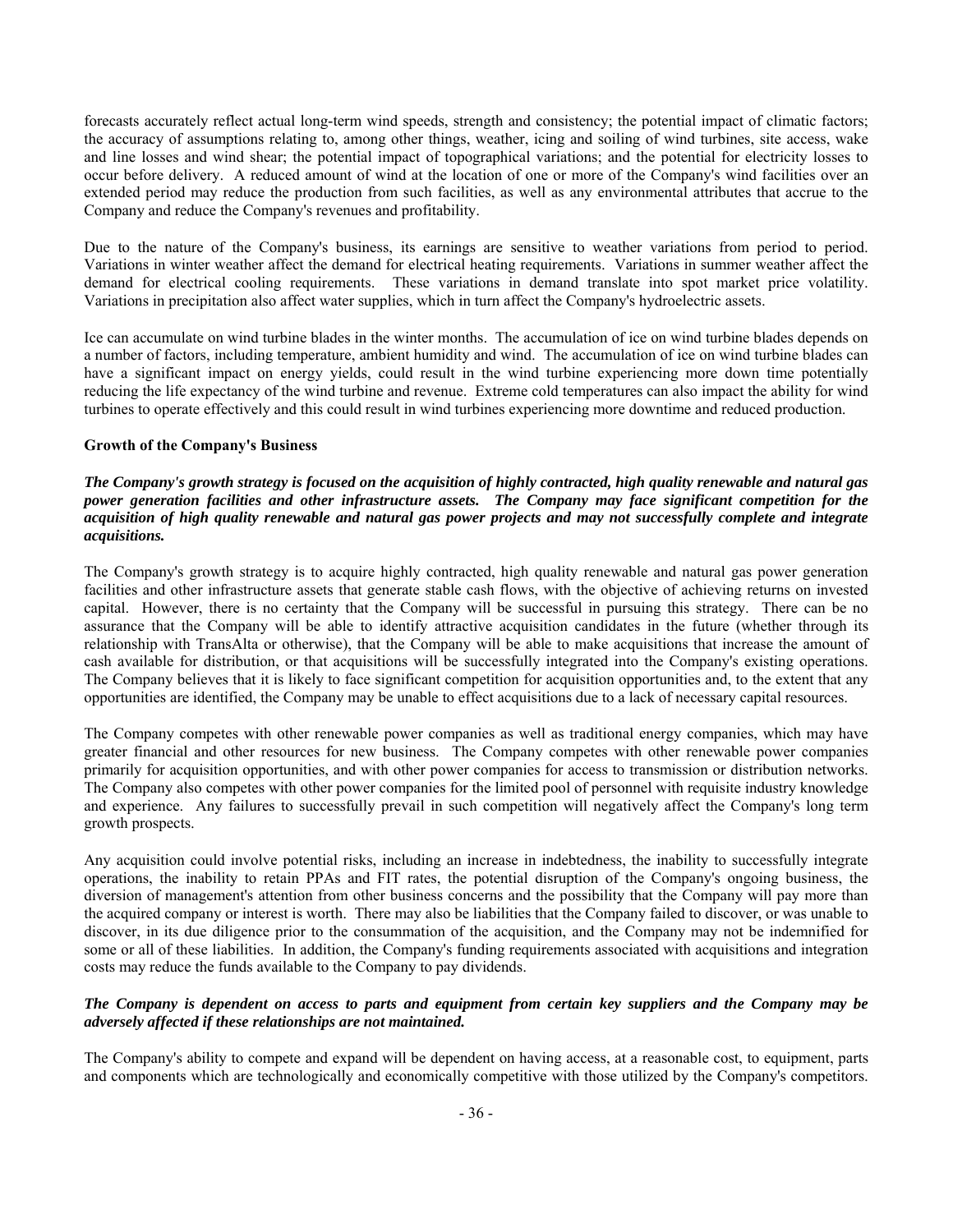Although the Company has individual framework agreements with various suppliers, there can be no assurance that these relationships with suppliers will be maintained. If they are not maintained, the Company's ability to compete may be impaired due to lack of access to these sources of equipment, parts or components.

## *Risks relating to growth projects and acquisitions may materially adversely affect the Company.*

Growth projects and acquisitions that the Company undertakes may be subject to execution and capital cost risks, including, but not limited to, cost escalations, construction delays, shortages of raw materials or skilled labor and capital constraints. The occurrences of these risks could have a material and adverse impact on the Company, its financial condition, results of operations and cash flows.

Expansion of the Company's business through growth projects and acquisitions may place increased demands on management, operating systems, internal controls and financial and physical resources. In addition, the process of integrating acquired businesses or growth projects may involve unforeseen difficulties. Failure to successfully manage or integrate any acquired businesses or growth projects could have a material adverse impact on the Company, its financial condition, results of operations and cash flows. Further, the Company cannot make assurances that it will be successful in integrating any acquisition or that the commercial opportunities or operational synergies of any acquisition will be realized as expected.

With respect to acquisitions, the Company cannot make assurances that the Company will identify suitable transactions or that it will have access to sufficient resources, through the capital markets or otherwise, to pursue and complete any identified acquisition opportunities on a timely basis and at a reasonable cost. Any acquisition that the Company proposes or completes would be subject to normal commercial risks that the transaction may not be completed on the terms negotiated, on time, or at all. An unavoidable level of risk remains regarding potential undisclosed or unknown liabilities relating to any acquisition. The existence of such undisclosed liabilities may have a material adverse impact on the Company's business, financial condition, results of operations and cash flows.

# *The Company may pursue acquisitions in new markets that are subject to foreign laws or regulation that are more onerous than the laws and regulations to which the Company is currently subject.*

The Company may pursue acquisitions in new markets that are subject to regulation by various foreign governments and regulatory authorities and to the application of foreign laws. Such foreign laws or regulations may not provide for the same type of legal certainty and rights, in connection with the Company's contractual relationships in such countries, as are afforded to the Company currently, which may adversely affect the Company's ability to receive revenues or enforce its rights in connection with its foreign operations. In addition, the laws and regulations of some countries may limit the Company's ability to hold a majority interest in some of the projects that it may acquire, thus limiting its ability to control the operation of such projects. Any existing or new operations may also be subject to significant political, economic and financial risks, which vary by country, and may include: (a) changes in government policies or personnel; (b) changes in general economic conditions; (c) restrictions on currency transfer or convertibility; (d) changes in labour relations; (e) political instability and civil unrest; (f) regulatory or other changes in the local electricity market; and (g) breach or repudiation of important contractual undertakings by governmental entities and expropriation and confiscation of assets and facilities for less than fair market value.

## **Risks Relating to the Company's Relationship with TransAlta**

# *TransAlta exercises substantial influence over the Company and the Company is highly dependent on TransAlta as its manager. TransAlta is not necessarily required to act in the best interest of the Company or its shareholders, and the liability of TransAlta is limited in certain respects.*

TransAlta is the majority shareholder of the Company and is also responsible for the management and operation of the Company. In addition, TransAlta is able to nominate directors to the Board and the Company relies on TransAlta to identify acquisition and growth opportunities. As a result, TransAlta is able to exercise substantial influence over the Company's operations, administration, and growth. The Company depends on the management and administration services provided by or under the direction of TransAlta under the Management and Operational Services Agreement. TransAlta personnel and support staff that provide services to the Company are not required to have as their primary responsibility the Company's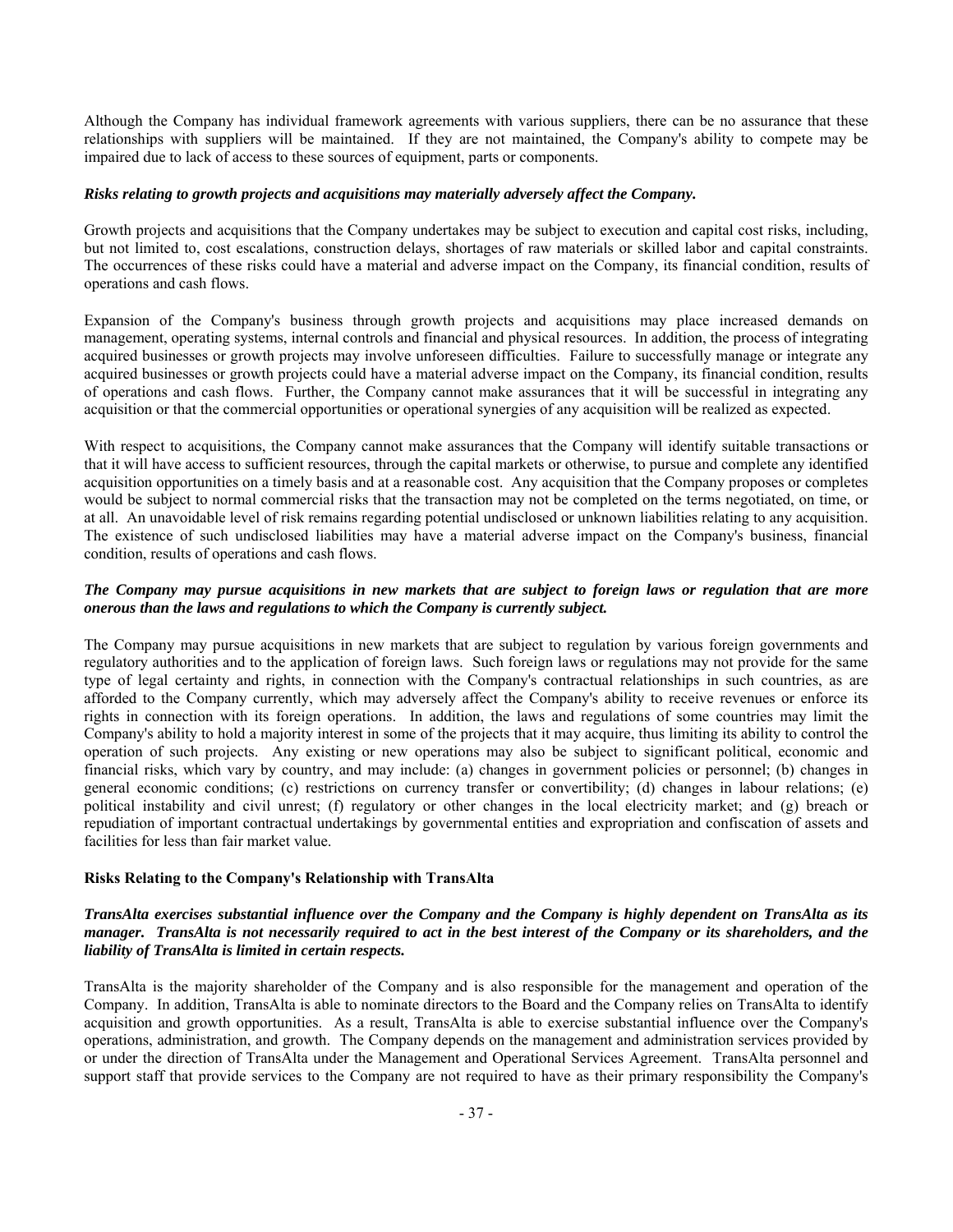management and administration or to act exclusively for us. Even if the Company is not satisfied with the manner in which TransAlta performs its services under the Management and Operational Services Agreement, the Company is not entitled to replace TransAlta as manager prior to the expiry of the initial 20-year term, unless: (i) the agreement is terminated by the written agreement of TransAlta and the Company or (ii) TransAlta beneficially owns directly or indirectly less than 10% of the issued and outstanding Common Shares and the Management and Operational Services Agreement has been terminated. Under the terms of the Governance and Cooperation Agreement, TransAlta is not required to allocate any minimum level of dedicated resources for the pursuit of renewable power generation opportunities for the Company, nor is TransAlta required to offer any specific opportunities to the Company. Any failure to effectively manage the Company's operations or to implement the Company's growth strategy could have a material adverse effect on the Company's business, financial condition, and results of operations.

The Management and Operational Services Agreement and the Governance and Cooperation Agreement with TransAlta do not impose any duty on TransAlta to act in the Company's best interest, and TransAlta is not prohibited from engaging in other business activities that may compete with the business of the Company. Additionally, although TransAlta and its affiliates will have access to material confidential information relating to the Company and will be subject to confidentiality obligations in respect thereof, the Management and Operational Services Agreement does not contain general confidentiality provisions.

# *The Company may not recognize the benefits it anticipates from its relationship with TransAlta.*

The Company's relationship with TransAlta is expected to be an important factor in the growth and success of the Company's business. There are no assurances that the Company will be able to maintain its relationship with TransAlta or realize the benefits it anticipates from its relationship with TransAlta. If the Company is unable to successfully execute on this strategic relationship, the Company's overall growth could be impaired and the Company's operational and financial performance could be lower than expected.

# *The departure of some or all of TransAlta's key employees could prevent the Company from achieving its objectives.*

The Company depends on the diligence, skill and business contacts of TransAlta's employees and the information and opportunities they generate during the normal course of their activities. TransAlta has experienced departures of key employees in the past and this could also occur in the future and the Company cannot predict the impact that any such departures will have on the Company's ability to achieve its objectives. The departure of a significant number of TransAlta's key employees for any reason, or the failure to appoint qualified or effective successors in the event of such departures, could have a material adverse effect on the Company's ability to achieve its objectives. The Governance and Cooperation Agreement and Management and Operational Services Agreement do not require TransAlta to maintain the employment of any of its employees or to cause any particular employees to provide services to the Company.

# *The role and ownership of TransAlta may change, which could create uncertainty for the Company.*

The arrangement between the Company and TransAlta does not require TransAlta to maintain any ownership level in the Company. Accordingly, TransAlta may transfer its interest in the Company to a third party, including in a merger or consolidation or in a transfer of all or substantially all of its assets, without the consent of the Company's shareholders. The Company cannot predict with any certainty the effect that any such transfer would have on the trading price of the Common Shares or the Company's ability to raise capital or make investments in the future. As a result, the future of the Company would be uncertain and the Company's business, financial condition and results of operations may suffer.

# *The interests of TransAlta and the Company's management structure may create significant conflicts of interest that may not be resolved in a manner that is in the best interests of the Company or the best interests of its public shareholders.*

The Company's ownership and management structure involves a number of relationships that may give rise to conflicts of interest between the Company and the public shareholders, on the one hand, and TransAlta, on the other hand. In certain instances, the interests of TransAlta may differ from the interests of the Company and its public shareholders, including with respect to the types of acquisitions made, the timing and amount of distributions by the Company, the reinvestment of returns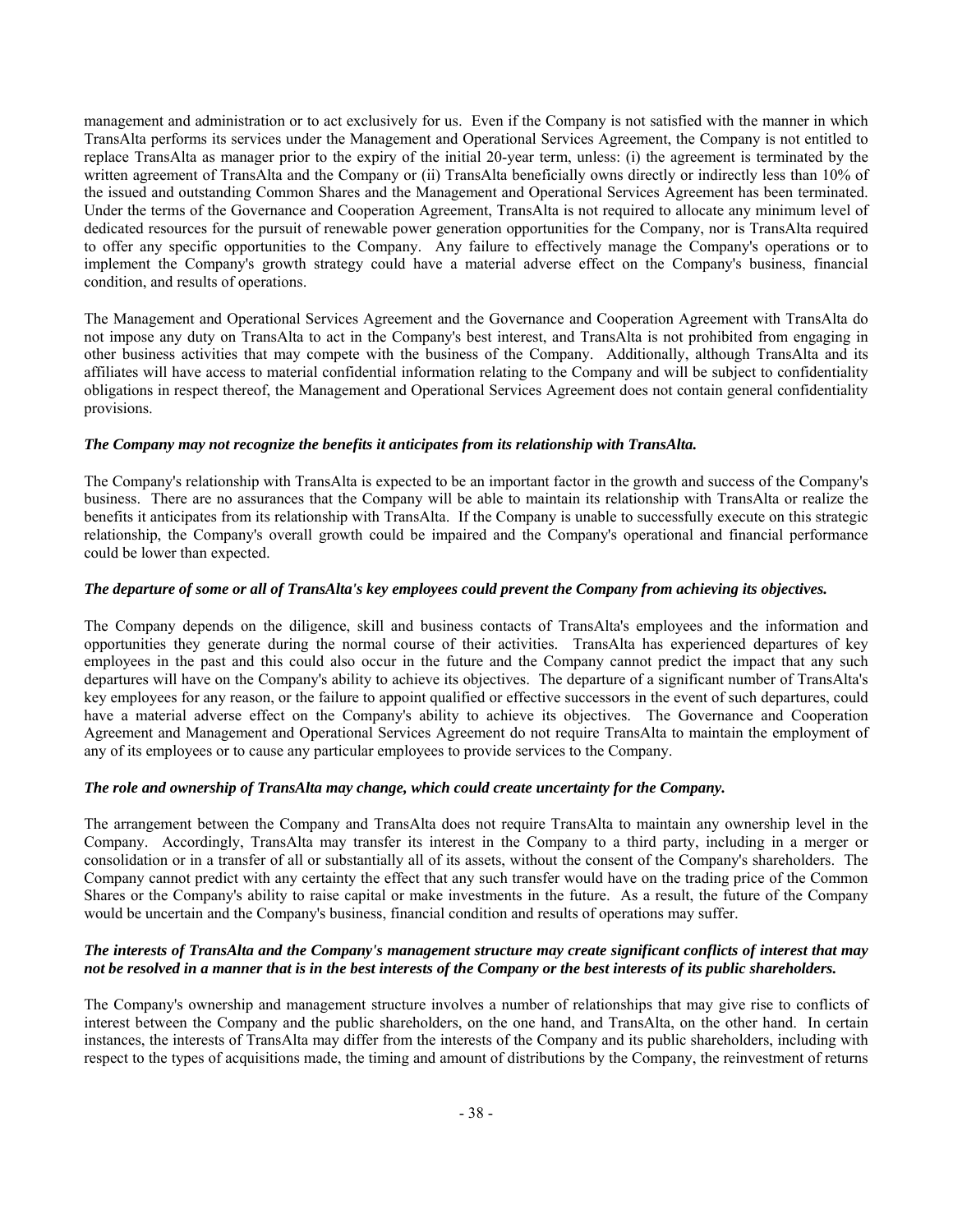generated by operations, the use of leverage when making acquisitions and the appointment of outside advisors and service providers. See "*Material Contracts*".

# *The liability of TransAlta is limited under the Management and Operational Services Agreement and the Company has agreed to indemnify TransAlta against claims that it may face in connection with providing services to the Company, which may lead it to assume greater risks when making decisions relating to the Company than it otherwise would if acting solely for its own account.*

Under the Management and Operational Services Agreement, TransAlta has not assumed any responsibility other than to provide or arrange for the provision of the services described in the Management and Operational Services Agreement in good faith and will not be responsible for any action that the Company takes in following or declining to follow its advice or recommendations. In addition, under the Management and Operational Services Agreement, the liability of TransAlta is limited to the fullest extent permitted by law to conduct involving bad faith, fraud or wilful misconduct or, in the case of a criminal matter, actions that were known to have been unlawful, except that TransAlta is liable for liabilities arising from gross negligence. In addition, the Company has agreed to indemnify TransAlta to the fullest extent permitted by law from and against any claims, liabilities, losses, damages, costs or expenses incurred by an indemnified person or threatened in connection with the Company's operations, investments and activities or in respect of or arising from the Management and Operational Services Agreement or the services provided by TransAlta, except to the extent that the claims, liabilities, losses, damages, costs or expenses are determined to have resulted from the conduct in respect of which such persons have liability as described above. These protections may result in TransAlta tolerating greater risks when making decisions than otherwise would be the case, including determining when to use leverage in connection with acquisitions. The indemnification arrangements to which TransAlta will be a party may also give rise to legal claims for indemnification that would be adverse to the Company and its shareholders.

# **Risks Relating to Accounting and Finance Activities**

# *The Company may be unable to finance its business or the growth of its business.*

Recovery of the capital investment in renewable power projects generally occurs over a long period of time. As a result, the Company must obtain funds from equity or debt financings, including tax equity transactions, or from government grants, to help finance the acquisition of projects and to help pay the general and administrative costs of operating the Company's business. The Company's ability to arrange financing, either at the corporate level or at the subsidiary level (including nonrecourse project debt), and the costs of such capital are dependent on numerous factors, including: (a) general economic and capital market conditions; (b) credit availability from TransAlta, banks and other financial institutions; (c) investor confidence in the Company and the markets in which it conducts operations; (d) the Company's financial performance and the financial performance of the Company's subsidiaries; (e) the Company's level of indebtedness and compliance with covenants in its debt agreements; and (f) the Company's cash flow.

An increase in interest rates or a reduction in the availability of project debt financing could reduce the number of renewable and natural gas power projects that the Company is able to finance. Although most of the borrowings of the Company have fixed-rate interest payments, an increase in interest rates could lower the Company's return on investment. The Company may not be able to obtain needed funds on terms acceptable to it, or at all for these or other reasons. If the Company is unable to raise additional funds when needed, the Company could be required to delay acquisition and construction of projects, reduce the scope of projects, abandon or sell some or all of its projects or generation facilities, or default on the Company's contractual commitments in the future, any of which could adversely affect the Company's business, financial condition and results of operations.

## *The Company may be unable to refinance existing indebtedness on terms comparable to existing terms, if at all.*

The Company will be required to refinance certain indebtedness as it becomes due from time to time, including indebtedness under debentures issued by CHD with maturities in 2016 and 2018. There is no guarantee that the Company will be able to obtain financing to repay the principal amount of such indebtedness and, if it does, that such financing will be available on terms comparable to existing terms or that are acceptable to the Company. If the Company does obtain new indebtedness at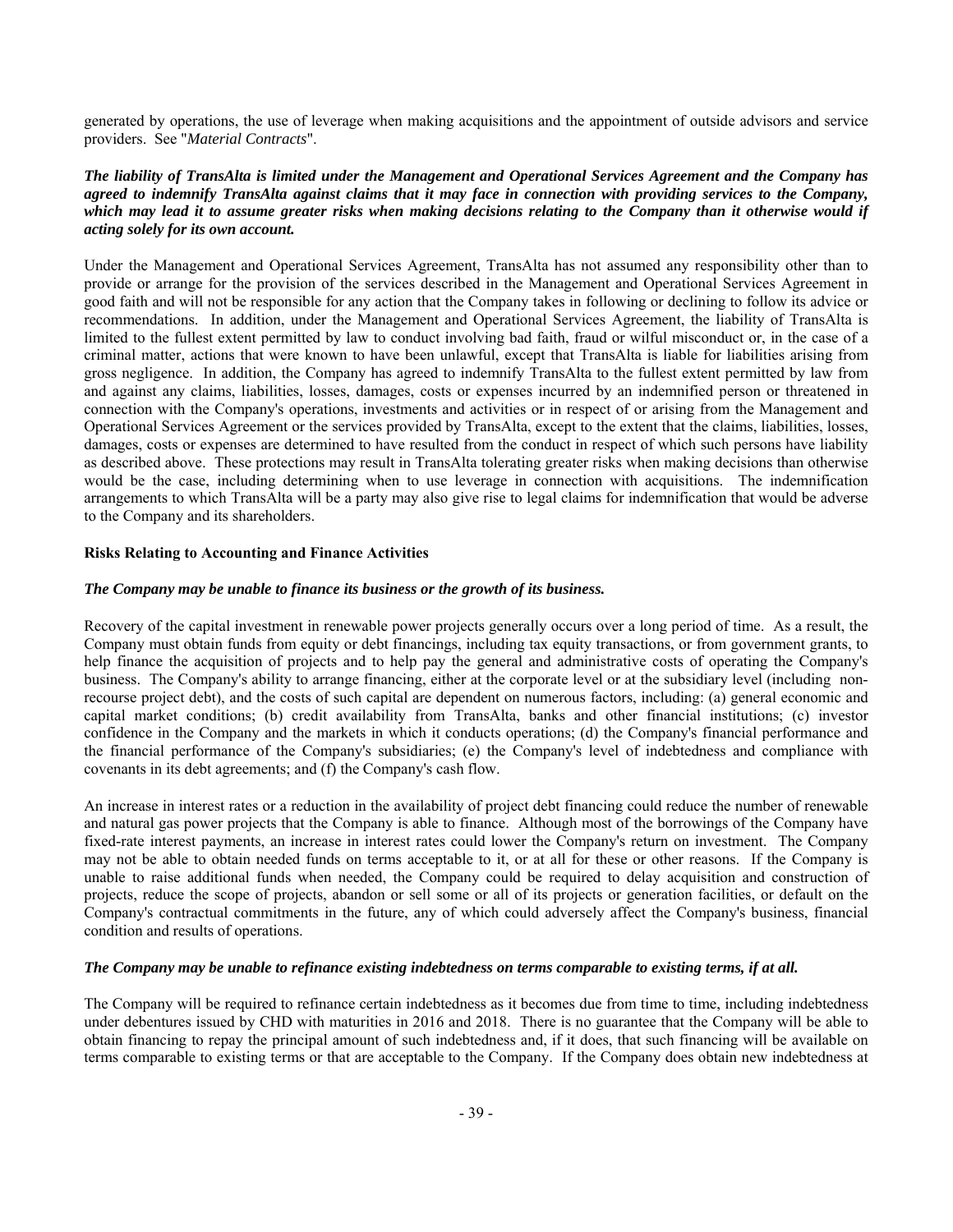materially higher interest rates or on more punitive principal repayment terms than the terms of its existing debt, it is likely to have a negative effect on the Company's financial results and cash available for distribution.

# *The Company may be subject to foreign exchange risk.*

The Company may be exposed to changes in the Canadian dollar in relation to foreign currency denominated equipment purchases or in relation to investments in foreign assets. As an example, we have exposure to U.S. currency as a result of our economic interest in the Wyoming wind farm and exposure to U.S. and Australian currency as a result of our economic interest in the Australian Assets. Changes in the values of these currencies relative to the Canadian dollar could negatively impact our earnings, cash flows or the value of our foreign investments. While we attempt to manage this risk through the use of hedging instruments, and by matching revenues and expenses by currency at the corporate level, there can be no assurance that these risk management efforts can be done on a cost effective basis or will be effective, and fluctuations in these exchange rates may have an effect on our business.

# *If the Company's project assets become impaired, significant charges to earnings may be required.*

The Company may be required to record charges to earnings if project assets become impaired. Such a charge might have a significant impact on the Company's financial position and results of operations. The Company will review project assets for impairment whenever events or changes in circumstances indicate that the carrying amount may not be recoverable.

# *Provisions for income taxes may not be sufficient.*

Our operations are complex, and the computation of the provision for income taxes involves tax interpretations, regulations, and legislation that are continually changing. In addition, our tax filings are subject to audit by taxation authorities. While we believe that our tax filings have been made in material compliance with all applicable tax interpretations, regulations, and legislation, we cannot guarantee that we will not have disagreements with taxation authorities with respect to our tax filings that could have a material adverse effect on our business.

The Company and its subsidiaries are subject to changing laws, treaties and regulations in and between countries. Various tax proposals in the countries we operate in could result in changes to the basis on which deferred taxes are calculated or could result in changes to income or non-income tax expense. There has recently been an increased focus on issues related to the taxation of multinational corporations. A change in tax laws, treaties or regulations, or in the interpretation thereof, could result in a materially higher income or non-income tax expense which could have a material adverse impact to the Company.

# **Risks Related to the Common Shares and Tracking Preferred Shares**

# *The market price for the Common Shares may be volatile.*

The market price for Common Shares may be volatile and subject to wide fluctuations in response to numerous factors, many of which are beyond the Company's control, including the following: (a) actual or anticipated fluctuations in the Company's results of operations; (b) recommendations by securities research analysts; (c) changes in the economic performance or market valuations of other companies that investors deem comparable to the Company; (d) the loss or resignation of executive officers and other key personnel of the Company; (e) sales or perceived sales of additional Common Shares; (f) significant acquisitions or business combinations, strategic partnerships, joint ventures or capital commitments by or involving the Company or its competitors which prove to be ill considered; and (g) trends, concerns, technological or competitive developments, regulatory changes and other related issues in the renewable power generation industry or the Company's target markets.

Financial markets have experienced significant price and volume fluctuations in recent years that have particularly affected the market prices of equity securities of companies and such fluctuations have, in many cases, been unrelated to the operating performance, underlying asset values or prospects of such companies. Accordingly, the market price of the Common Shares may decline even if the Company's operating results, underlying asset values or prospects have not changed. Additionally, these factors, as well as other related factors, may cause decreases in asset values which may result in impairment losses.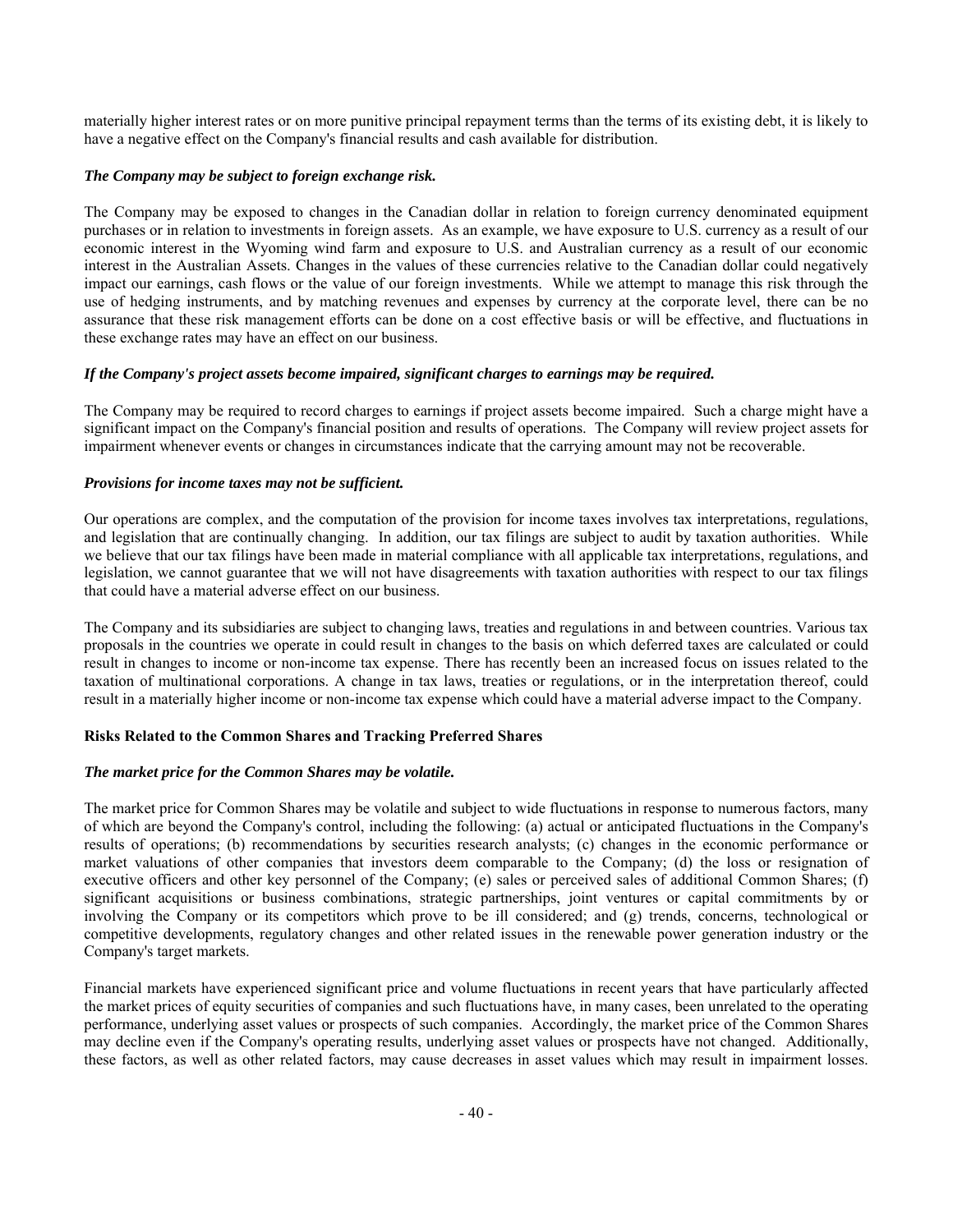Certain institutional investors may base their investment decisions on consideration of the Company's environmental, governance and social practices and performance against such institutions' respective investment guidelines and criteria, and failure to meet such criteria may result in a limited or no investment in the Common Shares by those institutions, which could adversely affect the trading price of the Common Shares.

# *The Company's cash dividend payments are not guaranteed.*

The payment of dividends under the Company's dividend policy is not guaranteed and could fluctuate with the performance of the Company. The Board has the discretion to determine the amount of dividends to be declared and paid to shareholders. The Company may alter its dividend policy at any time and the payment of dividends will depend on, among other things, results of operations; financial condition; current and expected future levels of earnings; operating cash flow; liquidity requirements; market opportunities; income taxes; maintenance and growth capital expenditures; debt repayments; legal, regulatory and contractual constraints; working capital requirements; tax laws and other relevant factors. The Company's short and long-term borrowings may prohibit the Company from paying dividends at any time at which a default or event of default would exist under such debt, or if a default or event of default would exist as a result of paying the dividend.

Over time, the Company's capital and other cash needs may change significantly from its current needs, which could affect whether the Company pays dividends and the amount of any dividends it may pay in the future. If the Company continues to pay dividends at the current level, it may not retain a sufficient amount of cash to finance growth opportunities, meet any large unanticipated liquidity requirements or fund its operations in the event of a significant business downturn. The Board, subject to the requirements of the Company's bylaws and other governance documents, may amend, revoke or suspend the Company's dividend policy at any time. A decline in the market price or liquidity, or both, of the Common Shares could result if the Board establishes large reserves that reduce the amount of monthly dividends paid or if the Company reduces or eliminates the payment of dividends, which could result in losses to shareholders.

The Company will be dependent on the operations of its facilities for its cash availability. The actual amount of cash available for dividends to holders of Common Shares will depend upon numerous factors relating to each of the Company's generation facilities including: the strength and consistency of the wind resources at the wind power facilities of the Company, the availability of water flows in respect of the hydroelectric facilities, operating performance of its generation facilities, profitability, changes in revenues, fluctuations in working capital, capital expenditure levels, applicable laws, compliance with contracts and contractual restrictions contained in the instruments governing any indebtedness. Any reduction in the amount of cash available for distribution from its generation facilities will reduce the amount of cash available for the Company to pay dividends to holders of Common Shares.

# *The Common Share price could decline due to the potential for share issuances by the Company for other purposes.*

The Board may issue an unlimited number of Common Shares without any vote or action by the Company's shareholders, subject to the rules of the Toronto Stock Exchange (the "TSX") or any other stock exchange on which the Company's securities may be listed from time to time. The Company may make future acquisitions or enter into financings or other transactions involving the issuance of securities. If the Company issues any additional equity, the percentage ownership of existing shareholders will be reduced and diluted and the price of the Common Shares could decline.

# *TransAlta's rights under the Investor Liquidity Agreement could negatively impact the Company's share price if exercised.*

TransAlta holds, directly and indirectly, 64 per cent of our issued and outstanding Common Shares, including Class B shares. The Investor Liquidity Agreement provides for Demand Registration rights in favour of TransAlta that enables TransAlta to require the Company to qualify by prospectus or register, as applicable, all or a portion of the Common Shares held, directly and indirectly, by TransAlta for a distribution to the public in Canada. The Investor Liquidity Agreement also provides TransAlta with incidental, or piggy-back, qualification rights. Where the Company proposes to make a distribution, for its own account or for the account of any other holder of securities of the Company, TransAlta will have the right to include a specified number of its Common Shares in the distribution, subject to certain limitations. Sales of Common Shares owned, directly and indirectly, by TransAlta through the Investor Liquidity Agreement or otherwise could exert downwards pressure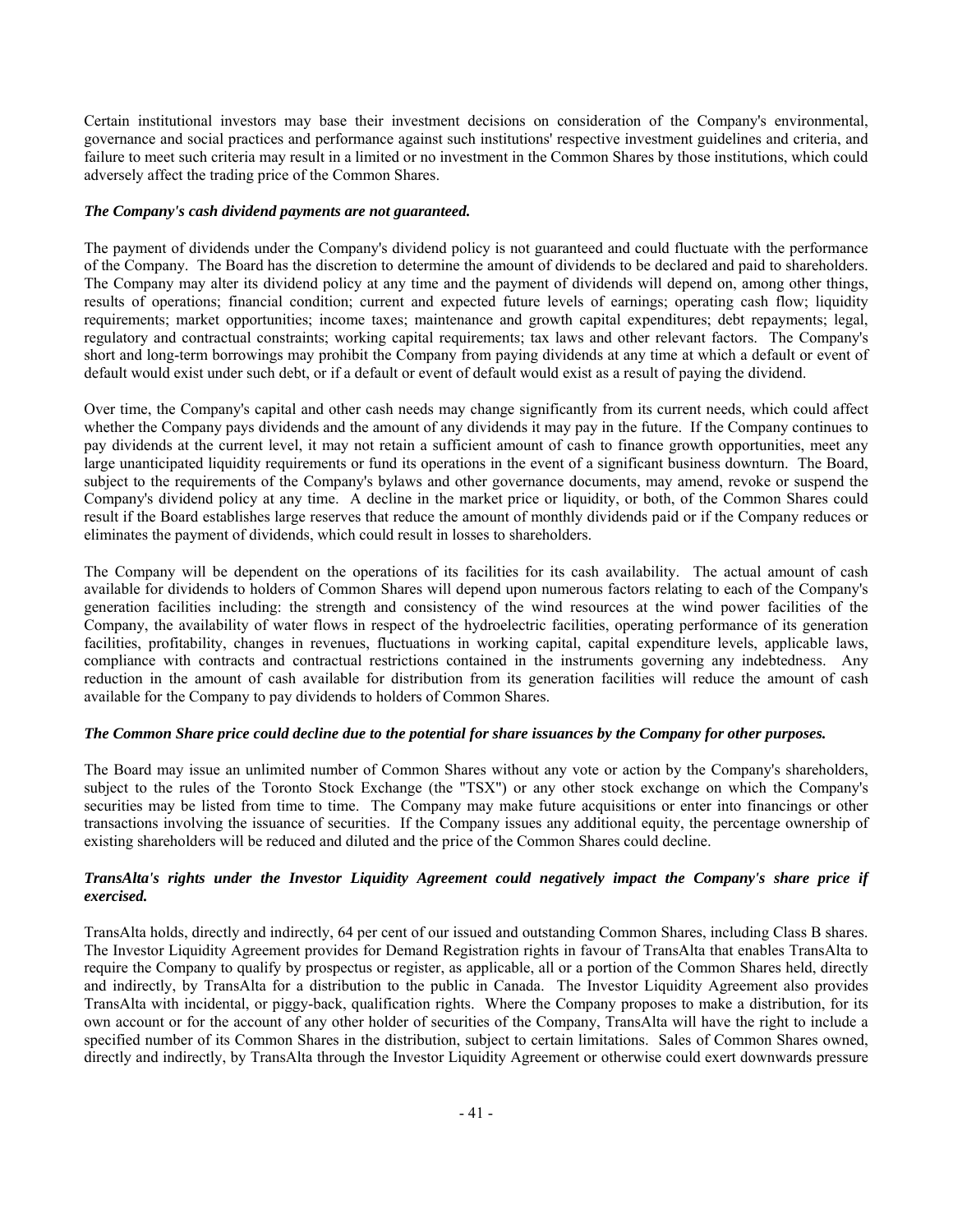on the trading price of the Common Shares and could impair the future ability of the Company to raise capital through the sale of its equity securities.

# *Dependence on financial performance of the Wyoming wind farm, the Australian Assets and the Canadian Assets.*

The value of the Common Shares depends, in part, on the financial performance and profitability of the Wyoming wind farm, the Australian Assets and the Canadian Assets. Any decline in the financial performance of the assets in which we own an economic interest or adverse change in such other factors could have an adverse effect on the Company and the value and market price of the Common Shares. In addition, the Wyoming wind farm, the Australian Assets and the Canadian Assets are potentially subject to the liabilities attributed to TransAlta, even if those liabilities arise from lawsuits, contracts or indebtedness that do not relate or are otherwise attributed to the Company. As a result, the price of the Common Shares may not reflect the performance of the Company alone and may reflect the performance or financial condition of TransAlta as a whole.

# *Nature of interests.*

TransAlta, directly and indirectly through TransAlta Power, TA Energy and TEC LP, retains legal title to the Wyoming wind farm, the Australian Assets and the Canadian Assets. Except as specifically provided for in the Investment Agreements and the terms of the Wyoming Wind Preferred Shares, the Canadian Tracking Preferred Shares and the Australian Tracking Preferred Shares, the Company has no legal rights in respect of the assets. Rather, the Company owns Wyoming Wind Preferred Shares, Australian Tracking Preferred Shares and Canadian Tracking Preferred Shares that provide an economic interest in and based on the cash flows from the assets broadly equal to the underlying net distributable profits of the TEA, the TEC LP Subsidiaries and the Wyoming wind farm. This means that the Company is not able to dispose of the Wyoming wind farm, the Australian Assets, or the Canadian Assets or exercise other rights of ownership in respect of the assets, nor does it have any ability to directly oversee or manage the ownership and operation of the assets. Consequently, the rights of the Company in relation to the assets in which we hold an economic interest may be of less value to the Company as compared to the value of direct ownership of the assets.

In the event of a liquidation of TransAlta Power or TA Energy, the Wyoming Wind Preferred Shares, the Australian Tracking Preferred Shares and the Canadian Tracking Preferred Shares will entitle the Company, as the sole holder, to an amount equal to the fair market value of the respective assets in accordance with the terms of the Wyoming Wind Preferred Shares, the Australian Tracking Preferred Shares and the Canadian Tracking Preferred Shares.

# *Insufficient funds to satisfy distributions.*

Holders of Wyoming Wind Preferred Shares, Australian Tracking Preferred Shares and Canadian Tracking Preferred Shares are entitled to receive regular preferential cash dividend payments. There can be no certainty that the Wyoming wind farm, the Australian Assets and the Canadian Assets will generate sufficient funds to satisfy the dividend payments payable by TA Energy and TransAlta Power in respect of the Wyoming Wind Preferred Shares, the Australian Tracking Preferred Shares and the Canadian Tracking Preferred Shares.

# **EMPLOYEE AND GOVERNANCE MATTERS**

The officers of TransAlta Renewables are Brett Gellner, President and Designated Chief Executive Officer, Cynthia Johnston, Chief Operating Officer, Donald Tremblay, Chief Financial Officer, John H. Kousinioris, Corporate Secretary, and Todd Stack, Vice-President and Treasurer. Management and administrative services are provided by TransAlta through the Management and Operational Services Agreement. See *"Employee and Governance Matters - Management and Operational Services Agreemen*t.*"* We do not have any direct employees.

The employees of TransAlta who provide general and administrative services to us pursuant to the Management and Operational Services Agreement are the same individuals who previously performed similar services for TransAlta when TransAlta owned the Initial Assets. Accordingly, we expect that we and TransAlta will achieve certain managerial, administrative and operational efficiencies, thereby reducing the overall costs associated with managing and operating the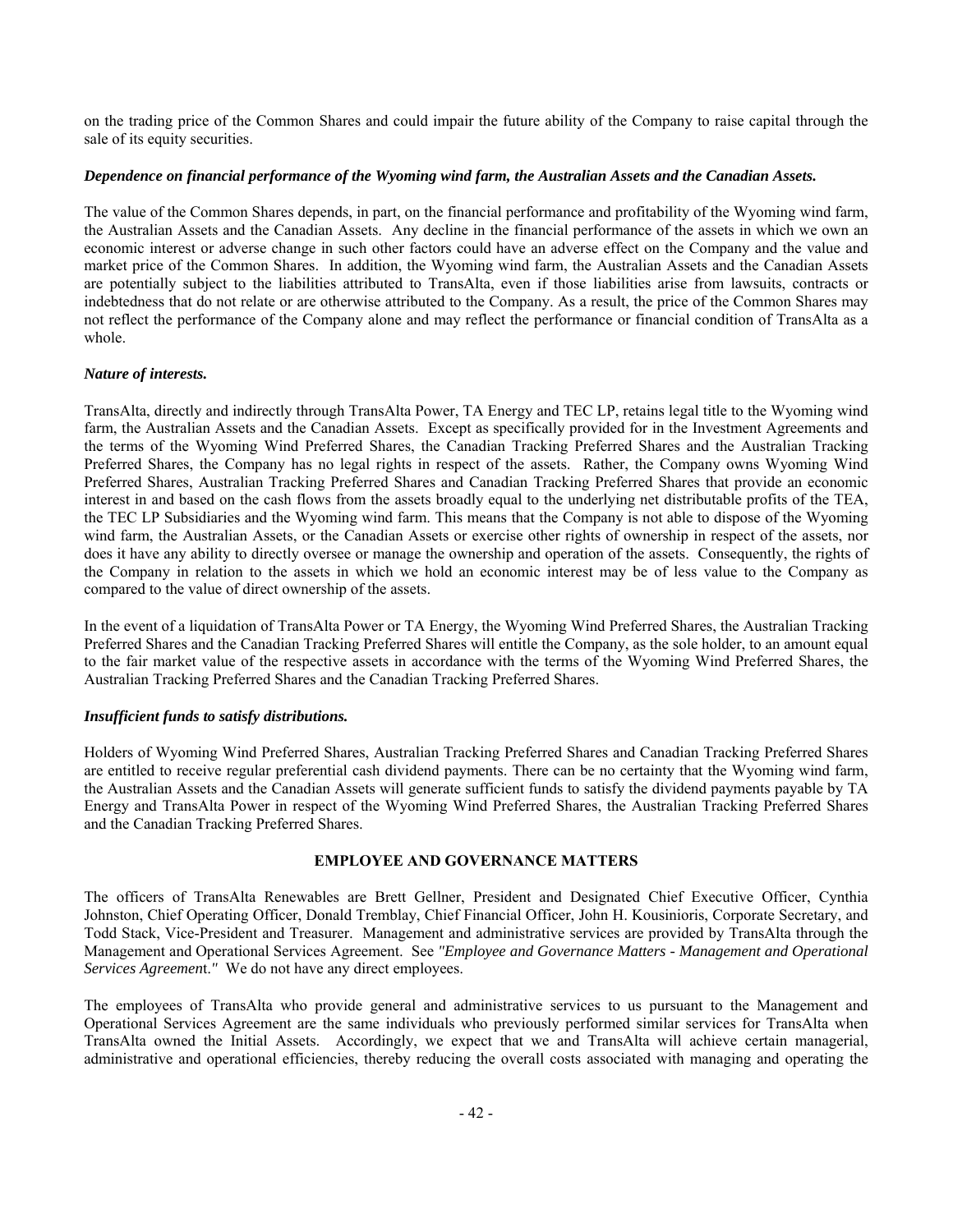business of TransAlta Renewables. It is anticipated that TransAlta's knowledge and expertise in relation to our asset base will contribute to their effective operation and utilization. The standards and practices employed by TransAlta have been recognized by several leading sustainability indexes, including the Dow Jones Sustainability North America Index, the FTSE4Good Index and the Jantzi Social Index. TransAlta has also been recognized on CDP's Canadian Climate Disclosure Leadership Index (CDLI), which includes Canada's top 20 leading companies reporting on climate change. TransAlta regularly achieves world-class safety performance rankings for its industry.

#### **Management and Operational Services Agreement**

On August 9, 2013, we entered into the management, administrative and operational services agreement with TransAlta pursuant to which TransAlta, on a sole and exclusive basis, provides us with all the general administrative services as may be required or advisable for the management of the affairs of the Company (the "Management and Operational Services Agreement").

The management services provided by TransAlta under the Management and Operational Services Agreement include, but are not be limited to: (i) ensuring that we comply with our continuous disclosure and other obligations under Canadian securities laws; (ii) managing our financing, borrowing and investing activities; (iii) developing, implementing and monitoring our strategic plan; (iv) providing us with investor relations services including the calling and holding of all meetings of our shareholders; (v) computing any dividends to our shareholders and overseeing the payment thereof; (vi) undertaking all required acts and responsibilities in connection with the acquisition and disposition of our assets and property; (vii) providing accounting and bookkeeping services, including for the preparation of our annual and interim financial statements and the preparation and filing of all tax returns; (viii) providing information technology services and making available all information technology equipment as may be reasonably necessary; (ix) managing any litigation and other legal services; (x) providing risk management services; (xi) providing office space, equipment and personnel as may be reasonably necessary; (xii) arranging for audit, legal and other third party professional and non-professional services; and (xiii) generally providing all other services as may be necessary, or requested by us, for the management and administration of TransAlta Renewables.

The operational and maintenance services provided by TransAlta under the Management and Operational Services Agreement include, but are not be limited to: (i) administering and causing us and each of our operating subsidiaries (the "Operating Entities") to perform and satisfy our and their obligations under all material contracts; (ii) providing or securing operational, management and maintenance services; (iii) providing procurement and logistical services; (iv) providing engineering, technical and evaluation services; (v) providing environment, health and safety services; (vi) ensuring proper training of personnel and the provision of necessary equipment and services; (vii) obtaining and maintaining all permits, authorities and consents required for the conduct of business by the Operating Entities; and (viii) generally providing all other services as may be necessary or requested for the operation and maintenance of the assets held by the Operating Entities.

Pursuant to the Management and Operational Services Agreement, TransAlta has agreed to: (i) perform all services under the Management and Operational Services Agreement in compliance with applicable laws; (ii) observe or cause to be observed and performed on our behalf, in all material respects, all agreements from time to time entered into for and on our behalf; and (iii) not commingle the funds of TransAlta Renewables with any party. In the exercise of its powers and authority under the Management and Operational Services Agreement, TransAlta is required to exercise the powers and discharge its duties thereunder honestly, in good faith and in the best interests of the Company and in connection therewith shall exercise that degree of care, diligence and skill that a reasonably prudent manager of a corporation in Canada, having responsibilities of a similar nature to those under the agreement, would exercise in comparable circumstances. TransAlta is prohibited from entering into or committing to any transaction which, in accordance with applicable laws, or pursuant to the requirements of any other written agreement between the Company and TransAlta or any of their respective subsidiaries or affiliates, requires the approval of our independent directors or the approval of our shareholders, unless such approval is first obtained.

TransAlta and its personnel are obligated to devote as much time as is reasonably necessary for the proper discharge of its services under the Management and Operational Services Agreement. We expressly consent in the Management and Operational Services Agreement to TransAlta and its affiliates (other than us) and their respective officers, directors and employees engaging in any business or activities whatsoever, including those that may be in competition or conflict with our business and/or our interests; provided that in the event of a material conflict between our interests and the interests of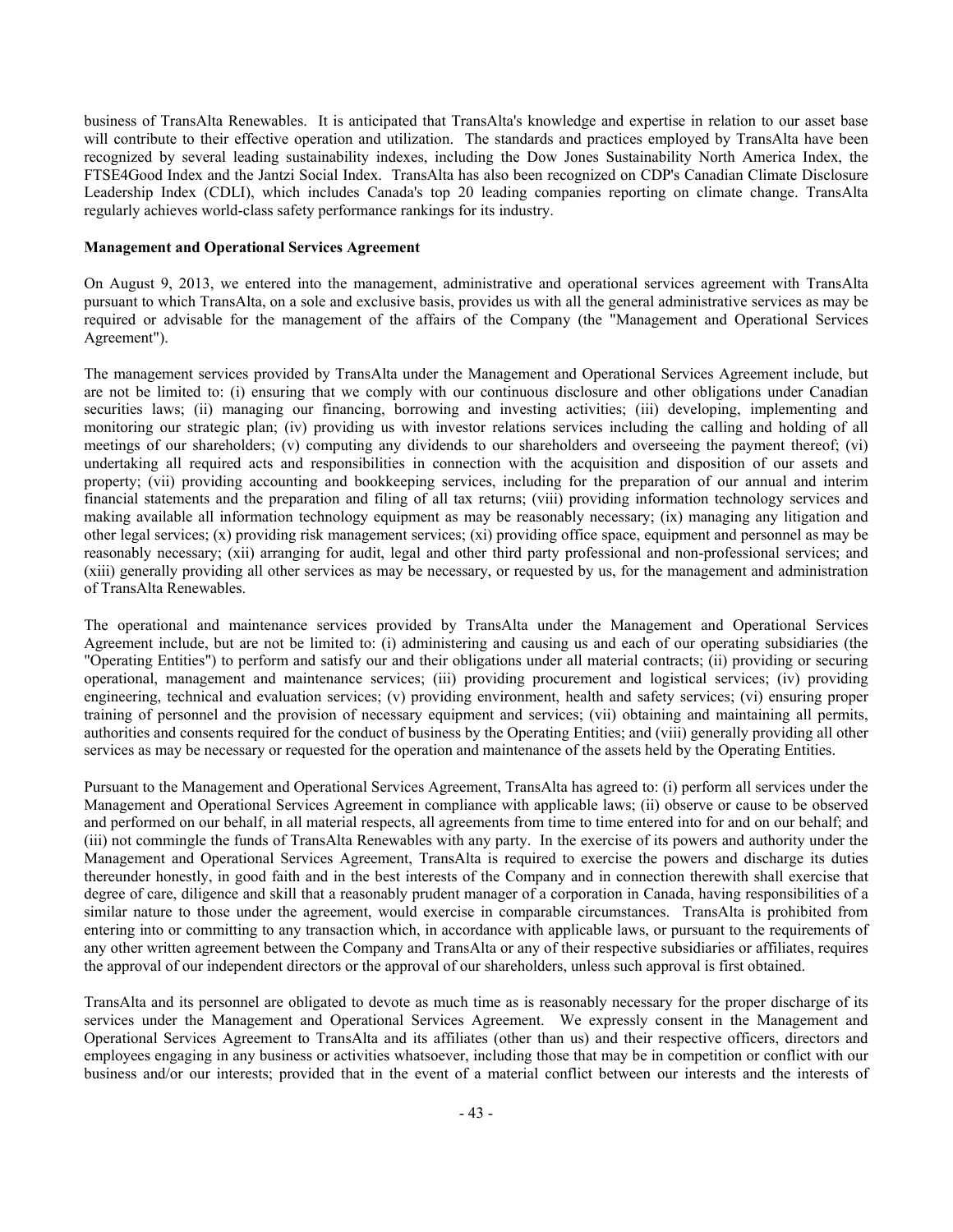TransAlta, TransAlta is required to provide written notice to us setting forth particulars of such conflict and, thereafter, our independent directors shall be responsible to take all such actions and make all such decisions relating to such matter.

In connection with the services provided under the Management and Operational Services Agreement, we pay TransAlta an annual fee (the "G&A Reimbursement Fee"), which fee is meant to cover TransAlta's management, administrative, accounting, planning and other head office costs associated with providing services to us under the Management and Operational Services Agreement. The G&A Reimbursement Fee was initially set at \$10,000,000 per annum. On January  $6<sup>th</sup>$ , 2016 the G&A fee was revised to \$15,608,683 per annum and is adjusted annually for changes in the CPI and increases or decreases of 5 per cent of the earnings before interest, tax, and depreciation associated with additions or divestitures of assets. The G&A Reimbursement Fee is payable in equal quarterly installments. The G&A Reimbursement Fee is expected to be \$15,488,327 in 2016 which reflects the impact of the acquisition of the economic interest in the Wyoming wind farm, the Australian Assets, and the Canadian Assets and is prorated for the portion of the year the amended Management and Operational Services Agreement is in effect. This amount may be varied to reflect future growth.

The G&A Reimbursement Fee is reviewed periodically, and in any event no less than once every five years, to consider, in good faith, whether any adjustments to the G&A Reimbursement Fee are required to reflect changing economic circumstances, regulatory requirements and/or the additional or reduced, as the case may be, time, effort and expense in administering our asset base.

In addition to the G&A Reimbursement Fee, we also reimburse TransAlta for all out-of-pocket and third party fees and costs, including salaries, wages and benefits associated with managing and operating the assets held by our Operating Entities not captured by the G&A Reimbursement Fee. We directly incur and are responsible for any costs associated with (i) insurance, (ii) compensation for our independent directors, (iii) direct engagement of third party experts for assessing or valuing a growth opportunity, (iv) third party audit and legal fees, and (v) all other costs associated with being a publicly traded reporting issuer.

The reimbursement of expenses to TransAlta, including through the G&A Reimbursement Fee, or its affiliates is not intended to provide TransAlta or its affiliates with any financial gain or loss.

TransAlta, its affiliates and associates and each of their respective directors, officers and employees are not, either directly or indirectly, liable, answerable or accountable to TransAlta Renewables or any of our shareholders, for any loss or damage resulting from the performance or non-performance of management services (including any mistake or error of judgment), unless such loss or damage resulted from the fraud, wilful default or gross negligence of such party.

Each of TransAlta Renewables and TransAlta, and their respective directors, officers and employees, are indemnified by the other party in certain circumstances arising under the Management and Operational Services Agreement.

The Management and Operational Services Agreement has an initial 20 year term; provided, however, that the agreement shall be automatically renewed for further successive terms of five years after the expiry of the initial term or any renewal term, unless terminated by either party not less than 180 days prior to the expiration of the initial term or any renewal term, as the case may be. The Management and Operational Services Agreement may be terminated by: (a) mutual agreement; (b) TransAlta Renewables upon the occurrence of a material default by TransAlta; and (c) TransAlta (i) upon the occurrence of a material default by TransAlta Renewables or (ii) upon a "Change of Control" of TransAlta Renewables, being the acquisition by any person or group of persons acting jointly and in concert (other than us and our affiliates) of more than 50 per cent of the issued and outstanding Common Shares. In addition, the Management and Operational Services Agreement may be terminated by TransAlta Renewables by a majority vote of our independent directors at any time if TransAlta's direct and indirect ownership in the Company falls below 20 per cent.

# **Governance and Cooperation Agreement**

On August 9, 2013 we entered into the governance and cooperation agreement which governs various aspects of our relationship with TransAlta (the "Governance and Cooperation Agreement"). Pursuant to the Governance and Cooperation Agreement, we and TransAlta have agreed, among other things, that TransAlta will serve as the primary vehicle through which TransAlta Renewables and our affiliates acquire and/or develop renewable and natural gas power projects.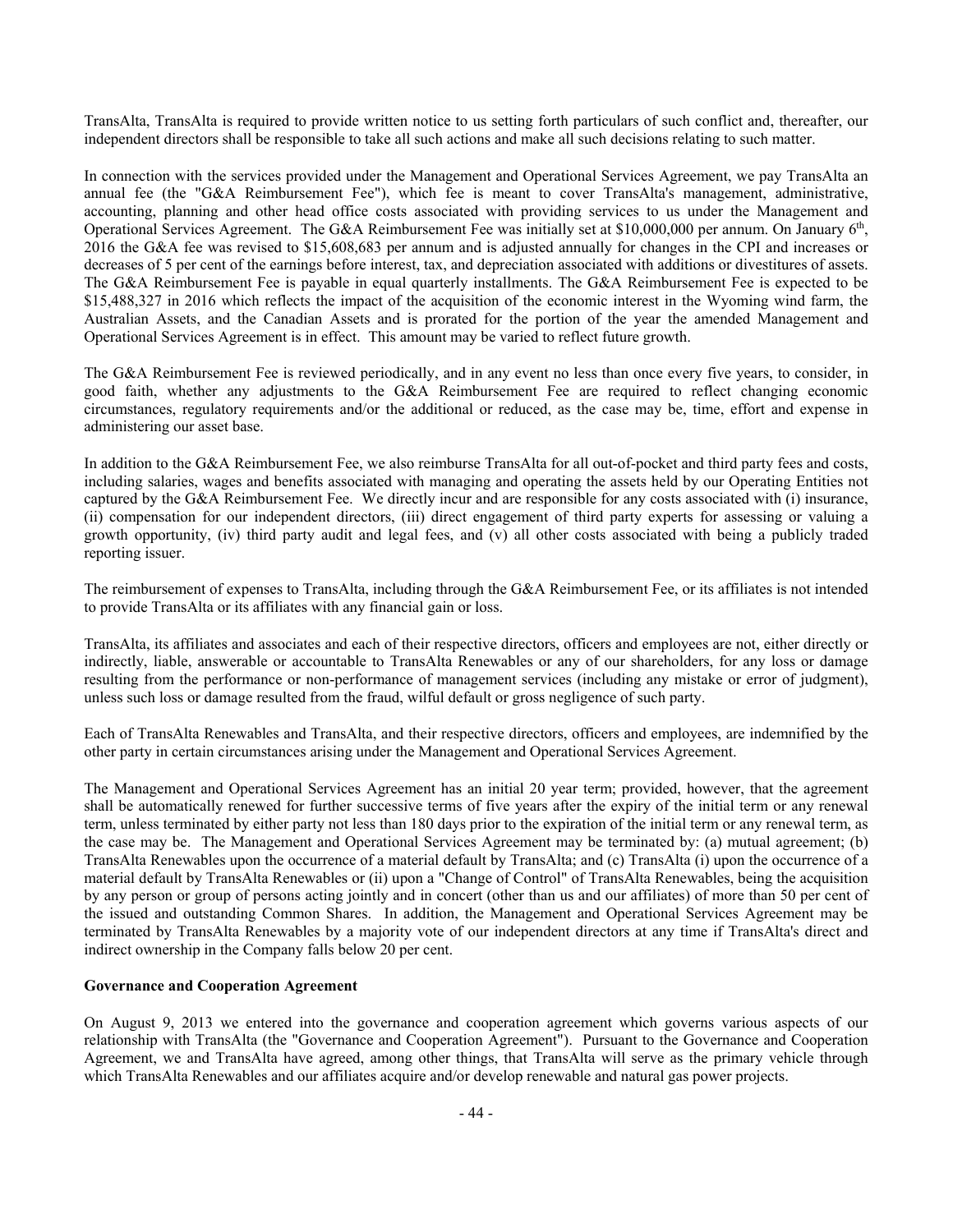The Governance and Cooperation Agreement provides, among other things, that we will rely on TransAlta to: (i) identify acquisition and/or development opportunities for us (the "Opportunities"), (ii) evaluate the Opportunities for their suitability, (iii) present Opportunities suitable for, and meeting our strategic goals and objectives, to the Board for assessment and approval and (iv) execute and complete any Opportunities approved by the Board. TransAlta and its affiliates are not required to allocate any minimum level of dedicated resources for the pursuit of renewable power generation opportunities nor shall TransAlta or its affiliates be required to offer any specific opportunities to us. Approval of any Opportunities involving a transfer of interests from TransAlta or its affiliates to us must be supported and approved by a majority of the independent directors of the Board.

The Board is currently comprised of six individuals, three of whom are appointed by TransAlta, three of whom are independent (pursuant to NI 52-110) and all of whom are "financially literate" as defined in NI 52-110 (subject to available exemptions in NI 52-110). See "*Directors and Officers - Directors*". TransAlta is entitled to nominate a majority of the directors of TransAlta Renewables for so long as the percentage of outstanding Common Shares beneficially owned directly or indirectly by TransAlta is not less than 35 per cent of the issued and outstanding Common Shares. If the percentage of outstanding Common Shares beneficially owned directly or indirectly by TransAlta is less than 35 per cent but greater than or equal to 10 per cent, TransAlta shall be entitled to nominate its proportionate share of the directors of TransAlta Renewables (rounded up to the next whole number) based on the percentage of outstanding Common Shares beneficially owned directly or indirectly by TransAlta. Finally, irrespective of the percentage of outstanding Common Shares beneficially owned directly or indirectly by TransAlta, TransAlta will be entitled to nominate one director of TransAlta Renewables for so long as the Management and Operational Services Agreement is in effect. The nominees of TransAlta to the Board may be directors, officers or employees of TransAlta or its affiliates, or other persons, at TransAlta's discretion. Board nominees of TransAlta who are directors, officers or employees of TransAlta or its affiliates are not entitled to any compensation from TransAlta Renewables, except as described herein. Subject to any requirements of the CBCA, TransAlta is entitled to nominate for appointment or election to the Board a replacement director for any nominee director of TransAlta who ceases for any reason to be a director of the Board, provided TransAlta remains, at that time, entitled to appoint such director.

To the fullest extent permitted by law, we will indemnify all directors, officers, former directors and former officers of TransAlta Renewables, as applicable, and all persons who act or acted at our request as a director or officer, or an individual acting in a similar capacity, of another person, and his or her heirs and legal personal representatives, against all costs, charges and expenses, including any amount paid to settle any action or satisfy a judgment, reasonably incurred by him or her in respect of any civil, criminal, administrative, investigative or other proceeding in which the individual is involved because of that association with TransAlta Renewables or such other person if, (i) he or she acted honestly and in good faith with a view to the best interests of TransAlta Renewables or such other person, as the case may be; and (ii) in the case of a criminal or administrative action or proceeding that is enforced by a monetary penalty, he or she had reasonable grounds for believing that his or her conduct was lawful.

Under the Governance and Cooperation Agreement, the Company has also provided TransAlta with certain pre-emptive rights to participate in future offerings of securities in the Company. Provided TransAlta beneficially owns directly or indirectly not less than 10 per cent of the issued and outstanding Common Shares and subject to limited exceptions, if TransAlta Renewables proposes to issue any Common Shares or other equity securities (the "Offered Securities"), or any option or other right to acquire Offered Securities or other securities convertible into or exercisable or exchangeable for Offered Securities (the "Convertible Securities"), we will first offer TransAlta the opportunity to subscribe for and acquire that number of Offered Securities or Convertible Securities equal in amount to TransAlta's then outstanding proportionate interest in the Common Shares or any such lesser amount as TransAlta may elect to subscribe for at the subscription price as determined by the Board. If any of the Offered Securities or Convertible Securities are not subscribed for by TransAlta within the applicable periods provided for in the Governance and Cooperation Agreement, we may proceed to offer such unsubscribed Offered Securities or Convertible Securities within the period of 90 days after the expiration of such applicable period to any person, provided the price at which such Offered Securities or Convertible Securities are issued is not less than the subscription price offered to TransAlta and the terms of payment for such Offered Securities or Convertible Securities are not more favourable to such person than the terms of payment offered to TransAlta. The foregoing pre-emptive right will also apply to any debt securities or securities convertible into debt securities issued by us on the basis that TransAlta shall be offered the right to subscribe for up to that percentage of the total aggregate principal amount of debt securities or number of securities convertible into debt securities to be issued equal to the percentage of outstanding Common Shares beneficially owned directly or indirectly by TransAlta.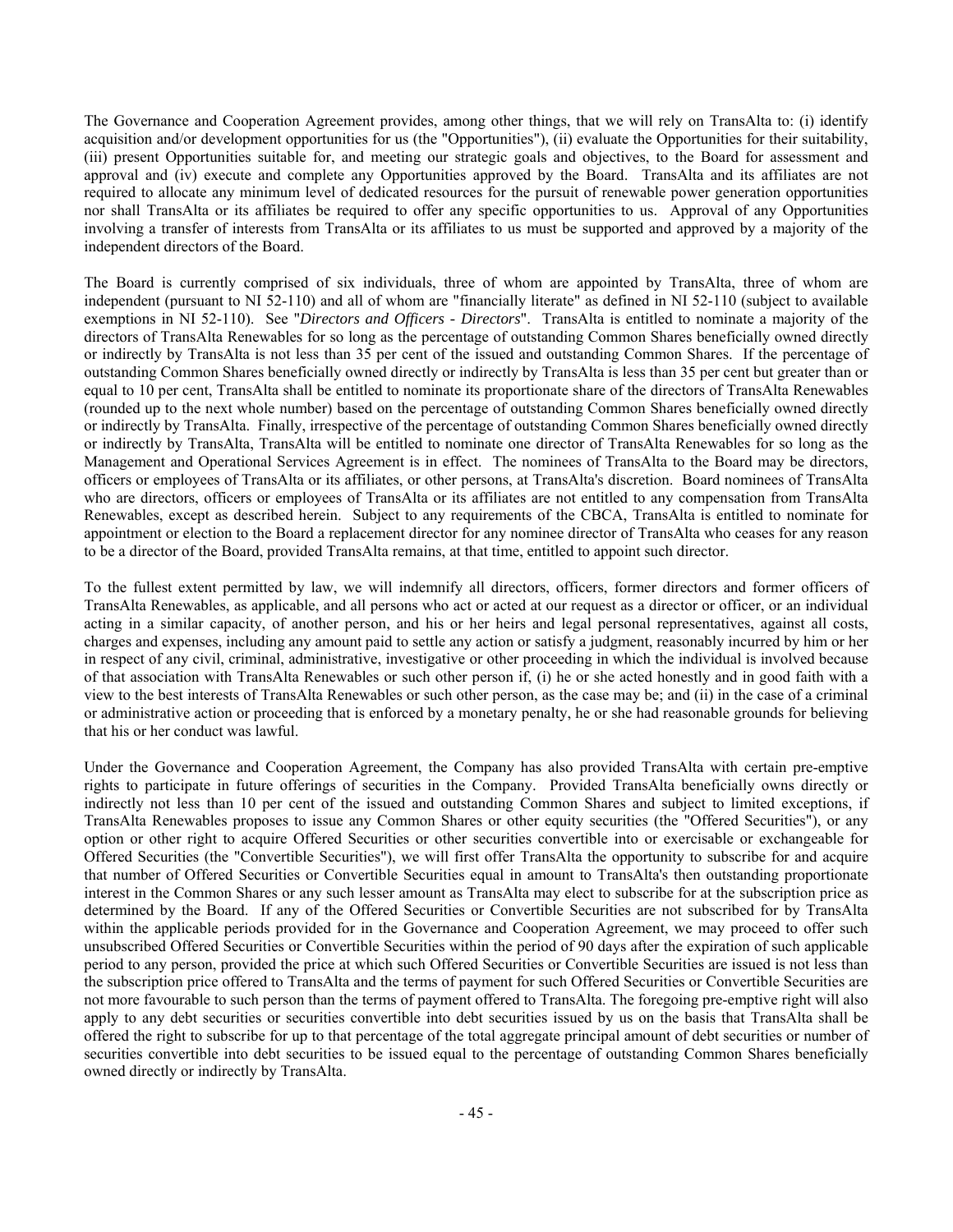The Governance and Cooperation Agreement also provides that, under the circumstances set forth in the Governance and Cooperation Agreement, we will provide TransAlta and TransAlta's board of directors with certain financial and other information and data with respect to TransAlta Renewables and its business, properties, financial positions, results of operations and prospects, as may reasonably be required by TransAlta to meet its reporting obligations. In addition, we are obligated to: (a) maintain effective disclosure controls and procedures and to comply with applicable securities laws in a manner substantially similar to TransAlta's internal practices; (b) provide financial reports to TransAlta in connection with each meeting of the board of directors of TransAlta and meeting of the audit committee of TransAlta; (c) prepare all financial information to be provided by us to TransAlta or filed with any securities regulatory authority, in accordance with the same accounting principles as applied by TransAlta; (d) consult with TransAlta as to the timing of any financial guidance in respect of TransAlta Renewables for a current or future period that we intend to publish or otherwise make public, and give TransAlta the opportunity to review the information therein relating to TransAlta Renewables and to comment thereon; and (e) cooperate fully, and use commercially reasonable efforts to cause the auditors of TransAlta Renewables to cooperate fully, with TransAlta to the extent reasonably requested by TransAlta in the preparation of any filings made by TransAlta with any securities regulator pursuant to applicable securities laws.

The Governance and Cooperation Agreement will continue in force until the earlier of (a) the date on which the Governance and Cooperation Agreement is terminated by the written agreement of TransAlta and TransAlta Renewables, or (b) the date on which (i) TransAlta beneficially owns directly or indirectly less than 10 per cent of the issued and outstanding Common Shares, and (ii) the Management and Operational Services Agreement has been terminated in accordance with its terms.

## **Investor Liquidity Agreement**

On August 9, 2013, we entered into the investor liquidity agreement with TransAlta (the "Investor Liquidity Agreement"), which provides that TransAlta and any direct or indirect transferee of TransAlta who shall become party to the Investor Liquidity Agreement (each a "Holder") may, at any time and from time to time, make a written request to TransAlta Renewables to file a prospectus in any jurisdiction or jurisdictions of Canada in which we are at the relevant time a reporting issuer in respect of the distribution of all or part of the Common Shares then held by the Holder ("Registrable Securities"), subject to certain restrictions as discussed below (a "Demand Registration"). Upon receipt of a Demand Registration, we will be required to use our reasonable commercial efforts to file a prospectus in order to permit the offer and sale or other disposition or distribution in Canada of all or any portion of the Common Shares held, directly or indirectly, by the Holder. We may satisfy this obligation through the use of a shelf prospectus and applicable shelf prospectus supplements and, in connection therewith, each Holder agrees to reasonably cooperate with us in connection with the filing of such shelf prospectus.

The Demand Registration rights are subject to certain limitations including that: (a) other than in respect of a prospectus supplement, we shall not be obligated to file a prospectus in respect of a Demand Registration within 75 days after the effective date of a previous Demand Registration; or (b) we shall not be obligated to file a prospectus in respect of a Demand Registration unless the request is for a number of Registrable Securities with a market value that is equal to at least \$50,000,000 as of the date of such request for Demand Registration. In the event that a majority of the independent members of the Board determine in good faith and acting reasonably that any Demand Registration should not be made or continued because it would materially adversely affect a pending or proposed material acquisition, merger, recapitalization, consolidation, reorganization or similar transaction, or negotiations, discussions or pending proposals with respect thereto, or would require the disclosure of material non-public information that, in the good faith judgement of a majority of the independent members of the Board would have a material adverse effect on TransAlta Renewables and its subsidiaries taken as a whole, or a material adverse effect on any of TransAlta Renewables or any of our significant subsidiaries (a "Valid Business Reason") then, (i) we will have the right to postpone the filing of a prospectus (or prospectus supplement, as applicable) until such Valid Business Reason no longer exists, provided that such postponement shall not extend for a period of more than 90 days after receipt of the request for such Demand Registration and provided further that such right may not be exercised by us more than once in any 12 month period; (ii) we may cause a prospectus (or prospectus supplement, as applicable) that has been filed pursuant to a Demand Registration request to be withdrawn, or a majority of the independent members of the Board, as applicable, may postpone amending or supplementing any previously filed prospectus pursuant to a Demand Registration request until such Valid Business Reason no longer exists, provided that such withdrawal or postponement shall not extend for a period of more than 90 days, and provided further that such right may not be exercised by us more than once in any 12 month period; and (iii) we will give written notice of our determination to defer filing,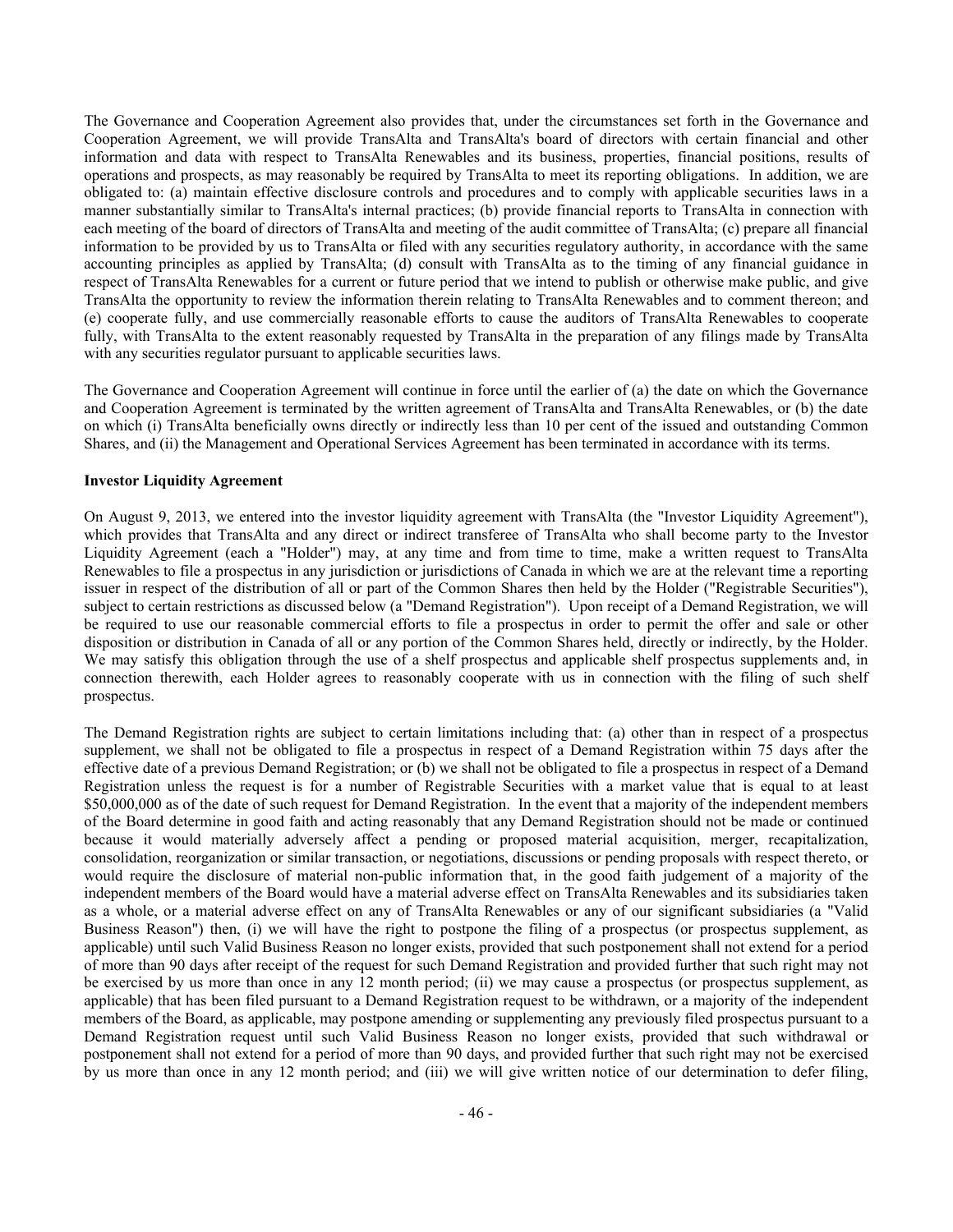postpone the amendment of or withdraw a prospectus (or prospectus supplement, as applicable) and of the fact that the Valid Business Reason for such deferral, postponement or withdrawal no longer exists, in each case, promptly after the occurrence thereof. If we defer the filing of a prospectus, or withdraw a filed prospectus, and if the Holder within 30 days after receipt of a notice of deferral or withdrawal from TransAlta Renewables advises us in writing that it has determined to withdraw such request for a Demand Registration, then such Demand Registration and the request therefor will be deemed to be withdrawn and such request will be deemed not to have been given for purposes of determining whether such Holder has exercised its right to a Demand Registration permitted to such Holder.

If at any time we propose to file a preliminary prospectus with respect to the distribution of any Common Shares to the public, then we will, at that time, give prompt notice of the proposed distribution to each Holder, which notice will offer each Holder the opportunity to qualify for distribution such number of Registrable Securities as such holder may request. We will use commercially reasonable efforts to include in such prospectus such Registrable Securities as the Holders may request (a "Piggy-Back Registration"), unless our underwriter or agent determines, acting reasonably, that including such Registrable Securities in the distribution would adversely affect the distribution by TransAlta Renewables.

In the case of a prospectus filed in connection with a Demand Registration, the Holder will pay all applicable fees and expenses incident to TransAlta Renewables performance of, or compliance with, the terms of the Demand Registration customarily paid by issuers or sellers of securities, excluding listing expenses of stock exchanges and the fees and disbursements of legal counsel for TransAlta Renewables, which will be paid by the Company. In the case of a Piggy-Back Registration or our participation in a Demand Registration, such fees and expenses will be allocated between the Holder(s), as applicable, and us in an equitable manner having regard to the proportion of the number of Common Shares sold by each relative to the total number of Common Shares sold pursuant to the prospectus.

All underwriting discounts and commissions, transfer taxes attributable to a sale of Registrable Securities, and any out-ofpocket expenses of the underwriters in connection with each prospectus filed in connection with a Demand Registration or Piggy-Back Registration, other than the fees and expenses described in the preceding paragraph, will be borne by the Holder(s), as applicable, and any other participating sellers (including the Company, if applicable) in proportion to the number of Common Shares sold by each relative to the total number of Common Shares sold pursuant to the prospectus.

The Investor Liquidity Agreement will continue in force until the earlier of the date on which: (a) there are no longer any outstanding Registrable Securities; (b) the Holders, collectively, beneficially own, directly or indirectly, 10 per cent or less of the issued and outstanding Common Shares; or (c) the Investor Liquidity Agreement is terminated by written agreement of all the persons who, at the time such agreement is terminated, are the holders of all Registrable Securities.

## **CAPITAL AND LOAN STRUCTURE**

## **General**

Our authorized share capital consists of an unlimited number of Common Shares, an unlimited number of Class B Shares and an unlimited number of preferred shares, issuable in series ("Preferred Shares"). As at February 10, 2016, there were 224,129,357 Common Shares, 26,086,956 Class B Shares and no Preferred Shares issued and outstanding.

## **Common Shares**

Holders of Common Shares are entitled to one vote per Common Share at meetings of shareholders of the Company, except meetings at which only holders of another particular class or series shall have the right to vote. Holders of Common Shares are not entitled to vote separately as a class upon any proposal to amend the articles of the Company in the manner referred to in paragraphs (a), (b) or (e) of subsection 176(1) of the CBCA.

Subject to the rights of the Preferred Shares and any other shares of the Company ranking senior to the Common Shares with respect to the payment of dividends, holders of the Common Shares are entitled to receive dividends, exclusive of any other shares of the Company, if, as and when declared by the Board. Holders of the Common Shares are also entitled to share equally in any distribution of the assets of the Company upon liquidation, dissolution, bankruptcy or winding-up of the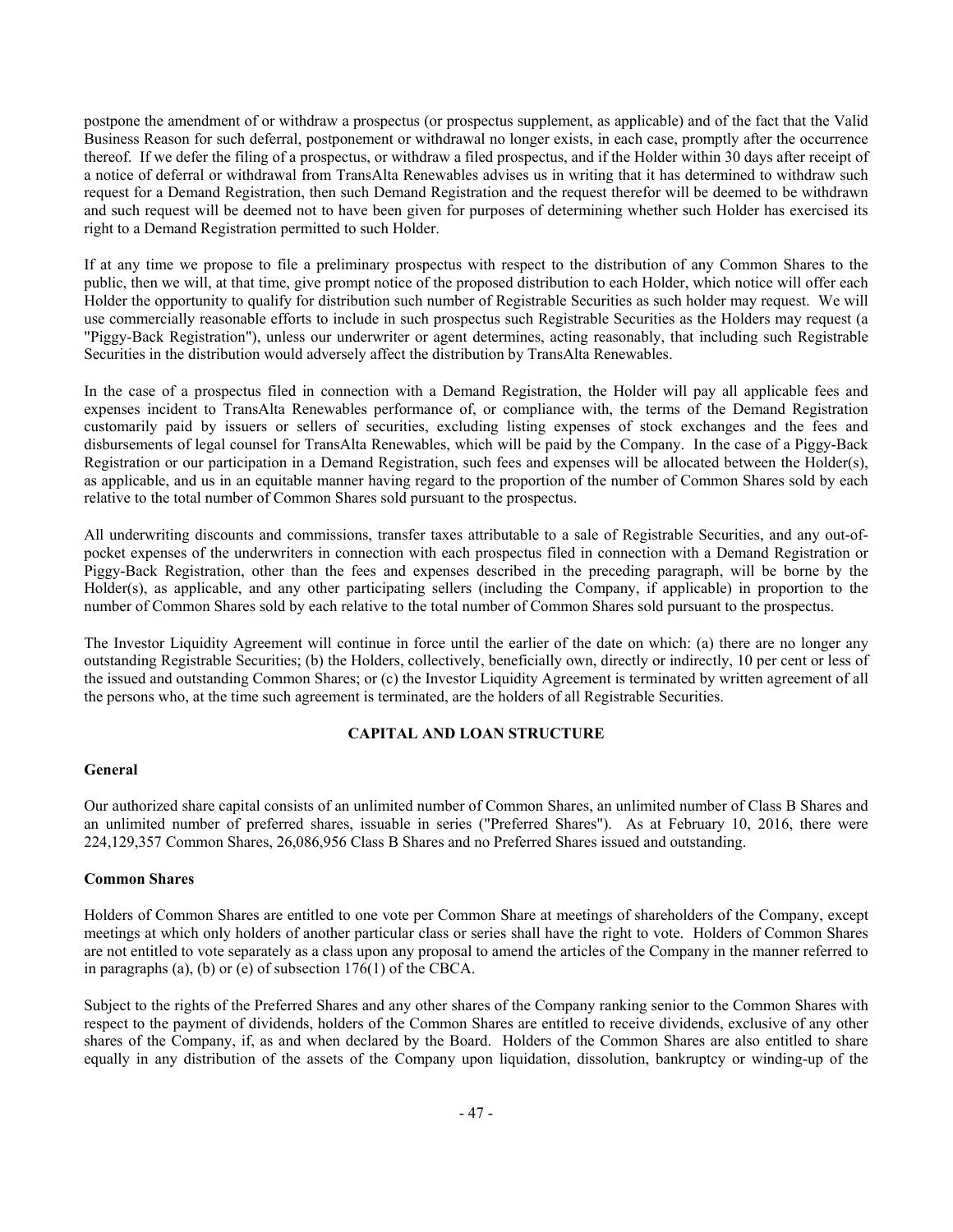Company or any other distribution of its assets among the shareholders of the Company for the purpose of winding-up its affairs (such event referred to herein as a "Distribution"). Such participation is subject to the rights accorded to holders of the Preferred Shares and other shares of the Company ranking senior to the Common Shares with respect to payment on a Distribution. The Common Shares are not convertible into any other class of shares.

# **Class B Shares**

Holders of Class B Shares are entitled to receive notice of and to attend and vote at all meetings of shareholders of the Company (including meetings of holders of Common Shares), except meetings of holders of Preferred Shares. Each Class B Share is entitled to one vote. The Class B Shares are not entitled to dividends. The Class B Shares are convertible into Common Shares on the later of: (i) May 1, 2017; and (ii) the commercial operation date of the South Hedland project.

In the event of the voluntary or involuntary liquidation, dissolution or winding-up of the Company, or any other distribution of its assets among its Shareholders for the purpose of winding-up its affairs, holders of Class B Shares, subject to the preferences accorded to holders of Preferred Shares and any other shares of the Company ranking senior to the Class B Shares from time to time with respect to payment on a Distribution, will be entitled to share equally among holders of Class B Shares and Common Shares, share for share, in the remaining property of the Company.

# **Preferred Shares**

The Preferred Shares are issuable in series and have such rights, restrictions, conditions and limitations as the Board may from time to time determine. Holders of Preferred Shares are not entitled to vote separately as a series upon any proposal to amend the articles of the Company in the manner referred to in paragraphs (a), (b) or (e) of subsection 176(1) of the CBCA.

Subject to the rights of holders of any other shares of the Company ranking senior to the Preferred Shares with respect to the payment of dividends, holders of the Preferred Shares are entitled to receive payment of dividends, in priority to holders of the Common Shares and any other shares ranking junior to the Preferred Shares with respect to the payment of dividends. Holders of the Preferred Shares are entitled to be paid rateably with holders of each other series of Preferred Shares the amount of accumulated dividends, if any, specified as being payable preferentially to holders of such series. In the event of a Distribution, holders of each series of Preferred Shares are entitled, in priority to holders of Common Shares or any other shares of the Company ranking junior to the Preferred Shares with respect to payment on a Distribution, to be paid rateably with holders of each other series of Preferred Shares the amount, if any, specified as being payable preferentially to holders of such series on a Distribution.

## **Convertible Debenture**

The Company has issued a convertible debenture to TransAlta (the "Convertible Debenture") in the amount of \$215 million in partial consideration for the purchase of the Canadian Tracking Preferred Shares. The Convertible Debenture bears interest at 4.5% per annum, computed on the basis of a 365 day year, with interest payable semi-annually and no principle payments until maturity. The Convertible Debenture will mature on December 31, 2020 (the "Maturity Date"). On the Maturity Date, the principal amount of the Convertible Debenture and all interest accrued thereon will be due and payable in full, subject to TransAlta exercising the Conversion Right (as defined below). The Convertible Debenture is a direct unsecured obligation of the Company ranking subordinate to all liabilities, except liabilities which by their terms rank in rights of payment equally with or subordinate to the Convertible Debenture. The Convertible Debenture will rank equally with all subordinate debentures issued by the Company from time to time.

TransAlta will have the right (the "Conversion Right"), at its sole option, on the Maturity Date, to convert the outstanding principal amount payable on the Convertible Debenture, in whole or in part, into Common Shares based on the conversion price of \$13.16. Such Conversion Right extends only to the maximum number of whole Common Shares into which the principal amount of the Convertible Debenture is converted. On the Maturity Date, and subject to the Conversion Right, TransAlta Renewables may, at its sole option elect to satisfy its obligation to repay the principal amount of the Convertible Debenture by issuing and delivering Common Shares to TransAlta at 95% of the 20 day weighted average trading price per Common Share on the TSX.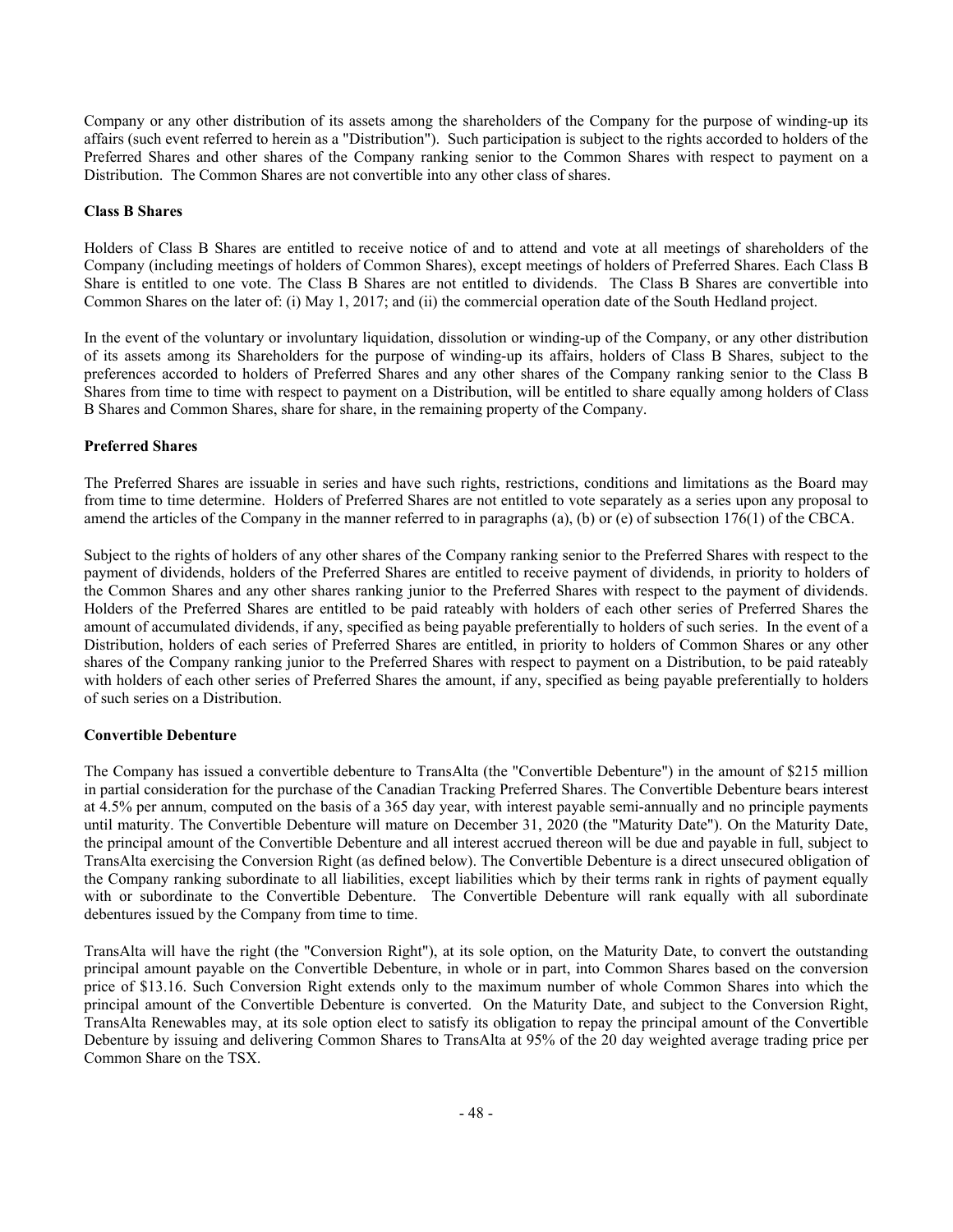# **CHD Debt**

CHD has issued unsecured debentures in the aggregate principal amount of \$203 million and U.S.\$20 million. These debentures bear interest at fixed rates ranging from 5.69 per cent to 7.31 per cent per annum, with interest payable semiannually and no principal repayments until maturity, with maturities in 2016 and 2018. These debentures are unsecured and the only recourse is to CHD and its assets.

In February 2015, the Company and its partner issued bonds secured by their jointly owned Pingston facility. CHD's share of gross proceeds was \$45 million. This debenture bears interest at 2.95 per cent per annum, with interest payable semiannually and no principal repayments until maturity in May 2023.

In October 2015, we issued senior amortizing bonds secured by our Melancthon I & II and Wolfe Island wind facilities for gross proceeds of \$442 million. The debentures bear interest at 3.834 per cent per annum, with interest and principle payable semi-annually, maturing in December 2028.

# **Working Capital Credit Facility**

On August 9, 2013, we finalized and entered into a \$100 million unsecured working capital credit facility with TransAlta as lender (the "Credit Facility"). On May 7, 2015 the Credit Facility was amended and increased to \$350 million. The Credit Facility bears interest at the average annual yield for one month Canadian dollar bankers' acceptances (expressed as a rate per annum) as quoted on Reuters CDOR page (or such other page as may, from time to time, replace such page on that service for the purpose of displaying quotations for bankers' acceptances accepted by leading Canadian financial institutions) (the "BA Rate") plus a 200 basis point credit spread per annum. Currently, the borrowing rate is approximately 2.84 per cent and will vary based on the credit spread over the BA Rate. This facility has been made available for general corporate purposes including financing ongoing working capital requirements, providing financing for construction capital, growth opportunities and for the repayment of outstanding borrowings, and approximately \$260 million is currently available.

# **CREDIT RATINGS**

TransAlta Renewables Inc. is not rated. However, both Canadian Hydro Developers, Inc. and Melancthon Wolfe Wind LP have debt ratings from Dominion Bond Rating Service Limited ("DBRS"). The rating for CHD pertains to the senior unsecured long term debt issued by this entity. CHD's outstanding senior unsecured long term debt is supported only by the assets which it owns, and not by any other assets owned by the Company and held outside of CHD. The rating for Melancthon Wolfe Wind LP pertains to the series 1 senior amortizing bonds issued by this entity. Melancthon Wolfe Wind LP's outstanding senior secured debt is supported only by the assets by which it is secured, and not by any other assets owned by the Company and held outside of Melancthon Wolfe Wind LP.

## **CHD Senior Unsecured Long-term Debt**

As of December 31, 2015, CHD had a senior unsecured long-term debt rating of BBB (stable) by DBRS. The ratings for debt instruments range from a high of AAA to a low of D for DBRS.

According to the DBRS rating system, debt securities rated BBB are of adequate credit quality. The capacity for the payment of financial obligations is considered acceptable, but the entity may be vulnerable to future events. "High" or "Low" subcategories indicate the relative standing within a rating category for all rating categories other than AAA and D. DBRS also assigns rating trends of "positive," "stable" or "negative" to each of its ratings. The rating trend indicates the direction in which DBRS considers the rating is headed should present tendencies continue, or in some cases, unless challenges are addressed.

## **Melancthon Wolfe Wind LP Series 1 Senior Amortizing Bonds**

As of December 31, 2015, Melancthon Wolfe Wind LP had a series 1 senior amortizing bond rating of BBB (stable). The ratings for debt instruments range from a high of AAA to a low of D for DBRS.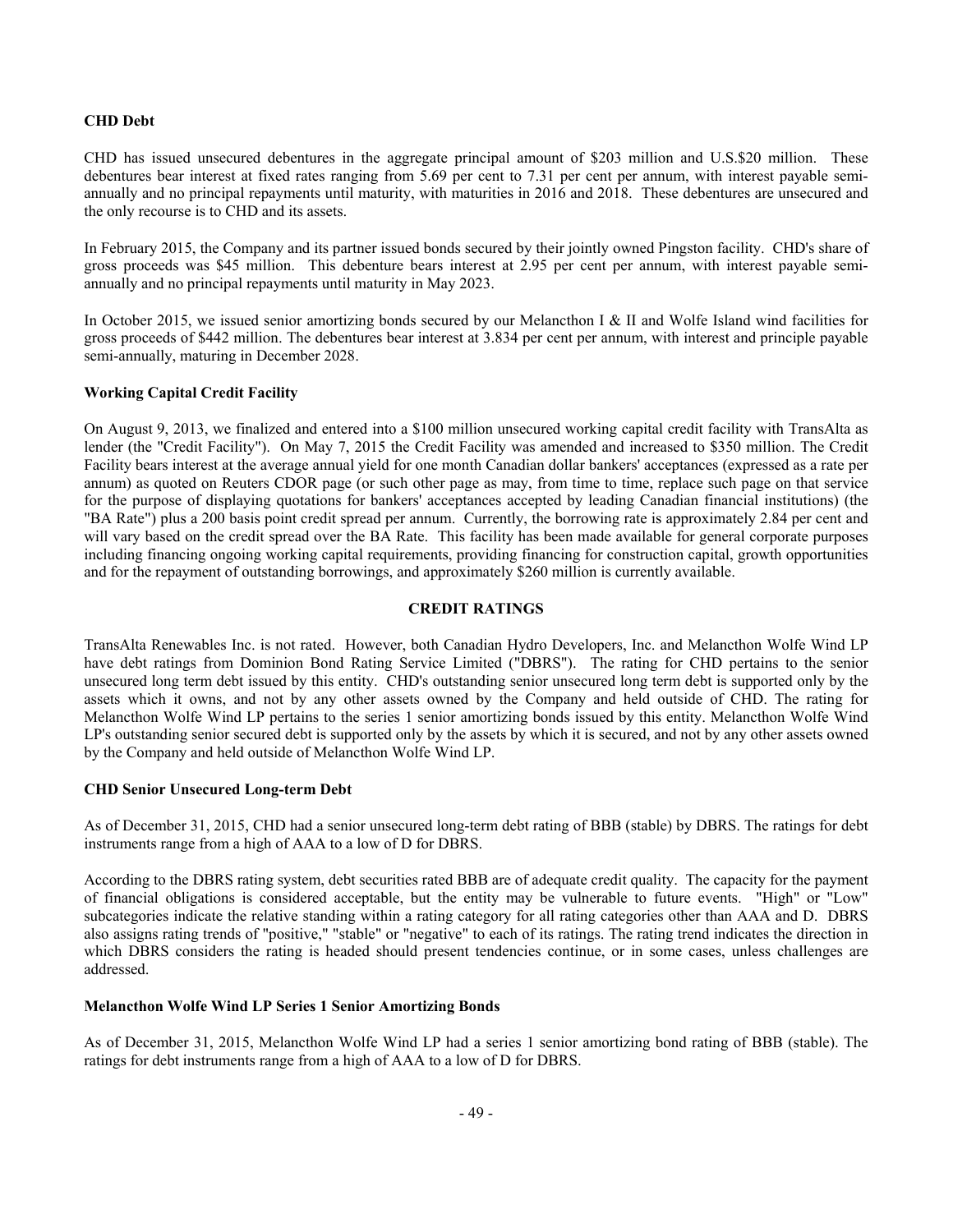According to the DBRS rating system, debt securities rated BBB are of adequate credit quality. The capacity for the payment of financial obligations is considered acceptable, but the entity may be vulnerable to future events. "High" or "Low" subcategories indicate the relative standing within a rating category for all rating categories other than AAA and D. DBRS also assigns rating trends of "positive," "stable" or "negative" to each of its ratings. The rating trend indicates the direction in which DBRS considers the rating is headed should present tendencies continue, or in some cases, unless challenges are addressed.

# **Note Regarding Credit Ratings**

The foregoing information relating to CHD's and Melancthon Wolfe Wind LP's credit ratings is provided as it relates to our financing costs, liquidity and operations. Specifically, credit ratings affect our ability to obtain short-term and long-term financing and the cost of such financing. Additionally, our ability to engage in certain collateralized business activities on a cost effective basis depends on our credit ratings. A reduction in the current rating on CHD's or Melancthon Wolfe Wind LP's debt by DBRS, particularly a downgrade below investment grade ratings, or a negative change in its ratings outlook could adversely affect our cost of financing and access to sources of liquidity and capital. In addition, changes in credit rating may affect our ability to, and the associated costs of, (i) entering into ordinary course derivative or hedging transactions and may require us to post additional collateral under certain of our contracts, and (ii) entering into and maintaining ordinary course contracts with customers and suppliers on acceptable terms.

Credit ratings are intended to provide investors with an independent measure of credit quality of an issue of securities. The credit ratings accorded to the outstanding CHD and Melancthon Wolfe Wind LP securities by DBRS are not recommendations to purchase, hold or sell such securities inasmuch as such ratings do not comment as to market price or suitability for a particular investor. There is no assurance that the ratings will remain in effect for any given period or that a rating will not be revised or withdrawn entirely by DBRS in the future if, in its judgement, circumstances so warrant.

We have paid for rating services fees to DBRS, but have not paid for other rating agency services during the last two years.

# **DIVIDENDS**

Dividends on our Common Shares are at the discretion of the Board. In determining the payment and level of future dividends, the Board considers our financial performance, our results of operations, cash flow and needs, with respect to financing our ongoing operations and growth, balanced against returning capital to shareholders. The Board continues to focus on building sustainable earnings and cash flow growth.

| Period | <b>Dividend Payment Date</b> | <b>Dividend per Common Share</b> |
|--------|------------------------------|----------------------------------|
| 2013   | September 30                 | \$0.04726                        |
|        | October 31                   | \$0.06250                        |
|        | November 29                  | \$0.06250                        |
|        | December 31                  | \$0.06250                        |
| 2014   | January 31                   | \$0.06250                        |
|        | February 28                  | \$0.06416                        |
|        | March 28                     | \$0.06416                        |
|        | April 30                     | \$0.06416                        |
|        | May $30$                     | \$0.06416                        |
|        | June 30                      | \$0.06416                        |
|        | July 31                      | \$0.06416                        |
|        | August 29                    | \$0.06416                        |
|        | September 30                 | \$0.06416                        |
|        | October 31                   | \$0.06416                        |
|        | November 28                  | \$0.06416                        |
|        | December 31                  | \$0.06416                        |

TransAlta Renewables has declared and paid the following dividends per share on its outstanding Common Shares: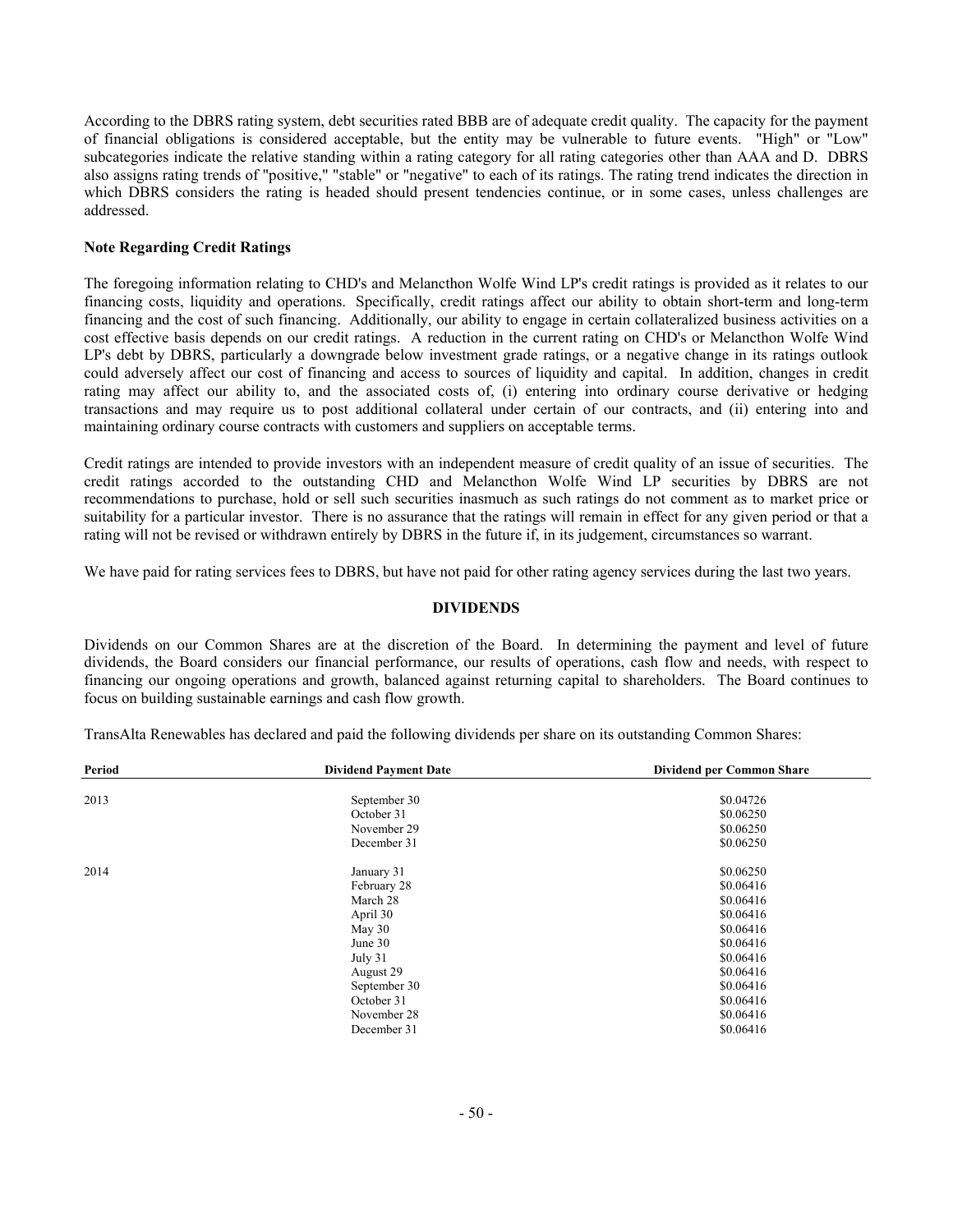| Period | <b>Dividend Payment Date</b> | Dividend per Common Share |
|--------|------------------------------|---------------------------|
| 2015   | January 30                   | \$0.06416                 |
|        | February 27                  | \$0.06416                 |
|        | March 31                     | \$0.06416                 |
|        | April 30                     | \$0.06416                 |
|        | May 29                       | \$0.06416                 |
|        | June 30                      | \$0.07                    |
|        | July 31                      | \$0.07                    |
|        | August 31                    | \$0.07                    |
|        | September 30                 | \$0.07                    |
|        | October 30                   | \$0.07                    |
|        | November 30                  | \$0.07                    |
|        | December 31                  | \$0.07                    |
| 2016   | January 29                   | \$0.07                    |

On November 18, 2015, the Board declared cash dividends of \$0.07 per Common Share, payable on February 29, 2016 to shareholders of record at the close of business on February 1, 2016. On January 6, 2016, the Board increased the previously declared dividend payable on February 29, 2016, to holders of record at the close of business on February 1, 2016, to \$0.07333 per Common Share.

On February 11, 2016, the Board declared cash dividends of \$0.07333 per Common Share, payable on each of March 31, 2016, April 29, 2016 and May 31, 2016, to shareholders of record at the close of business on March 1, 2016, April 1, 2016 and May 2, 2016, respectively.

## **MARKET FOR SECURITIES**

Our Common Shares are listed on the TSX under the symbol "RNW". The following table sets forth the reported high and low trading prices and trading volumes of our Common Shares as reported by the TSX for the periods indicated:

|               | <b>Common Share Price (\$)</b> |       |           |
|---------------|--------------------------------|-------|-----------|
| Month         | High                           | Low   | Volume    |
| 2015          |                                |       |           |
| January       | 13.13                          | 11.48 | 1,541,067 |
| February      | 13.50                          | 12.40 | 1,482,943 |
| March         | 13.17                          | 12.50 | 1,753,026 |
| April         | 12.94                          | 12.40 | 4,484,808 |
| May           | 12.76                          | 11.99 | 3,442,659 |
| June          | 12.81                          | 12.23 | 2,690,136 |
| July          | 12.65                          | 11.97 | 1,755,725 |
| August        | 12.59                          | 10.42 | 2,962,980 |
| September     | 11.17                          | 9.99  | 2,200,142 |
| October       | 11.03                          | 10.00 | 2,657,775 |
| November      | 10.88                          | 9.85  | 6,311,587 |
| December      | 10.61                          | 9.77  | 8,645,709 |
| 2016          |                                |       |           |
| January       | 10.42                          | 8.99  | 7,014,118 |
| February 1-10 | 10.32                          | 9.84  | 2,064,926 |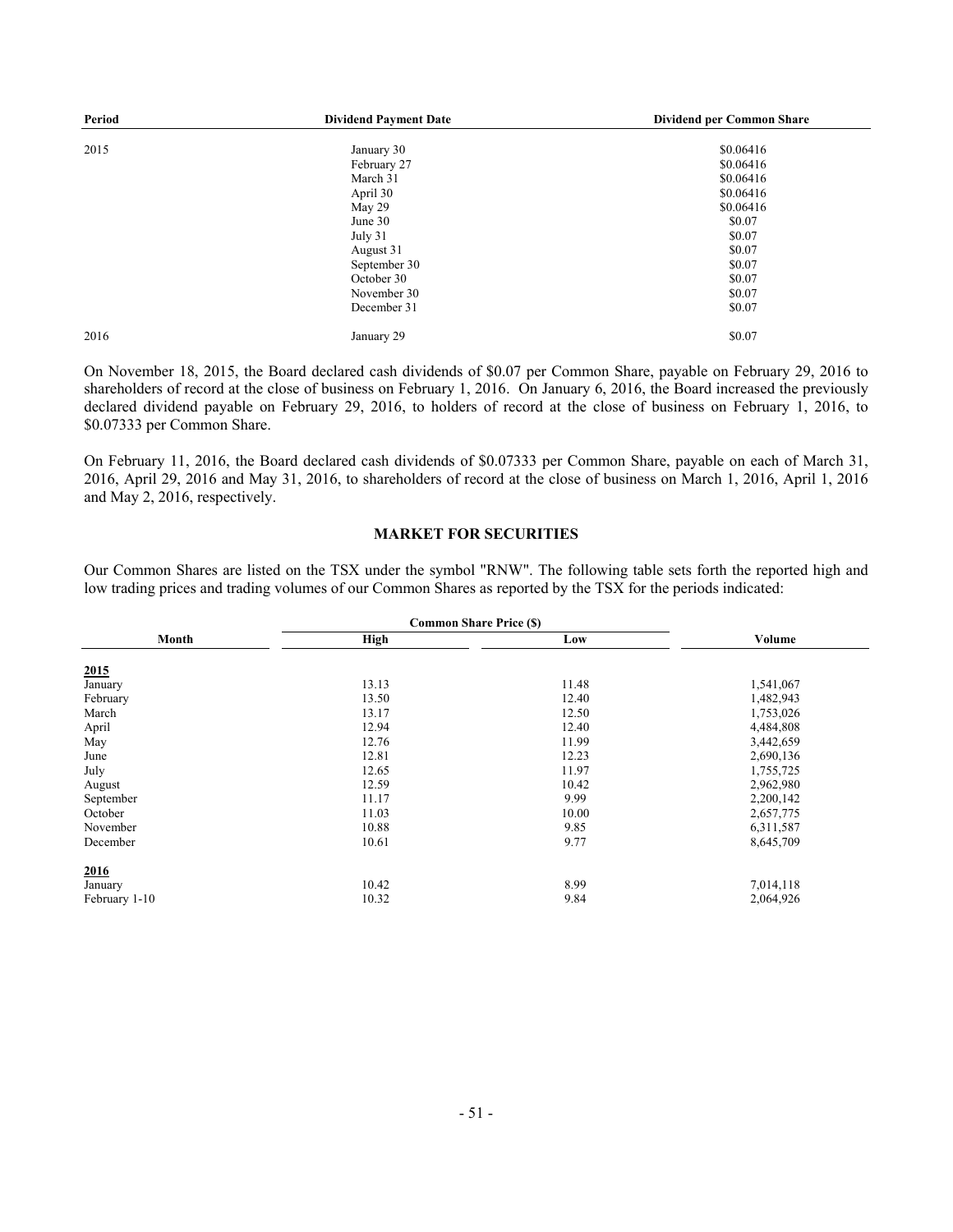# **PRIOR SALES**

On May 7, 2015, we issued an aggregate of 26,086,956 Class B Shares at a price of \$12.65 per Class B Share with an aggregate value of \$330,000,000, each Class B Share being convertible into Common Shares once the South Hedland Power Station Project is fully completed and commissioned. The Class B Shares are not listed or quoted on a marketplace.

# **DIRECTORS AND OFFICERS**

#### **Directors**

The name, province or state and country of residence of each of our directors as at February 11, 2016, their respective position and office and their respective principal occupation during the five preceding years, are set out below. The year in which each director was appointed to serve to the Board is also set out below. Each director is appointed to serve until the next annual meeting of TransAlta Renewables or until his or her successor is elected or appointed.

| Name, Province (State) and<br>Country of Residence <sup>(1)</sup> | <b>Year first</b><br>became<br><b>Director</b> | <b>Principal Occupation</b>                                                                                                                                                                                                                                                                                                                                                                                                                                                                                                                                                                                                                                                                                                                                                                                                   |
|-------------------------------------------------------------------|------------------------------------------------|-------------------------------------------------------------------------------------------------------------------------------------------------------------------------------------------------------------------------------------------------------------------------------------------------------------------------------------------------------------------------------------------------------------------------------------------------------------------------------------------------------------------------------------------------------------------------------------------------------------------------------------------------------------------------------------------------------------------------------------------------------------------------------------------------------------------------------|
| David W. Drinkwater $(2)(3)(4)(5)$<br>Toronto, Canada             | 2013                                           | Mr. Drinkwater is a corporate director. Prior thereto, Mr. Drinkwater was a<br>Senior Advisor to Rothschild Canada until December 31, 2015. Prior thereto,<br>Mr. Drinkwater was the Chairman of Rothschild Canada from April 15, 2009<br>to July 1, 2013. Prior thereto, Mr. Drinkwater was the Chief Legal Officer of<br>Nortel Networks Corporation from December 19, 2005 to December 31, 2008<br>and Senior Advisor from then to March 31, 2009. From May 2007 to<br>November 2007, he was also Acting Chief Financial Officer of Nortel<br>Networks Corporation. From August 2004 to December 2005, he acted as an<br>independent consultant and corporate director. From April 2003 to July 2004,<br>Mr. Drinkwater served as Executive Vice President and Chief Financial Officer<br>at Ontario Power Generation Inc. |
|                                                                   |                                                | Mr. Drinkwater holds an LL.M. from the London School of Economics, an<br>LL.B from Dalhousie University and a B.A. in Business Administration from<br>the Richard Ivey School of Business at the University of Western Ontario.                                                                                                                                                                                                                                                                                                                                                                                                                                                                                                                                                                                               |
|                                                                   |                                                | Mr. Drinkwater is a member of the Audit Committee.                                                                                                                                                                                                                                                                                                                                                                                                                                                                                                                                                                                                                                                                                                                                                                            |
| <b>Brett M. Gellner</b><br>Alberta, Canada                        | 2013                                           | Mr. Gellner is President and Designated Chief Executive Officer of the<br>Company. Mr. Gellner is also the Chief Investment Officer of TransAlta and<br>in such role he oversees strategic corporate investments, mergers and<br>acquisitions as well as greenfield projects. Previously, Mr. Gellner was Chief<br>Financial Officer of TransAlta from 2010 to 2014. Prior thereto, Mr. Gellner<br>was Vice-President, Commercial Operations and Mergers & Acquisitions at<br>Prior to joining TransAlta, Mr. Gellner spent 12 years in<br>TransAlta.<br>investment banking covering the power, pipeline, midstream and forest<br>products sectors.                                                                                                                                                                           |
|                                                                   |                                                | Mr. Gellner has a Master's degree specializing in economics from the<br>University of Alberta and holds a Chartered Financial Analyst designation. He<br>has also completed the Advanced Management Program at Harvard University.                                                                                                                                                                                                                                                                                                                                                                                                                                                                                                                                                                                            |
| Allen R. Hagerman $^{(2)}$<br>Alberta, Canada                     | 2013                                           | Mr. Hagerman is a corporate director. Prior to December 31, 2014, he was<br>Executive Vice President of Canadian Oil Sands Limited, an oil sands mining<br>and upgrading entity. Prior to 2007, Mr. Hagerman was Chief Financial<br>Officer of Canadian Oil Sands Limited. Mr. Hagerman is a director and chair<br>of the audit committee of Precision Drilling Corporation. He is also a member<br>of the Financial Executives Institute and a past President of Financial<br>Executives Institute, Calgary Chapter, as well as a past Chair of the Alberta                                                                                                                                                                                                                                                                  |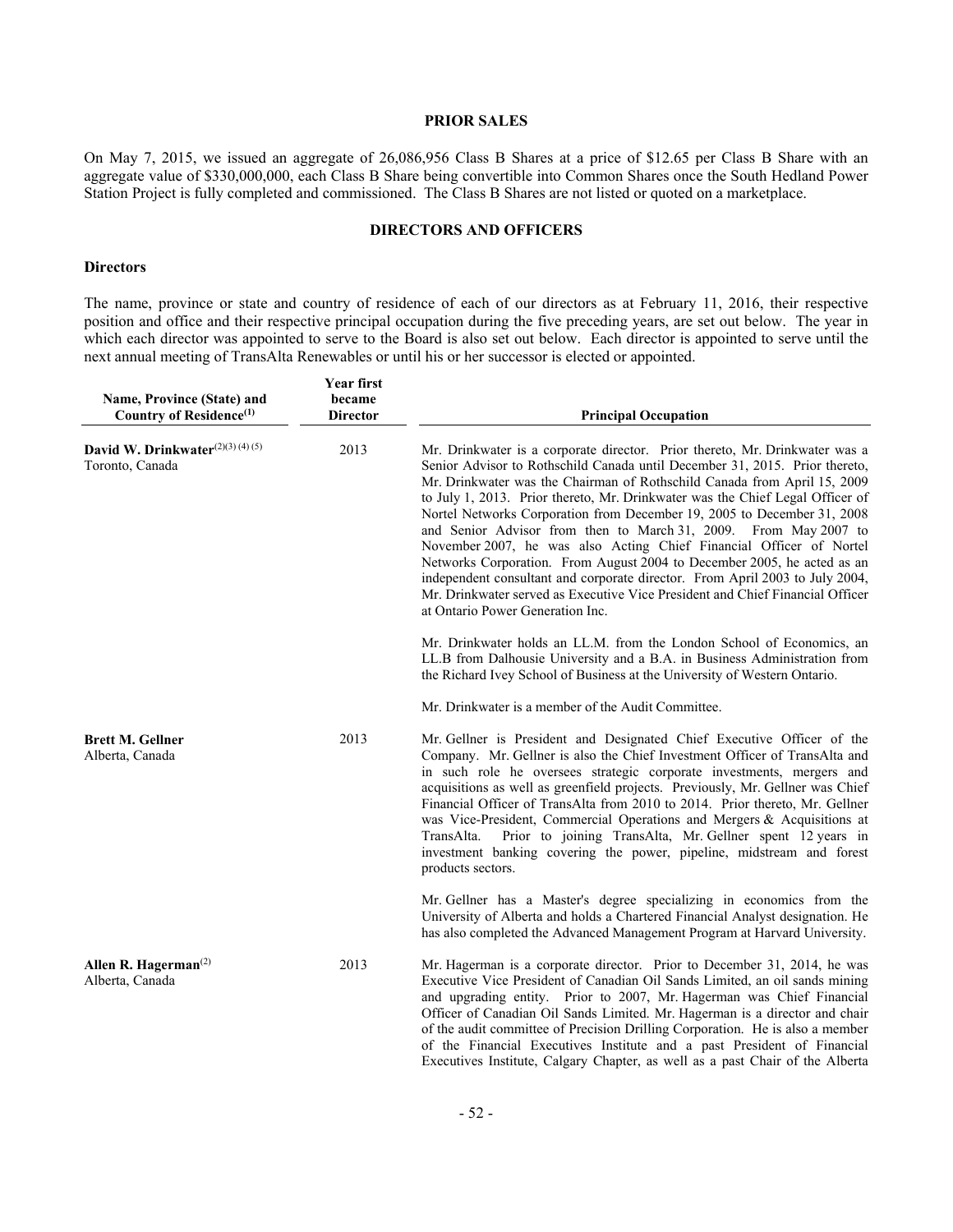| Name, Province (State) and<br>Country of Residence <sup>(1)</sup> | Year first<br>became<br><b>Director</b> | <b>Principal Occupation</b>                                                                                                                                                                                                                                                                                                                                                                                                                                                                                                                                                                                                                                                                                                                                                                                                                                                                                                                                                                                                                                                                                                                                                                                                                                                                                                                                                                                                                                                         |
|-------------------------------------------------------------------|-----------------------------------------|-------------------------------------------------------------------------------------------------------------------------------------------------------------------------------------------------------------------------------------------------------------------------------------------------------------------------------------------------------------------------------------------------------------------------------------------------------------------------------------------------------------------------------------------------------------------------------------------------------------------------------------------------------------------------------------------------------------------------------------------------------------------------------------------------------------------------------------------------------------------------------------------------------------------------------------------------------------------------------------------------------------------------------------------------------------------------------------------------------------------------------------------------------------------------------------------------------------------------------------------------------------------------------------------------------------------------------------------------------------------------------------------------------------------------------------------------------------------------------------|
|                                                                   |                                         | Children's Hospital Foundation. Previous board positions include lead director<br>of Capital Power Income L.P., director of Syncrude Canada Ltd., Governor of<br>the University of Calgary and a director of the Calgary Exhibition and Stampede.<br>He is a fellow of the Institute of Chartered Accountants of Alberta and received<br>their Distinguished Service Award.                                                                                                                                                                                                                                                                                                                                                                                                                                                                                                                                                                                                                                                                                                                                                                                                                                                                                                                                                                                                                                                                                                         |
|                                                                   |                                         | Mr. Hagerman is a Chartered Accountant and holds a Bachelor of Commerce<br>from the University of Alberta and a Master of Business Administration from<br>Harvard Business School. He also holds an ICD.D. certification from the<br>Institute of Corporate Directors and is on the executive committee of the ICD<br>Calgary Chapter.                                                                                                                                                                                                                                                                                                                                                                                                                                                                                                                                                                                                                                                                                                                                                                                                                                                                                                                                                                                                                                                                                                                                              |
|                                                                   |                                         | Mr. Hagerman is the Chair of the Board and a member of the Audit<br>Committee.                                                                                                                                                                                                                                                                                                                                                                                                                                                                                                                                                                                                                                                                                                                                                                                                                                                                                                                                                                                                                                                                                                                                                                                                                                                                                                                                                                                                      |
| <b>Cynthia Johnston</b><br>Alberta, Canada                        | 2013                                    | Ms. Johnston is the Chief Operating Officer of the Company. Ms. Johnston is<br>also the Executive Vice-President, Gas, Renewables & Operations Services.<br>Prior thereto, Ms. Johnston was Executive Vice-President, Corporate Services<br>until July 2015. Prior thereto, she was TransAlta's Vice-President of<br>Renewable Operations, accountable for TransAlta's wind and hydroelectric<br>generation operations across five Canadian provinces. Preceding TransAlta,<br>she spent over five years with FortisAlberta Inc., leading regulatory and legal<br>affairs.                                                                                                                                                                                                                                                                                                                                                                                                                                                                                                                                                                                                                                                                                                                                                                                                                                                                                                          |
|                                                                   |                                         | Ms. Johnston has over 30 years of experience in the electricity industry and has<br>a Bachelor of Arts in Economics from the University of Calgary and a Master<br>of Arts in Applied Economics from the University of Victoria                                                                                                                                                                                                                                                                                                                                                                                                                                                                                                                                                                                                                                                                                                                                                                                                                                                                                                                                                                                                                                                                                                                                                                                                                                                     |
| Kathryn A. B. McQuade $(2)(6)$<br>Nevada, U.S.A.                  | 2013                                    | Ms. McQuade is currently an independent business person and trustee for the<br>Kathryn B. McQuade Foundation. Ms. McQuade served as Senior Advisor of<br>Canadian Pacific Railway Company from November 1, 2012 to May 15, 2013.<br>Prior thereto, Ms. McQuade served as the Chief Financial Officer of Canadian<br>Pacific Railway Company from September 4, 2008 to her retirement on<br>November 1, 2012. Ms. McQuade joined Canadian Pacific Railway Limited in<br>June 2007 as Executive Vice President and Chief Operating Officer. Prior to<br>joining Canadian Pacific Railway Limited, Ms. McQuade served as Executive<br>Vice President - Planning and Chief Information Officer at Norfolk Southern<br>Corporation where she spent 27 years in key information technology, strategic<br>planning and finance leadership positions, including Vice-President, Internal<br>Audit and Senior Vice-President, Finance. She currently serves as a director<br>on Altria Group, Inc., a public tobacco corporation, where she is a member of<br>the Audit Committee, Compensation Committee and Finance Committee. She<br>also served as a director of several privately-held companies. From October<br>2013, Ms. McQuade is emerita status of the Board of Trustees of The College<br>of William & Mary Foundation. She previously served as a director of<br>Shenandoah Life Insurance Company, TTX Company, Consolidated Rail<br>Corporation and North West Upgrading Inc. |
|                                                                   |                                         | Ms. McQuade is a Certified Public Accountant and holds a Bachelor of<br>Business Administration in Accounting with a minor in Mathematics from the<br>College of William and Mary in Virginia. She also completed the Advanced<br>Management Program at Harvard.                                                                                                                                                                                                                                                                                                                                                                                                                                                                                                                                                                                                                                                                                                                                                                                                                                                                                                                                                                                                                                                                                                                                                                                                                    |
|                                                                   |                                         | Ms. McQuade is the Chair of the Audit Committee.                                                                                                                                                                                                                                                                                                                                                                                                                                                                                                                                                                                                                                                                                                                                                                                                                                                                                                                                                                                                                                                                                                                                                                                                                                                                                                                                                                                                                                    |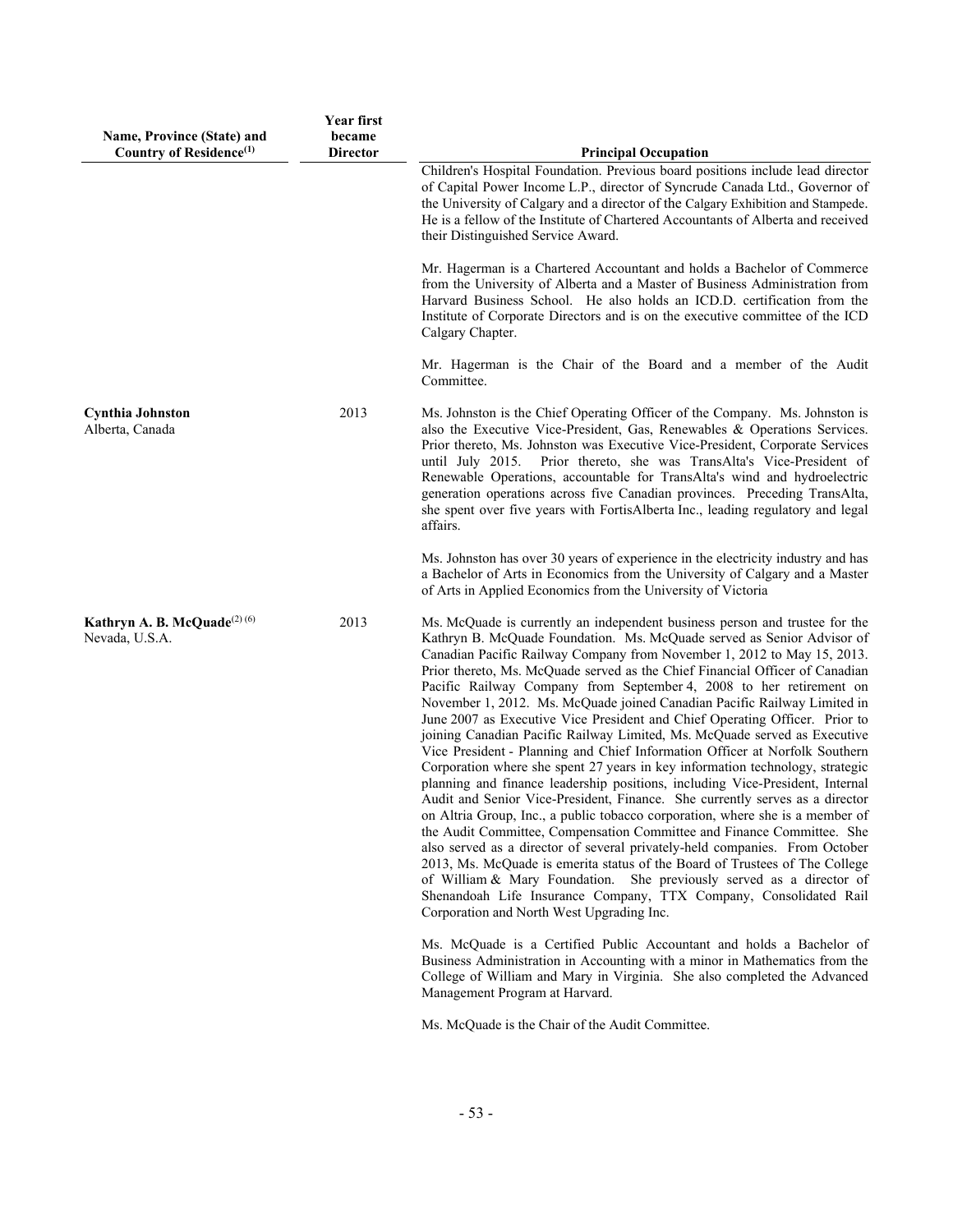| Name, Province (State) and<br>Country of Residence <sup>(1)</sup> | Year first<br>became<br><b>Director</b> | <b>Principal Occupation</b>                                                                                                                                                                                                                                                                                                                                                                                                                                                                                                                                                                                                                                                                                                                                                                                                                                                                                                                                                                                                                                                                             |
|-------------------------------------------------------------------|-----------------------------------------|---------------------------------------------------------------------------------------------------------------------------------------------------------------------------------------------------------------------------------------------------------------------------------------------------------------------------------------------------------------------------------------------------------------------------------------------------------------------------------------------------------------------------------------------------------------------------------------------------------------------------------------------------------------------------------------------------------------------------------------------------------------------------------------------------------------------------------------------------------------------------------------------------------------------------------------------------------------------------------------------------------------------------------------------------------------------------------------------------------|
| Paul H. E. Taylor<br>British Columbia, Canada                     | 2013                                    | Mr. Taylor is currently the President and Chief Executive Officer and a<br>director of Western Financial Group, a diversified insurance company.<br>Previously, Mr. Taylor served as the President, U.S. Operations and Executive<br>Vice-President, Canadian Coal of TransAlta until March 31, 2014 and was<br>responsible for leading the commercial coal and sustainability teams in both<br>Canada and the U.S. In the late 1990s, while serving as TransAlta's Senior<br>Vice-President, Corporate Development, he was involved in the establishment<br>of TransAlta Power, L.P. His energy experience includes serving as President<br>and Chief Executive Officer of NaiKun Wind Energy Group, an offshore wind<br>developer. Mr. Taylor also has extensive public sector experience including<br>serving as Chief of Staff to the Premier of British Columbia, British<br>Columbia's Deputy Minister of Finance and Secretary to the Treasury Board<br>and President and Chief Executive Officer of the Insurance Corporation of<br>British Columbia and various roles within Alberta Treasury. |
| Notes <sup>-</sup>                                                |                                         | Mr. Taylor has served on private and public sector boards including NaiKun<br>Wind Energy Group, BC Forestry Investment & Innovation, TransAlta<br>New Zealand, TransAlta Power Ltd., The Conference Board of Canada, the<br>World Wildlife Fund — Canada and as the Chair of the Insurance Corporation<br>of British Columbia.                                                                                                                                                                                                                                                                                                                                                                                                                                                                                                                                                                                                                                                                                                                                                                         |

- Notes:
- (1) The following directors are Canadian residents: David W. Drinkwater, Brett M. Gellner, Allen R. Hagerman, Cynthia Johnston, and Paul H.E. Taylor.
- (2) Independent director.
- (3) Mr. Drinkwater was a director of Hollinger Inc. from August 2005 to June 2008. Mr. Drinkwater agreed to join the Hollinger Inc. board of directors at the request of a shareholder to deal with certain management misconduct. On August 1, 2007, Hollinger Inc. obtained an initial court order granting it creditor protection under the *Companies' Creditors Arrangement Act* (Canada) and made a concurrent application for a companion order under Chapter 15 of the United States Bankruptcy Code.
- (4) Mr. Drinkwater was a director of Hollinger Inc. from August 2005 to June 2008. Hollinger Inc. was the subject of several cease trade orders issued between 2004 and 2008, due to its failure to file financial statements on a timely basis, and Mr. Drinkwater became subject to certain management cease trade orders as a result of his appointment as a director. The management cease trade orders were revoked April 2007.
- (5) Mr. Drinkwater became an officer of Nortel Networks Corporation and Nortel Networks Limited on December 19, 2005. On January 14, 2009, Nortel Networks Corporation, Nortel Networks Limited and certain other Canadian subsidiaries initiated creditor protection proceedings under the *Companies' Creditors Arrangement Act* (Canada). Certain U.S. subsidiaries filed voluntary petitions in the United States under Chapter 11 of the United States Bankruptcy Code, and certain Europe, Middle East and Africa subsidiaries made consequential filings in Europe and the Middle East. Mr. Drinkwater resigned as an officer of Nortel Networks Corporation and Nortel Networks Limited effective March 31, 2009.
- (6) Ms. McQuade was a director of Shenandoah Life Insurance Corporation from August 2006 to February 2009. In February 2009, Shenandoah Life Insurance Corporation was placed in rehabilitation with the State Corporation Commission of the Commonwealth of Virginia appointed as receiver. In August 2009, Shenandoah Life Insurance Corporation was acquired by Prosperity Life Insurance Group LLC, subject to receiving the approval of the Virginia State Corporation Commission. On June 24, 2011, the receiver filed an application with the Virginia State Corporation Commission for a final order approving the rehabilitation plan and acquisition of control and a final order terminating the rehabilitation. Following a hearing, the plan was approved on October 20, 2011 by the Virginia State Corporation Commission and, at a special meeting on December 15, 2011, the policyholders supported the plan of conversion following which Shenandoah Life Insurance Corporation exited receivership and is currently a subsidiary of Prosperity Life Insurance Group LLC.

# **Additional Information Regarding Directors and Officers**

#### *Conflicts of interest*

Certain of our directors and executive officers are engaged in, and may continue to be engaged in, other activities in the industries in which we operate from time to time. The Management and Operational Services Agreement does not prohibit TransAlta from competing with the Company and its affiliates, except where any new activities proposed to be engaged in by TransAlta would give rise to, or would be reasonably likely to give rise to, a material adverse change in the financial affairs of the Company unless the Company declined to pursue such activities and they have been, or are reasonably likely to be, undertaken by third parties.

The CBCA provides that in the event that an officer or director is a party to, or is a director or an officer of, or has a material interest in any person who is a party to, a material contract or material transaction or proposed material contract or proposed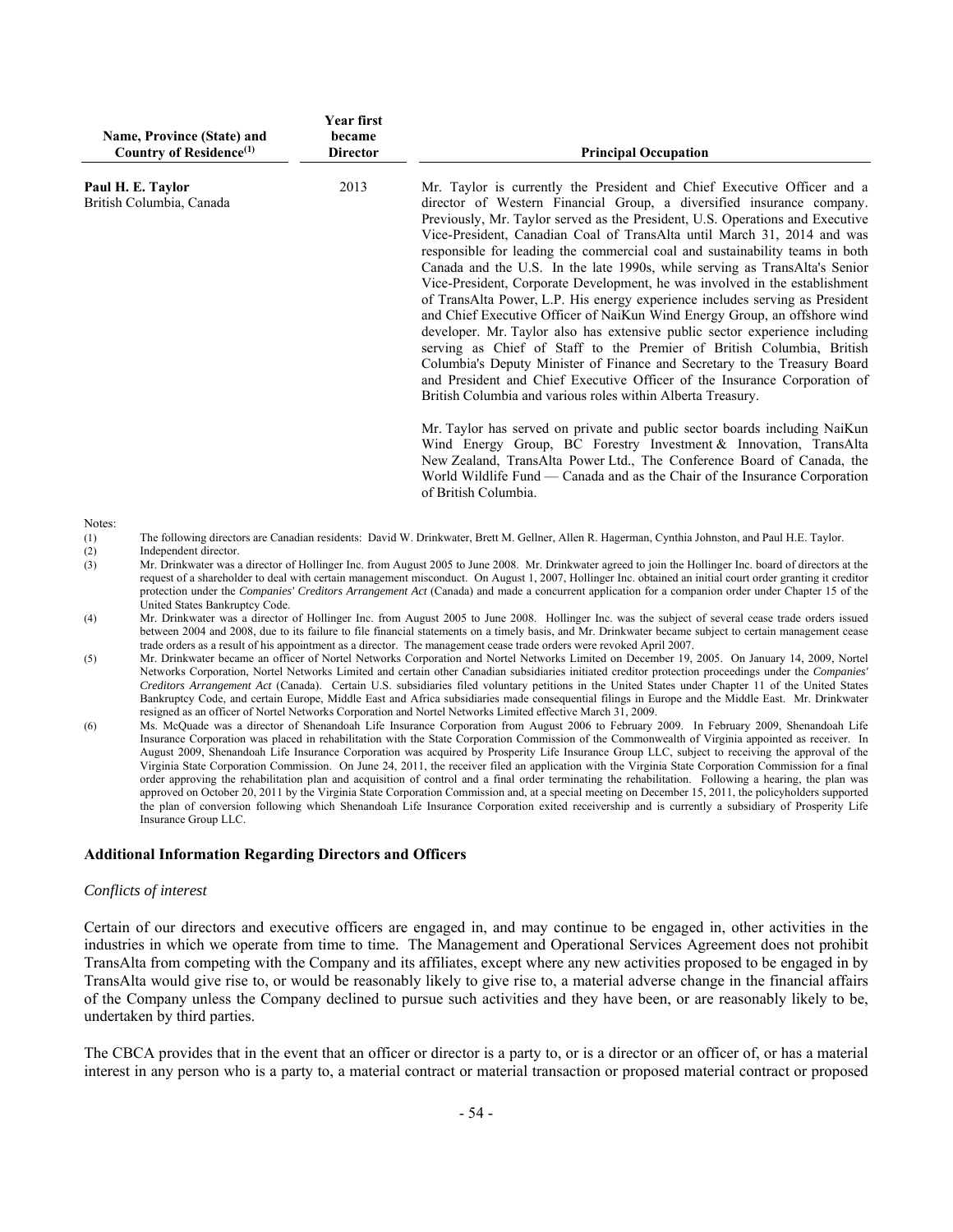material transaction, such officer or director shall disclose the nature and extent of his or her interest and shall refrain from voting to approve such contract or transaction, unless otherwise provided under the CBCA. To the extent that conflicts of interest arise, such conflicts will be resolved in accordance with the provisions of the CBCA.

Under the Management and Operational Services Agreement, in the event that the interests of TransAlta come into material conflict with the interests of the Company, TransAlta shall give written notice to the Company setting out the particulars of the conflict, and the independent directors of the Company shall be responsible to make decisions relating to the conflict matter. The decision and any determinations made by the independent directors of the Company shall be the actions taken by TransAlta Renewables.

The Management and Operational Services Agreement also provides that TransAlta may not, without first obtaining the approval of a majority of the independent members of the Board, (i) dispose of any material assets or equipment which are used in operating or maintaining the business of the Company, other than in the ordinary course of business or as provided for in the annual management plan; or (ii) enter into any transaction for and on behalf of Company or an affiliate thereof with TransAlta or an affiliate of TransAlta except relating to the delegation of TransAlta's responsibilities under the Management and Operational Services Agreement; or (iii) provide any consent or waiver of contractual terms or conditions in favour of or for the benefit of, TransAlta or any of its affiliates pursuant to any contract or agreement between TransAlta or any of its affiliates and the Company. Further, TransAlta may not materially deviate from an annual management plan without prior approval of a majority of the Board, unless required to safeguard life or property or minimize economic loss to the Company's business and time does not reasonably permit TransAlta to obtain the required written approval. Finally, TransAlta may not enter into or commit to any transaction which requires the approval of the independent directors without obtaining such approval.

As at the date hereof, the Company is not aware of any existing or potential material conflicts of interest between the Company and any director or officer of the Company.

# *Indebtedness*

The Company is not aware of any individuals who are either current or former executive officers, directors or employees of the Company and who have indebtedness outstanding as at the date hereof (whether entered into in connection with the purchase of securities of the Company or otherwise) that is owing to: (i) the Company, or (ii) another entity where such indebtedness is the subject of a guarantee, support agreement, letter of credit or other similar arrangement or understanding provided by the Company.

## *Indemnification and insurance*

Pursuant to the Management and Operational Services Agreement, TransAlta has acquired and maintains liability insurance for its directors and officers, as well as those of its subsidiaries, including the Company. There have been no claims made or paid under this insurance to date.

The Company has entered into indemnification agreements with its directors and officers. The indemnification agreements require that the Company indemnify and hold the indemnitees harmless to the greatest extent permitted by law for liabilities arising out of the indemnitees' service to the Company as directors and officers, if the indemnitees acted honestly and in good faith with a view to the best interests of the Company and, with respect to criminal or administrative actions or proceedings that are enforced by monetary penalty, if the indemnitee had no reasonable grounds to believe that his or her conduct was unlawful. The indemnification agreements also provide for the advancement of defence expenses to the indemnitees by the Company.

## **Officers**

The name, province or state and country of residence of each of our officers as at February 11, 2016, their respective position and office and their respective principal occupation during the five preceding years, are set out below.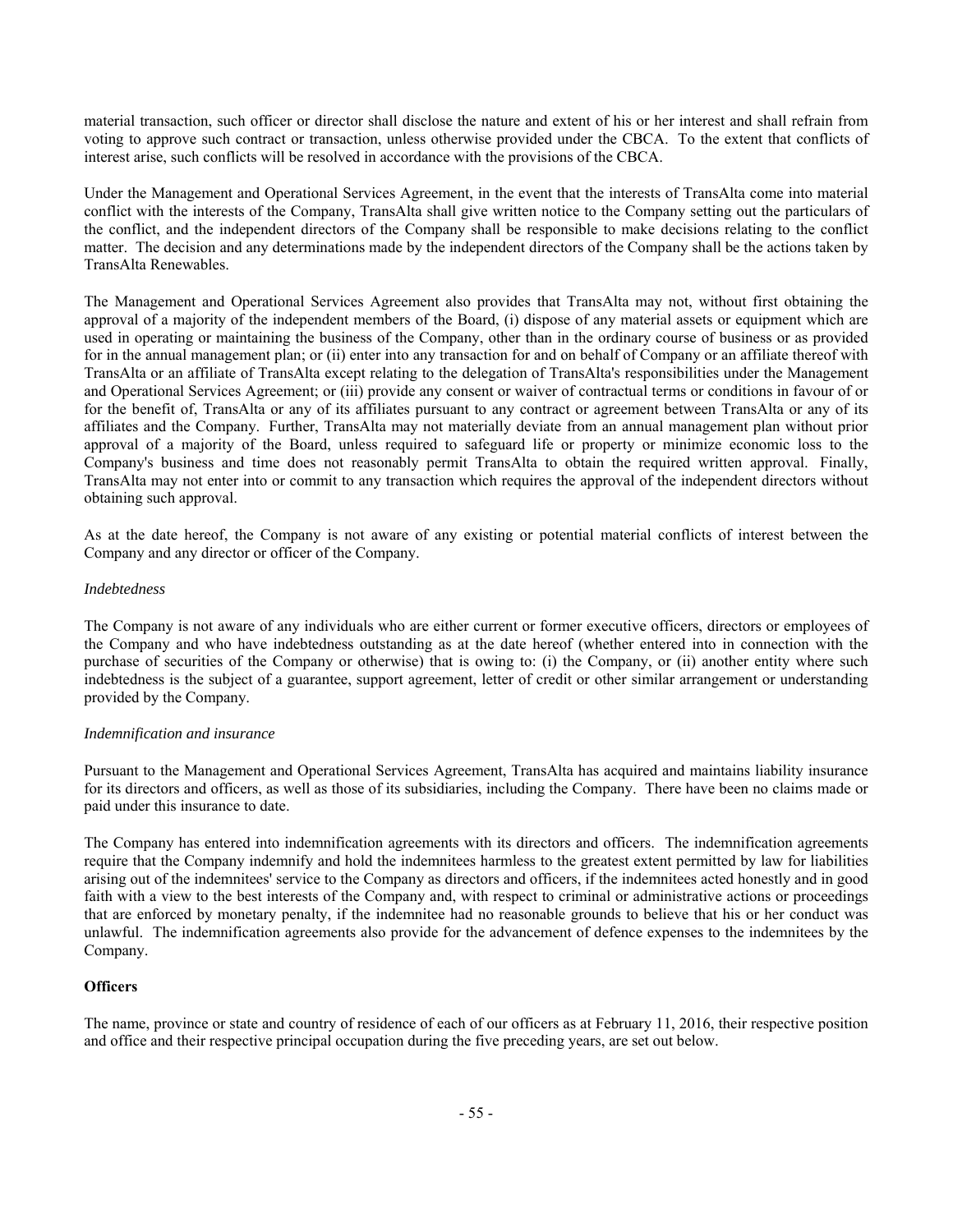| Name                | <b>Principal Occupation</b>                                                                                                                                                                                                                                                                                                                                                                                                      | Date of<br>Appointment | <b>Residence</b> |
|---------------------|----------------------------------------------------------------------------------------------------------------------------------------------------------------------------------------------------------------------------------------------------------------------------------------------------------------------------------------------------------------------------------------------------------------------------------|------------------------|------------------|
| Brett M. Gellner    | Mr. Gellner is the President and Designated Chief Executive<br>Officer of the Company and Chief Investment Officer of<br>TransAlta. Prior thereto, he was the Chief Financial Officer<br>of TransAlta until August 2013.                                                                                                                                                                                                         | July 26, 2013          | Alberta, Canada  |
| Cynthia Johnston    | Ms. Johnston is the Chief Operating Officer of the Company<br>and Executive Vice-President, Gas, Renewables and<br>Operations Services since July 2015. Prior thereto, Ms.<br>Johnston was Executive Vice-President, Corporate Services<br>of TransAlta since September 2011. Prior thereto, she was<br>TransAlta's Vice-President of Renewable Operations since<br>2009.                                                        | May 28, 2013           | Alberta, Canada  |
| John H. Kousinioris | Mr. Kousinioris is Corporate Secretary of the Company and<br>Chief Legal and Compliance Officer and Corporate<br>Secretary of TransAlta since October 2015. Prior thereto, he<br>was Chief Legal and Compliance Officer of TransAlta since<br>December 2012. Prior thereto, Mr. Kousinioris was a<br>Partner and co-head of the Corporate Commercial Group at<br>Bennett Jones LLP (law firm).                                   | October 22, 2015       | Alberta, Canada  |
| Todd J. Stack       | Mr. Stack is the Vice-President and Treasurer of the<br>Company and Managing Director and Treasurer of<br>TransAlta since October 2015. Prior thereto, he was Vice-<br>President and Treasurer since November 2012, Treasurer of<br>TransAlta from 2011 and Assistant Treasurer of TransAlta<br>from 2010.                                                                                                                       | May 28, 2013           | Alberta, Canada  |
| Donald Tremblay     | Mr. Tremblay is the Chief Financial Officer of the Company<br>and Chief Financial Officer of TransAlta since March 2014.<br>Prior thereto, Mr. Tremblay was Executive Vice President at<br>Brookfield Renewable Energy LP (utilities).<br>Prior to<br>February 2011, Mr. Tremblay was Executive Vice President<br>and Chief Financial Officer of Brookfield Renewable Power<br>Inc., manager of Brookfield Renewable Power Fund. | September 14, 2015     | Alberta, Canada  |

## **Director and Officer Shareholdings**

As of February 11, 2016, the directors and executive officers of TransAlta Renewables, as a group, beneficially owned, directly or indirectly, or exercised control or direction over an aggregate of 93,540 of our Common Shares. This constitutes less than one per cent of our outstanding Common Shares.

## **INTERESTS OF MANAGEMENT AND OTHERS IN MATERIAL TRANSACTIONS**

Except as otherwise disclosed herein, no director or executive officer of TransAlta Renewables, no person or company that is the direct or indirect beneficial owner of, or who exercises control or direction over more than ten per cent of our Common Shares, and no associate or affiliate of any of them, has or has had any material interest, direct or indirect, in any transaction involving TransAlta Renewables since the date of incorporation or in any proposed transactions that has materially affected or will materially affect us. See "*General Development of the Business*".

# **INDEBTEDNESS OF DIRECTORS, EXECUTIVE OFFICERS AND SENIOR OFFICERS**

Since the date of incorporation, there has been no indebtedness outstanding to TransAlta Renewables from any of our directors, executive officers, senior officers or associates of any such directors, nominees or senior officers.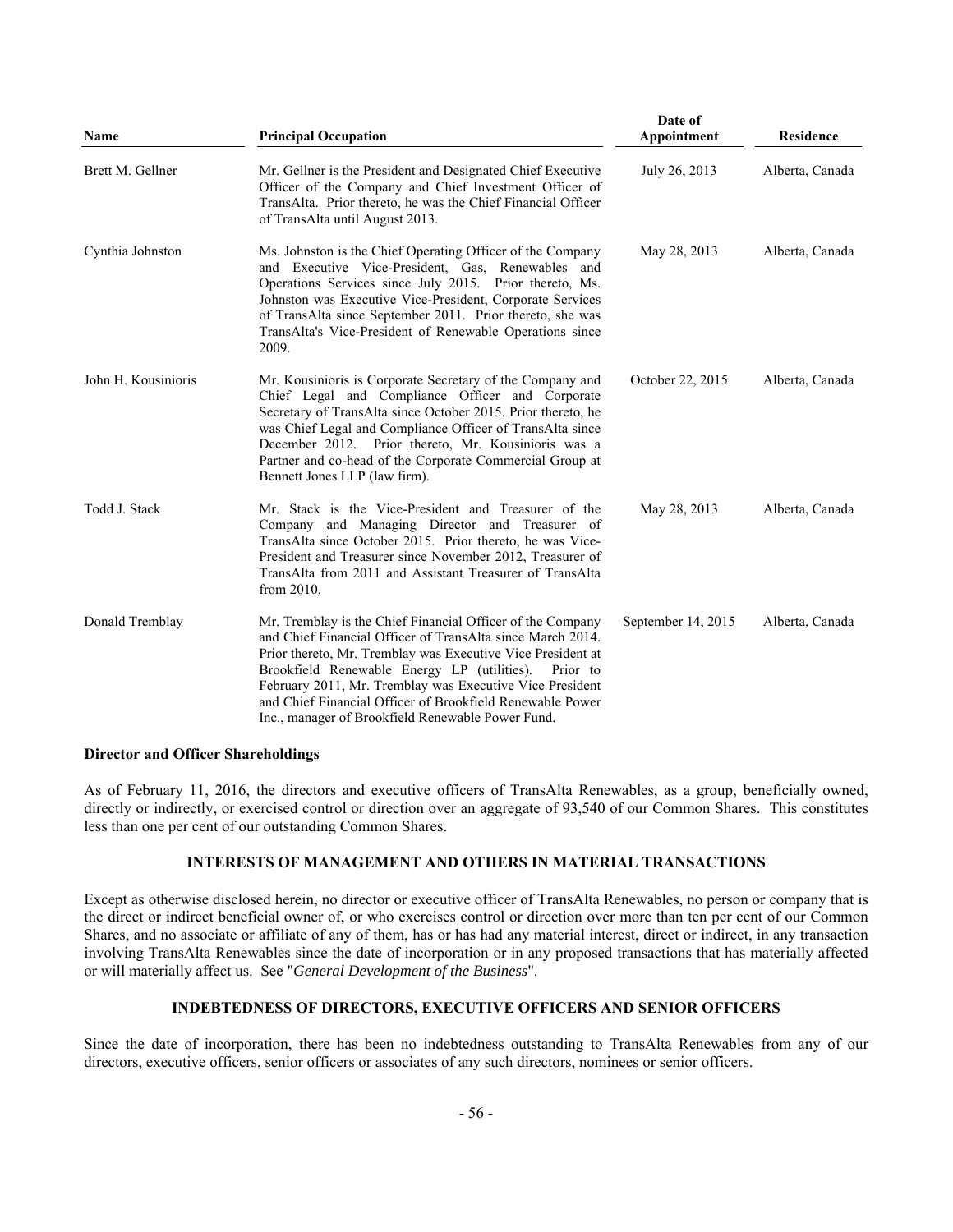# **CORPORATE CEASE TRADE ORDERS, BANKRUPTCIES OR SANCTIONS**

# **Corporate Cease Trade Orders**

Except as otherwise disclosed herein, no director, executive officer or controlling security holder of TransAlta Renewables is, as at the date of this Annual Information Form, or has been, within the past ten years before the date hereof, a director or executive officer of any other issuer that, while that person was acting in that capacity:

- (i) was the subject of a cease trade or similar order or an order that denied the relevant company access to any exemption under securities legislation for a period of more than 30 consecutive days; or
- (ii) was subject to an event that resulted, after the person ceased to be a director or executive officer, in the company being the subject of a cease trade or similar order or an order that denied the relevant company access to any exemption under securities legislation for a period of more than 30 consecutive days; or
- (iii) within a year of that person ceasing to act in that capacity, became bankrupt, made a proposal under any legislation relating to bankruptcy or insolvency or was subject to or instituted any proceedings, arrangement or compromise with creditors or had a receiver, receiver manager or trustee appointed to hold its assets.

# **Personal Bankruptcies**

No director, executive officer or controlling security holder of TransAlta Renewables has, within the ten years before the date hereof, become bankrupt, made a proposal under any legislation relating to bankruptcy or insolvency, or became subject to or instituted any proceedings, arrangement or compromise with creditors, or had a receiver, receiver manager or trustee appointed to hold such person's assets.

## **Penalties or Sanctions**

No director, executive officer or controlling security holder of TransAlta Renewables has:

- (i) been subject to any penalties or sanctions imposed by a court relating to securities legislation or by a securities regulatory authority or has entered into a settlement agreement with a securities regulatory authority, other than penalties for late filing of insider reports; or
- (ii) been subject to any other penalties or sanctions imposed by a court or regulatory body that would likely be considered important to a reasonable investor in making an investment decision.

# **MATERIAL CONTRACTS**

The following are the only material contracts, other than those contracts entered into in the ordinary course of business, which the Company or any of its subsidiaries has entered into since January 1, 2015 or has entered into prior to January 1, 2015 but which contract is still in effect.

- (a) Management and Operational Services Agreement See "*Employee and Governance Matters Management and Operational Services Agreement*".
- (b) Governance and Cooperation Agreement See "*Employee and Governance Matters Governance and Cooperation Agreement*"*.*
- (c) Investor Liquidity Agreement See "*Employee and Governance Matters Investor Liquidity Agreement*".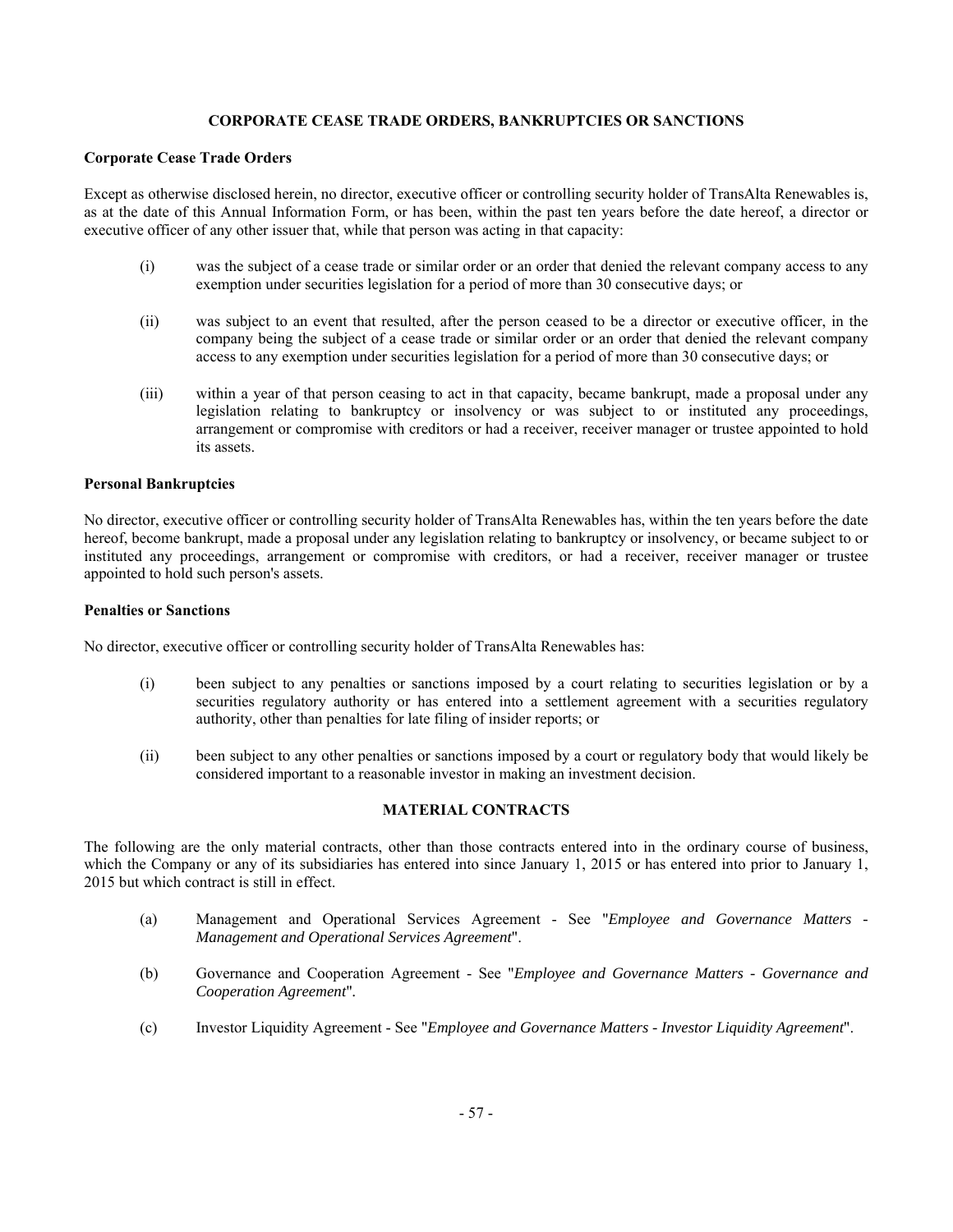- (d) Investment Agreement See "*Business of TransAlta Renewables Economic Interest in Australian Assets Investment Agreement – Australian Assets*".
- (e) Contribution Agreement See "*Business of TransAlta Renewables Economic Interest in Australian Assets - Contribution Agreement*".
- (f) Investment Agreement See "*Business of TransAlta Renewables Economic Interest in Canadian Assets - Investment Agreement – Canadian Assets*".

## **PROMOTER**

TransAlta may be considered a promoter of TransAlta Renewables within the meaning of applicable Canadian securities laws. To the knowledge of TransAlta Renewables, as of the date of this Annual Information Form, TransAlta beneficially owns, controls or directs, directly or indirectly, 134,015,364 Common Shares and 26,086,956 Class B Shares representing 64 per cent of the issued and outstanding Common Shares and Class B Shares.

TransAlta and TransAlta Renewables have entered into certain contracts whereby value will be received by TransAlta Renewables either directly or indirectly from TransAlta and, in return for such value, TransAlta will receive consideration from TransAlta Renewables. See "*Material Contracts*".

TransAlta Renewables' economic interest in the Australian Assets and the Canadian Assets was acquired from TransAlta. See "*General Development of the Business – "Investment in TransAlta's Western Australia Portfolio and Dividend Increase*" and "*General Development of the Business – Investment in three Canadian projects owned by TransAlta and Dividend Increase*". The terms of each investment by the Company in the Australian Assets and the Canadian Assets were negotiated by a special committee of independent directors of the Company.

# **CONFLICTS OF INTEREST**

Circumstances may arise where members of the Board serve as directors or officers of companies which are in competition to the interests of TransAlta Renewables. No assurances can be given that opportunities identified by such member of the Board will be provided to us. However, our policies provide that each director and executive officer must comply with the disclosure requirements of the CBCA regarding any material interest. If a declaration of material interest is made, the declaring director shall not vote on the matter if put to a vote of the Board. In addition, the declaring director and executive officer may be requested to recuse himself or herself from the meeting when such matter is being discussed.

Under the Management and Operational Services Agreement, in the event that the interests of TransAlta come into material conflict with the interests of the Company, TransAlta shall give written notice to the Company setting out the particulars of the conflict, and the independent directors of the Company shall be responsible to make decisions relating to the conflict matter. The decision and any determinations made by the independent directors of the Company shall be the actions taken by TransAlta Renewables.

# **LEGAL PROCEEDINGS AND REGULATORY ACTIONS**

TransAlta Renewables is occasionally named as a party in claims and legal proceedings which arise during the normal course of our business. We review each of these claims, including the nature of the claim, the amount in dispute or claimed and the availability of insurance coverage. There can be no assurance that any particular claim will be resolved in our favour or that such claim may not have a material adverse effect on TransAlta Renewables. The Purchase and Sale Agreement provides for the indemnification of the Company by TransAlta for all costs, expenses and liabilities which the Company may incur in relation to certain pre-existing claims or disputes relating to the Initial Assets. Since the transfer of assets to the Company, there have been no new claims or legal proceedings.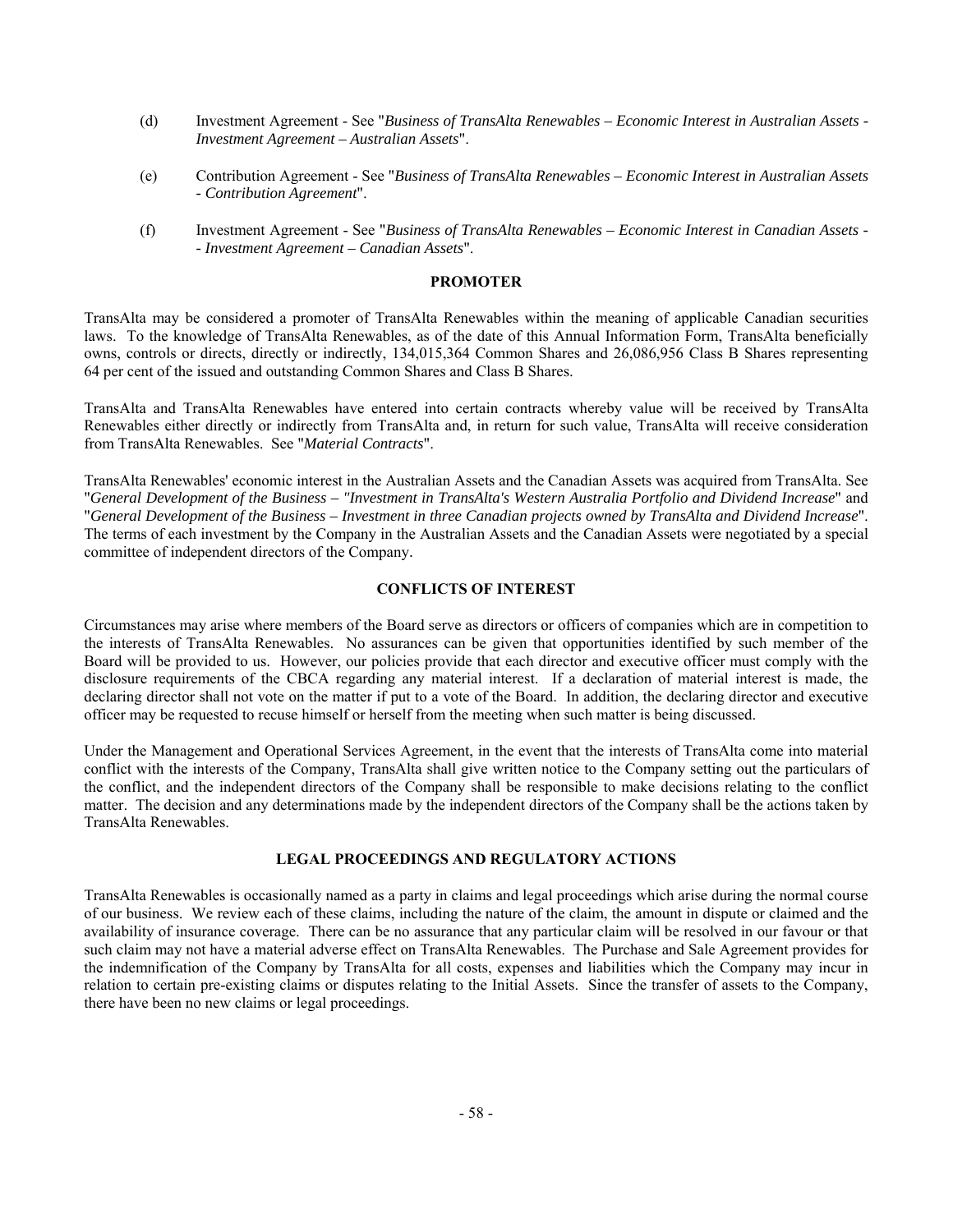# **TRANSFER AGENT AND REGISTRAR**

CST Trust Company has succeeded CIBC Mellon Trust Company as our transfer agent. On November 1, 2010, CIBC Mellon Trust Company sold its issuer services business to Canadian Stock Transfer Company Inc. On August 30, 2013, CST Trust Company, an affiliate of Canadian Stock Transfer Company Inc., received federal approval to commence business formerly operated by Canadian Stock Transfer Company Inc. and CIBC Mellon Trust Company. The Company's Common Shares are transferrable in Calgary and Toronto.

# **INTERESTS OF EXPERTS**

Ernst & Young LLP, Chartered Accountants, 1000, 440 – 2nd Avenue, S.W., Calgary, Alberta, T2P 5E9 are the auditors of TransAlta Renewables. Ernst & Young LLP, are independent in accordance with the Rules of Professional Conduct of the Institute of Chartered Accountants of Alberta.

Ernst & Young, 11 Mounts Bay Road, Perth WA 6000 Australia, GPO Box M939 Perth WA 6843 are the auditors of TEA. Ernst & Young are independent of the Company within the meaning of the Rules of Professional Conduct of the Institute of Chartered Accountants of Alberta.

Moelis & Company LLC, 399 Park Avenue, New York, New York are the financial advisors to the special committee consisting of the independent members of the Board created for the investment transactions with TransAlta, and beneficially own, directly or indirectly, less than 1% of any class of securities of the Company.

## **ADDITIONAL INFORMATION**

Additional information in relation to TransAlta Renewables may be found under TransAlta Renewables profile on SEDAR at www.sedar.com.

Additional information including directors' and officers' remuneration and indebtedness, principal holders of our securities and securities authorized for issuance under equity compensation plans (all where applicable), is contained in our Management Proxy Circular for the most recent annual meeting of shareholders that involved the election of directors and can be found under TransAlta Renewables' profile on SEDAR at www.sedar.com.

Additional financial information is provided in our audited consolidated financial statements as at and for the year ended December 31, 2015 and in the related Annual MD&A, each of which is incorporated by reference in this AIF. See "*Documents Incorporated by Reference*".

#### **AUDIT COMMITTEE**

#### **Mandate of the Audit Committee**

The Board's Audit Committee consists of three Directors, being Kathryn A.B. McQuade (Chair), David W. Drinkwater and Allen R. Hagerman, all of whom are independent and financially literate for the purposes of NI 52-110. Each of the members of the Audit Committee possesses: (i) an understanding of the accounting principles used by the Company to prepare its financial statements; (ii) the ability to assess the general application of such accounting principles in connection with the accounting for estimates, accruals and reserves; (iii) experience preparing, auditing, analyzing or evaluating financial statements that present a breadth and level of complexity of accounting issues that are generally comparable to the breadth and complexity of issues that can reasonably be expected to be raised by the Company's financial statements, or experience actively supervising one or more individuals engaged in such activities; and (iv) an understanding of internal controls and procedures for financial reporting. The Audit Committee meets at least once each financial quarter to fulfill its mandate.

The specific responsibilities of the Audit Committee are set out in the Audit Committee Charter, a copy of which is attached to this Annual Information Form as Appendix "A". The Audit Committee's primary role is to assist the Board in fulfilling its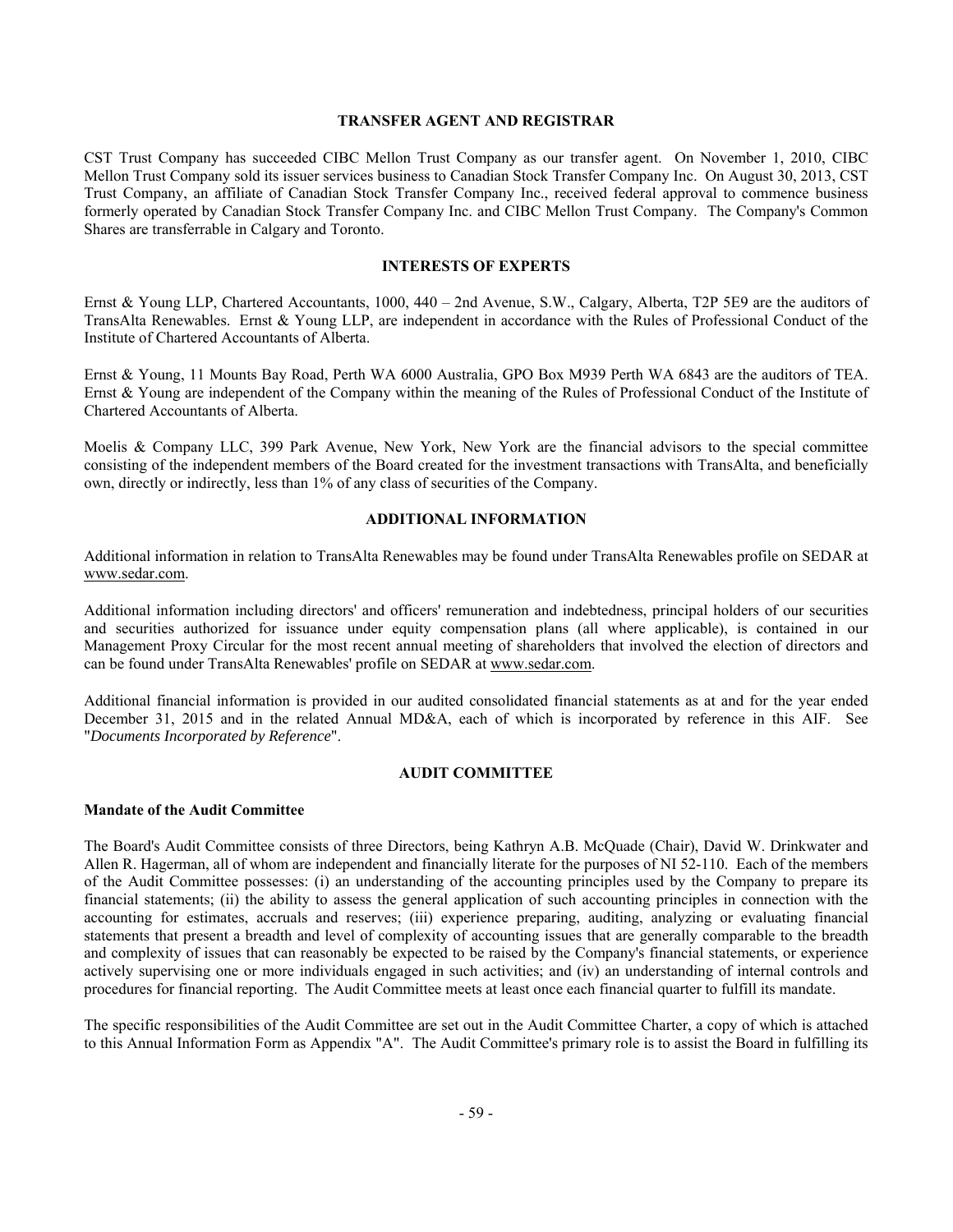oversight responsibilities regarding the Company's financial reporting, internal controls, and risk identification and management processes.

The Audit Committee is directly responsible for overseeing the work of the external auditor engaged for the purpose of preparing or issuing an auditor's report or performing other audit, review or attest services, including the resolution of disagreements between the external auditor and management. The external auditor reports directly to the Audit Committee. The Audit Committee is also responsible for reviewing and approving the Company's hiring policies regarding current and former partners and employees of the external auditor. In addition, the Audit Committee pre-approves all non-audit services undertaken by the external auditor.

The Audit Committee is responsible for establishing and maintaining satisfactory procedures for the receipt, retention and treatment of complaints and for the confidential, anonymous submission by employees of the Company regarding any questionable accounting or auditing matters. The Audit Committee is accountable to the Board and will provide a report to the Board at each regularly scheduled Board meeting outlining the results of the Audit Committee's activities and any reviews it has undertaken.

# **Audit Committee Charter**

The Charter of the Audit Committee is attached as Appendix "A".

#### **Relevant Education and Experience of Audit Committee Members**

The following is a brief summary of the education or experience of each member of the Audit Committee that is relevant to the performance of their responsibilities as a member of the Audit Committee, including any education or experience that has provided the member with an understanding of the accounting principles that we use to prepare our annual and interim financial statements.

| <b>Name of Audit Committee Member</b> | <b>Relevant Education and Experience</b>                                                                                                                                                                                                                                                                                                                                                                                                                                                                                                                                                                                                                    |  |  |
|---------------------------------------|-------------------------------------------------------------------------------------------------------------------------------------------------------------------------------------------------------------------------------------------------------------------------------------------------------------------------------------------------------------------------------------------------------------------------------------------------------------------------------------------------------------------------------------------------------------------------------------------------------------------------------------------------------------|--|--|
| Kathryn A.B McQuade                   | Ms. McQuade is a Certified Public Accountant and holds a Bachelor of Business<br>Administration in Accounting with a minor in Mathematics from the College of<br>William and Mary in Virginia. She also completed the Advanced Management<br>Program at Harvard. Ms. McQuade has served as Chief Financial Officer, Chief<br>Operations Officer and Chief Information Officer of public companies.                                                                                                                                                                                                                                                          |  |  |
| David W. Drinkwater                   | Mr. Drinkwater holds an LL.M. from the London School of Economics, an LL.B. from<br>Dalhousie University and a B.A. in Business Administration from the Richard Ivey<br>School of Business at the University of Western Ontario. Mr. Drinkwater has been the<br>Acting Chief Financial Officer and the Chief Financial Officer of public companies<br>and until recently was a Senior Advisor to a global financial advisory group.                                                                                                                                                                                                                         |  |  |
| Allen R. Hagerman                     | Mr. Hagerman is a Chartered Accountant and holds a Bachelor of Commerce from the<br>University of Alberta and a Master of Business Administration from Harvard Business<br>School. He also holds an ICD.D. certification from the Institute of Corporate Directors<br>and is a fellow of the Institute of Chartered Accountants of Alberta. Mr. Hagerman is<br>also a member of the Financial Executives Institute and a past President of Financial<br>Executives Institute, Calgary Chapter. Mr. Hagerman has been the Chief Financial<br>Officer of a number of public companies and a director and chair of the audit<br>committee of a public company. |  |  |

#### **Fees Paid to Ernst & Young LLP**

For the years ended December 31, 2015 and December 31, 2014, Ernst & Young LLP and its affiliates were paid \$1,248,215 and \$613,170 respectively, as detailed below: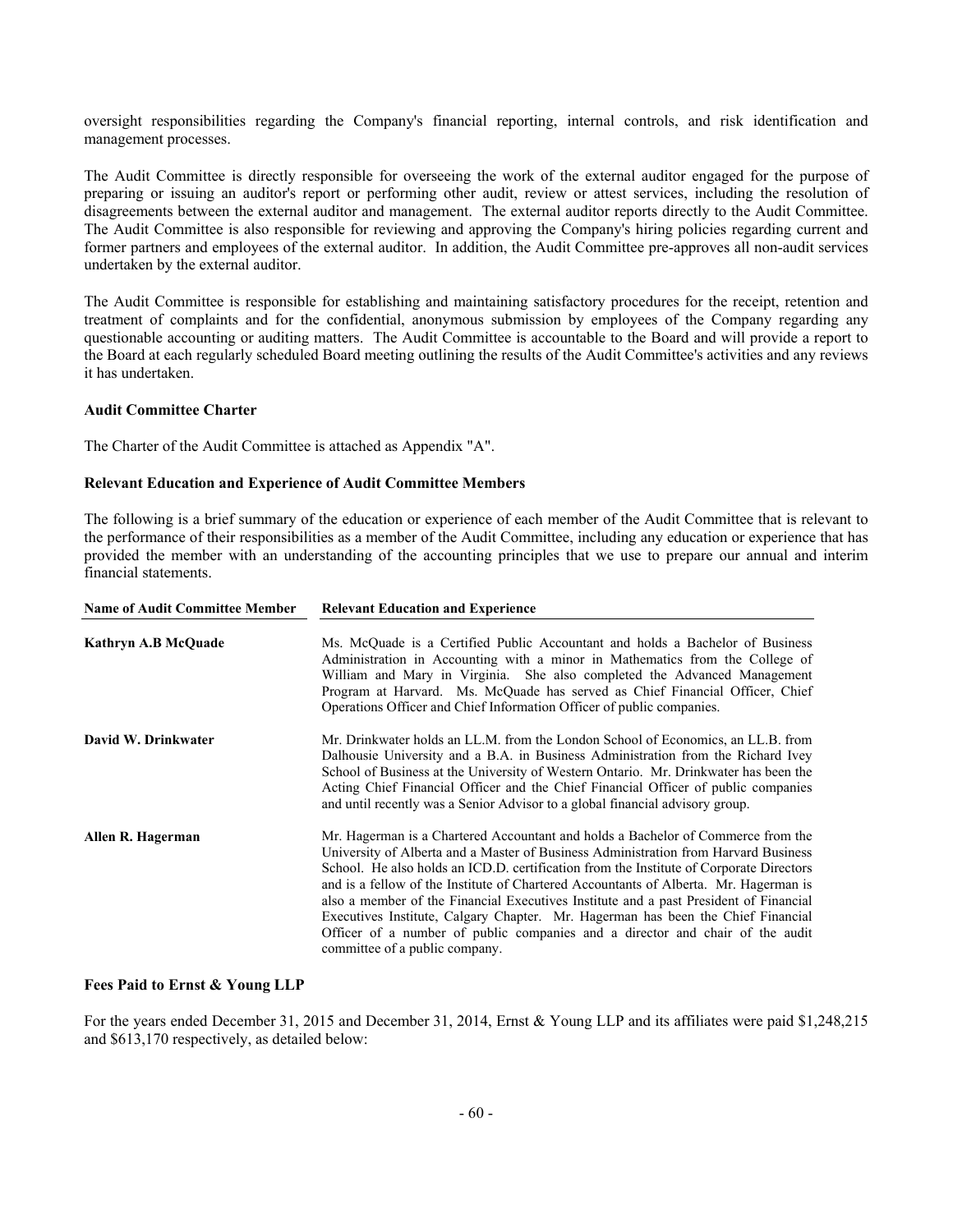# **Ernst & Young LLP**

| Year Ended December 31 | 2015      | 2014    |
|------------------------|-----------|---------|
|                        |           |         |
| <b>Audit Fees</b>      | 762,215   | 539,000 |
| Audit-related fees     | 486,000   | 69,000  |
| Tax fees               |           | 5,170   |
| All other fees         |           |         |
| Total                  | 1,248,215 | 613,170 |

No other audit firms provided audit services in 2015 or 2014.

The nature of each category of fees is described below:

# *Audit Fees*

Audit fees were paid for professional services rendered by the auditors for the audit of our annual financial statements or services provided in connection with statutory and regulatory filings or engagements, including the translation from English to French of our financial statements and other documents. Total audit fees for 2015 include payments related to 2014 in the amount of \$372,000.

# *Audit-Related Fees*

The audit-related fees in 2015 were primarily for work performed by Ernst & Young LLP in relation to compliance and regulatory reporting, debt issuances, the acquisition by the Company of economic interests in the Canadian Assets and Australian Assets and miscellaneous accounting advice provided to the Company.

*Tax Fees* 

Nil.

*All Other Fees* 

Nil.

# **Pre-Approval Policies and Procedures**

The Audit Committee has adopted a policy which prohibits TransAlta, as our manager, from engaging the auditors for "prohibited" categories of non-audit services. Pre-approval must be obtained from the audit committee for permitted categories of non-audit services. This policy also provides authority to the Chair of the Audit Committee to approve such non-audit services during the quarter and report such approval to the committee at its next regularly scheduled meeting. The Audit Committee also granted management the authority to approve *de minimus* permissible non-audit services (which are in the aggregate no greater than five per cent of the total fees paid to the external auditors, or \$62,410.75) provided such services are reported to the Audit Committee at its next scheduled meeting.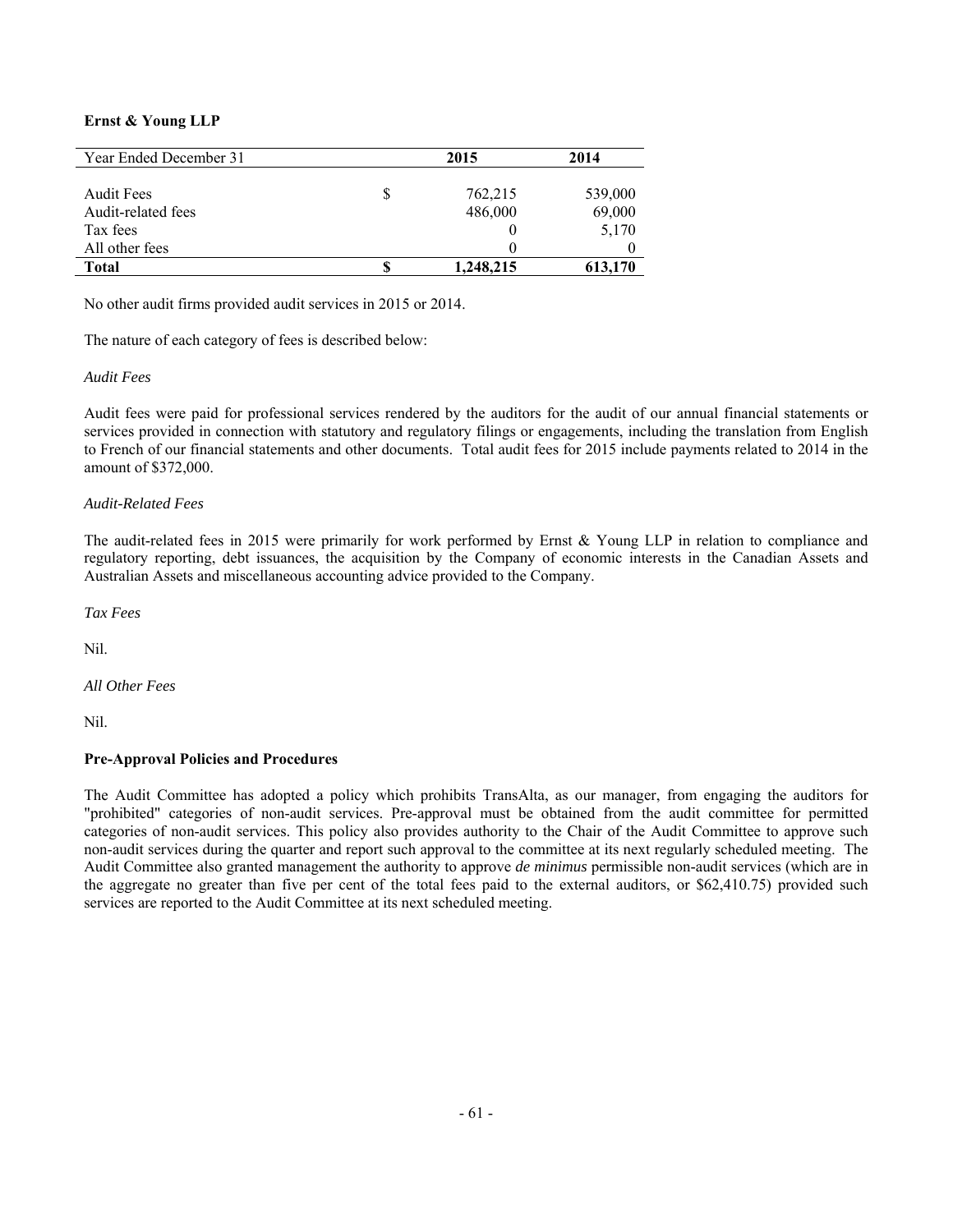## **APPENDIX "A" - AUDIT COMMITTEE CHARTER**

# **TRANSALTA RENEWABLES INC. AUDIT COMMITTEE CHARTER**

## **A. ESTABLISHMENT OF COMMITTEE AND PROCEDURES**

#### **1. Composition of Committee**

The Audit Committee (the ''**Committee**'') of the Board of Directors (the ''**Board**'') of TransAlta Renewables Inc. (the ''**Company**'') shall consist of not less than three Directors. No member of the Committee shall be an officer or employee of the Company nor shall they be an officer or employee of TransAlta Corporation (the ''**Manager**''). The Committee shall comply with the independence and financial literacy requirements set forth in Part 3 of Canadian Securities Regulators' National Instrument 52-110 Audit Committees ("**NI 52-110**"). Determinations as to whether the Committee and each member of the Committee satisfied the requirements of Part 3 of NI 52-110 and this Section A.1 shall be made by the Board.

#### **2. Appointment of Committee Members**

Members of the Committee, who shall be chosen solely from its independent members, shall be appointed from time to time by the Board, and shall hold office until the next annual meeting of shareholders, or until their successors are earlier appointed, or until they cease to be Directors of the Company.

## **3. Vacancies**

Where a vacancy occurs at any time in the membership of the Committee resulting in the membership being reduced to less than three members, the Board shall take action to fill the vacancy.

#### **4. Committee Chair**

The Board shall, among the members of the Committee, appoint a Chair for the Committee. If the Chair of the Committee is not present at any meeting of the Committee, one of the members of the Committee who is present at the meeting shall be chosen by the Committee to preside at the meeting.

#### **5. Secretary of Committee**

The Committee shall appoint a Secretary who need not be a director of the Company.

#### **6. Meetings**

The Chair of the Committee may call a meeting of the Committee. The Committee shall meet at least quarterly and at such other time during each year as it deems appropriate. In addition, the Chair of the Committee or any two members may call a special meeting of the Committee at any time. The Committee shall also meet in separate executive sessions at the end of each in person meeting and may at its discretion do so at the end of any meeting, however such may be conducted.

# **7. Quorum**

A majority of the members of the Committee, present in person or by telephone or other telecommunication device that permits all persons participating in the meeting to speak to each other shall constitute a quorum.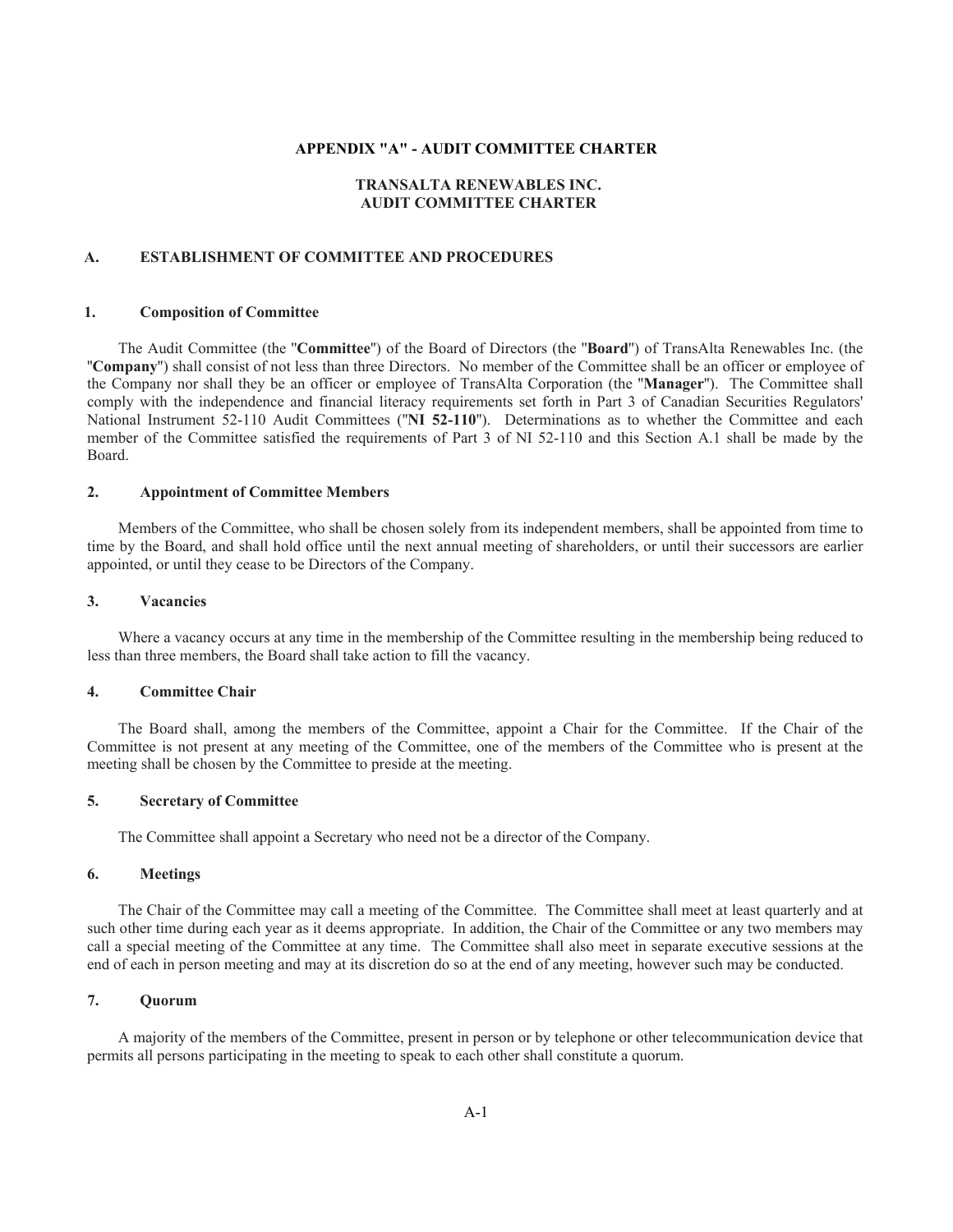#### **8. Notice of Meetings**

Notice of the time and place of every meeting shall be given in writing (including by way of written facsimile communication or email) to each member of the Committee at least 48 hours prior to the time fixed for such meeting; provided, however, that a member may in any manner waive notice of a meeting; and attendance of a member at a meeting constitutes a waiver of notice of the meeting, except where a member attends for the express purpose of objecting to the transaction of any business on the ground that the meeting is not lawfully called. Notice of every meeting shall also be provided to the external and internal auditors.

## **9. Attendance at Meetings**

At the invitation of the Chair of the Committee, other Board members and, officers of the Company or, if required, officers and employees of the Manager, the external auditors, and other experts or consultants may attend meetings of the **Committee** 

# **10. Procedure, Records and Reporting**

Subject to any statute or the articles and by-laws of the Company, the Committee shall fix its own procedures at meetings, keep records of its proceedings and report to the Board generally at the next scheduled meeting of the Board.

#### **11. Review of Charter and Evaluation of Committee**

The Committee shall evaluate its performance and review and assess the adequacy of its Charter at least annually or otherwise, as it deems appropriate, and if necessary propose changes to the Board for review and approval.

#### **12. Outside Experts and Advisors**

The Committee Chair, on behalf of the Committee, or any of its members is authorized, at the expense of the Company, when deemed necessary or desirable, to retain independent counsel, outside experts and other advisors to advise the Committee independently on any matter. The retention of such counsel, expert or advisor in no way requires the Committee to act in accordance with the recommendations of such counsel, expert or advisor.

## **B. DUTIES AND RESPONSIBILITIES OF THE CHAIR**

The fundamental responsibility of the Chair of the Committee is to effectively manage the duties of the Committee.

The Chair is responsible for:

- 1. Ensuring that the Committee is properly organized so that it functions effectively and meets its obligations and responsibilities.
- 2. Establishing the frequency of Committee meetings, duly convening the same and confirming that quorum is present when required.
- 3. Working with management and the Manager on the development of agendas and related materials for the meetings.
- 4. Making suggestions and providing feedback to management and the Manager regarding information that is or should be provided to the Committee to permit it to properly make decisions when decisions are required.
- 5. Providing leadership to the Committee and assisting the Committee in reviewing and monitoring its responsibilities.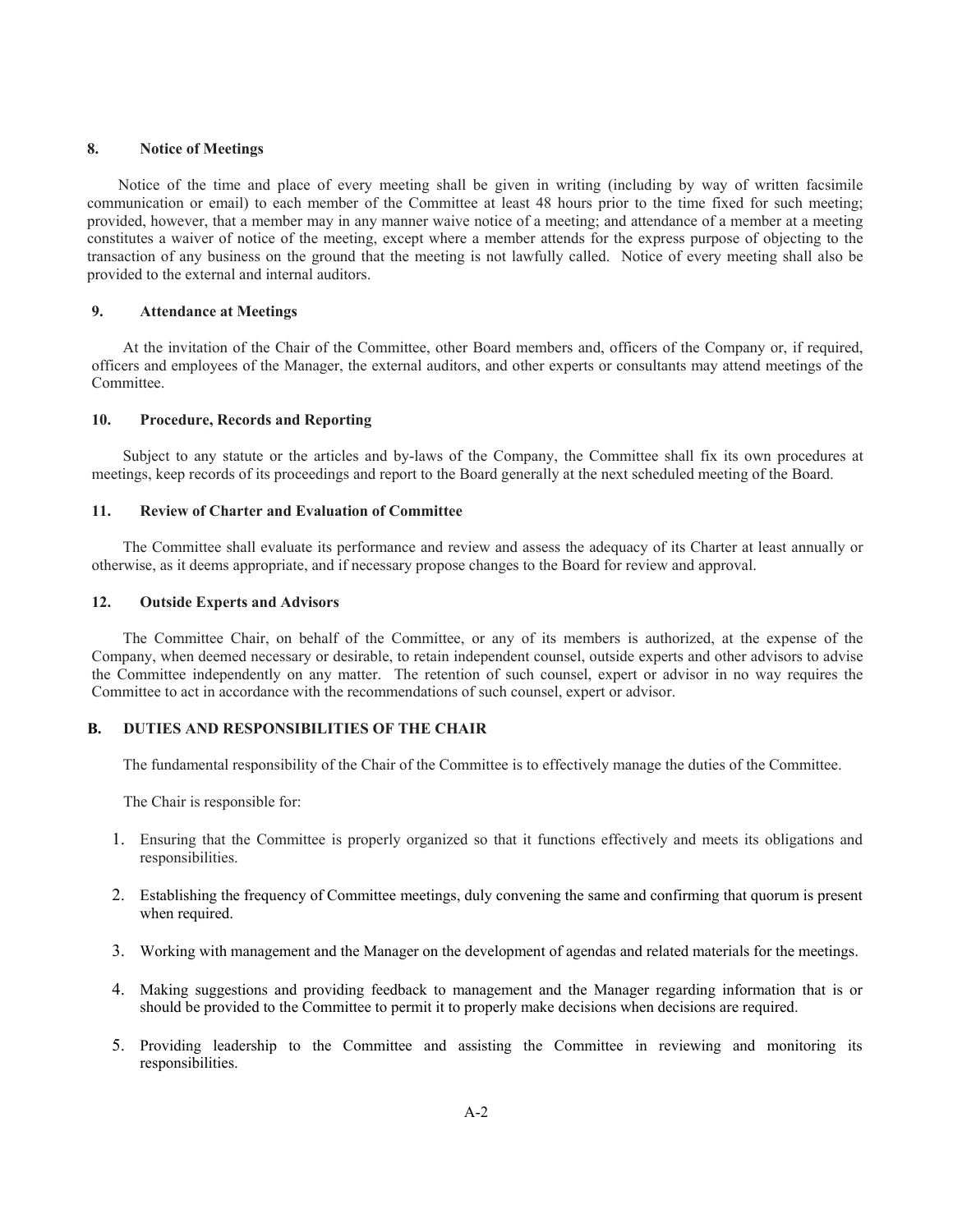- 6. Reporting to the Board on the recommendations and decisions of the Committee.
- 7. Chair meetings of the Committee.

## **C. MANDATE OF THE COMMITTEE**

The Committee provides assistance to the Board in fulfilling its oversight responsibilities with respect to: (i) the integrity of the Company's financial statements and financial reporting process; (ii) the systems of internal financial controls established by the Manager; (iii) the risk identification assessment conducted by the Manager and the programs established by the Manager in response to such assessment; (iv) the internal audit function; (v) compliance with accounting and finance based legal and regulatory requirements; and (vi) the external auditors' qualifications, independence and performance. In so doing, it is the Committee's responsibility to maintain an open avenue of communication between it and the external auditors, the internal auditors, management and the Manager of the Company.

The function of the Committee is oversight. Management and the Manager are responsible for the preparation, presentation and integrity of the interim and annual financial statements and related disclosure documents. Management and the Manager are also responsible for maintaining appropriate accounting and financial reporting policies and systems of internal controls and procedures to comply with accounting standards, applicable laws and regulations which provide reasonable assurances that assets are safeguarded and transactions are authorized, executed, recorded and reported properly.

The Committee's role is to provide meaningful and effective oversight so that the Company's assets are protected and safeguarded within reasonable business limits. The Committee reports to the Board on its risk oversight responsibilities.

## **D. DUTIES AND RESPONSIBILITIES OF THE COMMITTEE**

#### **1. Audit and Financial Matters**

## *A) Duties and Responsibilities Related to the External Auditors Qualifications*

- (a) The Committee shall have direct responsibility for the compensation and oversight of the external auditors including nominating the external auditors to the Board for appointment by the shareholders at the Company's general annual meeting. In performing its function, the Committee shall:
	- (i) review the experience and qualifications of the external auditors' senior personnel who are providing audit services to the Company and the quality control procedures of the external auditors, including obtaining confirmation that the external auditors are in compliance with required regulatory requirements;
	- (ii) review and approve annually the external auditors audit plan;
	- (iii) review and approve the basis and amount of the external auditors' fees and confirm with the Company's Chief Financial Officer that appropriate funding for payment of compensation to the external auditors has been provided for;
	- (iv) review and discuss annually with the external auditors all relationships that the external auditors and their affiliates have with the Company and its affiliates in order to determine the external auditors' independence, including, without limitation, (A) requesting, receiving and reviewing, at least annually, a formal written statement from the external auditors delineating all relationships that may reasonably be thought to bear on the independence of the external auditors with respect to the Company, (B) discussing with the external auditors any relationships or services that the external auditors believe may affect their objectivity and professional skepticism; (C) evaluating the communication and interaction with the external auditor including quality of service consideration; and (D) recommending that the Board take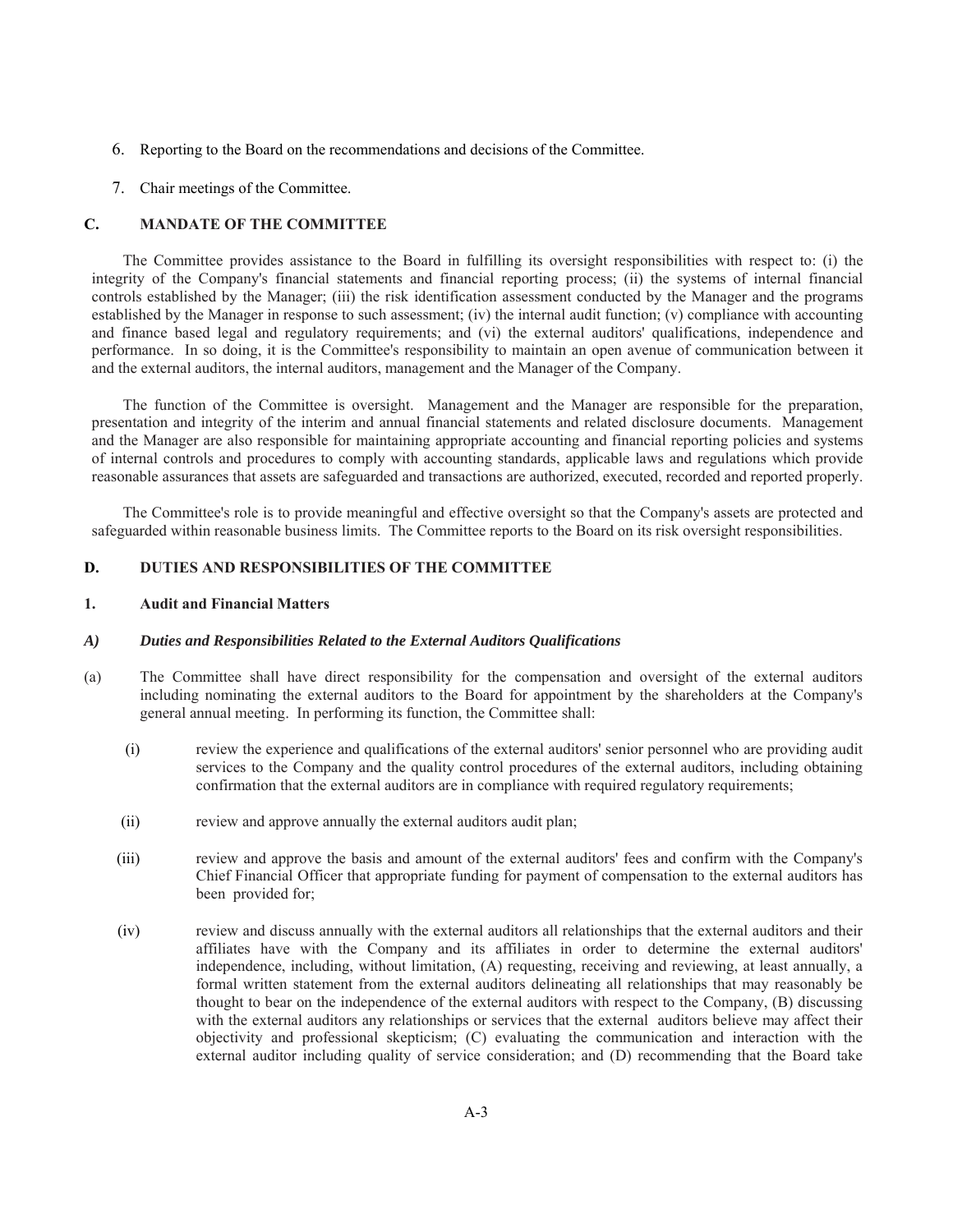appropriate action in response to the external auditors' report to satisfy itself of the external auditors' independence;

- (v) in the year preceding the change of the lead (or coordinating) audit partner (having primary responsibility for the audit), and in any event not less than every five years, perform a comprehensive review of the external auditor which takes into consideration (A) the impact of the tenure of the audit firm on audit quality, trends in the audit firm's performance and expertise in the industry, incidences of independence threats and the effectiveness of safeguards to mitigate those threats, (B) the responsiveness of the audit firm to changes in the entity's business and suggestions for improvement from regulators, the audit committee and/or management, (C) the consistency and rigour of the professional skepticism applied by the external auditor, and the quality of the engagement team and its communications, review of the Canadian Public Accountability Board ("CPAB") inspection findings since the previous comprehensive review and how the audit firm responded to these findings, and following this comprehensive review, determine whether the audit firm should be nominated to the Board as the external auditor for appointment by the shareholders at the Company's next general annual meeting;
- (vi) inform the external auditors and the Manager that the external auditors shall have direct access to the Committee at all times, as well as the Committee to the external auditors;
- (vii) instruct the external auditors that they are ultimately accountable to the Committee as representatives of the shareholders of the Company; and
- (viii) at least annually, obtain and review the external auditors' report with respect to the auditing firm's internal quality-control procedures, any material issues raised by the most recent internal quality- control review or peer review of the auditing firm, any inquiry or investigation by governmental or professional authorities within the preceding five years undertaken respecting one or more independent audits carried out by the external auditors, and any steps taken to deal with any such issues.

#### *B) Duties and Responsibilities Related to Financial Reporting and the Audit Process*

- (a) Pre-approve all audit related services including all non-prohibited non-audit services to be provided by the external auditors. The Chair of the Committee may approve, between meetings, all audit related services including all nonprohibited non-audit services to be provided by the external auditors, and shall report to the Committee at its next scheduled meeting the exercise of this delegated authority;
- (b) Review with management, the Manager and the external auditors the Company's financial reporting documents and processes in connection with the annual audit and the preparation of the financial statements, including, without limitation, the annual audit plan of the external auditors, the judgment of the external auditors as to the quality, not just the acceptability, of and the appropriateness of the Company's accounting principles as applied in its financial reporting and the degree of aggressiveness, conservatism or discretion applied by the Company with respect to the accounting principles and underlying estimates adopted;
- (c) Review with management, the Manager and the external auditors all financial statements and financial disclosure; and
	- (i) recommend to the Board for approval the Company's audited annual financial statements including the notes thereto and the related ''Management's Discussion and Analysis'';
	- (ii) review any report or opinion to be rendered in connection therewith and report to the Board as required;
	- (iii) review with the external auditors the cooperation they received during the course of their review and their access to all records, data and information requested;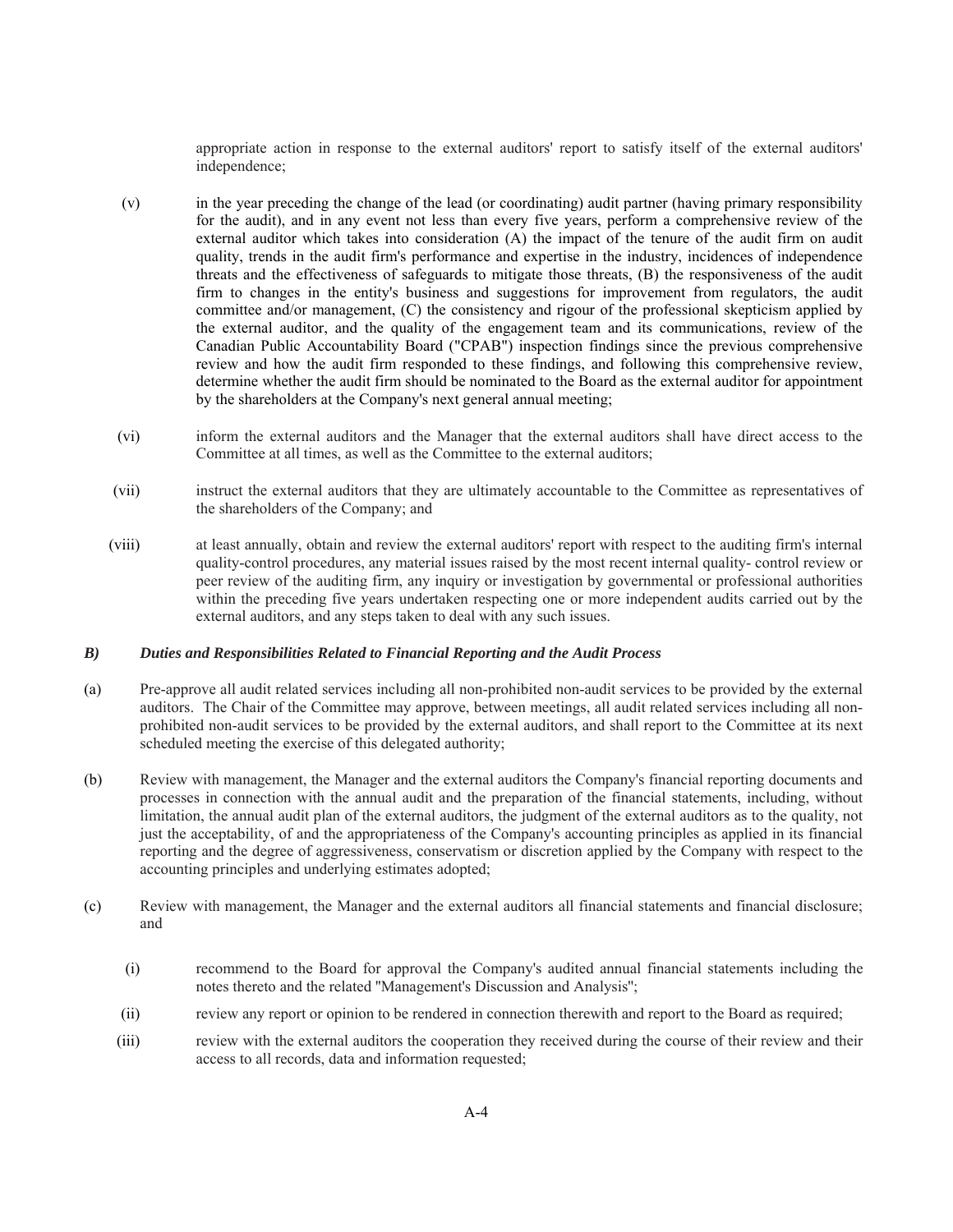- (iv) discuss with management, the Manager and the external auditors all significant transactions which are not a regular part of the Company's business;
- (v) review the processes in the formulating of sensitive accounting estimates and the reasonableness of the estimates;
- (vi) review with management, the Manager and the external auditors any changes in accounting principles, practices or policies considering their applicability to the business and financial impact;
- (vii) review with management, the Manager and the external auditors alternative treatments of financial information within generally accepted accounting principles, the use of such alternative treatments and that preferred by the external auditors; and
- (viii) satisfy itself that there are no unresolved issues between management, the Manager and the external auditors that could reasonably be expected to materially affect the financial statements.
- (d) Review with management, the Manager and the external auditors the Company's interim financial statements, including the notes thereto, the related ''Management's Discussion and Analysis'', the related earnings release, and approve their release to the public as required;
- (e) Review quarterly with management, the Manager, and as necessary, outside legal advisors and the Company's external auditors, the effectiveness of the Company's internal controls to confirm that the Company is in compliance with its policies and legal and regulatory requirements;
- (f) Discuss with management, the Manager and the external auditors any correspondence from or with regulators or governmental agencies, any employee complaints or any published reports that raise material issues regarding the Company's financial statements or accounting policies; and
- (g) Review with the CEO and Chief Financial Officer (the "CFO"') the processes undertaken by them and the Manager, to satisfy the requirements for certification relating to the Company's periodic and annual reports to be filed with securities regulators, to confirm that the information required to be disclosed is recorded, processed, summarized and reported within the time periods specified for the reporting period. Obtain assurances from the CEO and CFO as to the adequacy and effectiveness of the Company's disclosure controls and procedures and systems of internal control over financial reporting and that any fraud involving any employees of the Manager or the officers of the Company is reported to the Committee.

## *C) Duties and Responsibilities Related to Financial Planning*

- (a) Review and recommend to the Board for approval the Company's issuance and redemption of all securities, bonds and other financial instruments (including the review of all public filings to effect any of the issuances or redemptions), financial commitments and limits, and any material changes underlying any of these commitments;
- (b) Review annually the Company's annual tax plan; and
- (c) Receive regular updates with respect to the Company's financial obligations, loans, credit facilities, credit position and financial liquidity.

## **2. Governance**

- (a) On behalf of the Committee, the Chair shall review all public disclosure of material financial information extracted or derived from the Company's financial statements prior to dissemination to the public;
- (b) Review with management and the Manager at least annually the approach and nature of financial information and earnings guidance to be disclosed to analysts and rating agencies;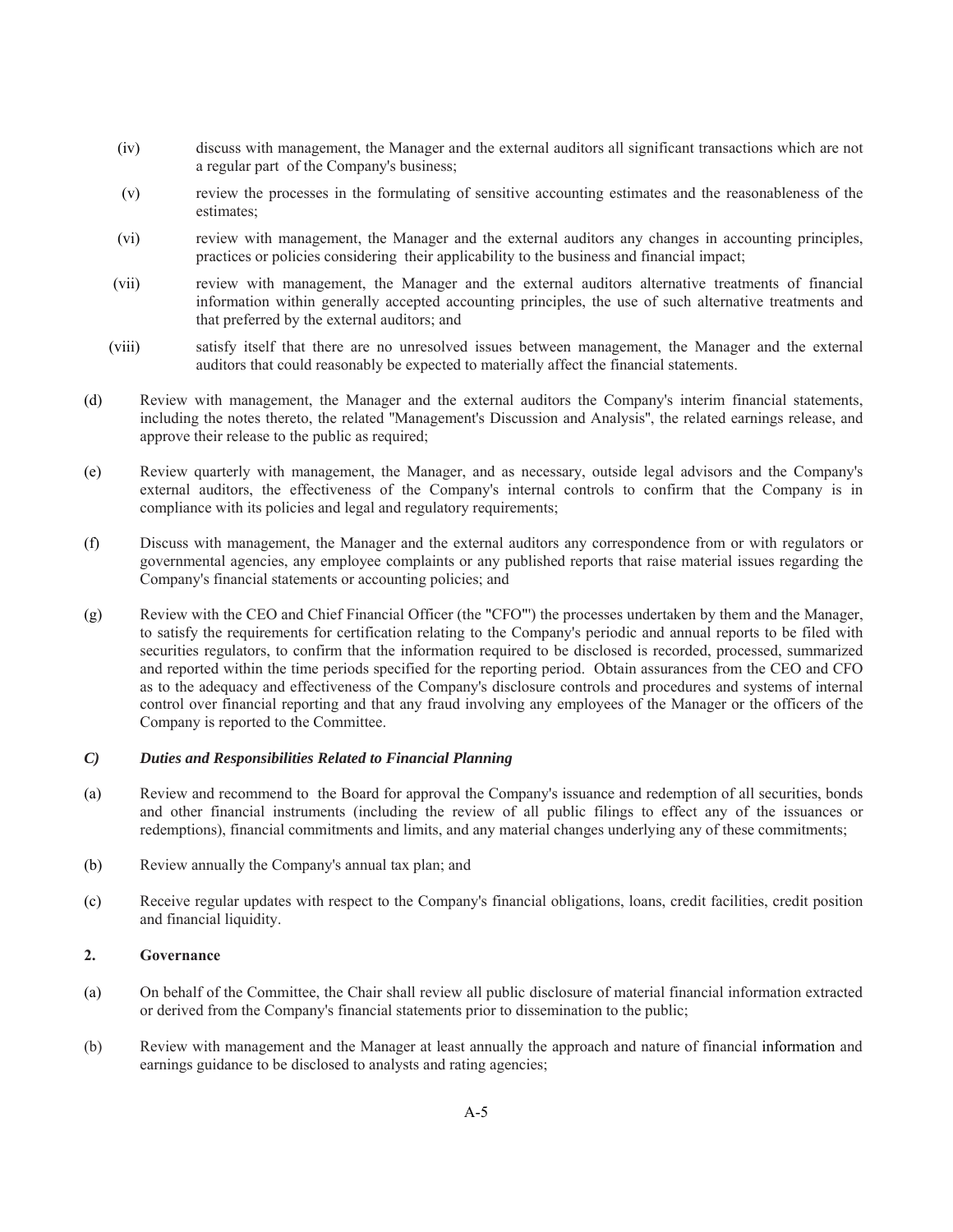- (c) Review quarterly with management and the Manager, and, if necessary, outside legal advisors, significant legal, compliance or regulatory matters that may have a material effect on the Company's financial statements;
- (d) Discuss with the external auditors their perception of the Company's financial and accounting personnel, any recommendations which the external auditors may have, including those contained in the management letter, with respect to improving internal financial controls, choice of accounting principles or management reporting systems, and review all management letters from the external auditors together with written responses thereto;
- (e) Review with management and the Manager, the external auditors and, as necessary, external legal counsel, any litigation, claim or contingency, including tax assessments, that could have a material effect upon the financial position of the Company, and the manner in which these may be or have been disclosed in the financial statements;
- (f) Receive annually an IT update from the Manager, focused on IT systems which support the business including cyber security programs in place to address potential cyber threats;
- (g) Review annually the fees of the Manager to confirm compliance with the Management and Operational Services Agreement;
- (h) Review the Manager's processes relating to the assessment of potential fraud, programs and controls to mitigate the risk of fraud and the processes put in place for monitoring the risks within targeted areas;
- (i) Require the Manager to maintain procedures for the confidential receipt, retention and treatment of complaints by employees, officers, contractors or other stakeholders of the Manager and those of the Company regarding accounting, internal and disclosure controls, auditing or legal violations;
- (j) Review all incidents, complaints or information reported through the Company's Ethics Help Line relating to the Company and follow-up with Management to confirm that the matter is investigated as required;
- (k) Review the Manager's policy with respect to its hiring policies for employees or former employees of the external auditors; and
- (l) Report annually to shareholders on the work of the Committee during the year.

# **3. Internal Audit**

- (a) Review and consider, as appropriate, any significant reports and recommendations made by management's and/or the Manager's internal audit team relating to the assets of the Company;
- (b) Review annually the scope and plans for the work of the internal audit team (whether provided through internal resources or through external third parties), with respect to the Company's assets and require management and/or the Manager to undertake the internal audit work required to safeguard the assets of the Company;
- (c) Recognize and advise management and/or the Manager that their internal auditors shall have unfettered access to the Committee, and shall meet in camera with such internal auditor; and
- (d) Review with management and the Manager the adequacy of the systems of internal control and procedures.

# **E. COMPLIANCE AND POWERS OF THE COMMITTEE**

(a) The responsibilities of the Committee comply with applicable Canadian laws and regulations, such as the rules of the Canadian Securities Administrators, and with the disclosure and listing requirements of the Toronto Stock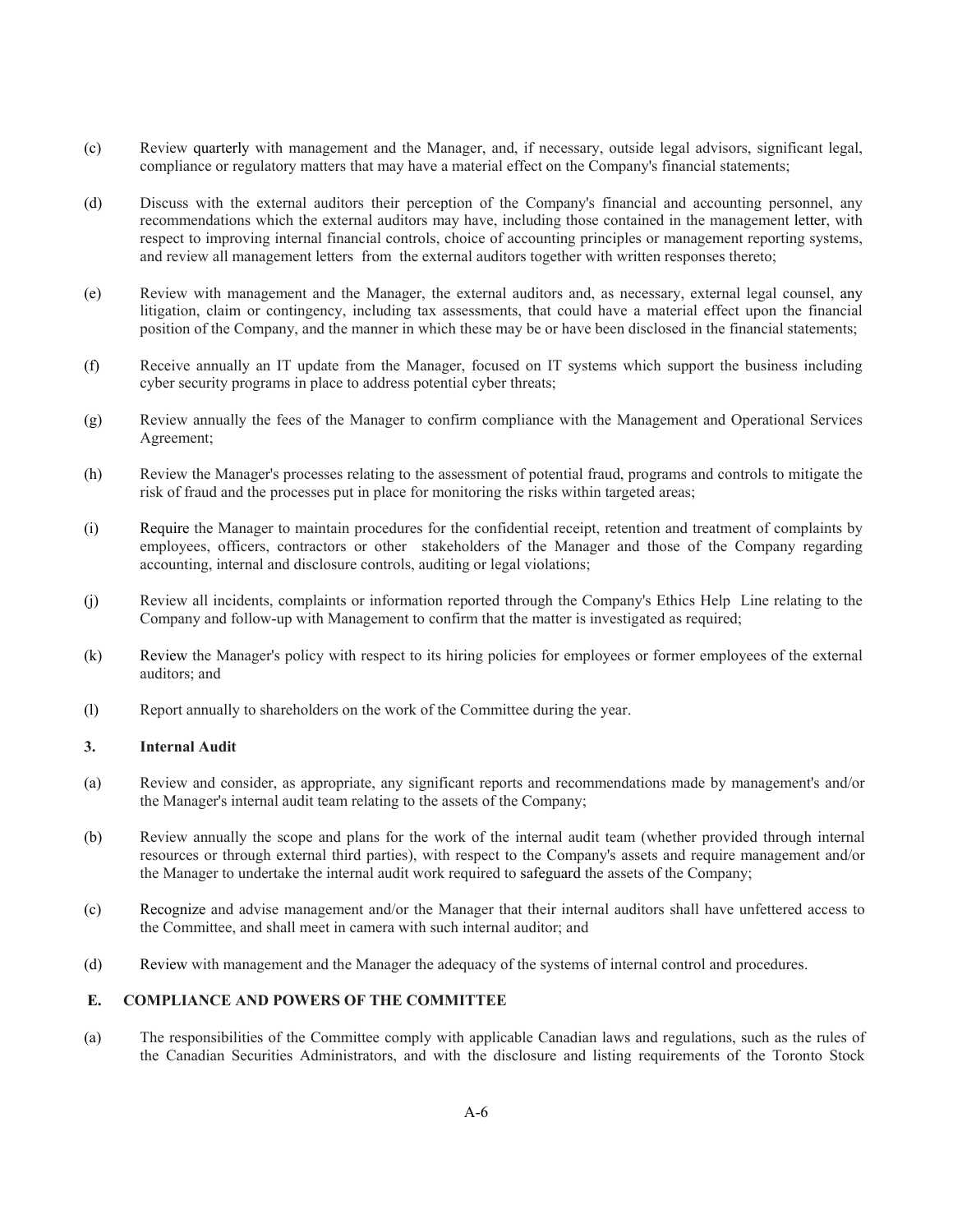Exchange, as they exist on the date hereof. This Charter is reviewed annually to confirm compliance with such standards.

(b) The Committee may, at the request of the Board or on its own initiative, investigate such other matters as are considered necessary or appropriate in carrying out its mandate.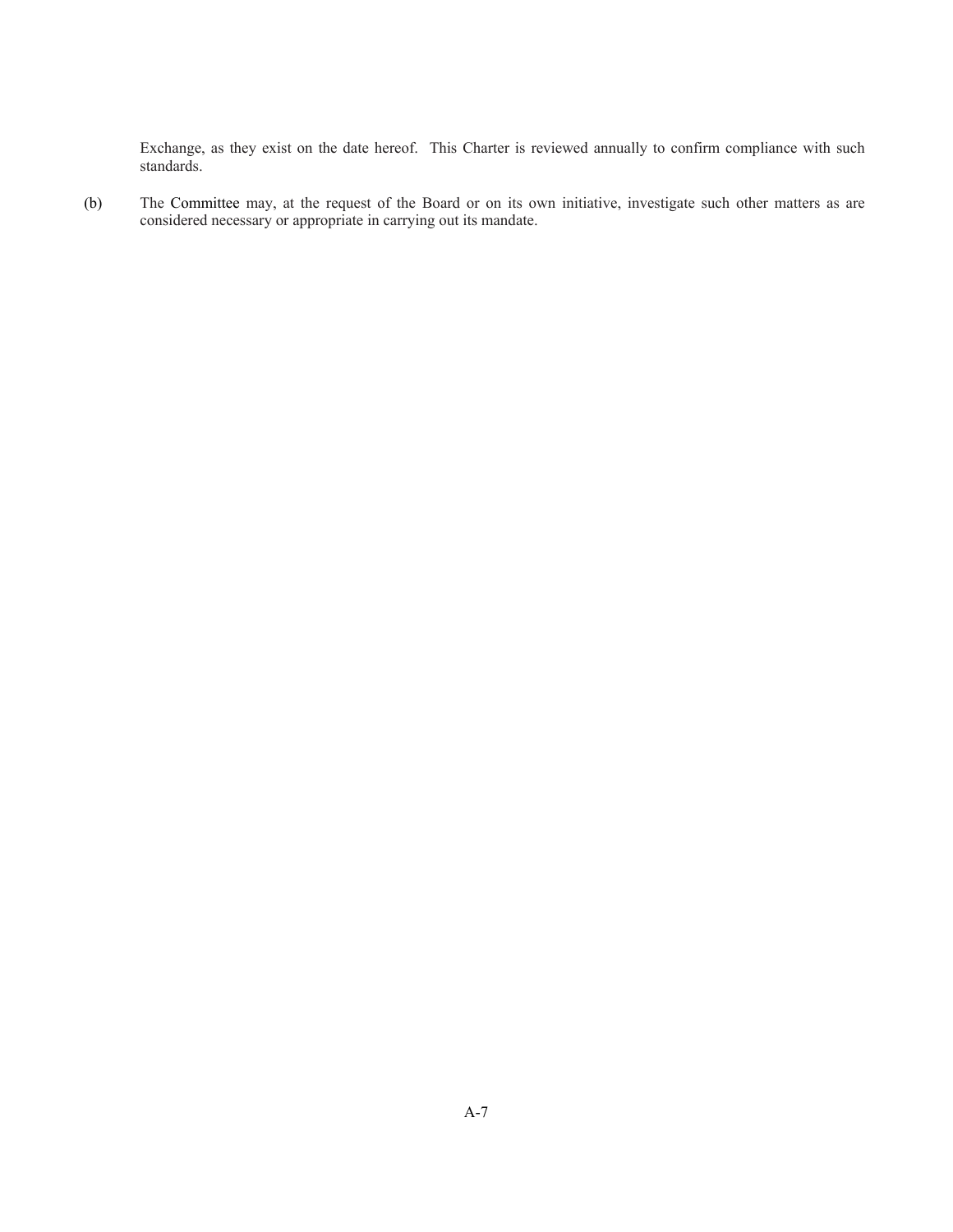## **APPENDIX "B" GLOSSARY OF TERMS**

This Annual Information Form includes the following defined terms:

"**AESO**" means the Alberta Electric System Operator.

"**AUC**" means the Alberta Utilities Commission.

"**AUD**" means Australian dollars.

"**Australian Assets**" refers to (1) the Parkeston plant ("Parkeston"), (2) the four natural-gas and diesel-fired generation facilities that comprise Southern Cross Energy ("Southern Cross"), (3) the Solomon power station ("Solomon"), (4) the Fortescue River Gas Pipeline, and (5) the South Hedland development project ("South Hedland").

"**Australian Tracking Preferred Shares**" means the Class A Preferred Shares in the capital of TA Energy.

"**BA Rate**" means, in respect of a Bankers' Acceptance being accepted by a lender on any date, the average annual yield for Canadian dollar bankers' acceptances (expressed as a rate per annum) as quoted on Reuters CDOR page (or such other page as may, from time to time, replace such page on that service for the purpose of displaying quotations for bankers' acceptances accepted by leading Canadian financial institutions).

"**Balancing Pool**" means the Balancing Pool that was established in 1999 by the Government of Alberta to help manage the transition to competition in Alberta's electricity industry.

"**BC Hydro**" means the British Columbia Hydro Power Authority.

"**Board**" means the board of directors of the Company.

"**Canadian Assets**" refers to (1) the Sarnia plant, (2) the Le Nordais wind facility, and (3) the Ragged Chute hydro facility, each owned by TransAlta.

"**Canadian Tracking Preferred Shares**" means the Class B non-voting preferred shares in the capital of TA Energy issued to TransAlta Renewables which provide TransAlta Renewables with an economic interest in and based on the cash flows from the Canadian Assets broadly equal to the underlying net distributable profits of the entities that own the Canadian Assets.

"**CHD**" means Canadian Hydro Developers, Inc.

"**Class B Shares**" means the class B shares in the capital of the Company.

"**Common Shares**" means common shares in the capital of the Company.

"**Company**" means TransAlta Renewables Inc.

"**CPI**" means the consumer price index published monthly in Statistics Canada Publication 62-001-X "The Consumer Price Index".

"**Credit Facility**" means the \$350 million unsecured working capital credit facility between TransAlta, as lender, and the Company, as borrower, dated August 9, 2013 and amended May 7, 2015.

"**Demand Registration**" means a written request, pursuant to the terms of the Investor Liquidity Agreement, from TransAlta and any direct or indirect transferee of TransAlta who shall become party to the Investor Liquidity Agreement to the Company to file a prospectus under applicable Canadian securities laws qualifying the distribution to the public of all or a part of the Common Shares held by TransAlta and any direct or indirect transferee of TransAlta who shall become party to the Investor Liquidity Agreement.

"**EcoENERGY**" means EcoENERGY for Renewable Power, an incentive program sponsored by the Canadian federal government to encourage the development of clean power generation projects.

"**EcoLogo**" means Environment Canada's Environmental Choice program. EcoLogo certification is granted to products with environmental performance that meet or exceed all government, industrial safety and performance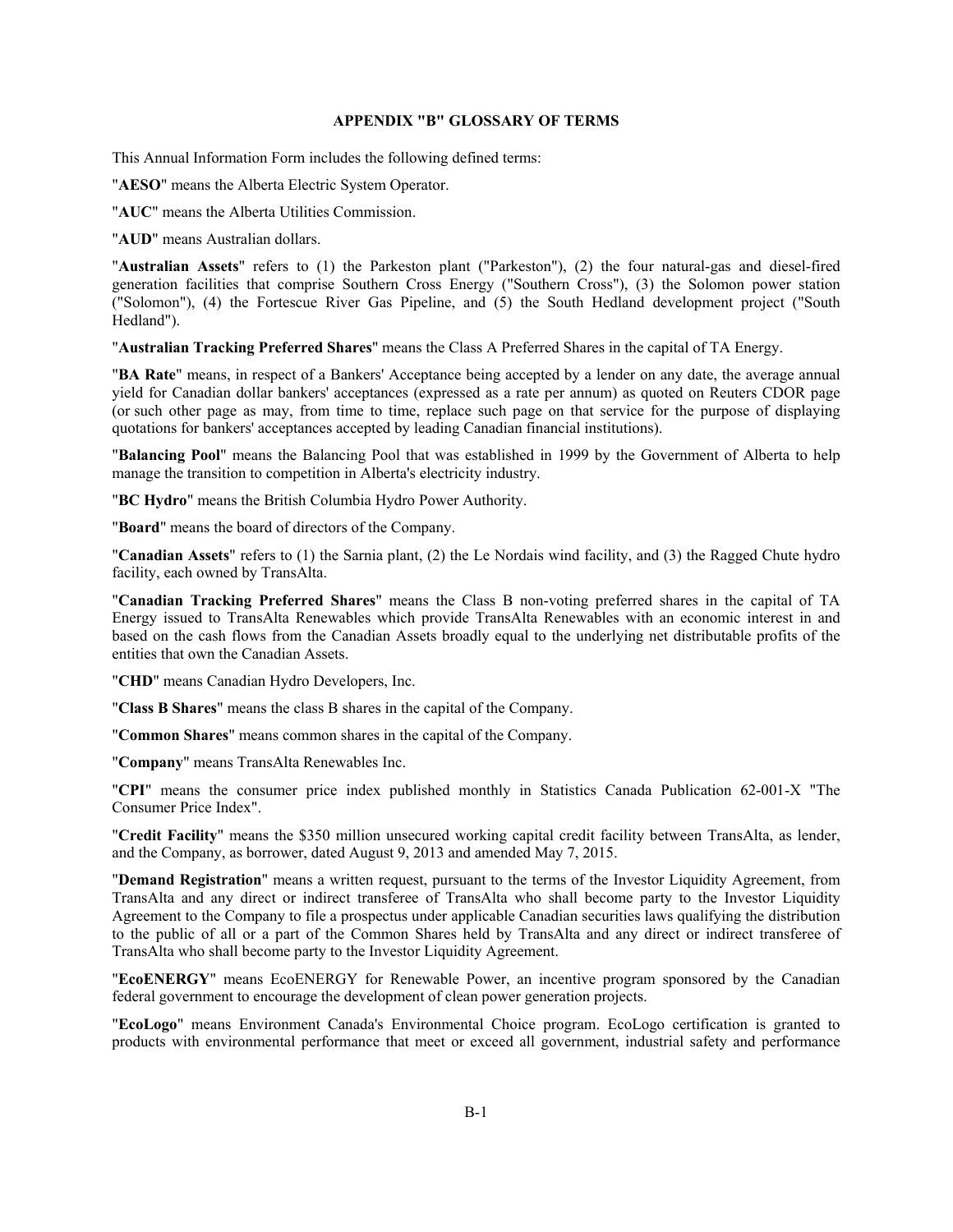standards; thus, offering public assurance that the facilities from which power is generated are low impact and nonpolluting.

"**FIT**" or "**FITs**" means feed-in tariffs.

"**G&A Reimbursement Fee**" means the annual fee we pay TransAlta in connection with the services provided under the Management and Operational Services Agreement, which fee is meant to cover TransAlta's management, administrative, accounting, planning and other head office costs associated with providing services to us under the Management and Operational Services Agreement.

"**Governance and Cooperation Agreement**" means the governance and cooperation agreement between the Company and TransAlta dated August 9, 2013.

"**GW**" means gigawatt, or 1,000 MW.

"**Initial Assets**" means the certain wind and hydroelectric power generation assets held by Western Sustainable Power and CHD indirectly acquired by the Company pursuant to the Purchase and Sale Agreement.

"**Investment Agreements**" means the investment agreement dated March 23, 2015 for the Australian Assets and the investment agreement dated November 23, 2015 for the Canadian Assets.

"**Investor Liquidity Agreement**" means the investor liquidity agreement between TransAlta and the Company dated August 9, 2013.

"**IFRS**" means the International Financial Reporting Standards as issued by the International Accounting Standards Board.

"**IPP**" means independent power producers.

"**kW**" means kilowatt, or 1,000 watts.

"**LTCs**" means long term contracts.

"**Management and Operational Services Agreement**" means the management, administrative and operational services agreement between the Company and TransAlta dated August 9, 2013.

"**Merchant Facilities**" means those generating facilities that formed part of the Initial Assets and whose power had been sold on a merchant basis prior to August 9, 2013.

"**Merchant Subsidiaries**" means certain subsidiaries of the Company that were Merchant Facilities immediately prior to August 9, 2013, and "**Merchant Subsidiary**" is any one of them.

"**MW**" means megawatt, or 1,000 kW.

"**NI 52-110**" means National Instrument 52-110 *Audit Committees*.

"**OPA**" means Ontario Power Authority.

"**PPA**" means power purchase agreement.

"**Preferred Shares**" means preferred shares in the capital of the Company, issuable in one or more series.

"**Purchase and Sale Agreement**" means the purchase and sale agreement dated August 9, 2013 between the Company and TransAlta pursuant to which the Company acquired all of the issued and outstanding shares of CHD and Western Sustainable Power.

"**RECs**" means all right, title, interest and benefit in and to any credit, reduction right, offset, allocated pollution right, emission reduction allowance, renewable attribute or other proprietary or contractual right, whether or not tradable, resulting from the actual or assumed displacement or reduction of emissions, or other environmental characteristic, from the production of one MWh of electrical energy from a facility utilizing certified renewable energy technology.

"**SGER**" means the *Specified Gas Emitters Regulation*, a greenhouse gas regulatory scheme launched by the Government of Alberta.